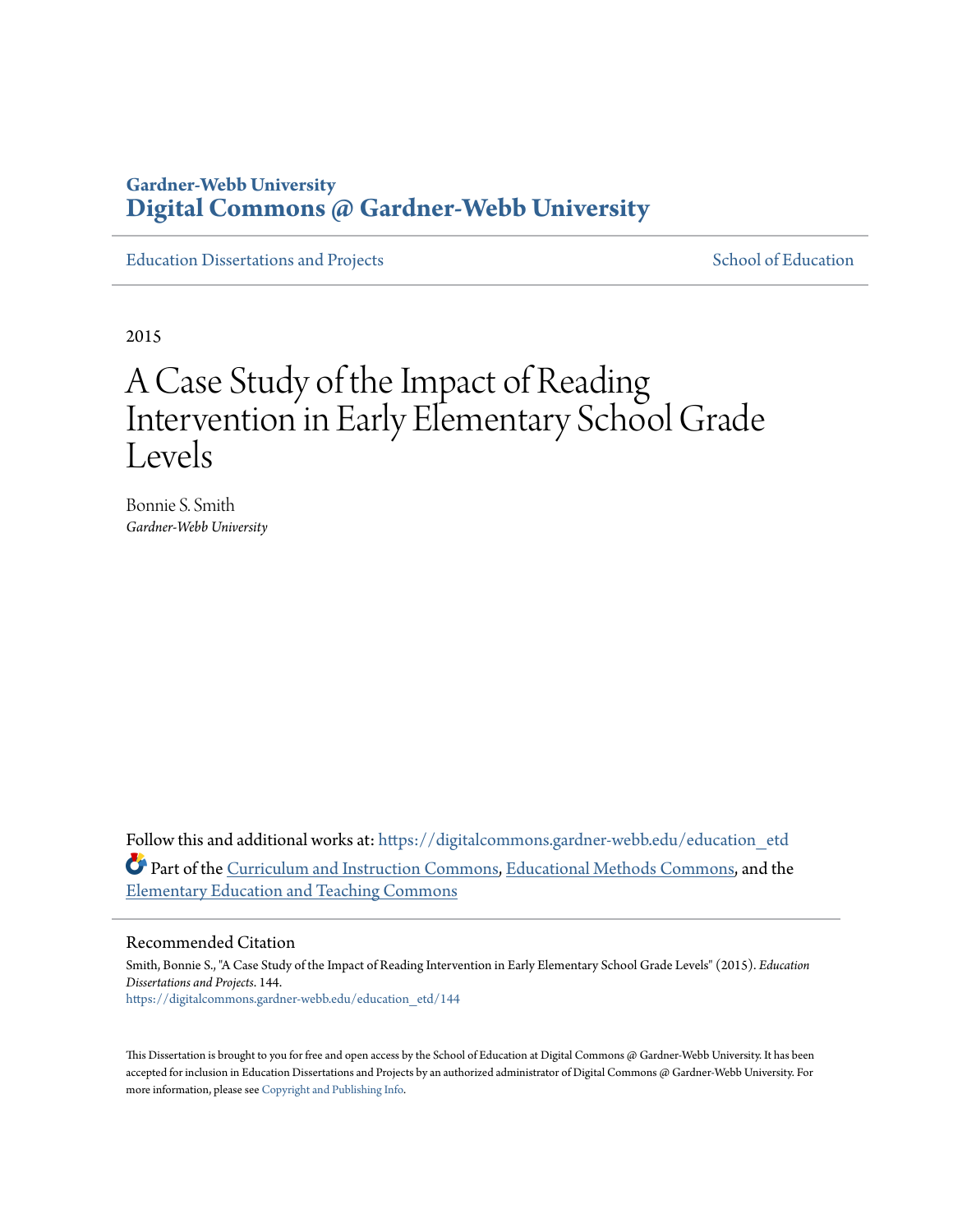# A Case Study of the Impact of Reading Interventions in Early Elementary School Grade Levels

By Bonnie S. Smith

A Dissertation Submitted to the Gardner-Webb University School of Education in Partial Fulfillment of the Requirements for the Degree of Doctor of Education

> Gardner-Webb University 2015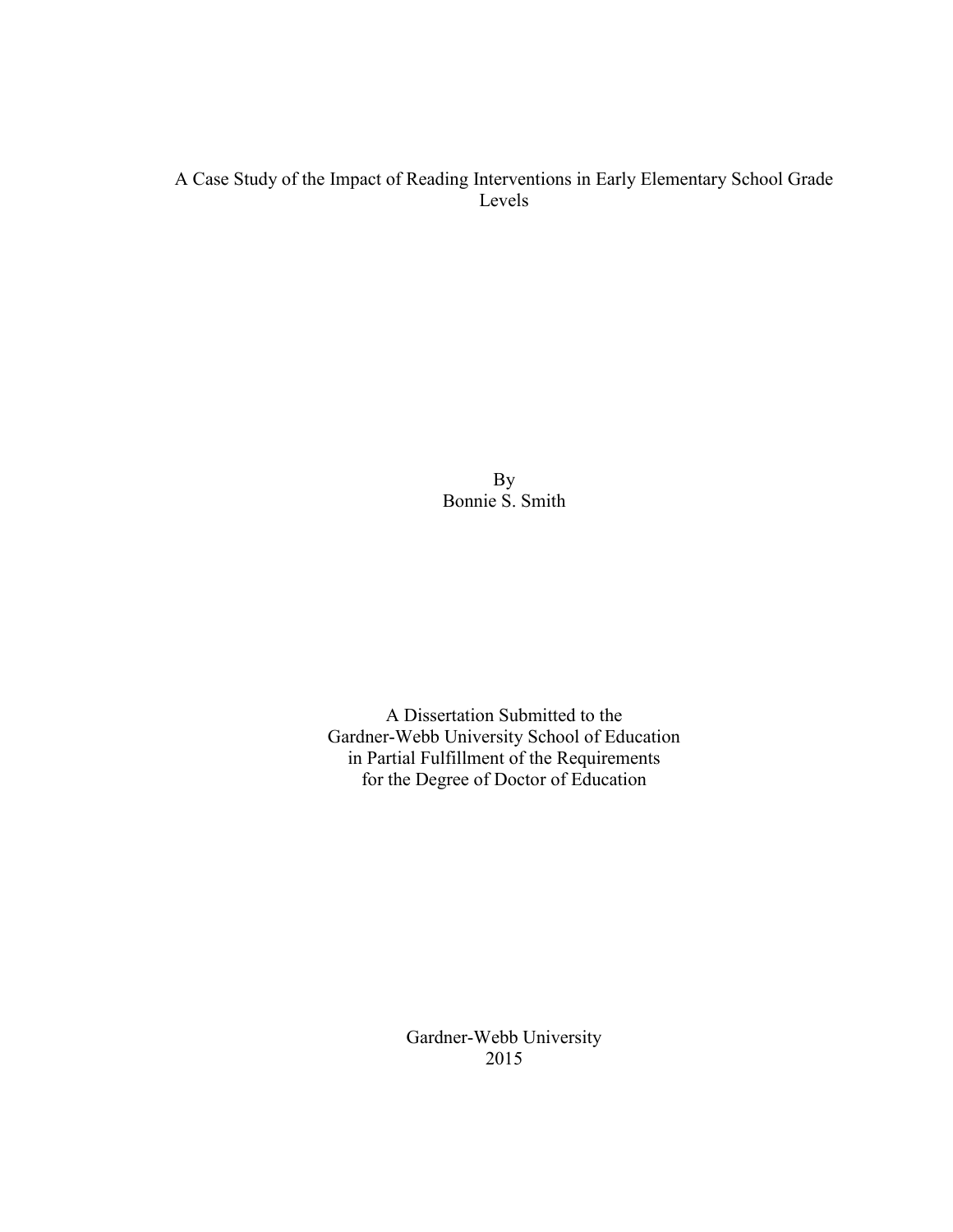# **Approval Page**

This dissertation was submitted by Bonnie S. Smith under the direction of the persons listed below. It was submitted to the Gardner-Webb University School of Education and approved in partial fulfillment of the requirements for the degree of Doctor of Education at Gardner-Webb University.

| A. Douglas Eury, Ed.D.<br>Committee Chair                                           | Date |
|-------------------------------------------------------------------------------------|------|
| Ruth E. Pace, Ed.D.<br>Committee Member                                             | Date |
| Dillard Morrow, Ed.D.<br><b>Committee Member</b>                                    | Date |
| Jeffrey Rogers, Ph.D.<br>Dean of the Gayle Bolt Price School<br>of Graduate Studies | Date |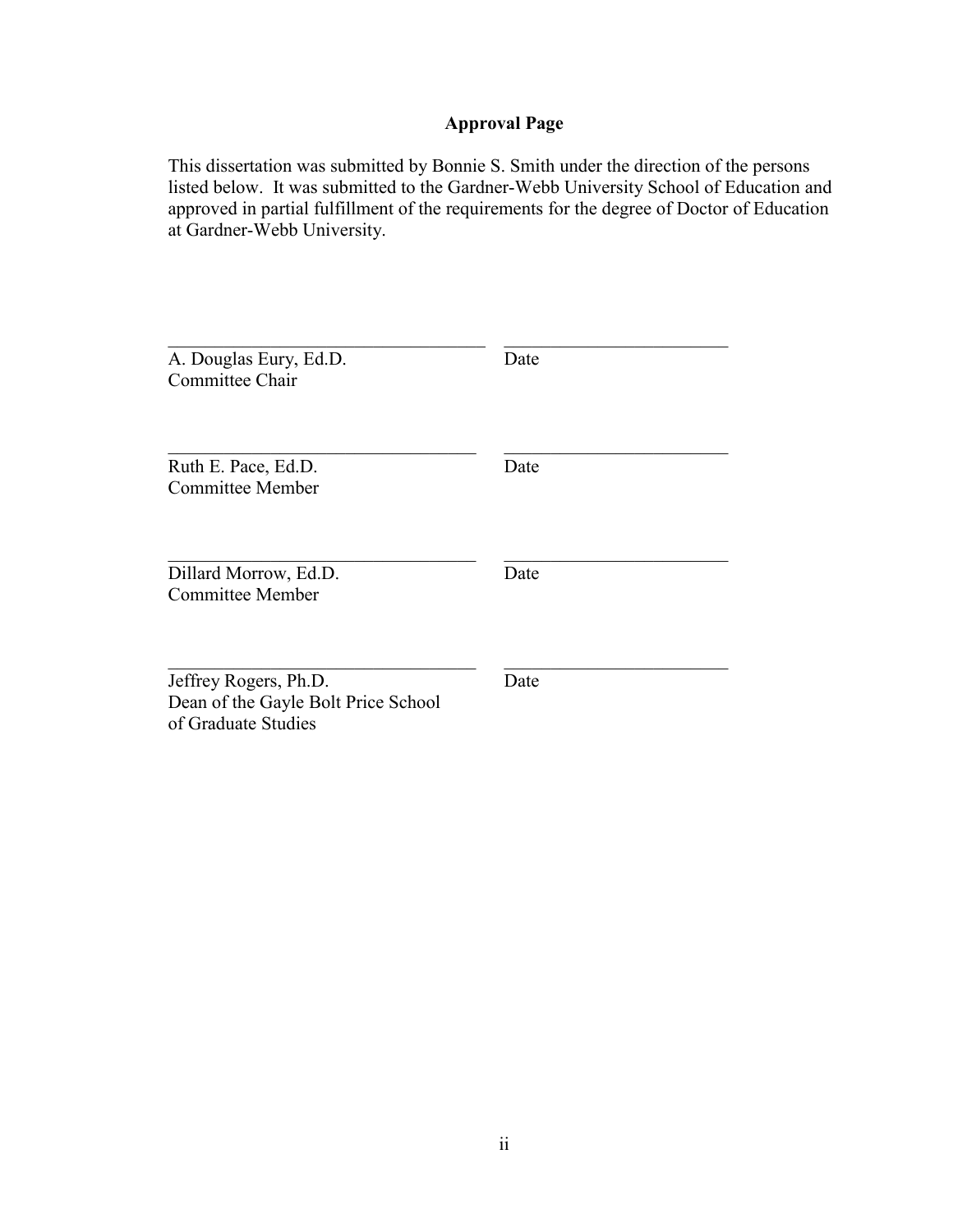#### **Acknowledgements**

I express my thanks to many who have encouraged me in this endeavor.

To Dr. Eury, my dissertation committee chair, I express my gratitude for your patience and encouragement in helping me complete this task.

To my committee members, Dr. Ruth E. Pace, the time and energy that you put into my dissertation to help me can never be repaid; I cannot thank you enough. You are the perfect example of a person with a true servant's heart. I also express my thanks to Dr. Dillard Morrow for your time and effort on my behalf.

To my parents, Mike and Arlene Smith, without your various means of support, this degree would not have even been possible. Thank you for instilling in me a drive to accomplish difficult tasks and the work ethic to keep going.

To my family–Wesley, Avery, and Lillie–thank you for your love, encouragement, support, and for tolerating me throughout this process. Wesley and Avery, your encouragement helped me push through the last few months. I would also like to thank my extended family for their prayers and support. Also, to special friends, Laura and Brian, thank you for your assistance and encouragement. I am blessed to have such wonderful family and friends in my life.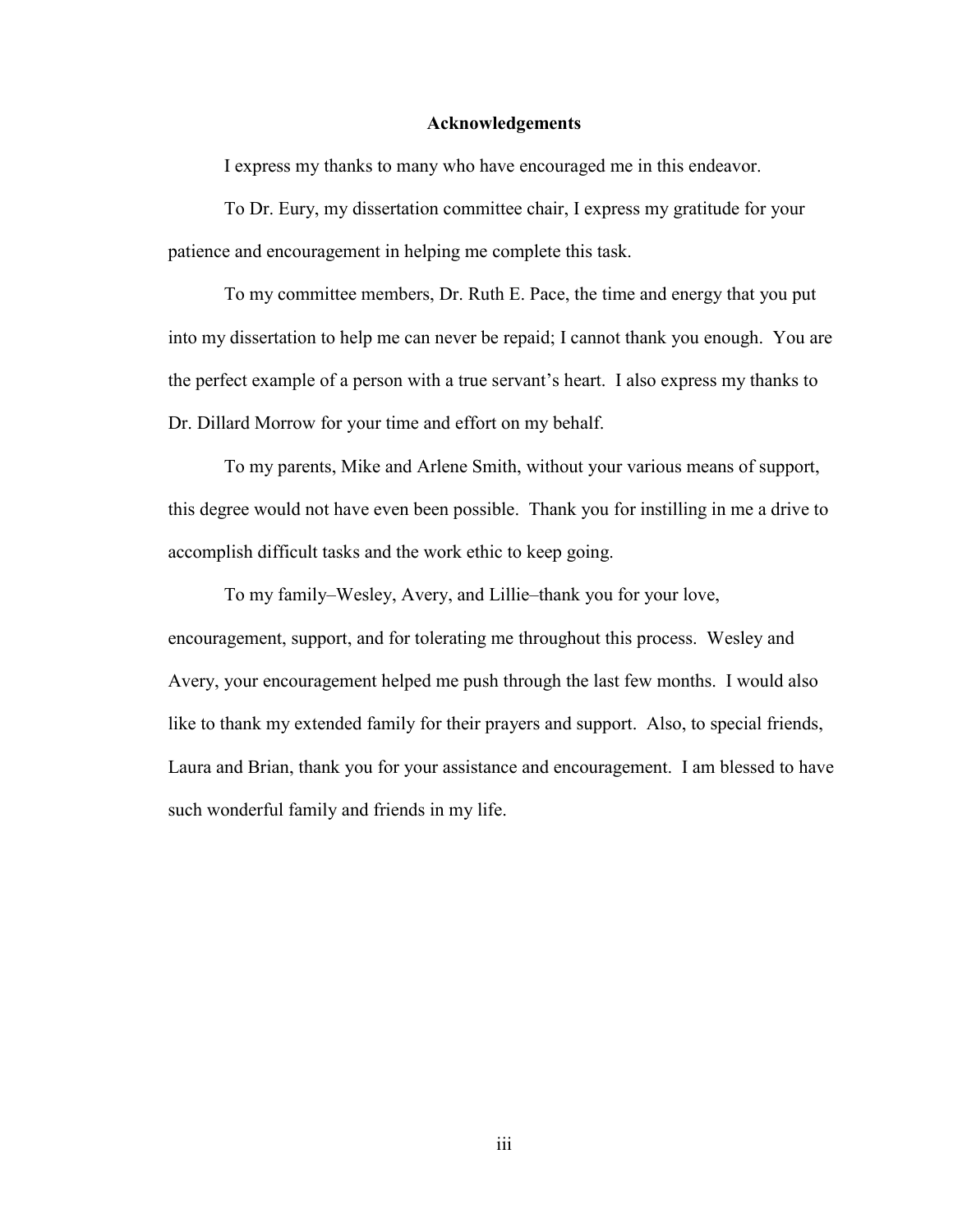## **Abstract**

A Case Study of the Impact of Small Class and Ability Grouping for Intervention in Early Elementary School Grade Levels.Smith, Bonnie S., 2015: Dissertation, Gardner-Webb University, Literacy/Reading Intervention*/*Early Elementary School

This case study examined the impact of small class size using small group instruction with ability grouping for early literacy intervention. In this study, data were analyzed to determine the impact small class size, paired with small group instruction for intervention, had on students in terms of attaining grade-level proficiency standards.

DIBELS data and facilitator interviews were analyzed from first and second grade intervention and traditional classes to determine the effectiveness of small class size and ability grouping for students to achieve grade-level proficiency in literacy.

Results show that using direct instruction in small groups with Title I inclusion helped students grow in their reading abilities by increasing their self-efficacy. The percentage of first-grade students reaching grade-level proficiency was much higher than that of second-grade students. Interventions were successful; however, it appeared that secondgrade students were much further behind in attaining grade-level proficiency.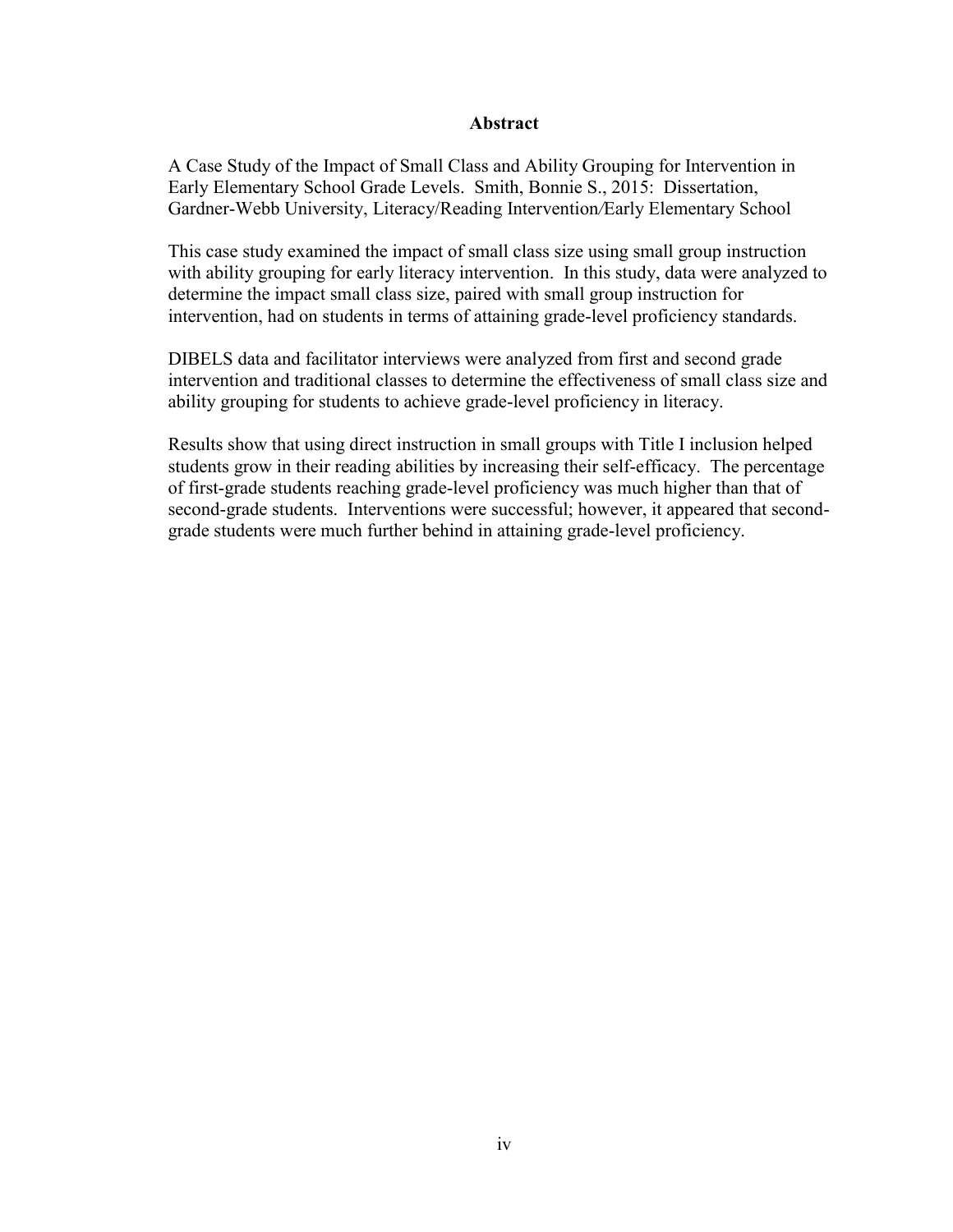| Appendices     |                                                                      |  |
|----------------|----------------------------------------------------------------------|--|
| A              |                                                                      |  |
| B              |                                                                      |  |
| $\mathcal{C}$  | Educator Interview Questionnaire - Administrator/Curriculum Coach109 |  |
| Tables         |                                                                      |  |
| 1              | Small Class Year-Long Composite DIBELS Data for Students             |  |
|                |                                                                      |  |
| $\overline{2}$ | Small Class Year-Long Composite DIBELS Data for Students             |  |
|                |                                                                      |  |
| 3              | Small Class Year-Long Composite DIBELS Data for Students             |  |
|                |                                                                      |  |
| $\overline{4}$ | Small Class Year-Long Composite DIBELS Data for Students             |  |
|                |                                                                      |  |
| 5              |                                                                      |  |
| 6              |                                                                      |  |
| 7              |                                                                      |  |
| 8              |                                                                      |  |

# **Table of Contents**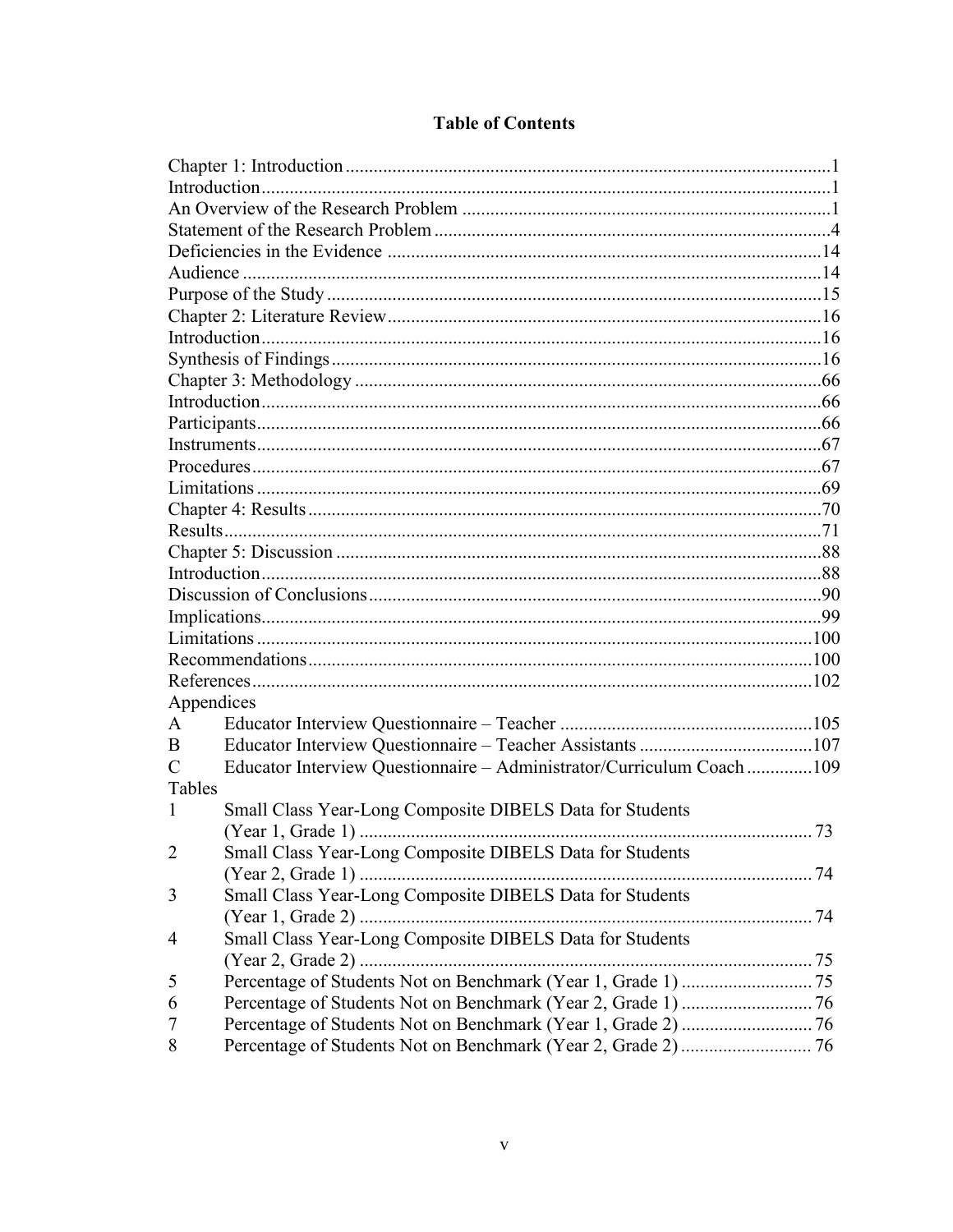#### **Chapter 1: Introduction**

#### **Introduction**

The ability to read is an essential skill. It is a vital part of all learning and is tied to achievement in an individual's education and success in their career (Garnes  $\&$ Wichowski, 2004). Biancarosa and Snow (2004) reported that approximately eight million adolescents struggle with reading. Iyengar and Ball (2007) found that one-third of high school seniors are reading proficiently. The U.S. Department of Education suggested reading ability is an essential forecaster of success in mathematics and science. The future of being a globally competitive nation requires today's students to be much more academically advanced than that of earlier generations (Pitcher, Martinez, Dicembre, Fewster, & McCormick, 2010, p. 636).

#### **An Overview of the Research Problem**

"Reading is critical because a great deal of formal education depends upon being able to read with understanding. Reading difficulties will inevitably create educational difficulties, which in turn, are a major source of economic and social disadvantages" (Hulme & Snowling, 2011, p. 139). Wise (2009) avowed that regardless of grade level, literacy is the foundation of all student achievement.

Beginning in the school year 2012-2013, the elementary school in the study implemented a frontloaded class in first and second grades. These frontloaded classes contained 12 at-risk students who were identified based on the previous year's end-ofyear Dynamic Indicators of Basic Early Literacy Skills (DIBELS) composite scores. These students were placed in a classroom with a teacher who had demonstrated herself as an effective literacy teacher. In addition to the small class size, the students received small-group instruction from the teacher, inclusion from a Title I reading specialist, and a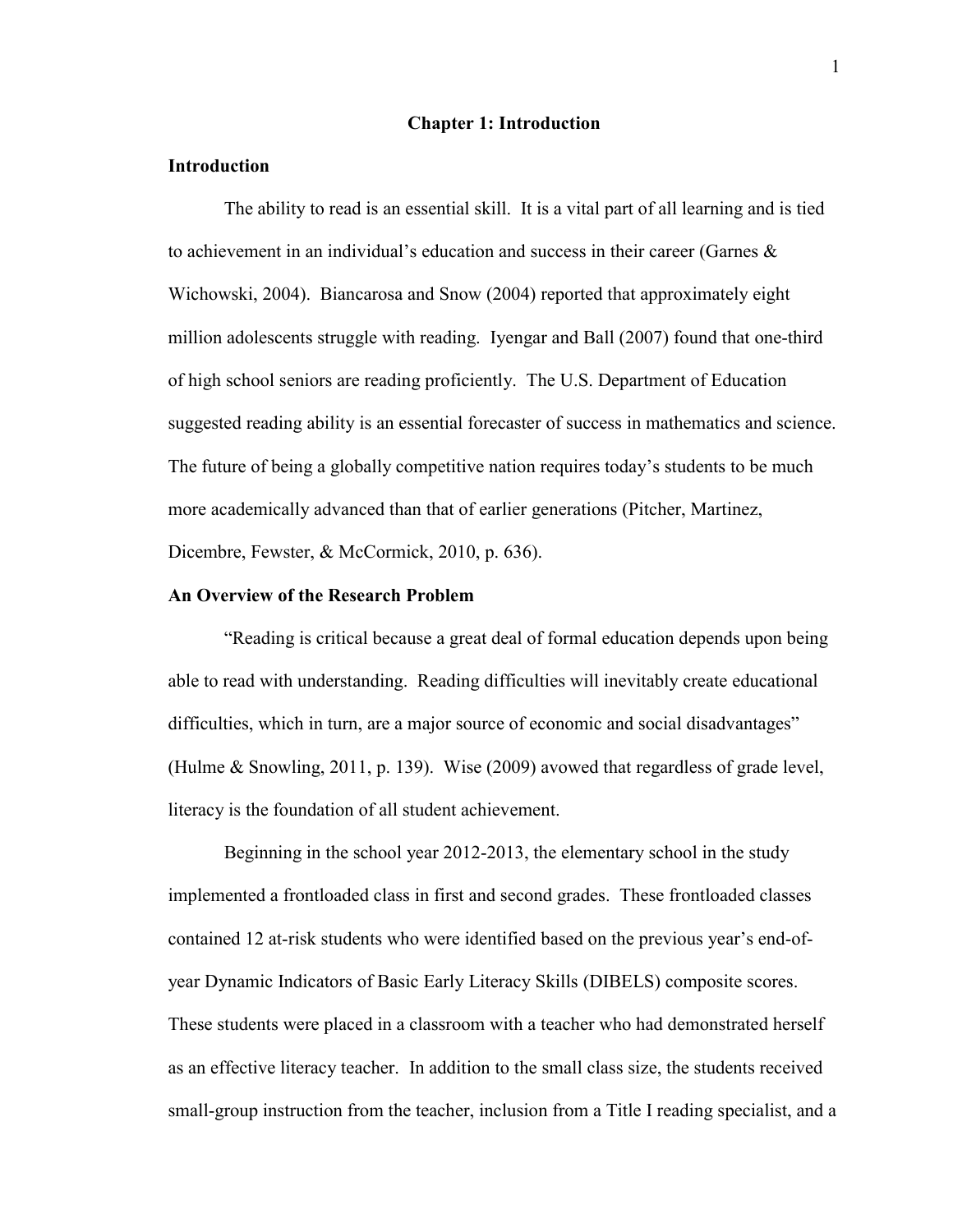teacher assistant.

The study school is located in a rural, university community in western North Carolina, where a majority of the parents work in low to moderate income positions. The school is located approximately 1 hour west of Charlotte and 1 hour east of Asheville. Gardner-Webb University, the Ruby C. Hunt YMCA, and numerous local businesses are situated within a few miles of the school's location. These establishments serve as partners that support the school with volunteers, field trip opportunities, and other special educational events throughout the year.

Based on information from the 2010 census, the population of the area is 4,647. The local population is supportive of the school's educational, cultural, and financial events. The majority of the parents have high school diplomas and some college credit or higher. A large percentage of parents regularly attend parent involvement events that are hosted by the Title I Department. These events are intended to reinforce the home/school partnership by offering strategies that parents can use at home to reinforce the curriculum students learn at school. Parents are involved in an active Parent Teacher Organization that provides volunteers and helps to raise money for technology, facility enhancements, and instructional supplies. Many unemployed parents and retirees support the school when there is a need for testing proctors, field trip supervision, and special field day activities such as celebrating the 100th school day (Bettis, 2014).

The study school has strong partnerships with local institutions of higher learning. Students who take classes through the local Community College's Early Childhood Department often fulfill course requirements by volunteering in classrooms by teaching lessons, monitoring small group activities, and tutoring students. Students from the local university's School of Education complete internships and other course requirements at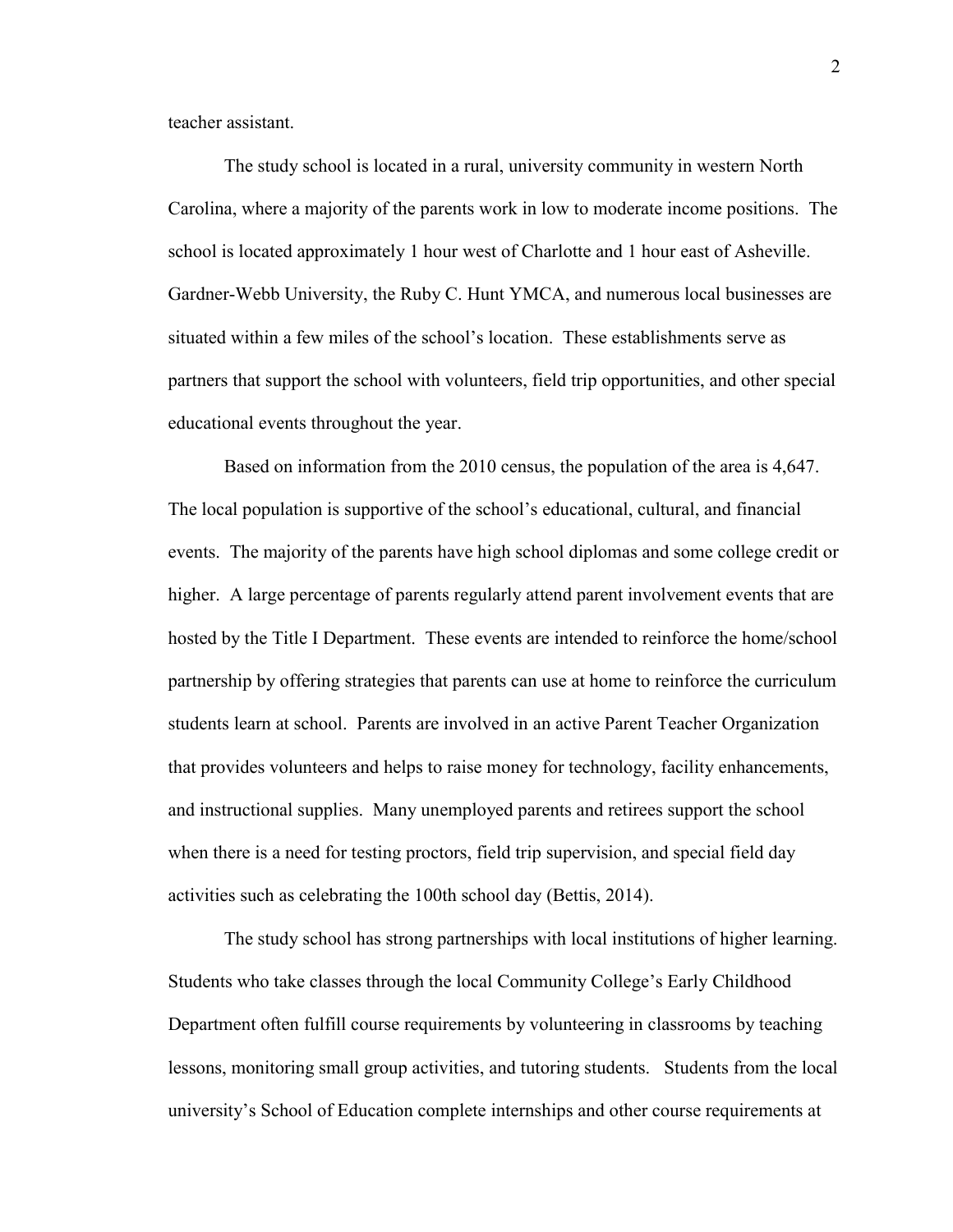the school. Each year, the school hosts student teachers from local and surrounding universities (Bettis, 2014).

The school district uses a school improvement model that is recommended by the North Carolina Department of Public Instruction. The study school improvement team consists of the principal, assistant principals, curriculum technology coordinator, representatives from each grade level, instructional support personnel, teacher assistants, and parents of children enrolled in the school. Each year, the school improvement team develops a school improvement plan by assessing the needs of the school, designing strategies for improvement, and monitoring the progress towards meeting the goals. Each year, the school improvement plan is submitted to the Board of Education for approval (Bettis, 2014).

DIBELS is used by the study school to conduct assessments to measure whether or not a student is on track to become a successful reader by the end of second grade. The school improvement team considered it necessary to focus on these early literacy skills based on DIBELS assessment data and by recognizing the importance of preparing primary students to be successful readers by the end of second grade (National Reading Panel, 2000).The local school district uses DIBELS system-wide to measure and assess students' early literacy skills. The composite score is a combination of DIBELS measures to provide an overall summary of student reading proficiency (Bettis, 2104). The school in this study is a traditional elementary school serving students in Grades Kindergarten through 5. One of 16 elementary schools in its school district and the second largest elementary school in the county, the study school has 30 kindergarten through fifth-grade classrooms and serves approximately 660 students with the following population percentages: 74% Caucasian, 13% African-American, 9% Hispanic, 3%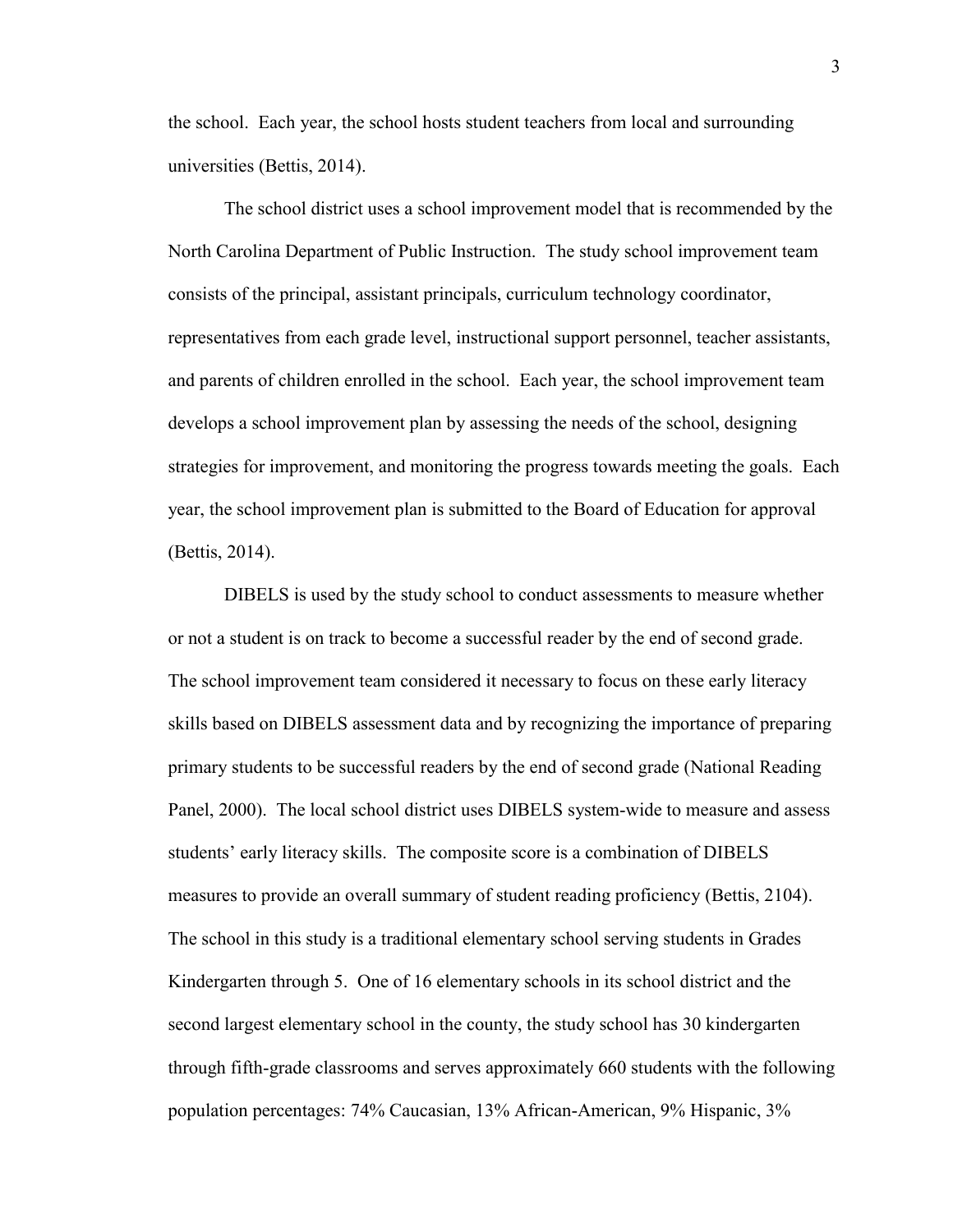Multi-Racial, and 1% Asian. The enrollment data show that 357 students are male and 307 are female (Bettis, 2014).

In the local school district, the study school currently has the largest number of students receiving English as a Second Language services. The percentage of students receiving free or reduced lunch is 54%. The average class size is 19 in kindergarten through second grade, and 21 in third through fifth grades (Bettis, 2014).

The current staff includes one principal, two assistant principals, and a curriculum technology coordinator. The school has 30 classroom teachers, 18 support teachers, 19 teacher assistants, one secretary, one bookkeeper, one data manager, three custodians, five cafeteria staff, and five tutors. Highly qualified teachers and paraprofessionals deliver school instruction; 100% of the licensed and classified staff is highly qualified. Forty-five percent of the teachers have master's degrees and 11 have received National Board Certification. Ninety-five percent of the teachers have more than 4 years of experience, many of whom have been at the school since its opening in 2000 (Bettis, 2014).

## **Statement of the Research Problem**

According to the National Assessment of Educational Progress (NAEP), roughly 70% of students struggle with reading or learning to read. Because so many students struggle with literacy, it is of great importance to provide these at-risk students with skill development using differentiated instruction to help them be successful while in school and as they continue lifelong learning. The curriculum in middle school and high school is becoming more demanding for learners. Nearly 7,000 students in the United States drop out of school daily. A lack of sufficient literacy skills is most likely the reason for students to drop out because they are not achieving success at higher educational levels.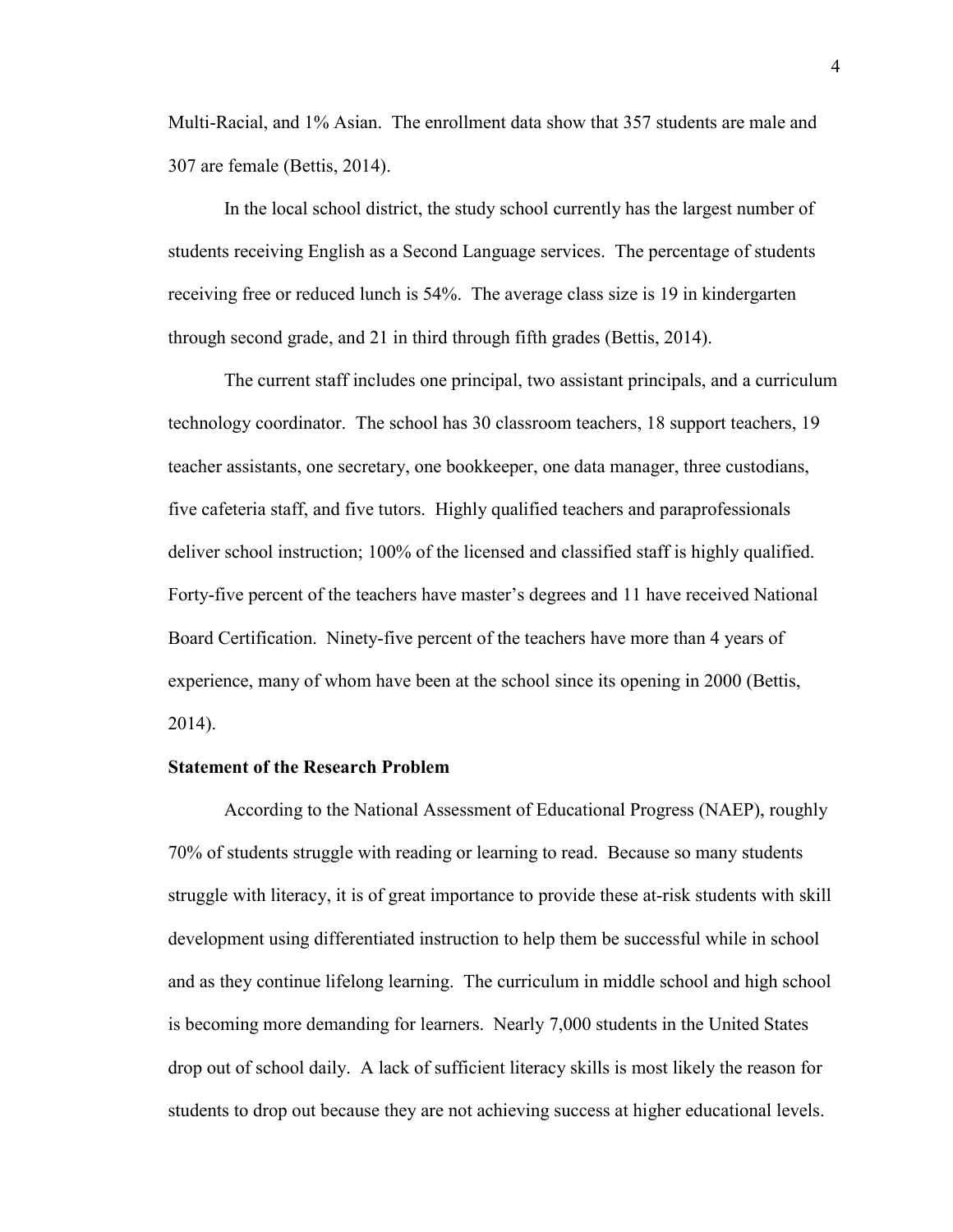The changing pace of today's society ensures the need for educational institutions to improve literacy instructional practices and to put things into place that will increase and enhance literacy skills for students. Therefore, "differentiated instruction" is essential to assist these students with their learning deficits or differences in order to help them be successful in school and throughout life (Biancarosa & Snow, 2004).

A Nation at Risk (U.S. National Commission on Excellence in Education, 1983) noted that the single most significant factor impacting a child's beginning education was exposure to books, being read to, and reading before they enter into school. Further, it is essential for students to make progress early in elementary school for them to attain significant achievement in their reading knowledge (Hirsch, 2006, p. 11).

The capability to read well is crucial for academic and economic achievement. The early elementary grades are critical in a child's education (Vaughn & Liana-Thompson, 2004, p. 133). There is a strong correlation between reading and the ability to learn in all content area subjects (Hirsch, 2006, p. 21).

Schmitt and Gregory (2005) reported that is it extremely important to early literacy teachers, parents, and policymakers that students acquire the ability to read and write early in their education. The report also stated that it is difficult for children who are behind to catch up to their peers without intervention. These underachieving and learning-different students are often low achieving academically overall.

Without intervention established for at-risk students, the likelihood of future success for these low-achieving students is grim. In addition, most at-risk students receiving additional effective reading interventions can avoid further reading problems. Further, any additional reading problems may be prevented (Schmitt & Gregory, 2005).

Reading comprehension scores for students are consistently related to their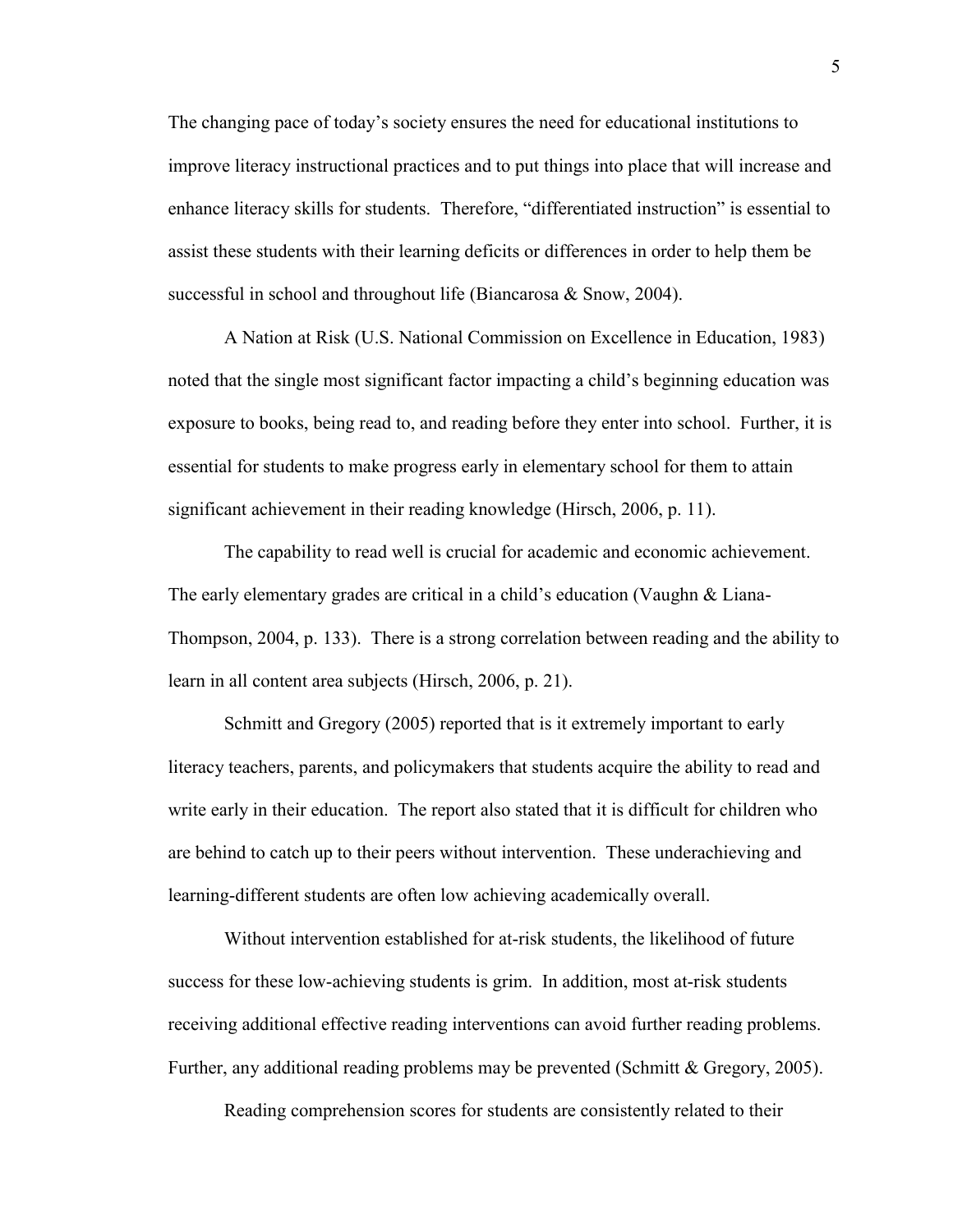achievement with their academic grades and later their financial attainment. A child's reading ability is a dependable indicator of academic performance in their junior year of high school. A large number of elementary students are not achieving reading proficiency which is putting them at risk for failure later in their educational careers (Hirsch, 2006, pp. 2-3).

When students fall between the cracks, a skill deficit is missed, or the taught skill is not attained. The lack of those certain reading skills seriously impede the progress for those students in later elementary, middle, and high school education and for their chances of success after formal education has been completed. If these deficits are not caught early, it could be seriously detrimental to a student. By the time they reach the fourth grade, it is often too late or extremely difficult to correct the reading deficits (Hirsch, 2006, p. 11).

Policy and Program Studies Service (PPSS) released a report stating that it is apparent that schools with lower poverty levels are lower performing schools. No Child Left Behind and Title I speak to these concerns (U.S. Department of Education, n.d.).

A study of academic performance and poverty provided the following information. When compared to all public schools in the 2000-2001 school year, data revealed that Title I schools have a larger number of students living in poverty than those in non-Title I schools. The Title I schools also served a larger percentage of minority students, LEP students, migrant students, and Native American students (U.S. Department of Education, n.d.).

Schools receiving Title I funds with the highest level of poverty had greater challenges. Some of the challenges these schools faced were high teacher turnover rates and teachers with little experience. These circumstances of high poverty, high teacher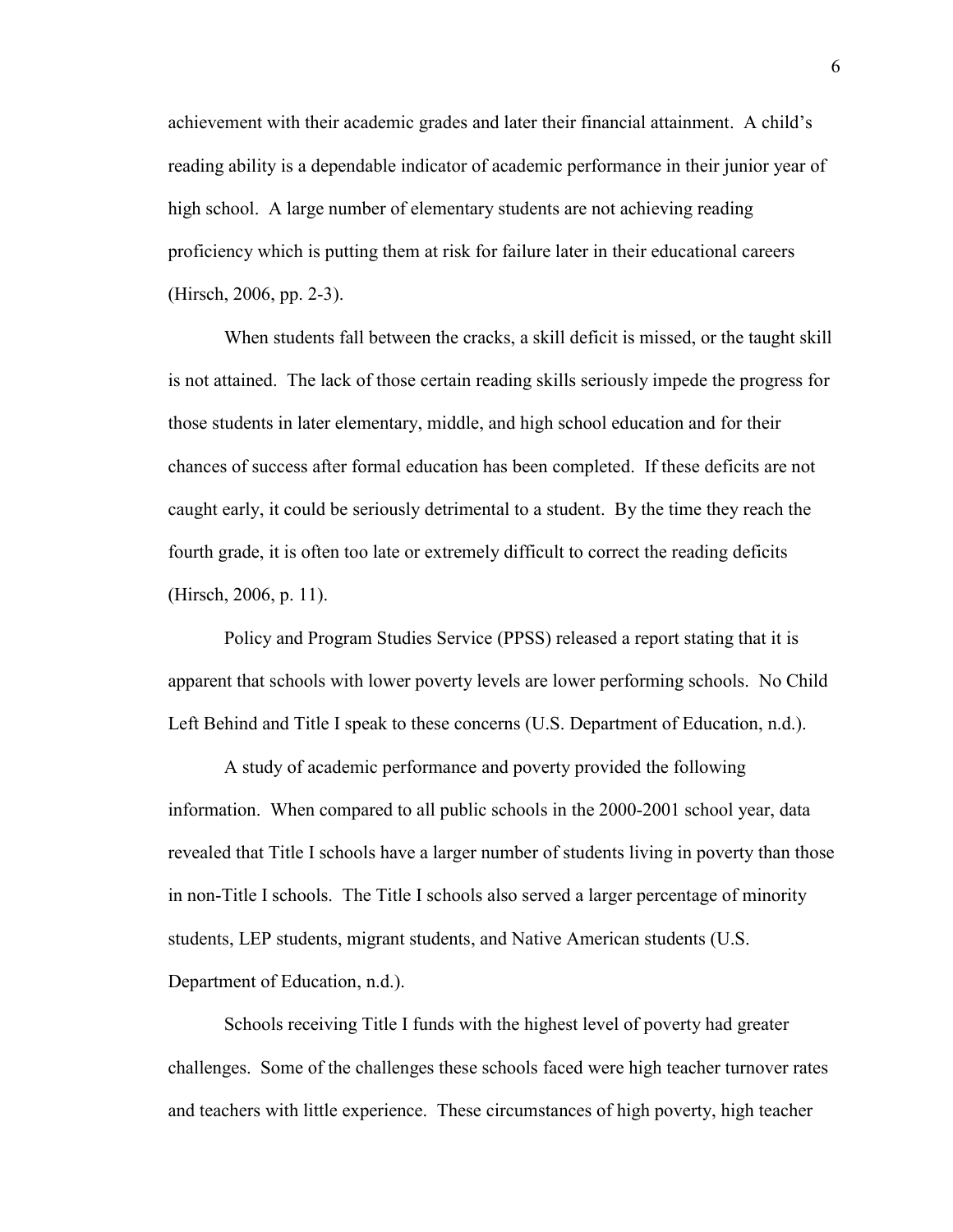turnover, and inexperienced teachers often contributed to the amount of unprepared students who progressed to the next grade level. In addition, these higher poverty students also tend to have a greater number of parents who are not active in the student's education and have no direct relationship with the school (U.S. Department of Education, n.d.).

It is important to note that childhood illiteracy directly relates to and impacts adult illiteracy (Simon, 2011). According to uliveandlearn.com, the ability to read has a tremendous bearing on a person's life; however, this reading ability also plays a large role in determining the effectiveness and competitiveness of a country. The literacy rate of Americans overall is comparable to that of other industrialized nations; however, the number of American adults who place into the lower level of literacy is larger than comparable nations. A 2001 article written by Paul E. Barton of the Educational Testing Service noted that the economic growth and being a competitive nation were impaired due to low-level literacy (Barton, 2001). There are overwhelming social repercussions because of illiteracy and low-literacy levels. A strong correlation exists between lowliteracy levels and crime, poverty, and unemployment. Individuals with the lowest literacy skills make up about 43% of those who live in poverty.

The website uliveandlearn.com acknowledged that in 1998, almost four in 10 students in the fourth grade did not reach partial proficiency of the skills needed for reading success in the United States. The website also stated that according to the U.S. Department of Education's Center for Education Statistics from 1999, in schools with the highest levels of poverty, around seven in 10 fourth-grade students could not read at the basic level.

There is evidence to show that students who are not proficient readers by the time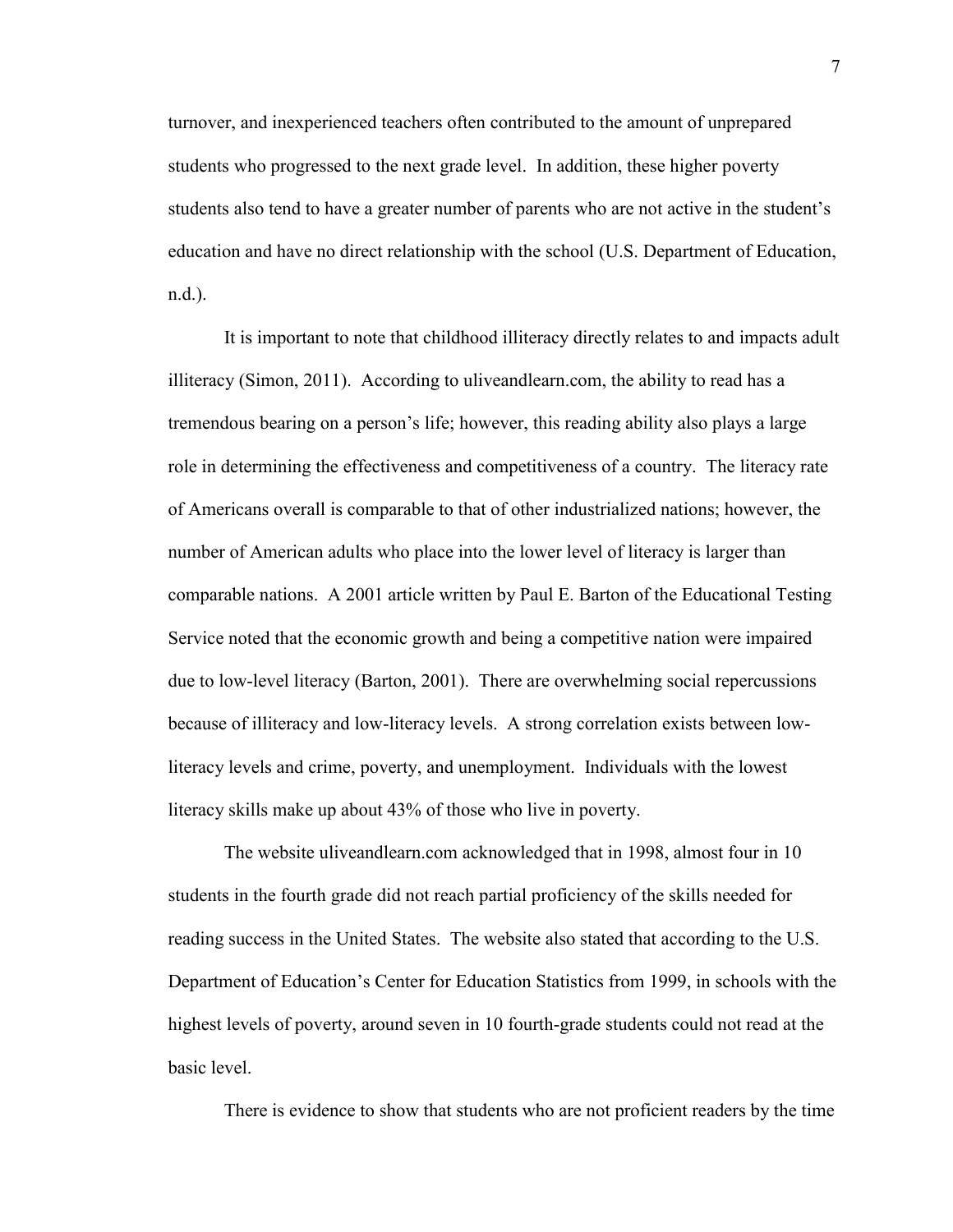they are in third grade often do not reach grade level, are behind their peers, are at high risk for dropping out of school, and become associated with drug use or spend time imprisoned. Arizona uses the number of proficient readers in fourth grade and factors it into preparation for the amount of beds the state will potentially need for prison facilities. The National Institute for Literacy claimed a strong relation between low-literacy level and crime. It is typical that inmates have insufficiencies in their reading skills. According to the National Institute for Literacy, 70% of inmates place within the two lower levels of reading proficiencies, and 85% of juveniles who have gone through the court system are said to be functionally illiterate (Ellis, 2011).

The National Adult Literacy Survey indicated in 1993 that if children do not possess some rudimentary literacy knowledge when they enter school, their likelihood for becoming a dropout increases by three to four times. This same survey documented that parents with lower level literacy skills did not have access to the information that would help them to become better parents because of those lower reading skills (National Adult Literacy Survey, 2008).

University of Richmond (2003) estimated that of the crimes that take place in the United States, 75% of those are committed by individuals who are school dropouts. In addition, the chances of dropouts receiving public assistance are higher than those with a high school diploma. Two hundred billion dollars is the financial impact that these individuals cost society (University of Richmond, 2003). School dropouts cost taxpayers a significant amount of money due to crimes and the need for financial living assistance. In addition to those costs, dropouts are more likely to have more health problems than a person who has completed high school (University of Richmond, 2003).

The makeup of prisoners reading at the lowest literacy level is between 31% and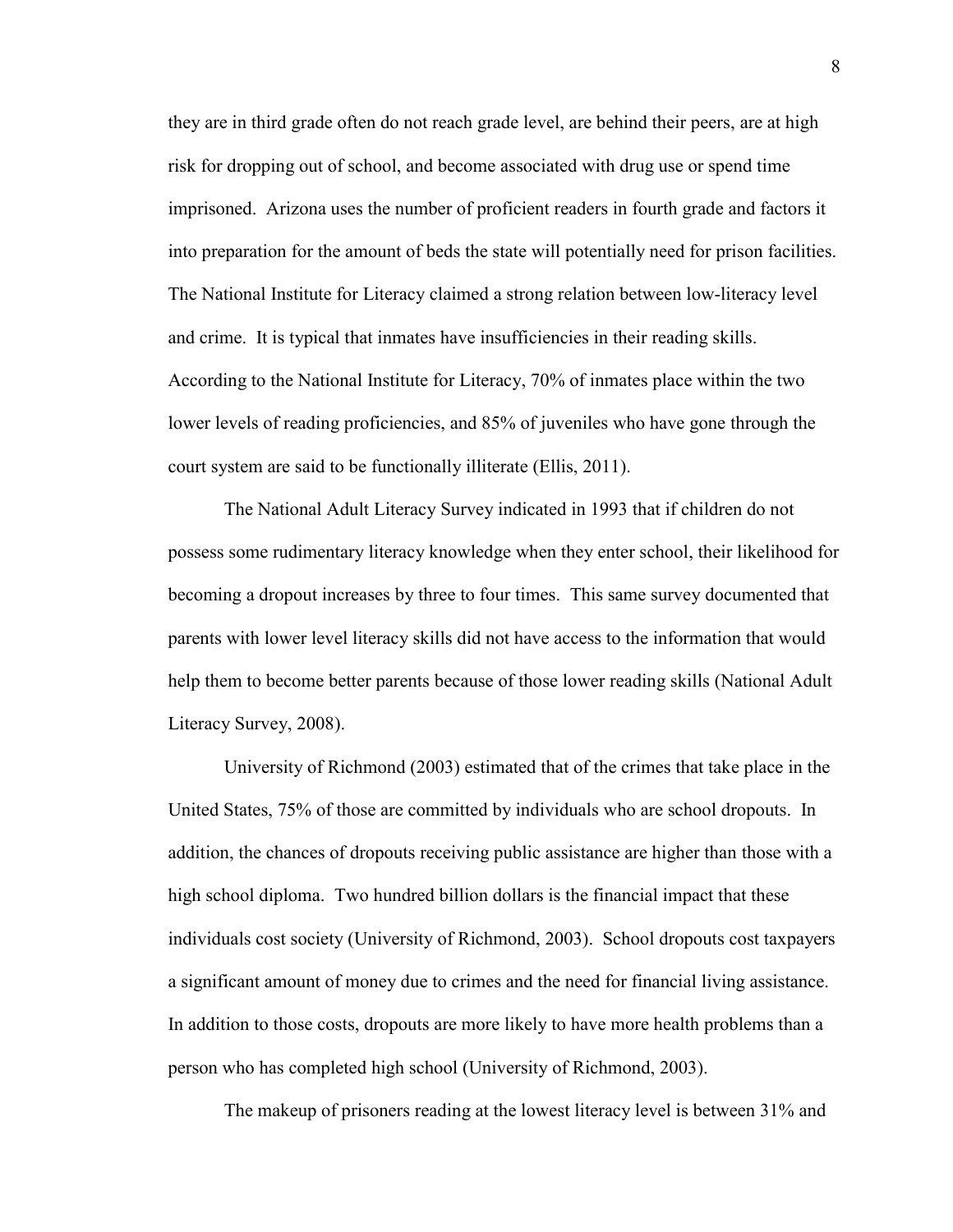40%. Approximately 5% of incarcerated individuals read at the two highest literacy levels. Adults who do not possess the ability to read often struggle to function in society, which increases the likelihood of being imprisoned and dependent on government assistance (Simon, 2011).

Data from corrective institutions show evidence that an inmate receiving no literacy instruction or assistance while in custody is 70% more likely to repeat criminal activity and return to jail. However, if an inmate does receive literacy instruction or assistance while incarcerated, they only are 16% more likely to return to criminal activity that would lead to more arrests and time spent behind bars (Ellis, 2011).

Literacy levels are not only associated with large detention numbers; low literacy levels also have a correlation with unemployment. Reading below the level of fifth grade compromises a person's ability to obtain a job earning enough money to afford the basic cost of living. It is noted that the percentage of adults in the United States who read at this level is more than 20%. Shutay, Piebanski, and McCafferty, quoted in Ellis (2011), documented that having a high school education or higher can increase a person's opportunities of having the skills necessary to obtain and maintain a job and, as a positive outcome, establish him/her as a productive member of society.

The Program for the International Assessment of Adult Competencies (PIAAC, n.d.) completed a survey of 5,000 adults aged 16-65 in 2011-2012 in the United States as well as 23 other counties. The survey looked at literacy, numeracy, and problem-solving skills in technology-rich societies. The survey is called the Survey of Adult Skills. The results of the survey were shared in March 2013. PIAAC (n.d.) defined literacy as "understanding, evaluating, using and engaging with written text to participate in society, to achieve one's goals, and to develop one's knowledge and potential."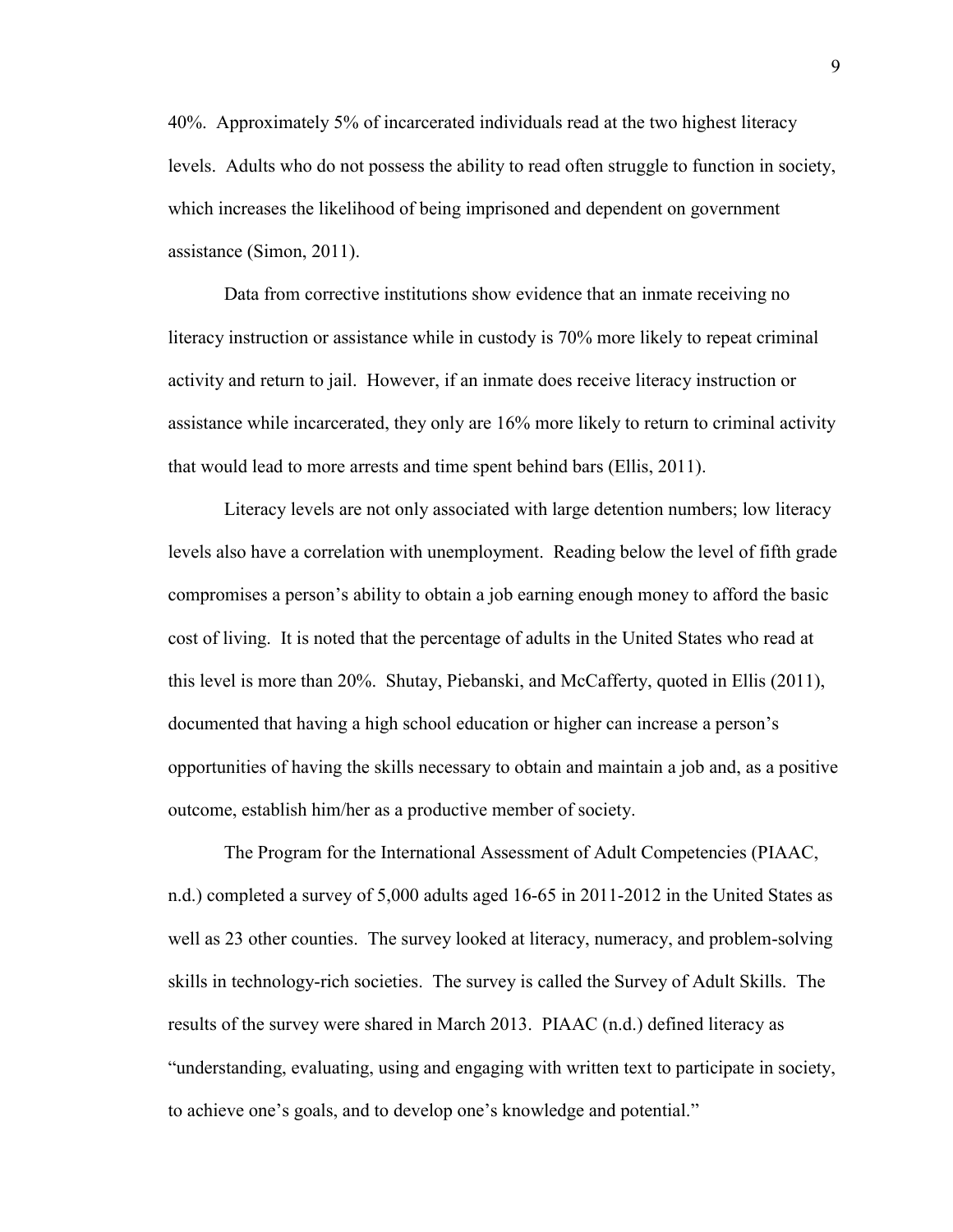On average, from the Survey of Adult skills in all of the countries surveyed, the higher the literacy level, the higher the average income. Those with lower literacy levels had income much lower due to their literacy and skill deficits. For individuals with reduced literacy skills, chances doubled for being unemployed. Economic global competiveness is at risk when a country has a large percentage of adults with lower skill levels which increase their likelihood of becoming dependent on other countries. The study further determined that men and women had similar proficiency levels in literacy (PIACC, n.d.).

The United States' average literacy ranking is 16 of 24 countries based on the results from the PIAAC (n.d.) survey. America's average literacy score was 270 of a possible 500. The percentage of adults in the United States performing at the highest proficiency level was 12% (PIAAC, n.d.).

The variance in literacy proficiency among Americans with the highest and lowest educational levels was greater than those of the other 23 countries. The number of Black and Hispanic Americans who scored at the highest literacy level was lower than White adults. Americans with poor literacy skills are more apt than high-literacy Americans to be uninvolved in political engagement and understanding and advocating their cause (PIAAC, n.d.). Twenty-two million people are added each year to the population of adult illiteracy in the United States, according to the U.S. Department of Education.

Lower education and employment rates are an effect of wide-ranging illiteracy; however, literacy skills are also associated with increased crime and incarceration and high social and financial costs. In today's society, it is expected that adults are able to read and to comprehend simple text. Further, they are expected to be able to function in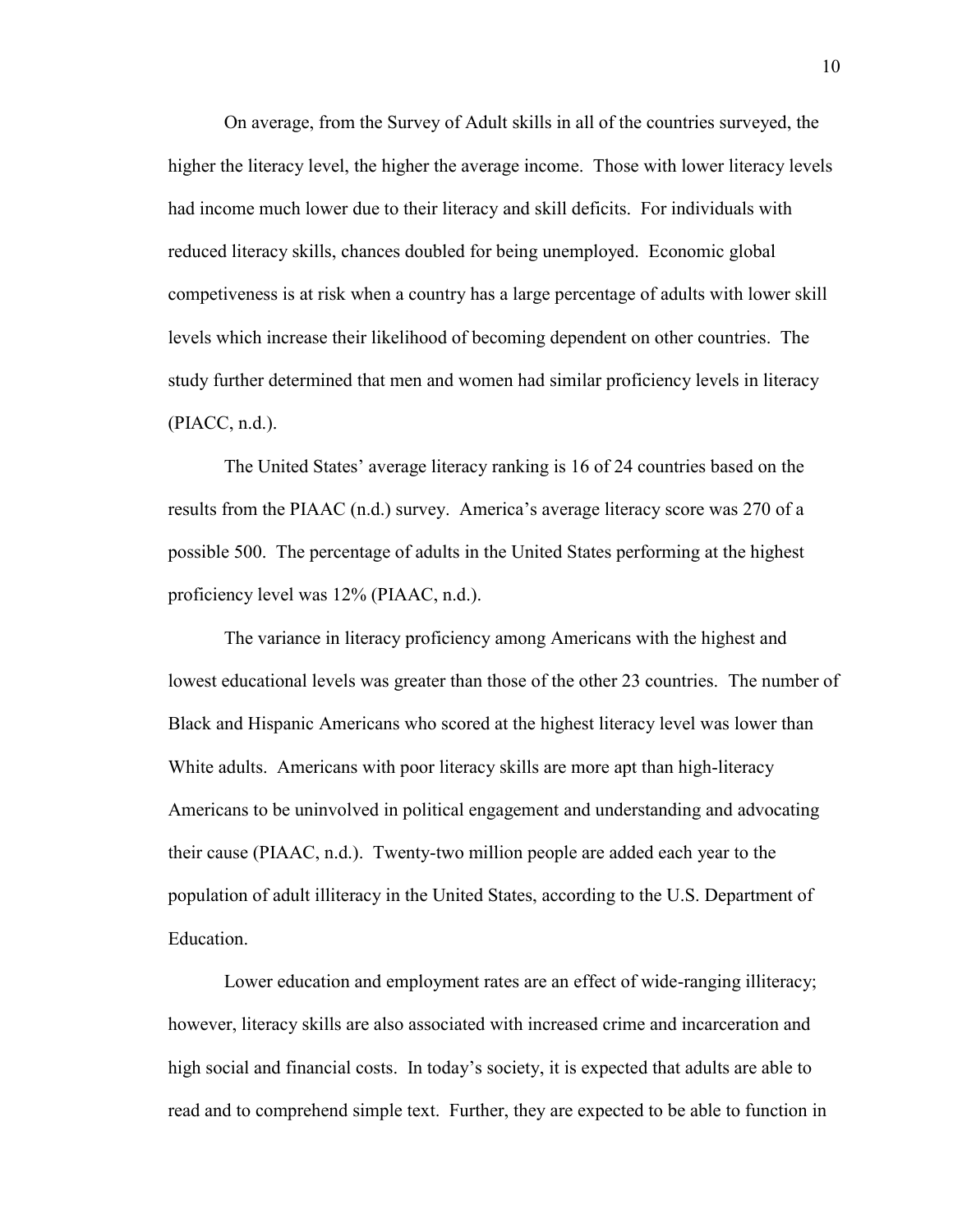the workplace, pay bills, understand fiscal and legal documents, and utilize technology. The literacy skill set expectation is even higher if one wants to pursue postsecondary education (Simon, 2011).

The ProLiteracy website cites a journal published by the National Literacy Trust called *Literacy Changes Lives* which communicated just how essential literacy is to a person's life. The data show that there is a social impact on an individual with lower literacy levels. Some of the data compared quality of social life. Of the individuals with higher level literacy skills, 30% of men lead self-contained, independent lives, while 9% still live with their parents. Of those men with lower level literacy skills, 43% live alone and 22% live with their parents. Individuals with higher level literacy were more satisfied with their lives. The journal stated that around half of the individuals with lower level reading skills were less than happy with their lives and more likely to not set goals for themselves. A child living in a home with at least one illiterate parent is twice as likely to be illiterate as well (PIAAC, n.d.).

Literacy has had an impact on society for years. The 1990 U.S. Census estimated that 20% of adults in America did not have a high school diploma. In 1993, laborers lacking a high school diploma had a monthly income of around \$452; however, workers with a college degree could earn approximately \$1,829. Forty percent of job applicants tested in 1992 for basic skills in reading and math lacked proficient skills essential for the jobs they sought. In addition, half of the manufacturing companies surveyed noted that more than half of their front line employees had detrimental literacy issues (National Adult Literacy Survey, 2008). Information from the National Institute for Literacy indicated that 43% of people who live in poverty have the lowest literacy skills; 17% are on government assistance with food stamps; and 70% have no job at all or only have a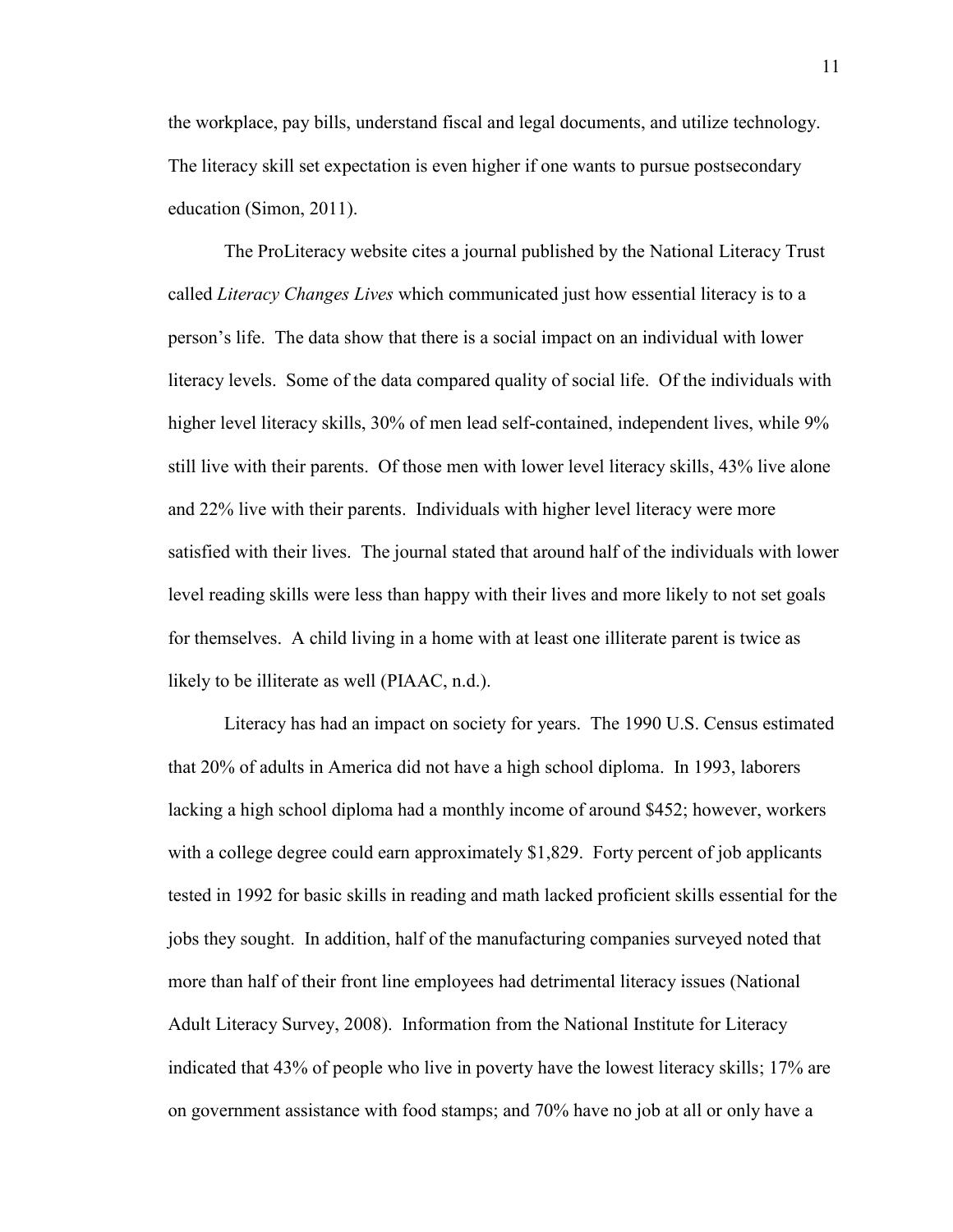part-time position.

Low literacy has a negative impact on the economy by curbing product demand and impeding job creation. More often than not, Americans who require basic literacy guidance often need assistance with financial literacy skills as well. These individuals typically struggle with budgeting and handling tasks associated with life necessities, such as understanding mortgages and legal and medical documents. This often means they become victims of greedy lenders and financial scams (PIAAC, n.d.).

Functionally illiterate people happen to be twice as prone to be unemployed, increasing the rate of unemployment even higher in the United States. While countless people with low literacy skills want to be able to compete in the current job market, due to their lack of skills and training, they are not marketable (PIAAC, n.d.).

Citizens are more than four times as likely to have poor health if they have low literacy skills. Literacy skills are greatly connected to socioeconomic status in the United States. The highest levels of income inequality and literacy skills inequality exist in the United States. Of the 23 countries in the study, Americans who have a high school diploma or less, on average, scored lower in literacy. Individuals who derive from low educated families are at a greater risk for having low literacy skills (PIAAC, n.d.). Hospitalization chances increase by 50% for a person with low literacy skills. Literacy levels in the United States impact health care costs. For individuals with lower levels of literacy, this could literally mean the difference between life and death. According to the Center for Healthcare Strategies, around 50% of American adults have trouble understanding and executing the documented medical task or information. This deficiency of comprehension could hinder their capability to make correct health choices and increases the chances that they will encounter greater health costs (PIAAC, n.d.).

12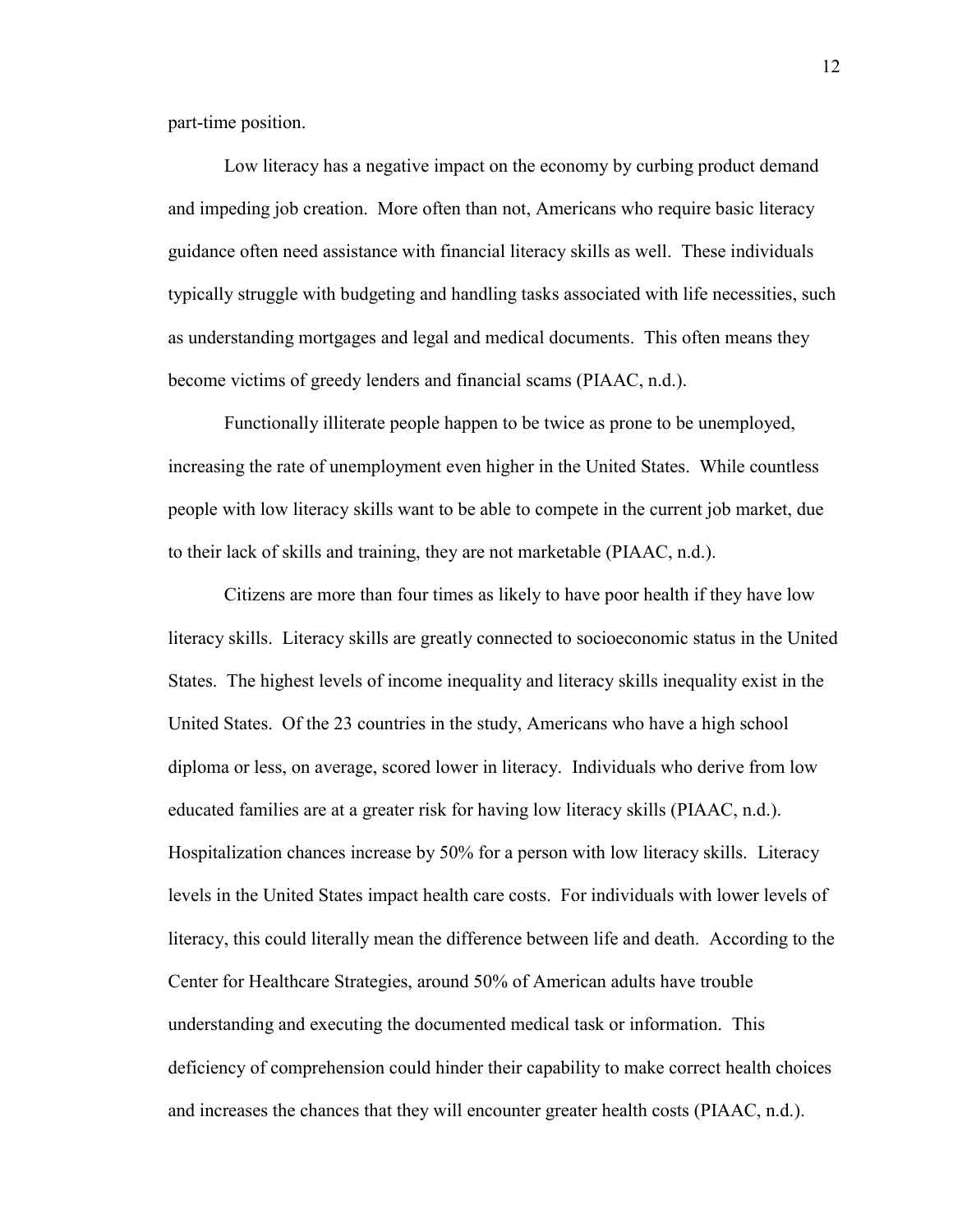In today's technology-centered domain, basic literacy skills are not sufficient. At least 10% of all adults in the world lack the most elementary computer skills. If adults are going to apply for a job online, search for medical information, or do basic tasks such as sending an e-mail, they need computer skills and access to technology to be successful in today's technology culture. Twenty percent of American adults cannot use or access the internet. It is also noted that individuals without a high school education are associated with those even less likely to be able to obtain internet access. Many people of poverty and low literacy are unable to obtain the opportunities that are available in today's society in regards to technology. Households earning under \$30,000 a year are least likely to have access to the internet or even understand how to use devices with technology (PIAAC, n.d.).

Currently in the United States, 36 million adults are unable to read at a third-grade reading level. Possibly, the disadvantaged are unable to attain basic reading, writing, math, and computer skills. American citizens are struggling to obtain employment, maintain personal health, and sustain finances for their families. Due to financial and resource deficiencies, of the 36 million American adults who need literacy help, nearly 3 million of them will be fortunate to receive literacy assistance (PIAAC, n.d.). Although the quantity of people pursuing assistance continues to grow, a majority of the funding for literacy programs has declined. Unfortunately, when all of the resources are combined, there are only sufficient resources to assist 3 million people (PIAAC, n.d.).

The Education Portal website reported research from the International Adult Literacy Survey (IALS) stating that between 19% and 23% of American adults are performing at the highest levels of literacy (Simon, 2011). However, there are still many American adults who are left behind. The same survey discovered that the percentage of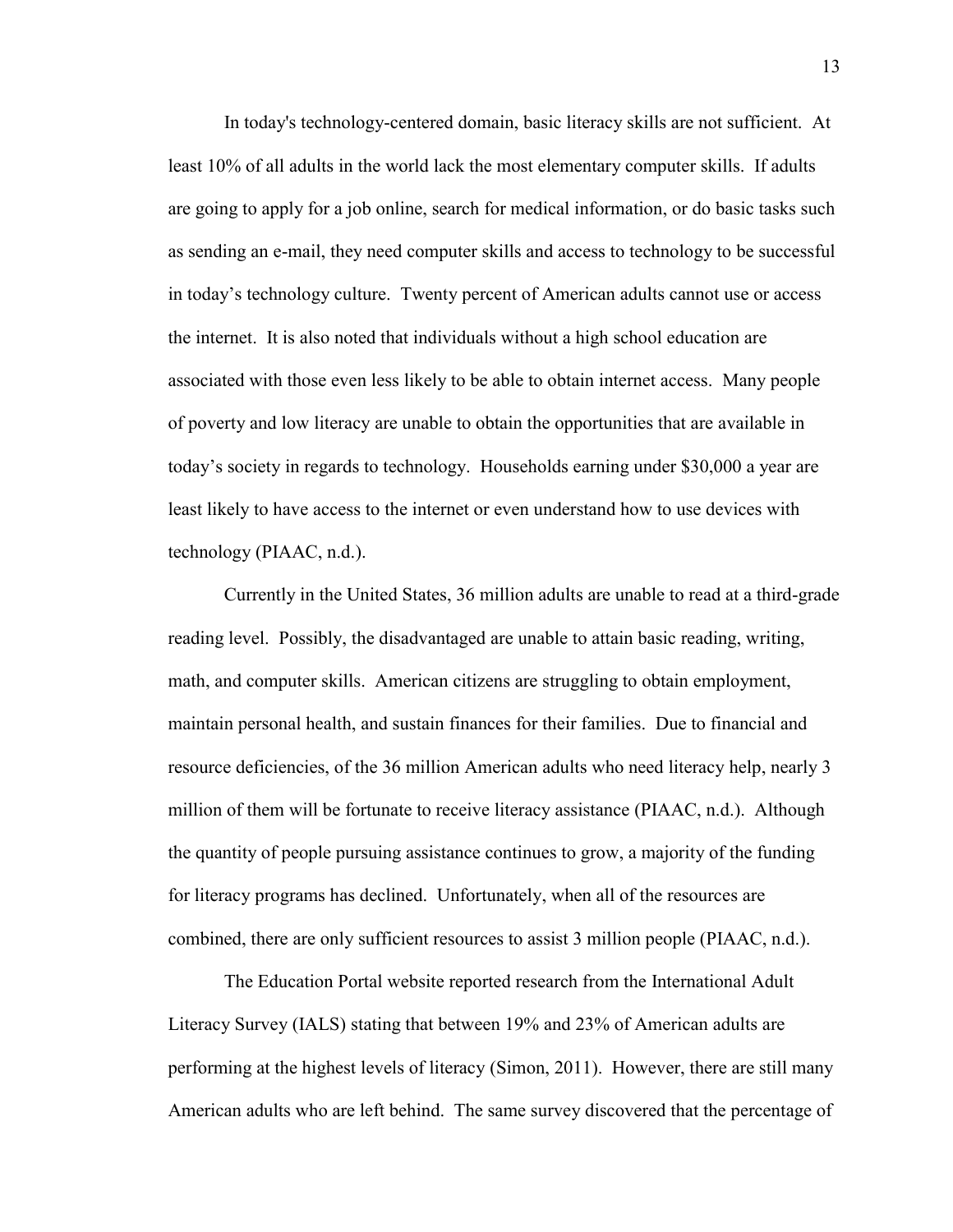American adults who were performing at the lowest level of literacy was between 21% and 24%. The National Adult Literacy Survey concurred on this data. Adults at the lowest levels of literacy, on average, earn around \$230 weekly, work only 18 or 19 weeks yearly, are three times more apt to receive food stamps, and are 10 times more prone to live under the poverty line (Simon, 2011).

In order to produce a more literate society, it is essential for adult learners to be involved in the fight for change so they can be advocates for sounder educational programs and more enhanced government funding. A decrease of \$6 million in funding for adult literacy happened in 2011 (PIAAC, n.d.).

# **Deficiencies in the Evidence**

An area of need to relate to early literacy RTI and inclusion is more specifics on implementation, outcome, Title I inclusion, and staff readiness. Also, there is very little literature of comparative class sizes to go along with this study. Many of the studies are conducted on a much larger scale, district or state, and none solely at one location.

## **Audience**

The audience for this dissertation is anyone who is interested in the effect that small class size, small group instruction, Title I inclusion, and early intervention have on increasing the literacy skill set of early elementary school students. The information included in this study could benefit those who desire to improve instruction for struggling early readers.

#### **Purpose of the Study**

The purpose of this study was to look at the impact of reading interventions in early elementary school grade levels. The study examined what academic impact can be made on low performing early elementary school students with intensive reading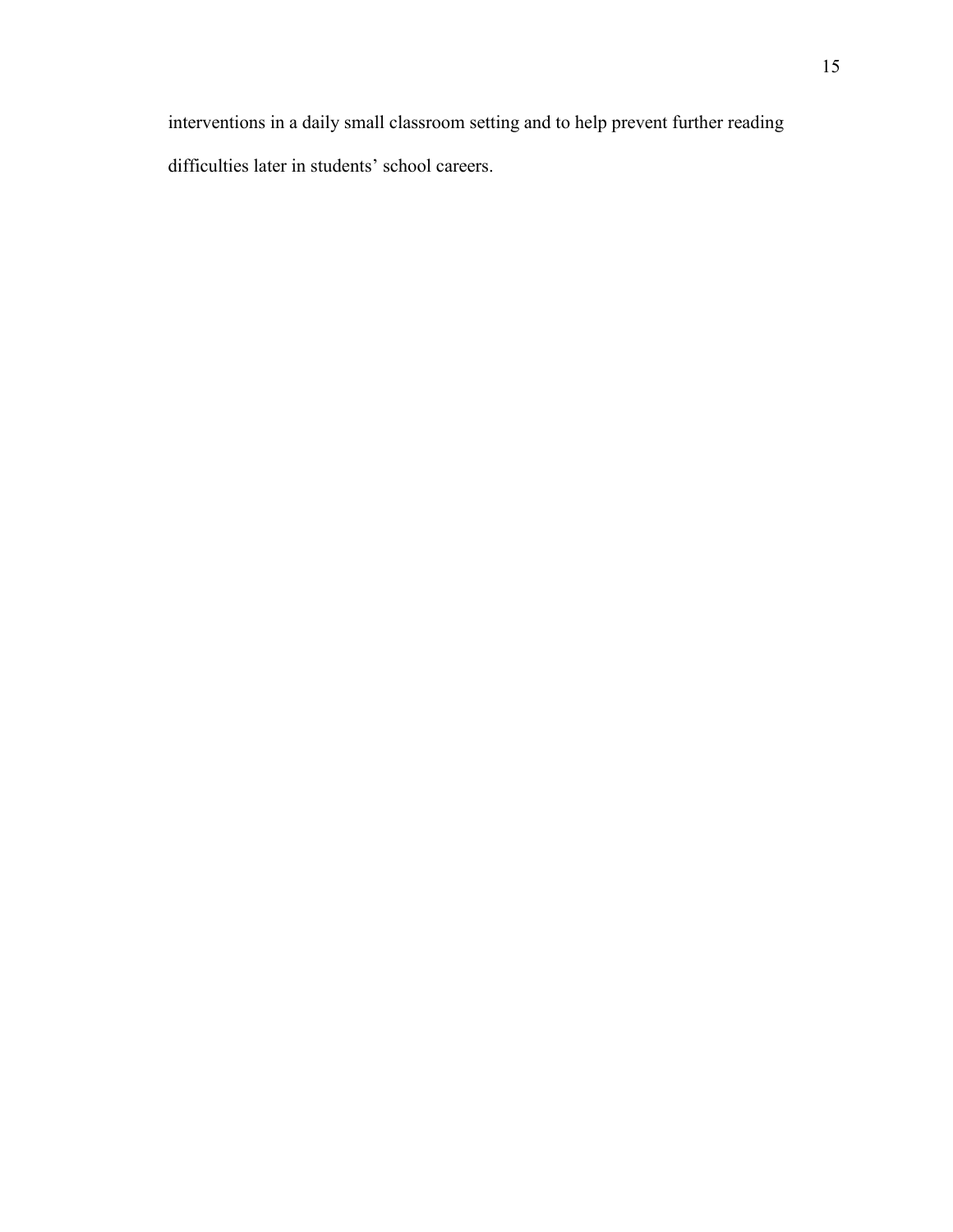#### **Chapter 2: Literature Review**

### **Introduction**

Beginning in the 2012-2013 school year, the study school implemented a frontloaded class in both first and second grades. Twenty-four at-risk students were identified based on the previous year's end-of-year composite DIBELS scores. These students were placed in classrooms led by teachers who had proven themselves to be strong literacy teachers and were selected by school administration. In addition to the small class size, the students received small-group instruction from the teacher, a Title I reading specialist, and a teacher assistant.

The purpose of this study was to determine the impact of the implementation of an early reading intervention program. The case study examined what academic gains can be made with low performing, early elementary school students with intensive reading interventions and Title I inclusion in a daily small classroom setting.

"Reading is critical because a great deal of formal education depends upon being able to read with understanding. Reading difficulties will inevitably create educational difficulties, which in turn, are a major source of economic and social disadvantages" (Hulme & Snowling, 2011, p. 139). Chapter 1 shared information of results of students not being proficient readers. The review of literature focuses on information collected by three separate studies that individually researched early intervention and class size and their impact on reading proficiency.

## **Synthesis of Findings**

The first study, *A Small Group Model for Early Intervention in Literacy; Group Size and Program Effects* by Homan, King and Hogarty (2001), compared the outcomes of a one-to-one model with that of a small group model for low-performing first-grade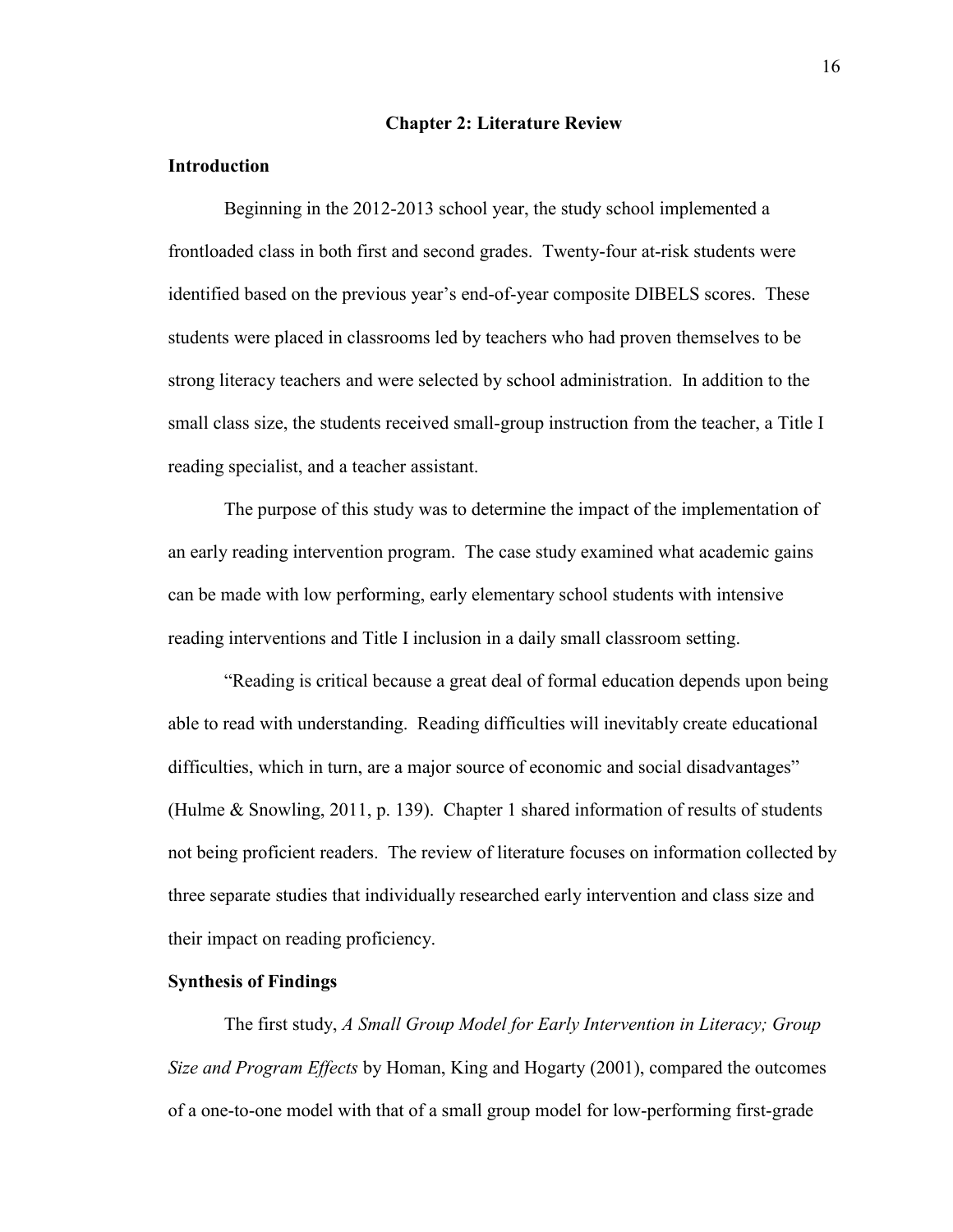students in literacy. The authors examined groups of three innovations by comparing them with one-to-one early literacy interventions such as Reading Recovery and Accelerated Literacy Learning (ALL, n.d.).

The Reading Recovery program was developed by Marie Clay in 1984. Reading Recovery is designed for first-grade students struggling with reading and writing as a short-term intervention. The program calls for teachers who are specially trained to work one-on-one with students for 30-minutes daily for 12 to 20 weeks. The Reading Recovery website stated about 75% of the lowest performing students attained grade-level proficiency after receiving the complete series of lessons (readingrecovery.org). The one-to-one intervention model became a popular literacy model due to the Reading Recovery program (Homan et al., 2001).

According to its website, ALL (n.d.) is a business owned by Susan Radley Brown. The ALL program provides a balanced literacy reading and writing curriculum to strengthen instructional practice and leadership. ALL uses a content-based coaching model. ALL provides K-12 reading and writing units. It also provides teacher training to assist teachers in fully understanding the program and how to implement it to meet student needs [\(www.acceleratedliteracylearning.com\)](http://www.acceleratedliteracylearning.com/).

Although school districts are satisfied with the outcome of a one-to-one program, funding the cost of the program and personnel needed to meet student needs is not feasible. Schools with the highest socioeconomic status populations are of the greatest need and only having a couple of trained reading interventions would not meet the needs of all of their students. This funding challenge has required district- and school-level decision makers to look into the expenses versus the paybacks of a one-to-one program (Homan et al., 2001).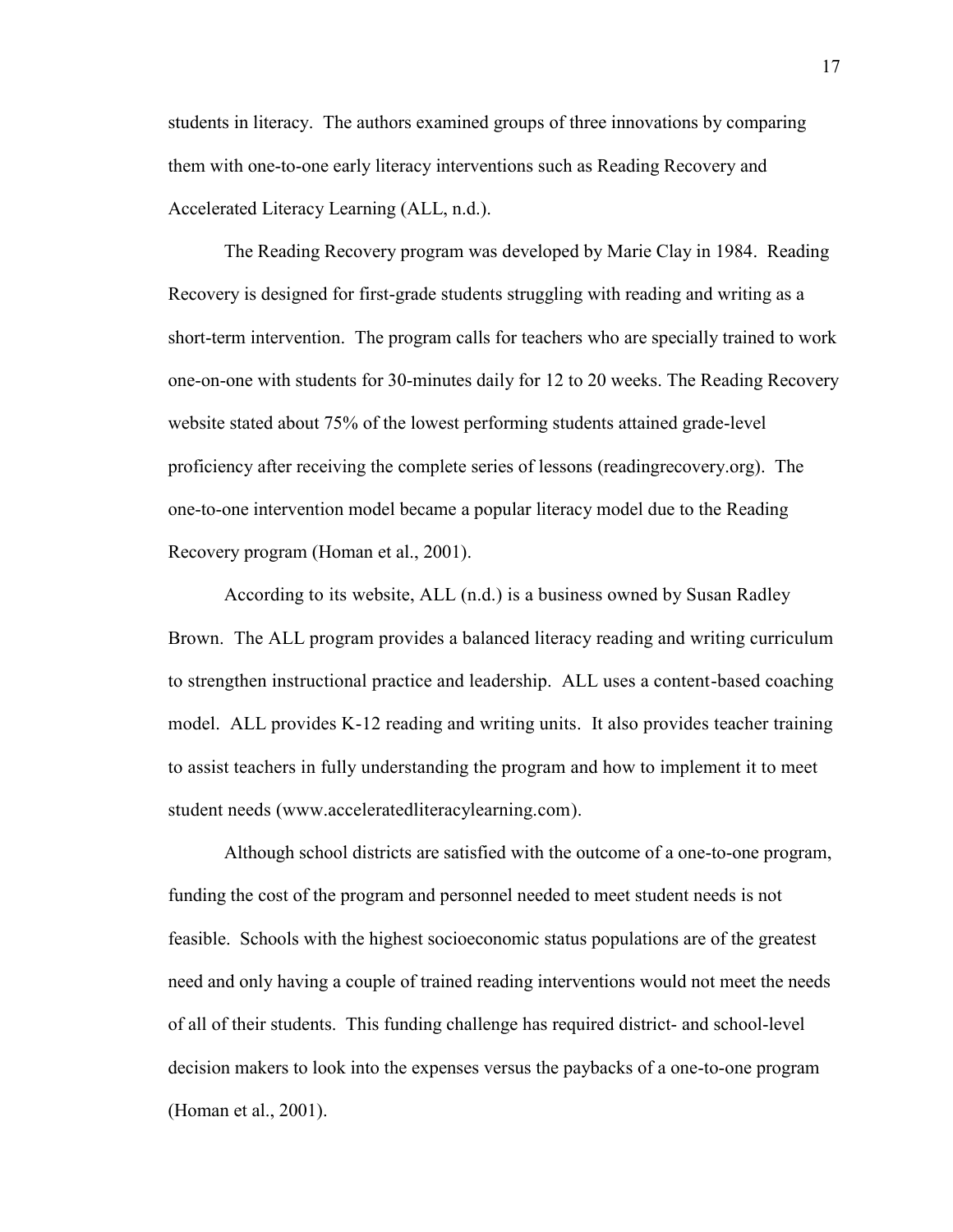Homan et al. (2001) referred to a study by noting achievement with groups of three in the mid-1990s. The teachers in Hiebert's study, reported by Homan et al., looked at group size as a variable. The teachers worked with student groups of six or seven prior to training for the intervention program. When those teachers implemented the new program with large student groups, they determined it was not efficacious. Consequently, the teachers dropped the size of the groups to three students, and they experienced greater success. The large group size made it too difficult for the teachers to provide specific feedback in a timely manner and lessened student involvement. An appropriate arrangement for early intervention in literacy appears to be a smaller group of three students (Homan et al., 2001).

The change in early literacy group sizes from one to three students called for adjustments in the ALL program. Teachers used various data to place students in groups. However, the low-performing first graders reading achievement remained unique to the individual student, even when students were at the same reading level. The most challenging facet of the small group work was the differentiations in reader skill sets (Homan et al., 2001).

Recommendations provided by Clay for the Reading Recovery Program served as the configuration for ALL lessons. Homan et al. (2001) followed the descriptions of the ALL lesson parts as it was originally implemented in the one-to-one model, with variations that resulted from their small group innovations.

The initial 10-minute lesson consisted of familiar reading and Running Record. In familiar reading, to increase reading fluency, construct comprehension, and increase a reader's confidence, they would begin with a simple and familiar book to read. Alternative instructional strategies such as choral reading and echo reading were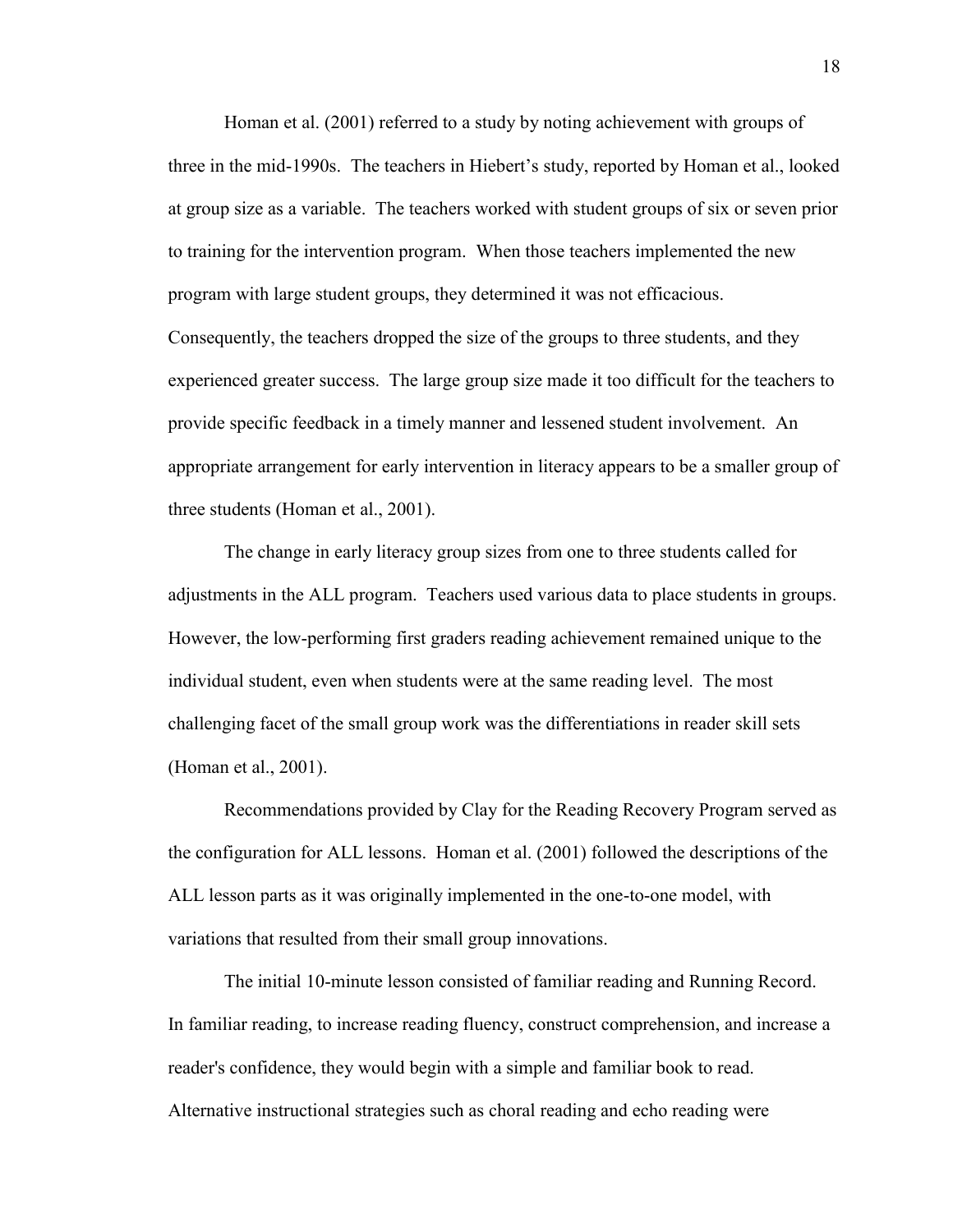achievable with a group of three. Choral reading was simultaneous reading of a familiar book by all three students. In echo reading, readers repeated what the previous reader read. This forms a model for less successful readers. Two of three students reading together (buddy reading) while the teacher worked with the third child could be done during familiar reading. ALL teachers could concentrate on an individual, while using a variety of techniques (Homan et al., 2001).

In the nature of making adjustments to programs, there were challenges. Homan et al. (2001) suggested choral reading should be inclusive; however, it may be more difficult for the teacher to observe each separate reader. Having students take turns reading can allow ALL teachers to monitor individuals; however, this could interrupt the reading experience for the students. Teaching points usually occur after a segment of reading based on the teacher's observations of oral reading performances. If a teacher focuses on the behavior of an individual student, it can be seen as disrupting the other readers who may not need teacher feedback at that time. However, in some cases, the feedback for one student could be valuable to the other children in the group.

Teachers document the oral reading behaviors of an individual student to know the reader's strategy use and to prepare lesson plans using Running Records. The teacher observes and records behaviors such as substitutions, self-corrections, omissions, and insertions as the student is reading. The teacher evaluates the data after the lesson, making conclusions as to the child's use of cues and theorizing about the student's usage of strategies. Running record is one-to-one work. While conducting a running record, it is necessary to concentrate attention on the individual student to accurately collect data. It was typical that most ALL teachers were not able to manage two running records during each lesson, thus teachers created a cycle through which to collect data efficiently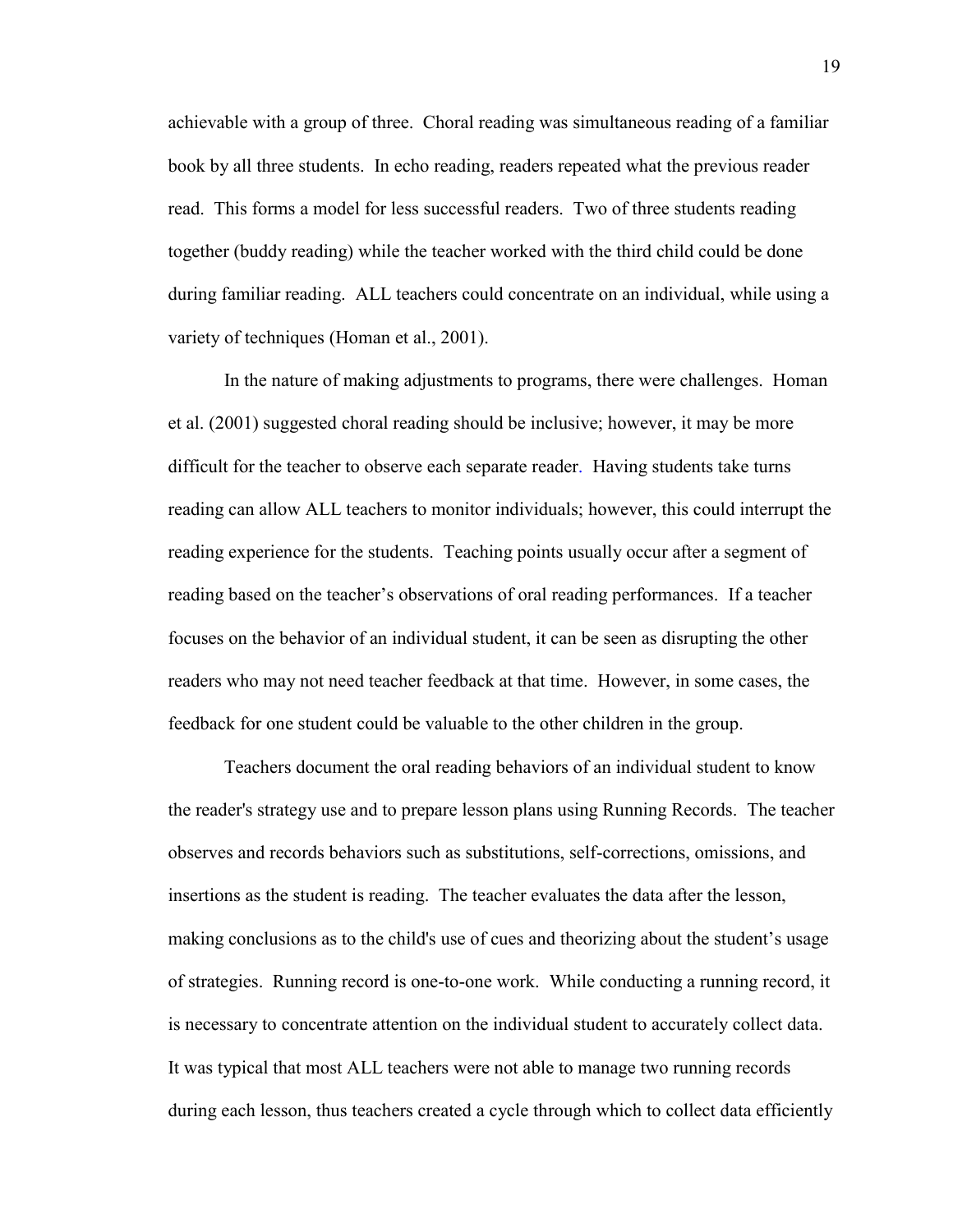for each student in the group. A teacher could be sufficiently informed on the growth of each of the readers with a running record for 2 of 3 days for each student (Homan et al., 2001).

The second 10-minute segment is focused on writing. Students are taught, through the writing element, to slow down the reading process to receive the sounds in the words they know already. Consequently, writing is effectively used with reading instruction. By constructing a sentence, the student can transfer what they know about language to paper. This helps students learn and improve their phonemic awareness (Homan et al., 2001).

In groups of three, some ALL teachers were able to assist in each student writing his/her own sentence. The teacher's attention seemed focused on task completion. Unmonitored mistakes were more likely to happen with group instruction, but the authors argue that through semi-guided practice and modeling, shared writing in small groups is achievable and beneficial. Writing a group sentence provided social interaction and opportunities for conversation in an actual literacy setting (Homan et al., 2001).

The next step is to introduce a new book. There are two reasons for introducing a new book. First, it offers some awareness of a text that will be used the following day for a running record data collection. Second, introduction of the new book delivers a beneficial chance to teach and provide a framework for problem-solving strategies with a new text (Homan et al., 2001).

In a small group setting, it is easily manageable to introduce new books by having discussions of background knowledge connected to the story content and introducing stories by taking picture walks. In addition to awareness of the story content and structure, new book introductions are beneficial for learning to use developing strategies.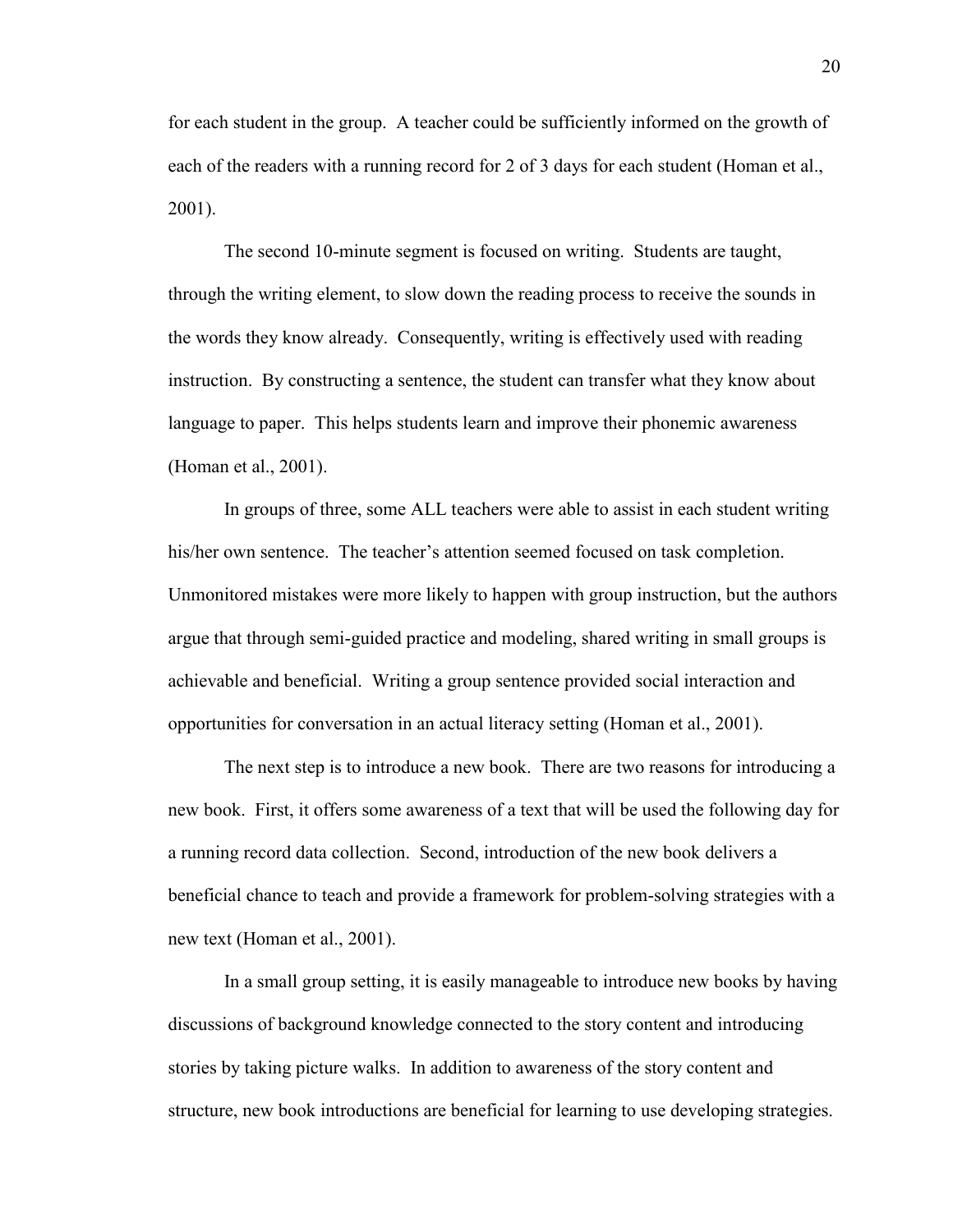In a small group setting of three students, teachers have used one book for the first presentation and picture walk. Teachers have conducted group book introductions by distributing multiple copies of the book to students. Teachers should consider their lesson focused when determining how to introduce a new text. During the book introduction, it is important the ALL teacher creates chances to hear each student reading. Since the focus is on strategy achievement, ALL teachers should create reading times where the students do the noticeable reading work. Unlike with Running Records, the group remains together for the new book. Any discussions that occur during new book introduction should be focused on the content and the strategy opportunities for the specific book (Homan et al., 2001).

Homan et al. (2001) expected the lessons for a group of three to take longer than the lessons for one reader. In efforts to follow the guidelines of Clay as closely as possible, the authors instructed the ALL teachers to use a 30-minute timeframe. Three benefits were noticed of teachers having time limitations. By laying out time constraints, the researchers caused the teachers to use their time more efficiently. Therefore, teachers made more strategy-based instructional decisions. Second, students were engaged and on-task because of an effective lesson pace. Downtime was seen as unproductive; therefore, teachers learned to multi-task with the ALL program lessons to increase student involvement. Third, having a 30-minute lesson time provided more time in the schedule to offer reading instruction to other at-risk students (Homan et al., 2001).

Another difficulty with working in small groups of three was that students progressed at different rates. Teacher frustration arose with what best to do with a child who was not at the same place as the other two in the group. The researchers recapped the training with ALL teachers that centers on accelerating readers' independent use of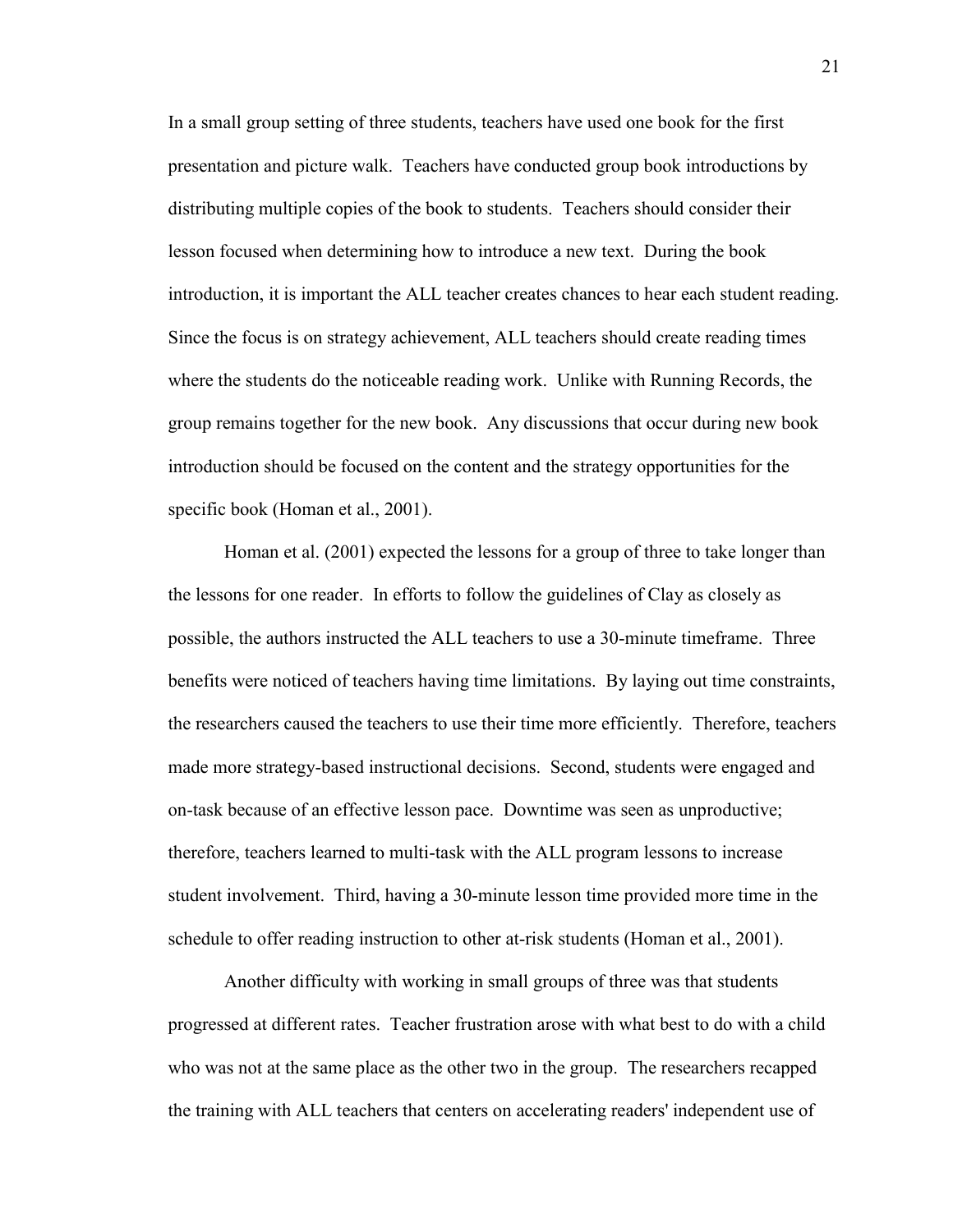strategies. Thus, books, regardless of level, could be contexts for acquiring and practicing strategies. Teachers could constructively resolve problems or concerns that came up with a small group while using the ALL model. Teachers benefited from thinking through their decisions and from having discussions with peers about options. In some cases, it was necessary to move a student from a group. For this reason, the researchers recommend time be made available for students who need one-to-one instruction (Homan et al., 2001).

The method used to conclude the outcome of ALL on reading success involved comparison of data from three groups. One group included students who received at least 40 lessons or who became proficient readers. The second group included students who were considered average by their teacher and assessment data yielded average results. The third group included students who needed the program but were not able to be served and became a comparison or control group. For this comparison of individual and small groups, the researchers integrated data from 24 school locations that signify an array of SES levels in the district (Homan et al., 2001).

As part of the assessment process in ALL, seven assessments were administered separately.

- 1. Concepts About Print Test (CAP) assessment measures knowledge of print concepts and book orientation, the maximum score of 24 points.
- 2. Letter Identification measures knowledge of the upper and lower case letters of the alphabet, with a maximum score of 54 points.
- 3. Dictation Test assesses phonemic awareness. Students are assessed on their ability to construct a sentence as it is verbalized, with a maximum score of 37 points.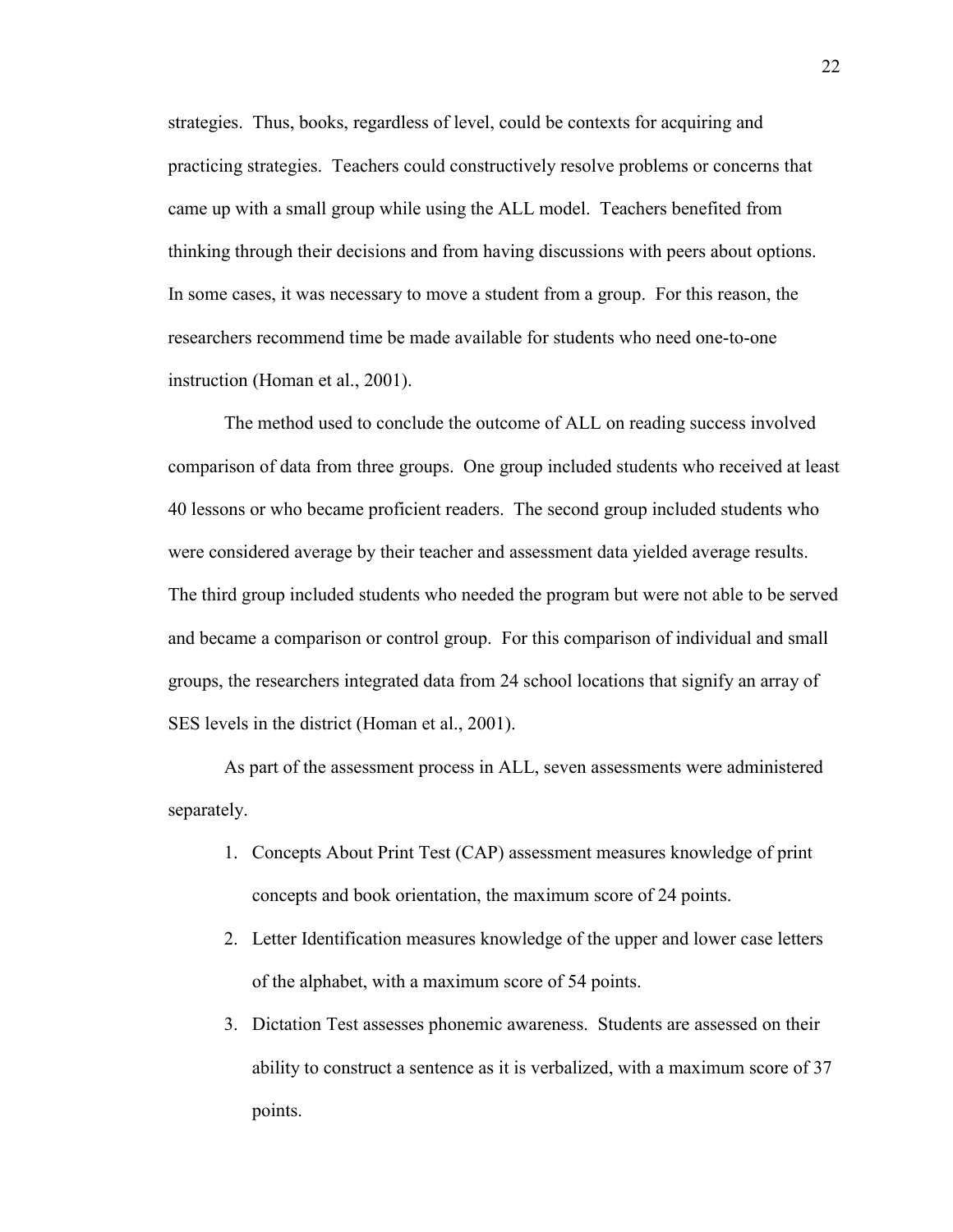- 4. Writing Vocabulary Test requires a student to write down all the words they know within a set amount of time. Students earn one point for each word spelled and acknowledged correctly.
- 5. Word Test is a list of 15 first-grade level words from a basal text. The maximum score is 15.
- 6. Phonemic Segmentation and Blending Test measures a student's phonemic awareness through verbal answers, with a maximum pretest score of 12 points and a maximum posttest score of 18 points.
- 7. Running Record is written evidence of oral reading behaviors (Homan et al., 2001).

The beginning scores of students in the ALL program were considerably lower than those of the average group; however, at the completion of the program, the ALL students achieved levels as high as, or higher than, those of the average group on the six subtests. The pretest scores of the comparison students were lower than those of the students in the ALL program. At the end of year, the same comparison students' scores were significantly lower than of the ALL students (Homan et al., 2001).

While all first graders appear to be learning the alphabet, the remaining five subtests revealed the impact of the ALL program for the at-risk children in the selected school sites. When collected data are separated for group size comparison, it establishes the close performance on the posttests between the one-to-one and the group of three. This validates the constructive results of groups of three in ALL as measured by Clay's Diagnostic Survey and Taylor's Test of Phonemic Segmentation and Blending (Homan et al., 2001).

Data collected from the ALL program show strong gains for both the one-to-one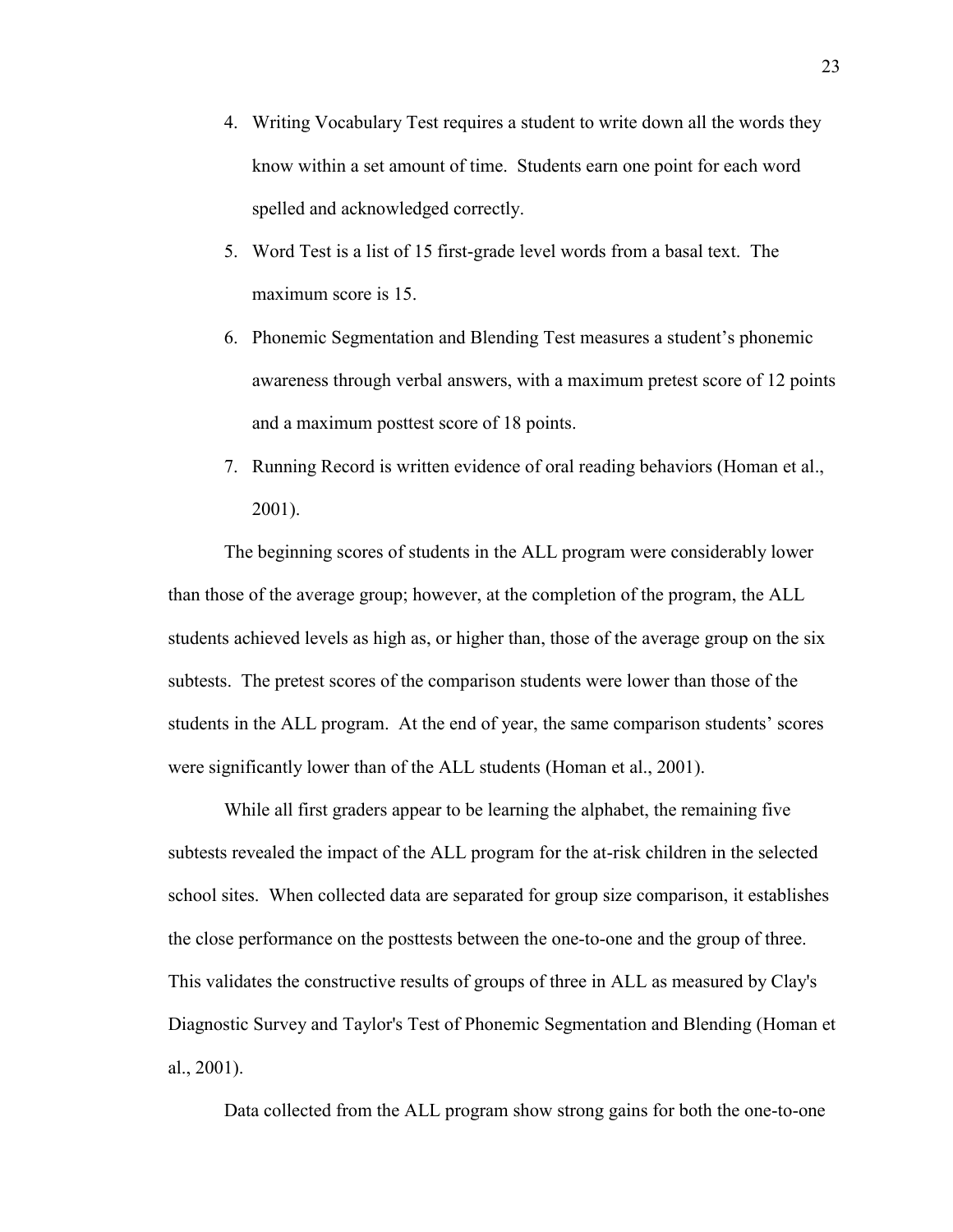group and group of three from the beginning of the year to the end of the year. One-toone individual gains were +3.95 in letter identification, +6.95 for concepts about print,  $+9.75$  in word test,  $+12.04$  in phonemic segmentation and blending,  $+14.4$  with dictation, and +15.9 with writing vocabulary. Gains from the groups of three were +3.81 for letter identification, +7.52 in concepts about print, +9.96 for word test, +10.68 with phonemic segmentation and blending, +17.43 in dictation, and +20.13 with writing vocabulary.

Gains were noted in the 40+ lessons group, the average group, and the control group. The largest gain from the three groups was with the groups receiving more than 40 literacy lessons in a school year. Less impressive gains were noted with the average and control groups. Overall, the one-to-one and group of three had more significant growth and scored closer to the maximum scores at the end of the year.

Clay's Running Record procedures were used to measure reading levels for students in the ALL program. Assessors used a set of books with increasing difficulty from which students read aloud. Teachers took scripted records of students' oral readings and then calculated for accuracy rates (Homan et al., 2001).

The goal of the ALL program was to guide at-risk reading students to be equal to those students who are considered average. The positive ALL program effects were evident by a comparison of the ALL students' end-of-year reading level reaching the average range. All students began as nonreaders at level 0. At the end of the year, on average, students in the ALL program involved in the one-to-one instruction were reading at level 24. Students receiving instruction in groups of three ended the year reading at level 20. Levels 20 and 24 signify second-grade reading competence, with both levels applying to average students. The comparison group ended the year at level 5 (Homan et al., 2001).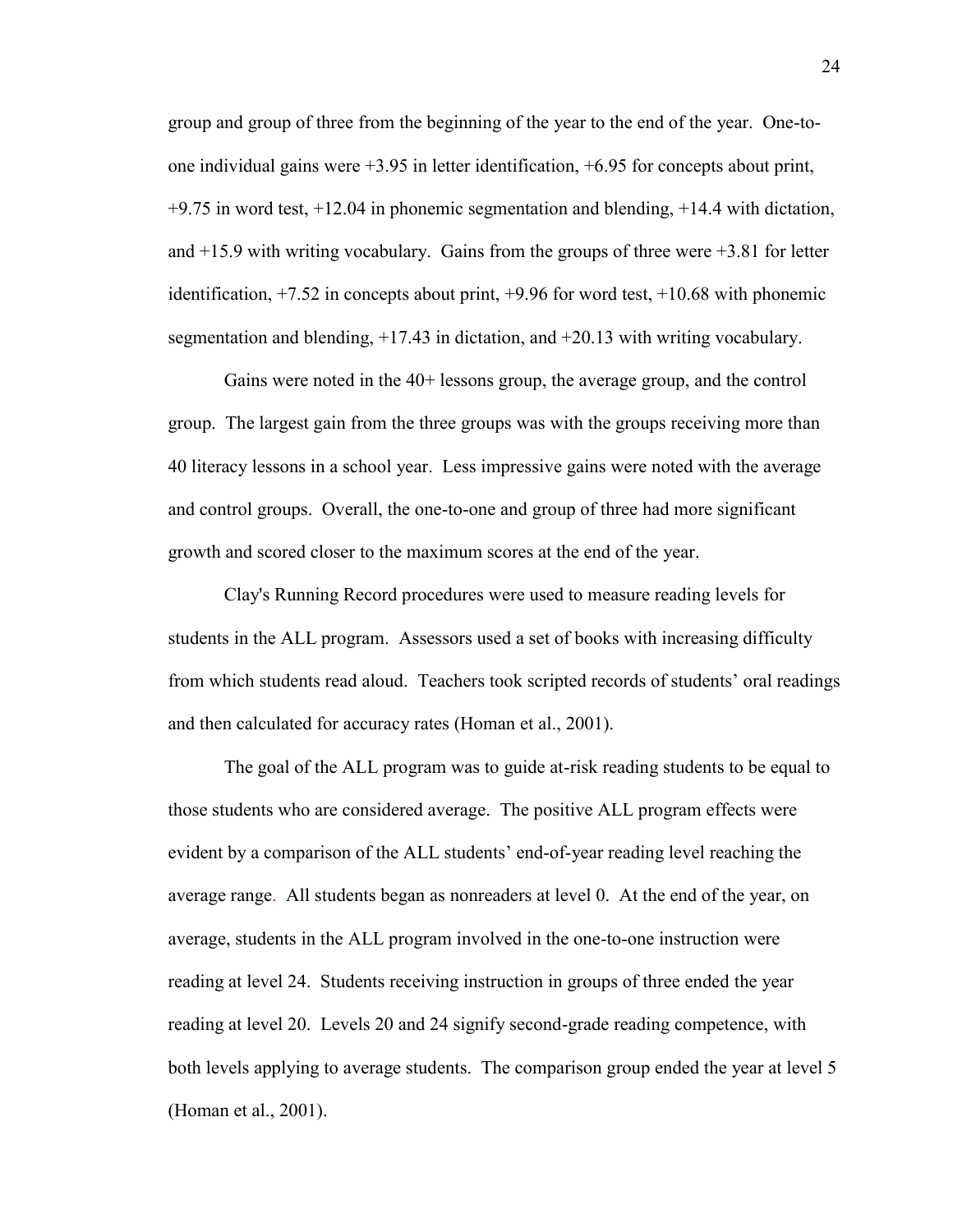The pervasive scores were an indication of the effectiveness of the ALL program. The success of the students and teachers in the small group supports the sustained use and study of this model for early intervention. Homan et al. (2001) referred to work from Pinnell, Lyons, De Ford, Bryk, and Seltzer (1994) who suggested that adjustment to group instruction also requires the teachers to adjust instructional procedures and to develop new methods based on what is aligned with the theoretical base established during their program training.

The group of researchers concurred with Pinnell et al. (1994) after studying small group instruction for 2 years. They added that the responses from students to these modifications should play a part of the decision making for the teachers (Homan et al., 2001).

It is important when using a program like ALL or Reading Recovery that teachers conduct weekly discussions about resources and student participation as taught in their training. With proper planning and discussion, teachers end up becoming more productive with their use of instructional time and limit the amount of time wasted on noninstructional tasks. This purposeful planning allows the lesson to provide more time for reading and writing (Homan et al., 2001).

Although one-to-one lessons are the ideal intervention plans for both children and teachers, it is important for schools to meet the needs of a large number of struggling readers. Results with the small group model for ALL validate the sustained study of small groups for early literacy intervention. Offering both models, one-to-one and small group, is suggested. Some children will only gain proficiency in a one-to-one setting (Homan et al., 2001).

Being a proficient reader can transform the life of a child. Reading specialists,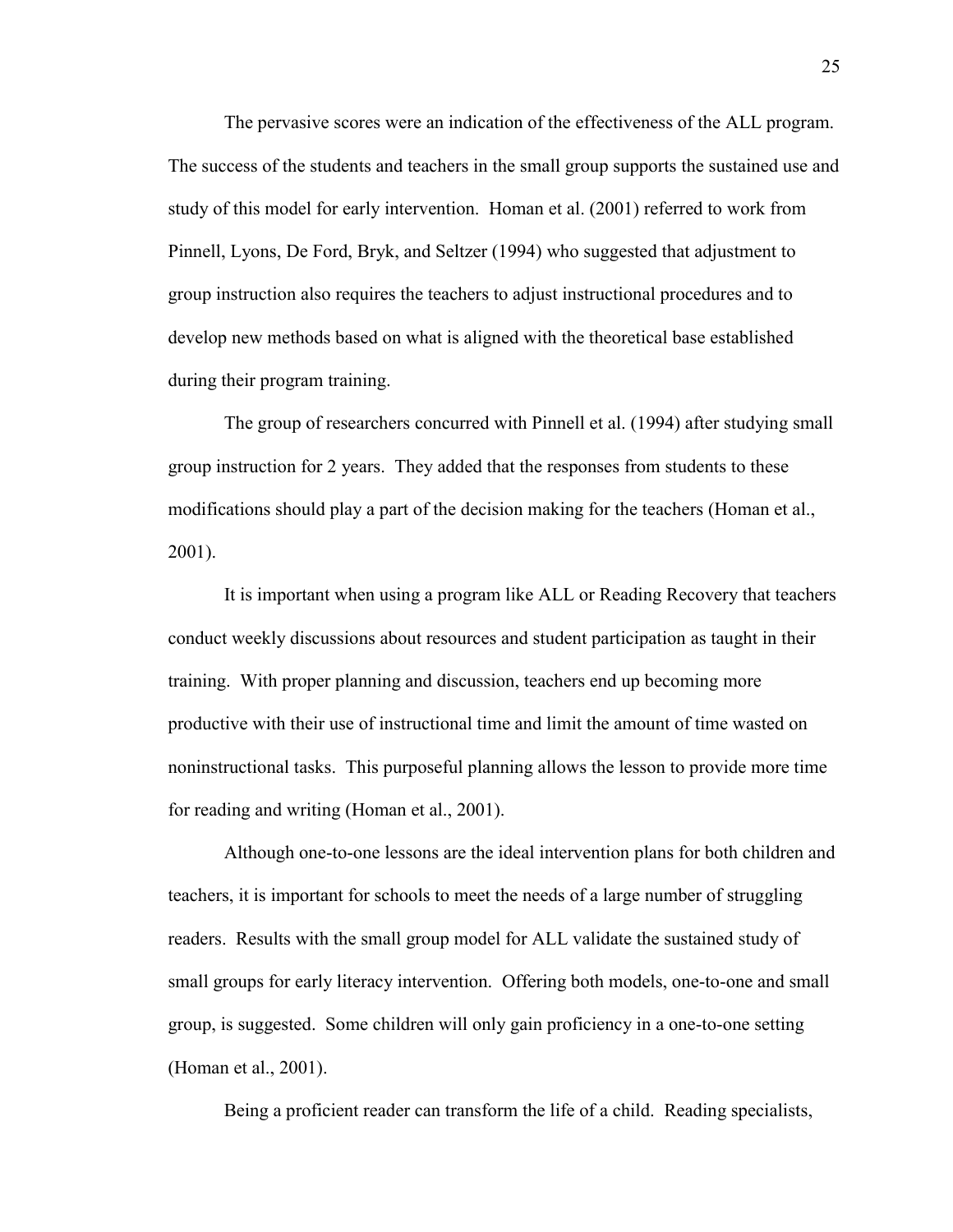teachers, and researchers should continue to investigate approaches to increase opportunities for every child in need. The numbers support increasing teacher training to include learning how to increase the literacy growth of low-performing first graders in a small group context (Homan et al., 2001).

A second literacy study, *Effects of Small Group Reading Instruction and Curriculum Differences for Students Most at Risk in Kindergarten: Two-Year Results for Secondary and Tertiary Level Interventions* by Kamps et al. (2008) looked into reading intervention programs and response to intervention effects on struggling early readers.

Struggling readers consist of a variety of differing learning needs. They come with different skill sets, abilities, and learning styles and learn at different rates. This range of differences creates a challenge for helping all students learn in a classroom. Kamps et al. (2008) noted research from Torgesen, stating that numerous large-scale intervention studies advocate that highly rigorous methodical instruction can help to decrease the reading failure rate to around 5% within a school.

There are several areas that can contribute to reading difficulties among school children. The first area is identifying the teacher's knowledge about interventions. For teachers to be able to effectively help students with reading problems, teachers must be able to pinpoint the problem, know how to apply a variety of strategies, and use resources specific to the difficulty. Kamps et al. (2008) stated one reason students have reading delays is regular education teachers often do not have a sufficient skill set for identifying and implementing interventions within the classroom. In addition, schools frequently lack personnel needed to implement interventions for a large number of students (Kamps et al., 2008).

A second issue contributing to reading difficulties is in naming speed and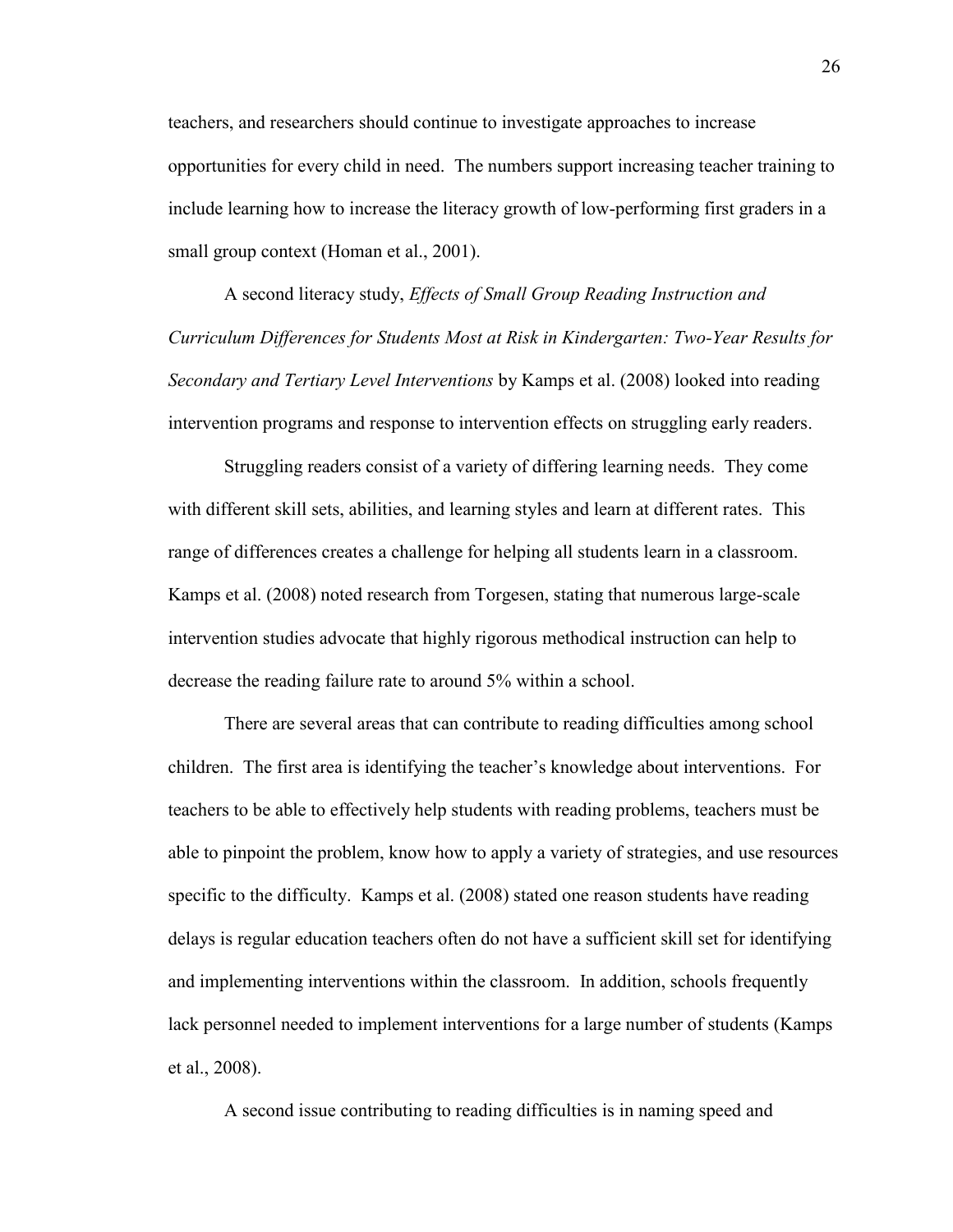automaticity, known as the double-deficit hypothesis. This theory helps explain the longterm consequences of not intervening early on when reading problems are identified. Quickly naming colors, digits, letters, objects, and so on in kindergarten is an early indicator of potential reading skills. Learners who consistently demonstrate long-term reading difficulties typically exhibit a low skill level with naming speed of letters, syllables, and words (Kamps et al., 2008).

A third factor facing at-risk readers is insufficient reading comprehension skills. Reading comprehension is a complex skill set that is not fully understood or remediated easily. Kamps et al. (2008) cited work from Snow stating that third-grade children who read on grade level will not automatically maintain reading proficiency in comprehension as they continue through school.

Print concept, alphabet knowledge, rapid letter naming, IQ, decoding non-words, phonemic awareness, and decoding words are the greatest projecting links concerning future comprehension skills and early literacy skills according to a 2005 report from The National Early Literacy Panel. Research indicates that repeated reading and summarizing information improve comprehension results. An emphasis on teaching specific skills and monitoring continuously the skill progression that leads to reading comprehension is essential to advancing reading comprehension and decreasing low reading proficiency (Kamps et al., 2008).

A fourth factor is sequencing difficulties. Sequencing difficulties combined with recognizing patterns, themes, and predicting the story line are often issues for struggling readers. Story maps and signal words are proven beneficial when instructing learners on story patterns (Kamps et al., 2008).

Failure to comprehend the spoken language of English is a fifth factor that can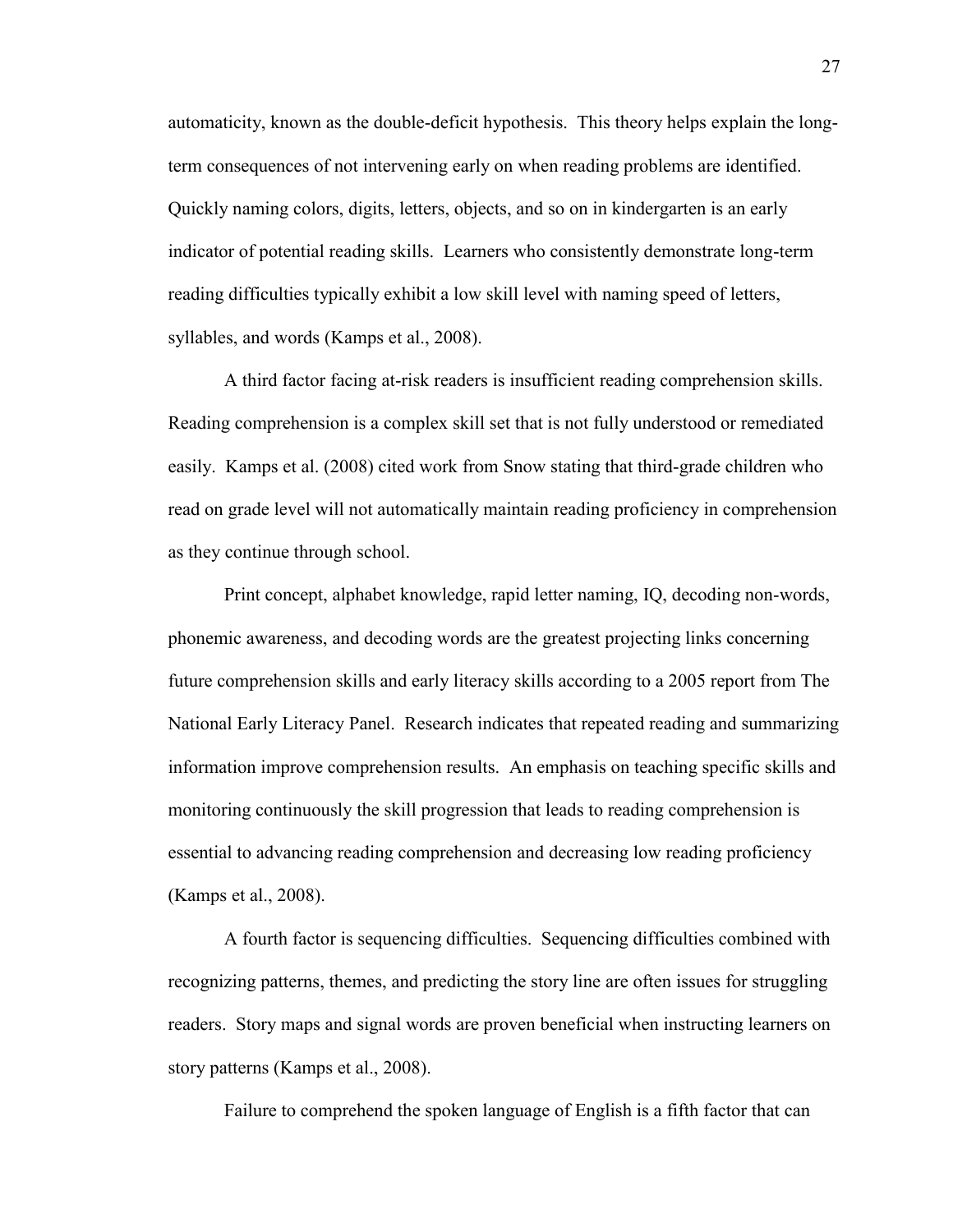lead to reading difficulties. There are also language delays for learners with limited vocabulary and understanding of word meanings. This lack of knowledge limits their reading comprehension ability. Enhanced knowledge of words in text decreases the intensity of the text when read and allows the reader to better comprehend meaning of written text. Instruction on word concept and context provides learners with exposure to word interactions in a sentence structure and working use of word meanings. As a student's knowledge of words increases, their reading comprehension increases as well (Kamps et al., 2008).

Using evidence-based strategies for early intervention is widely endorsed; however, accomplishing interventions in classrooms and school-wide is difficult. The challenges associated with intervention are quality instruction, resources, and obtaining support for early reading intervention, especially in lower grade levels. When students experience multiple reading failures, reading interventions are typically initiated. Even though research shows evidence-based interventions can be successful for struggling readers, schools often lack adequate methods for determining reading deficiencies and lack efficiently trained staff to offer the needed interventions. Research shows that regular education teachers are sometimes hesitant or struggle to differentiate individualized instruction for students in need, especially in early elementary (Kamps et al., 2008).

Kamps et al. (2008) cited research on early literacy where a tiered model of prevention and intervention was used as a process to address implementation obstacles and strengthen instruction to meet the needs of students with growing educational needs. This precautionary model mimics a health care model of prevention that incorporates primary, secondary, and tertiary stages of intervention (Kamps et al., 2008).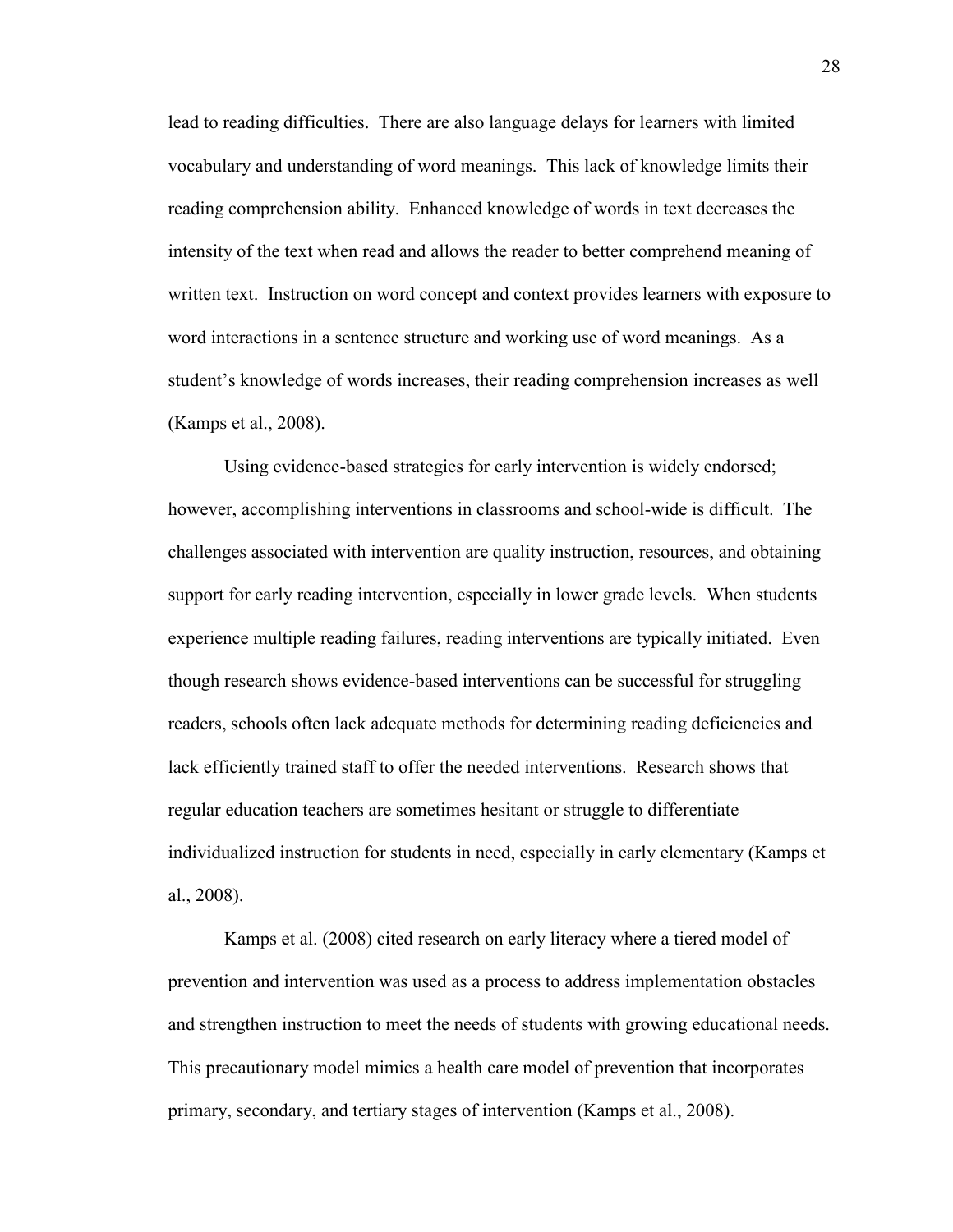The primary intervention level is most effective when the programs are implemented by the general education teachers using appropriate instruction for the majority of students with the expectation that the whole group instruction will show a reduction in the amount of students dealing with learning problems. Secondary intervention is used for students who do not respond appropriately to primary-level instruction over a certain period of time and are monitored for progress to determine the effects of the instruction. Students who are unresponsive to primary- and secondary-level interventions receive intensive intervention at the top (tertiary) level. These services typically consist of students being pulled out from the regular classroom to receive additional, need-specific instruction with a variety of teaching methods, and they are provided with continuous progress monitoring and feedback. This system, known as the response to intervention or RTI model serves as a prevention approach to work with atrisk students in early elementary hoping to prevent a later need for more intensive remediation or the expenses related with intervention programing (Kamps et al., 2008).

The Kansas Center for Early Intervention implemented an RTI model in eight schools needing intervention for early grade low-performing readers. Five schools with regular instruction and progress monitoring were used for comparison. Implementation included assessment for reading deficits and organization of the early services. Results from screening determined who received intervention and of what the intervention instruction consisted. Initial outcomes and previous research together revealed improvements in early literacy abilities for students receiving secondary and tertiary interventions concentrating on specific instruction using highly coordinated, sequenced curriculum in small groupings (Kamps et al., 2008).

The rationale for the study was to determine the outcome of early literacy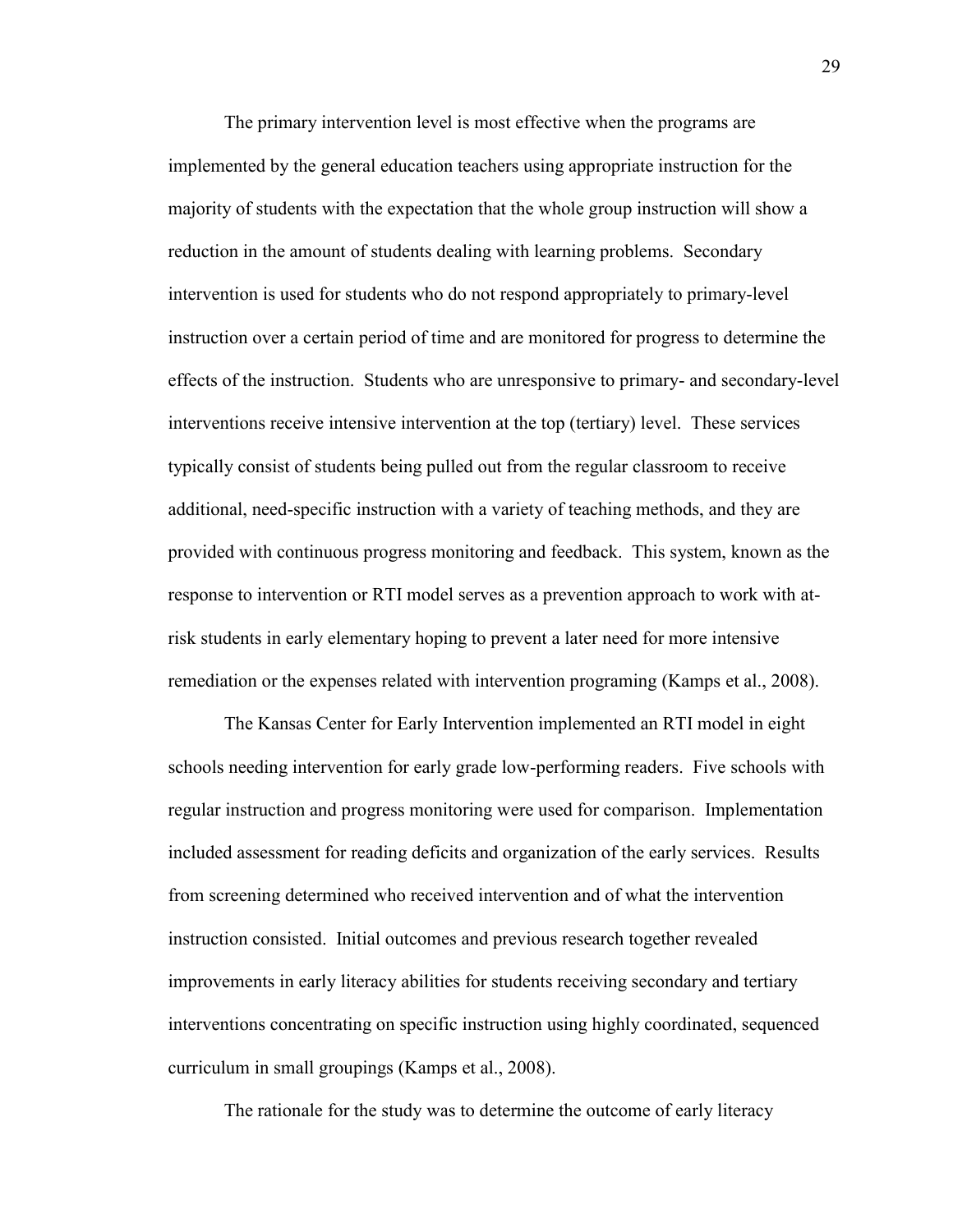intervention in beginning school grades when using a three-tier RTI model and to explore curriculum intervention influences for identified at-risk students in their kindergarten year. Therefore, the purpose was to assess a variety of intervention types rather than to study the three-tier model. Hypotheses of the research were that students receiving intensive level direct instruction in tier two or tier three would display considerably more advances measured by the DIBELS over a period of time than students receiving no additional program or support. Students receiving intensive level direct instruction in tier two or tier three would advance at a quicker pace than students receiving less specific curriculum. A higher proportion of students receiving intensive level direct instruction are expected to accomplish benchmark levels on the DIBELS and Woodcock Reading Mastery assessments, performing higher than students in less structured intervention programs. Direct instruction interventions were for secondary- and tertiary-level interventions in schools employing the three-tier model. Curriculum that was of lesser structure was used in primary- and secondary-level interventions, for schools not using a three-tiered or RTI model, and with differences in instructional method and sizes of students in groups (Kamps et al., 2008).

Participants were chosen from a large longitudinal report researching the impact of a whole school intervention program in reading and behavior using a three-tier model. Eight experimental and five comparison schools were involved in the larger study, and culturally and economically diverse student groups were represented. Students in the smaller study were screened in kindergarten at the middle of the year and were considered to be at risk for reading failure due to their results on administered DIBELS assessments. To be included in the study, students had to have less than eight sounds on nonsense word fluency (NWF) and less than nine on the initial sound fluency (ISF) based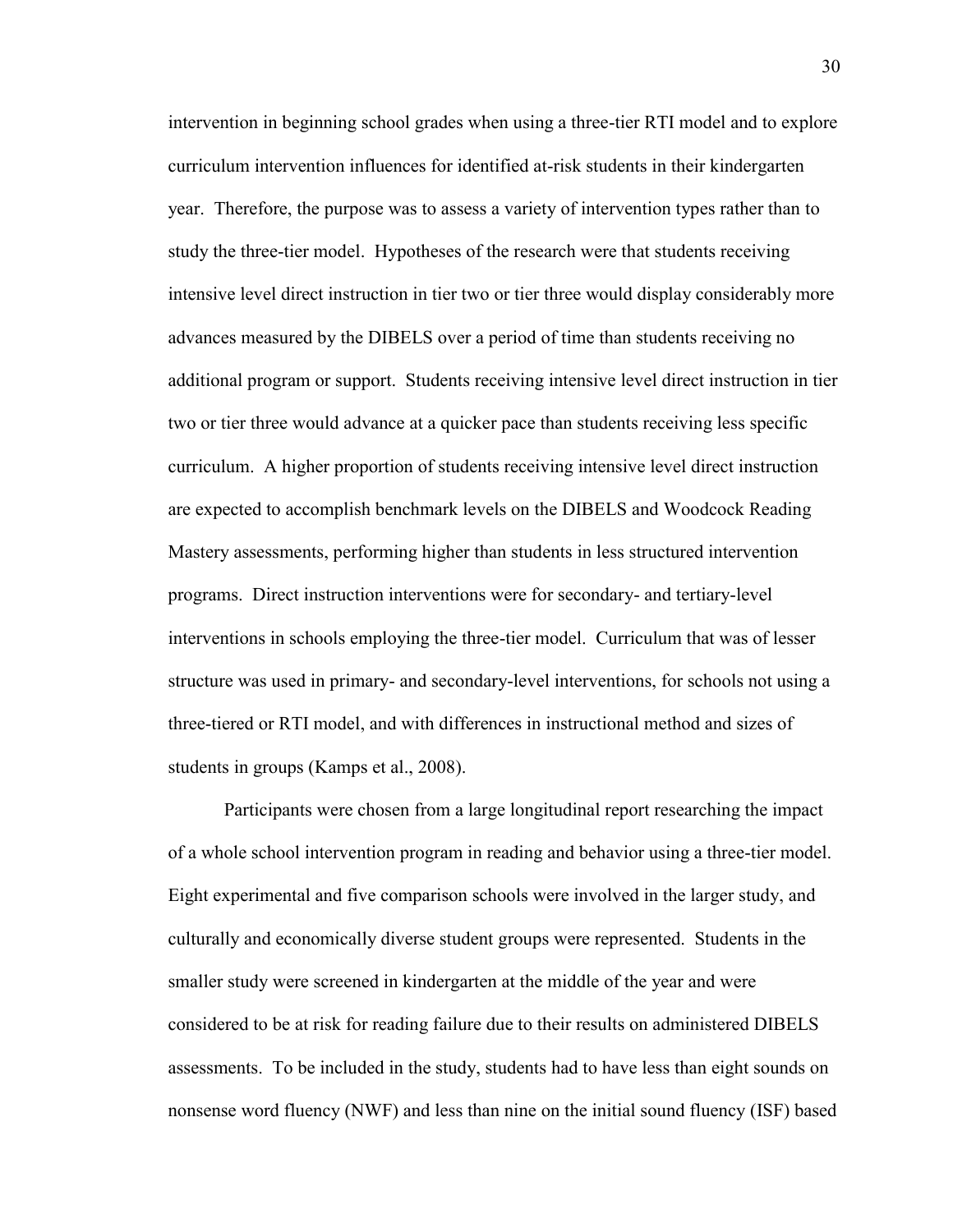on the DIBELS scoring program. In the review, 116 students were tested and considered to be at high risk for needing intervention, which represented about 5% of the learners in the larger analysis. Of those students, 106 participated in the study through the completion of first grade and 83 to the end of their second-grade year (Kamps et al., 2008).

The final number of students was 83. Of that number, there were 44 males in the participant group and 39 females. Features of the groups were 59 English-speaking students and English as a second language consisted of 24 students; 51 White students, 23 Hispanic, five African American, and four other minority groups. About half of the participants were of low socioeconomic status. The other half was from middle socioeconomic families. These selected students came from 11 elementary schools with comparable demographics found in the larger report. Two schools from the study did not have any students who met the qualifications for the study (Kamps et al., 2008).

DIBELS operated as a principal form of assessment for the study. DIBELS maintains two purposes: to identify students who are not attaining the skills necessary for learning how to read and to progress, monitor, and obtain data to determine the impact of reading interventions/curriculum. The developers of DIBELS have used data from the DIBELS program to set benchmark scores to indicate an adequate level of advancement (Kamps et al., 2008).

After students were assessed, teachers determined which students needed differentiated instruction to support them and help them reach their grade-level benchmark. Scoring on benchmark is an indication that the student is on track to reach proficiency at grade level in a skill; strategic risk status means the learner is losing ground and requires added instruction to meet the benchmark goal; and intensive risk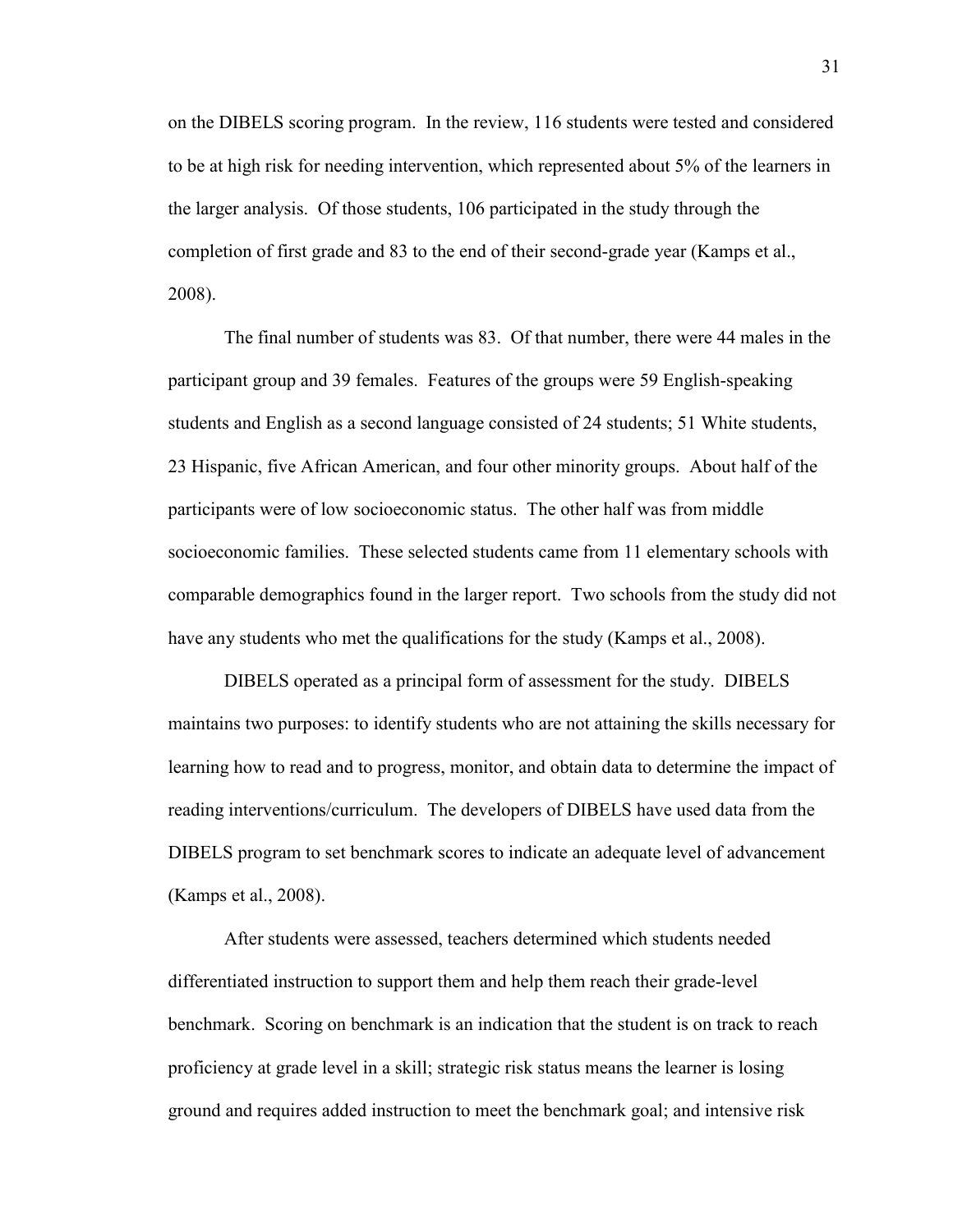means the learner is distant behind anticipated performance and requires ongoing smallgroup remedial teaching to reach the benchmark level. Two subtests were used in the study: NWF is given to kindergarten students and first-grade students and assessed five different times, and oral reading fluency (ORF) is given to students during their first- and second-grade years and is also done five times (Kamps et al., 2008).

A norm-referenced reading evaluation normally used for research studies, the Woodcock Reading Mastery Test-Revised (WRMT-R), was used in addition to DIBELS to measure student performance. Data were collected using the WRMT-R from 6,089 students in 60 U.S. communities of geographical diversity. Word Attack, Word Identification, and Passage Comprehension subtests were used in this study. The WRMT-R was given to a portion of students in the sample. Seventy-five percent of the participants were administered the assessment: 86 first-grade students were administered the assessment and a total of 62 at the completion of second grade (Kamps et al., 2008).

Reading fidelity measures were collected across curricula for every reading instructor. Fidelity ratings entailed specifications with questions concerning use of methods as defined in the curriculum guide; instructional features such as modeling, error correction, guided feedback, and appropriate pacing; instruction of key early literacy skills within lessons; and management features such as use of appropriate praise-toreprimand ratios, smooth transitions between tasks, and effective management of disruptive behaviors. A scoring system of yes or no was used for fidelity checks. The instrument consisted of 20-24 items. Each item could receive a rating of 0, 1, or 2 (Kamps et al., 2008).

Fidelity rates in first grade and second grade within the groups of basic curriculum varied from 65% to 96%. For the Direct Instruction curriculum groups, the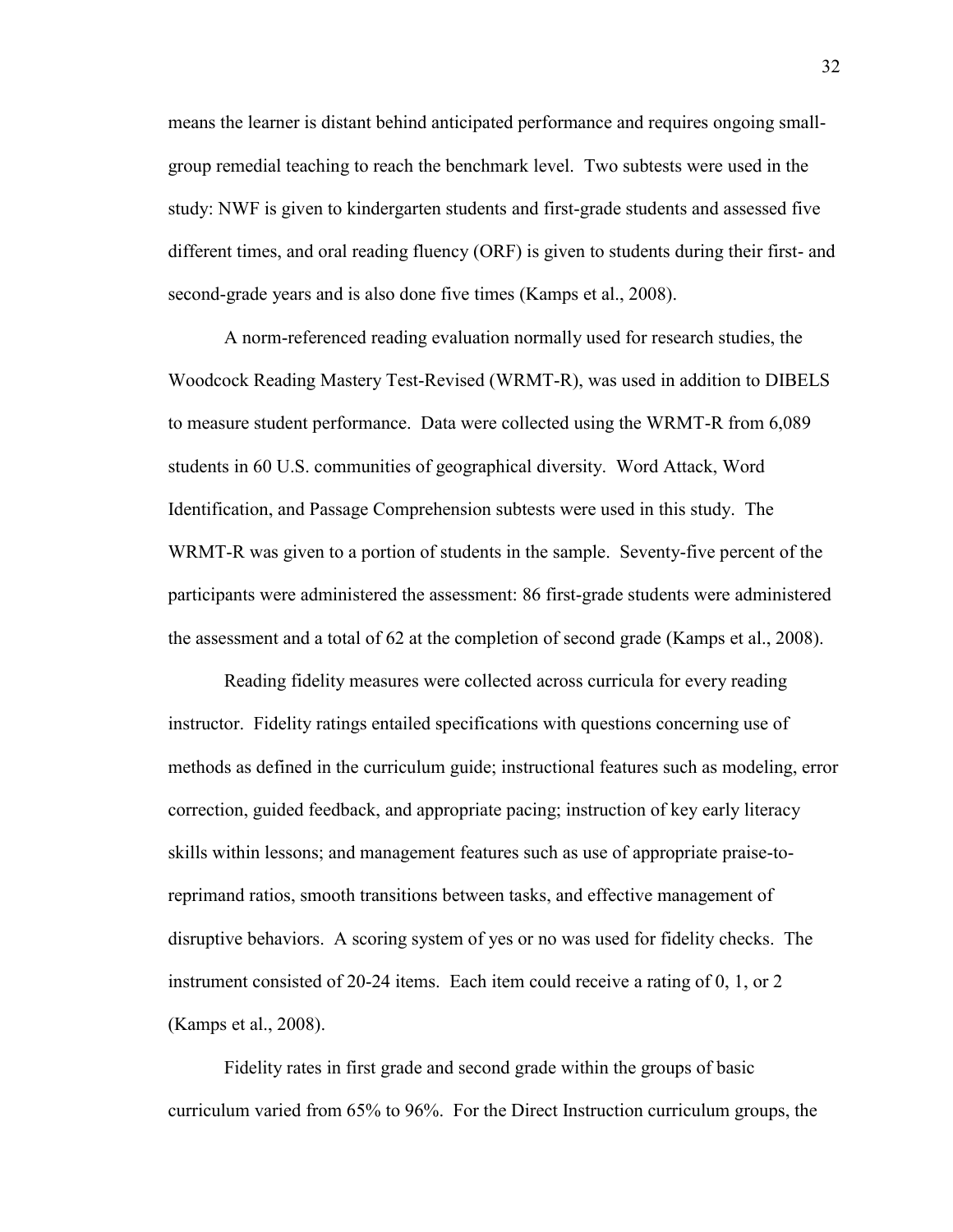average fidelity rating was 96%, Programmed Reading average fidelity was 93%, Open Court average fidelity was 76%, and Guided Reading was 65% (Kamps et al., 2008). Schools were assigned to the experimental groups randomly. As mentioned earlier, the three-tier model for reading and behavior (RTI) was the type of intervention used in the larger study. Students in this study participated in the group through kindergarten, first grade, and second grade; while small group reading interventions took place during their first- and second-grade years. The students identified as needing intensive-level interventions participated in one of four curriculum types, which were determined by their school (Kamps et al., 2008).

In the experimental schools in the study, instructional methods for the intensive level learners involved the use of small group instruction with three to six students to sustain low student-to-teacher ratios. These methods were combined with precise phonemic awareness and phonics-based teaching. In the experimental schools, interventions were used as a part of an RTI model, with placement decisions based on student performance on DIBELS assessment taken at three times during each year. Reading Mastery, Early Interventions in Reading, and Read Well were the chosen curriculum programming in the experimental schools. Reading Mastery and Early Interventions in Reading curriculum are referred to as integrated curriculum that use direct instructional approaches, scripted lessons, teacher modeling, various activities with frequent practice to instruct and strengthen new skills, and mastery knowledge. Read Well, using a mastery learning model, is mostly teacher directed without instructor scripts for leading lessons. Each of the three curriculum programs were considered very detailed in their instruction, and data were collectively analyzed. These highly directed programs, referred to as Direct Instruction programs, had 39 student participants. Nine students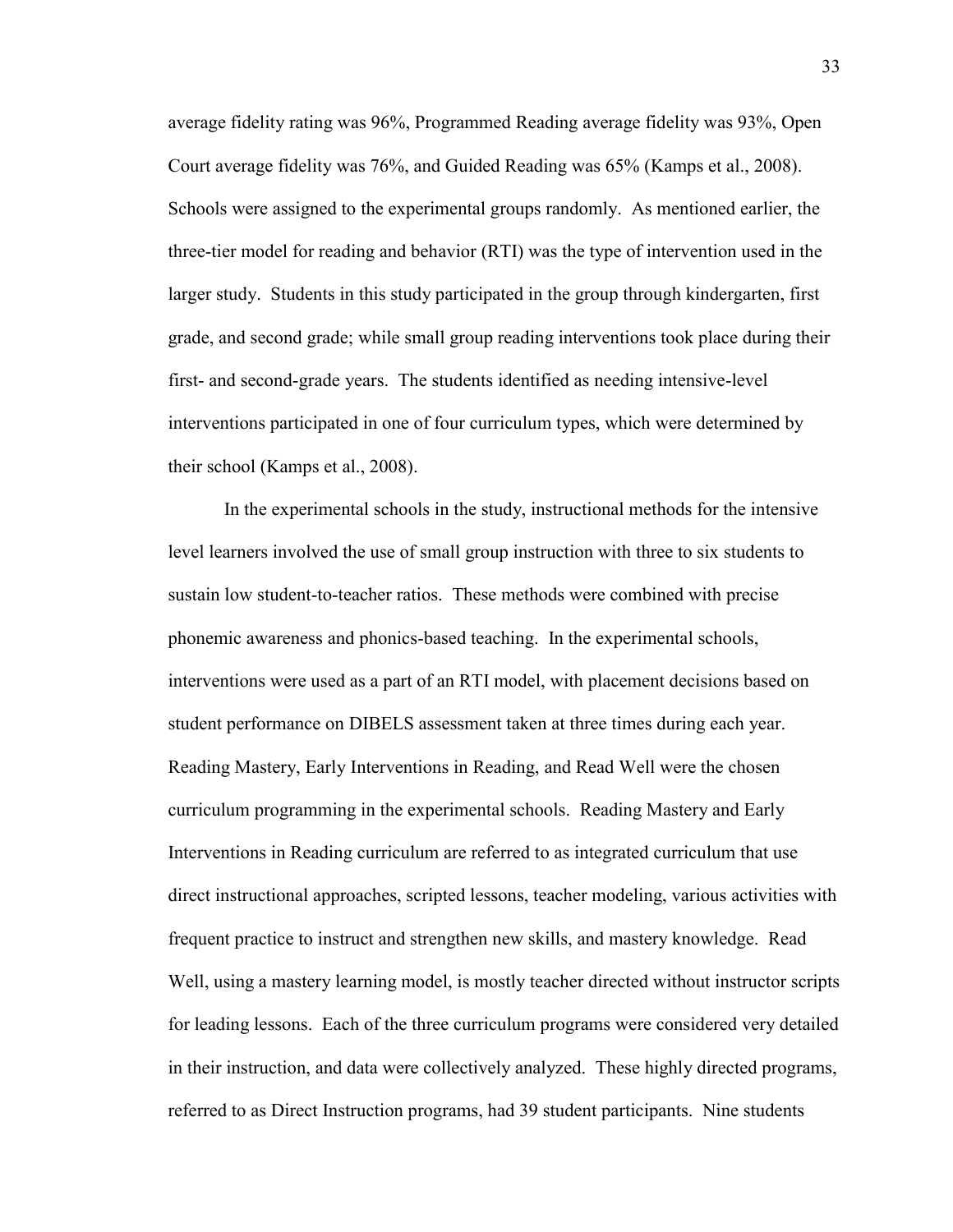from one school received intervention using Programmed Reading, a highly controlled and successional curriculum. Intensive-level students in the comparison schools included the use of small group instruction for three to 12 students with phonemic awareness activities, fewer opportunities for use of phonics instruction, and less controlled classes for intervention. Comparison schools did not use the RTI model; however, students receiving interventions were placed in intervention groups based on teacher recommendation due to their performance (Kamps et al., 2008).

Combining with additional systematic phonics, the Open Court curriculum was used in student groups of three to 10 for 10 students in two comparison schools. A total of 25 students in the study in the remaining two comparison schools received the Guided Reading curriculum. Using small groups, students read literature on their instructional level in the Guided Reading program. The reading texts were leveled in regards to sentence length, difficulty, and elements like repeatable phrasing. Text vocabulary encompassed numerous high-frequency words and was typically not controlled or decodable. Phonemic awareness and phonics teaching was offered when teachable moments were present. The concentration was on learners rereading leveled books and addressing certain skills when needed. Guided Reading took place in large groups consisting of 10-12 students and entailed some common qualities like word study, group story reading, and writing activities. In addition to the curriculum, two students were concluded to need tier three level services early on. These students took part in the Language Arts Multi-sensory Program (LAMP) in second grade after having Direct Instruction within small groups in first grade. LAMP is a multisensory phonetic/linguistic method program for reading, spelling, grammar, and innovative writing constructed on mastery acquisition for students identified with severe literacy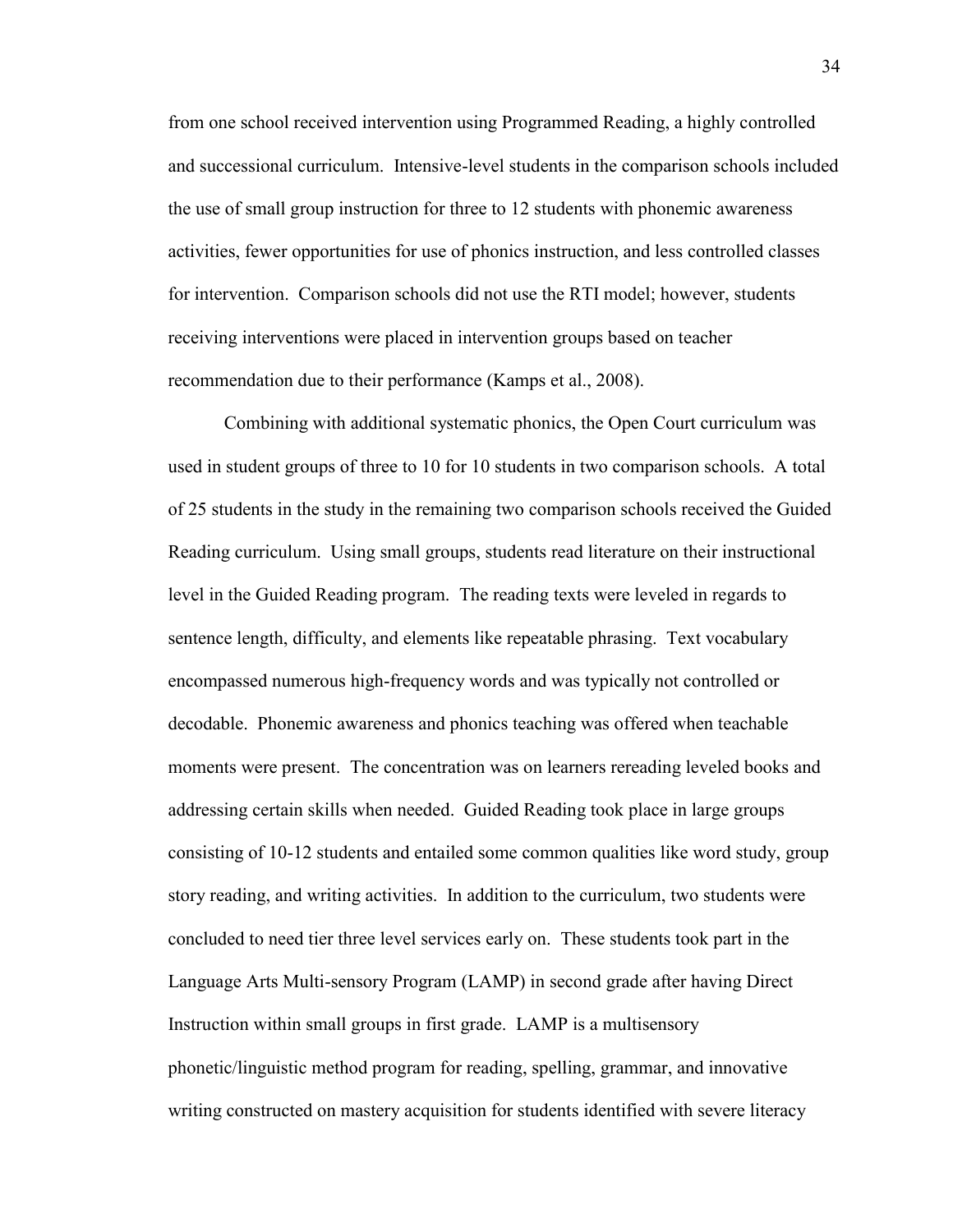challenges. This is considered to be a Direct Instruction approach literacy curriculum. Phonemic awareness abilities are stressed to intensify oral/written language relationship. New information is introduced in small parts in each lesson. Ideas are repetitively examined in varying settings and modalities to reinforce the brain's pathways in accumulating and remembering information, therefore enhancing mastery. LAMP incorporates a broad use of manipulative objects and grouping activities. A 40-minute daily lesson typically consists of the following instructional sections: alphabet knowledge followed by 5 minutes for practice, reviewing key word/spelling/sight word decks from earlier new learning for 5 minutes, 10 minutes of new learning/multisensory activities, text reading for 10 minutes, followed by spelling and transcription for 5 minutes, and a 5-minute closing with review and listening. The amount of intervention differed through the study. The complete amount of time each student received of intervention beginning in kindergarten and going through second grade was added and averaged by curriculum. Each student who received small-group intervention using the Direct Instruction averaged 8,840 minutes; 12 of those students began intervention services in kindergarten and the bulk of groups happening in first and second grades. Students in small groups receiving The Programmed Reading averaged 7,356 minutes per individual, with some getting interventions in kindergarten, but the vast majority of the group received interventions in first and second grades. The majority of intervention for students getting The Open Court program were served in first and second grades and averaged 7,205 minutes per student in their small groups. Reading intervention students enrolled in The Guided Reading group averaged 9,079 minutes, with 10 students getting small groups intervention and the others getting intervention in groups of 10-12 students. All of these interventions took place during first and second grades. The learner in the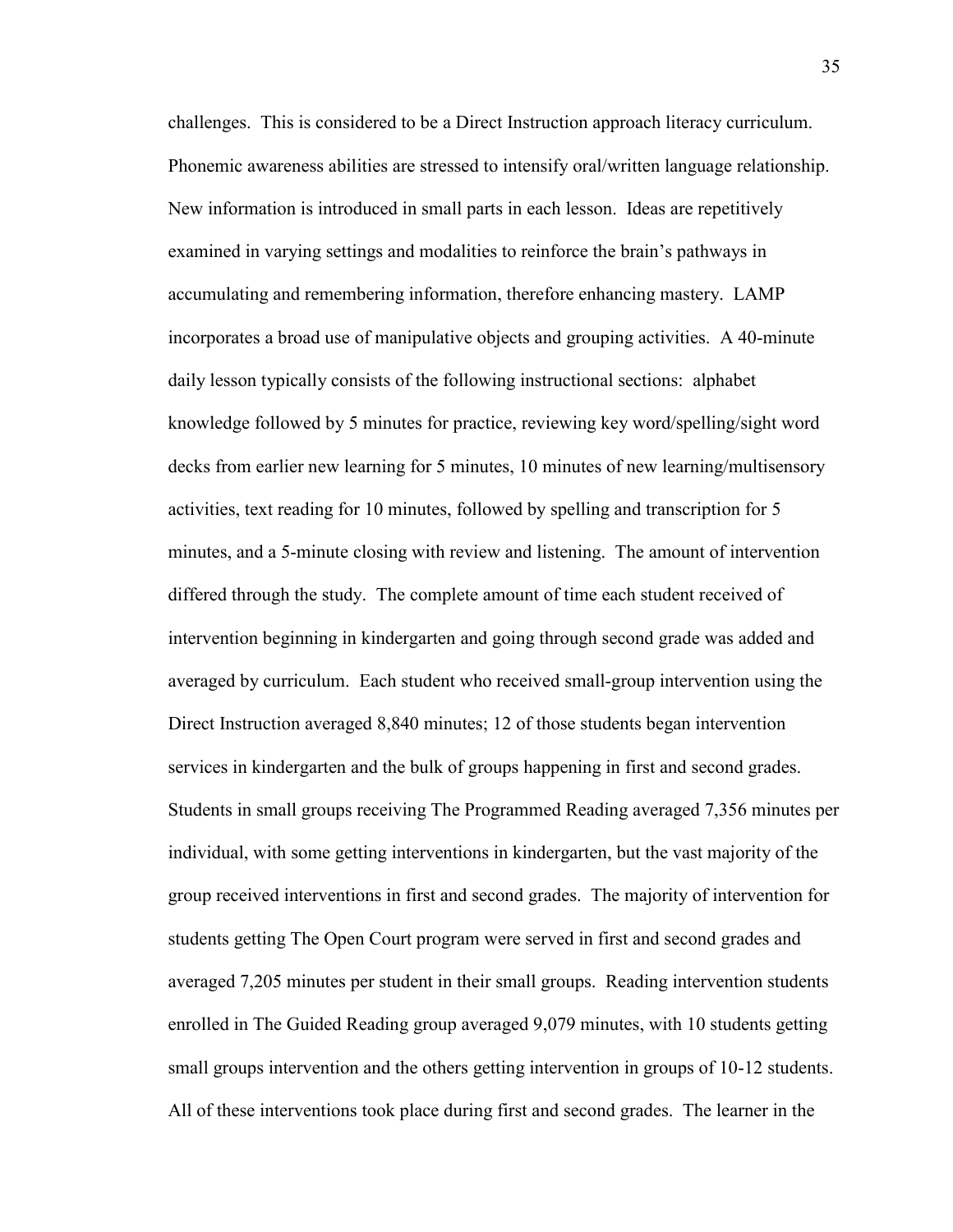LAMP intervention program received a total of 8,400 and 6,450 minutes in first grade with Direct Instruction and second grade with LAMP (Kamps et al., 2008).

Overall curriculum outcomes for NWF and ORF results advised differences in student results centered on the different curriculum used. For NWF, advances from the first assessment at the halfway point of kindergarten to the conclusion of the first-grade year were greatest for learners in the Direct Instruction group, with increases from 1.4 sounds per minutes to achievement of 53.3 sounds per minute, next the Open Court group with increased gains from 1.5 sounds per minute to 42.2 sounds per minute, lesser gains for the Programmed Reading students were made. Students progressed from 1.2 sounds per minute to 29.1 sounds per minute and the Guided Reading students 0.8 sounds per minute to 24.9 sounds per minute. NWF benchmark is 50 sounds per minute at the middle point of first grade. ORF exhibited important gains as well for three of the curriculum programs. Direct Instruction data from the middle of first grade to the end of second grade showed increases from 15.8 words per minute to 74.3 words per minute; in Programmed Reading, the data improved from 9.2 words per minute to 76.6 words per minute; and for Open Court, numbers increased from 24.9 words per minute to 72.2 words per minute. Smaller gains were demonstrated with the Guided Reading group for ORF, with gains only going from 7.1 words per minute to 52.0. ORF end of year for second grade benchmark is set at 90 words per minute. ANOVA recurring measures exposed significant variances across curriculum in NWF and ORF to be of significance (Kamps et al., 2008).

As discussed earlier, the Direct Instruction and Open Court groupings showed greater advances overall for NWF than the Programmed Reading and Guided Reading student groups. The Guided Reading group was outperformed in oral reading by the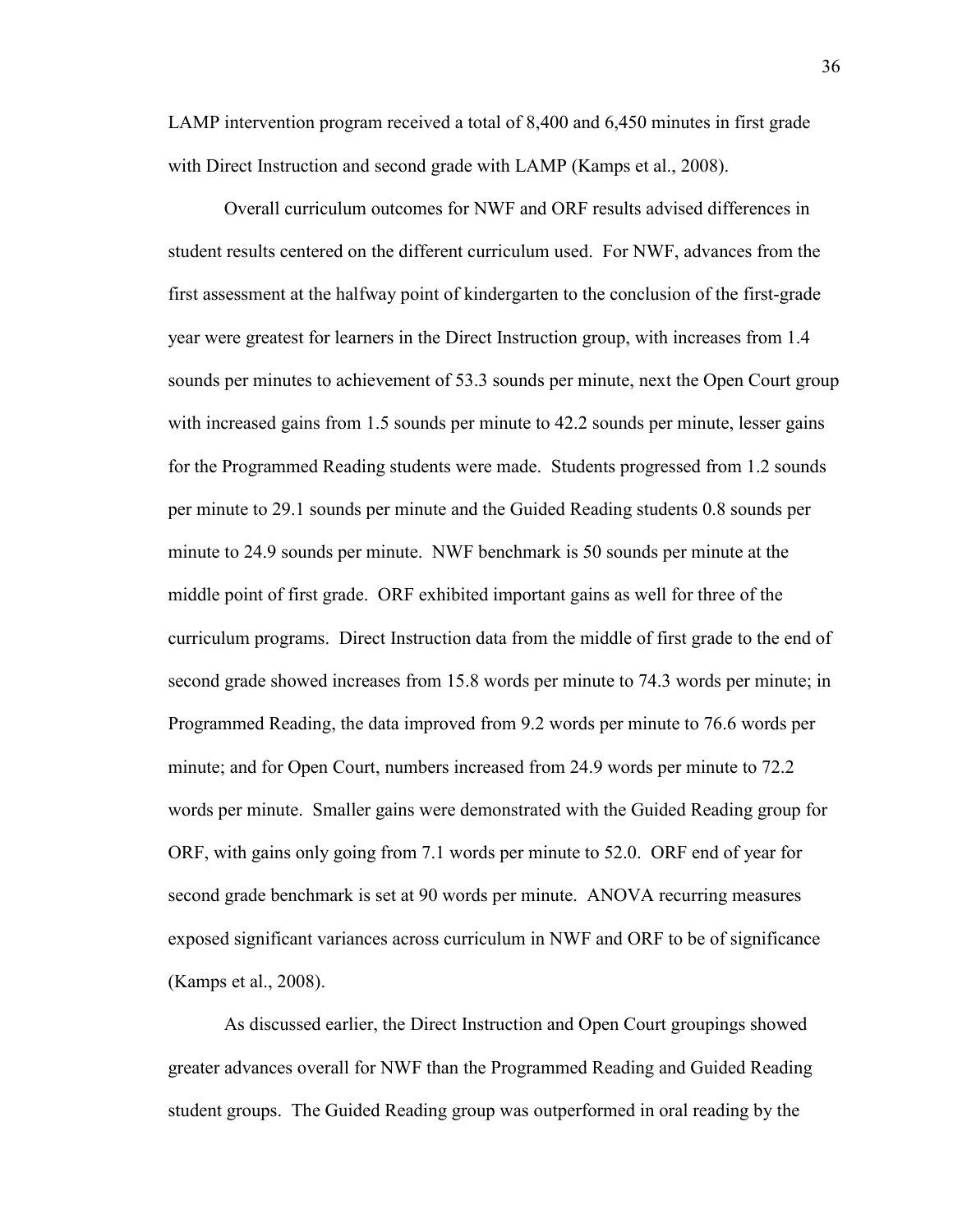Direct Instruction, Open Court, and Programmed Reading groups (Kamps et al., 2008).

The slope was constructed based on DIBELS data and calculated by averaging the increases for each assessment period that was conducted three times a year. Important outcomes were found between the group for curriculum in Direct Instruction and the other curriculum for NWF and among ORF with Direct Instruction and Guided Reading. The increase of growth per assessment period, for about every 8 weeks, was Direct Instruction for NWF 18.7, 12 for Open Court, Programmed Reading was 8.3, and Guided Reading was 4.6. The benchmark per assessment period is 13 sounds. This would be typical for an average advancing first-grade reader. The mean slope with the largest growth for ORF was Programmed Reading with a mean of 17.5, followed by Direct Instruction with a mean of 14.4, then Open Court with a mean of 13.6, and ending on a lower average slope was the Guided Reading group with a mean of 9.9 (Kamps et al., 2008).

Two students were enrolled in the LAMP program in the most intensive level of curriculum intervention. The data provided evidence of growth for these students. The first student reached benchmark for NWF by the end of first grade and achieved gradeappropriate benchmarks in ORF at the end of first grade and second grade. The second student was slightly under benchmark for NWF ending first grade. ORF was at benchmark, 99 and 91 words per minute, correspondingly, at the end of second grade for both students who received LAMP instruction (Kamps et al., 2008).

Comparable to DIBELS data, pupils in the Direct Instruction group scored considerably higher on the WRMT-R assessments than pupils enrolled in the Guided Reading group throughout all four areas in first and second grades. The mean standard score for Word Attack for Direct Instruction for first-grade students was 110.2, as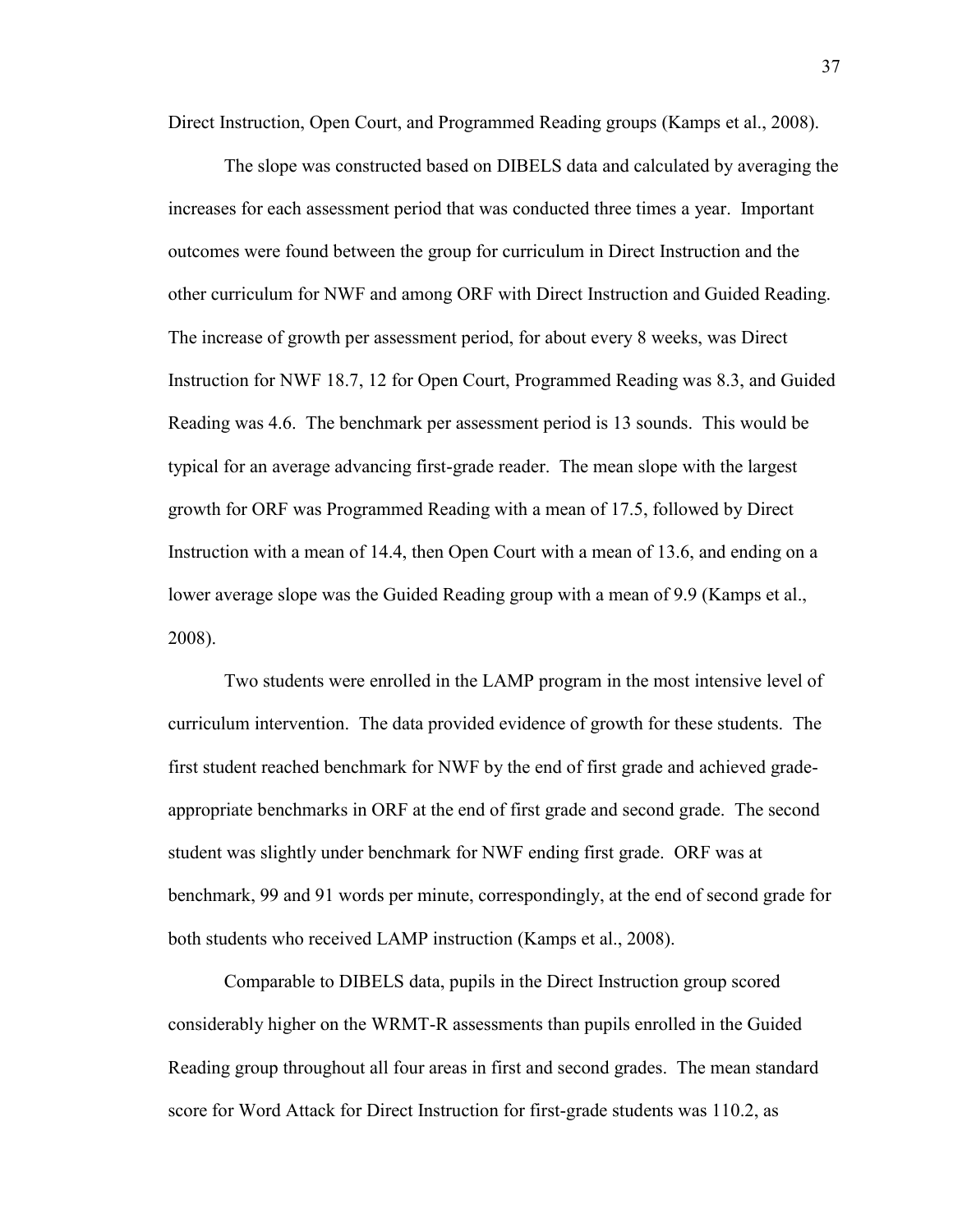compared to the Guided Reading group with 87.7; the mean standard scores were 104.0 and 85.3 for first-grade Word ID; for second grade Word ID, the mean standard scores were 103.5 and 83.8, correspondingly; and for Passage Comprehension for second grade, the mean standard scores were 98.7 and 80.2. Students' grade-based standard score means for Open Court were 101 to 102 for first-grade subtests; standard score means ranged from 95 to 102 for Programmed Reading grade based in first- and second-grade subtests (Kamps et al., 2008).

The study also examined individual scores to establish the percentage of students performing at benchmark by curriculum, in addition to mean statistics for DIBELS and WRMT-R. The Direct Instruction group had 48% of students performing at the benchmark of 50 or more words for NWF, and 40% of the Open Court group was at benchmark at the end of first grade. No students in the Programmed Reading and Guided Reading groups reached benchmark for this assessment. For ORF end of second grade, 41% of the Direct Instruction group, 33% of the Programmed Reading, 50% of the Open Court, and 19% of the Guided Reading group had scored at benchmark. As discussed earlier, mean scores indicated that the more structured curriculum groups were comparable in advances in oral text reading, with means from 72 to 76 words per minute, compared with Guided Reading having a mean of 52. Benchmark was outlined as a grade-level standard score of 85 or greater. All students in the Direct Instruction group had attained benchmark-level performance on all WRMT-R assessments. For Programmed Reading, 75% on first-grade Word Attack and 100% on Word ID in the second semester portion of first grade achieved benchmark, and 55% for second grade Word ID and 100% on Passage Comprehension in the second semester of the second grade year had met benchmark. For Open Court, first-grade Word Attack 86%, 71%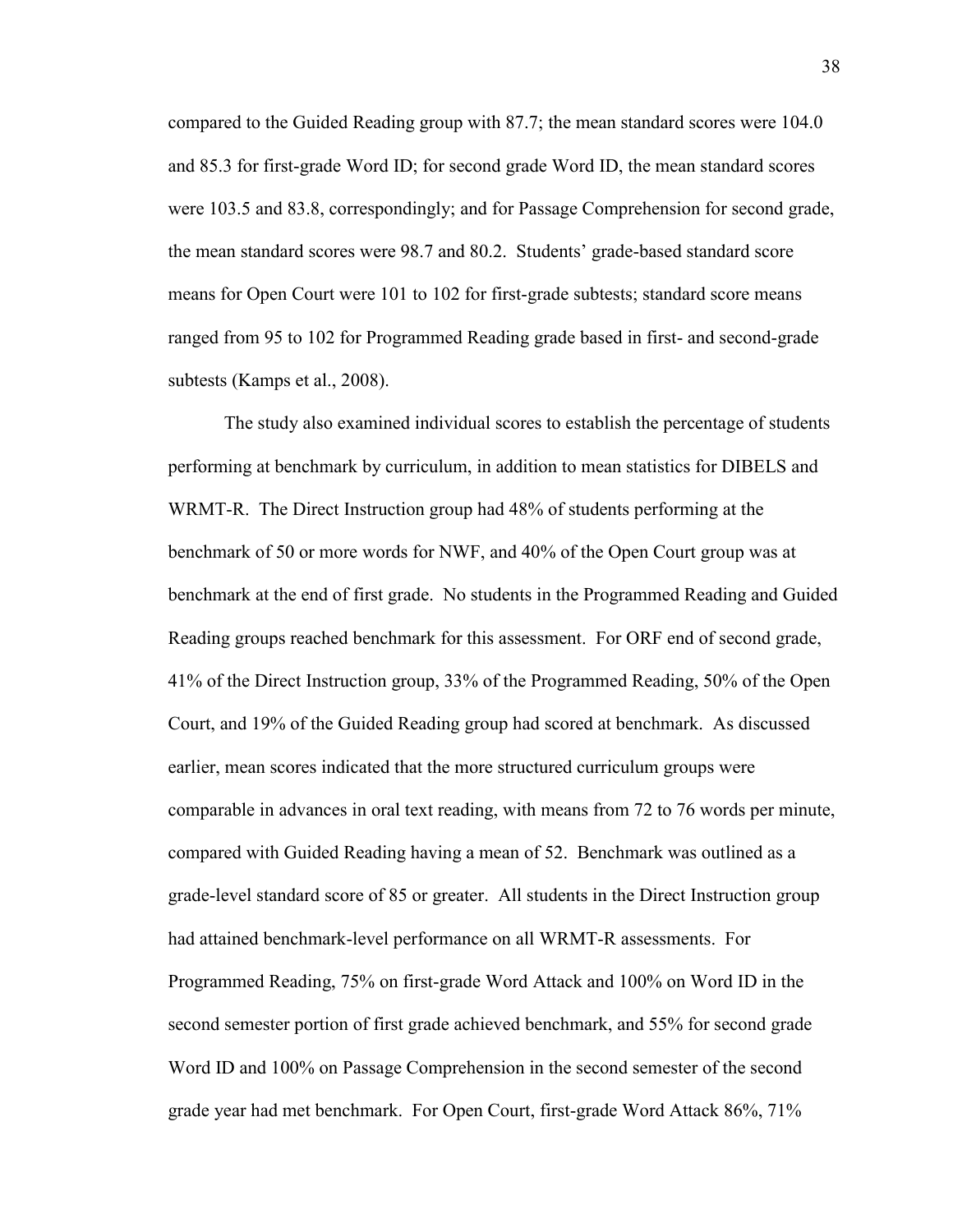Word ID for first grade, 100% for second-grade Word ID, and 25% for Passage Comprehension of students throughout subtests and grades scored at benchmark. Ranges throughout subtests for the Guided Reading group showed that 50% to 64% of students scored at benchmark within measures (Kamps et al., 2008).

Conclusions from the study suggest that intervention resulted in significant improvements for participating students, and there were essential variances in the curriculum used for tertiary-level learners. Direct Instruction and Open Court curriculum emerged to be of more value for phonemic awareness and decoding skills. Programmed Reading learners trailed behind in decoding as shown on the DIBELS NWF assessments; however, they seemed to draw closer to the Direct Instruction group for ORF. The two intensive-level learners enrolled in the LAMP program made striking gains as well on all measures and reached benchmark on most assessments. These results sustain previous research noting the efficacy of highly structured, precise instruction for early at-risk readers. The advancement for these students is impressive, especially considering that more than 50% of the students came from low socioeconomic status homes and of those, 15 of the 39 students receiving the Direct Instruction were English-language learners. By the end of second grade, 41% of learners in the most structured program attained benchmark levels in ORF (Kamps et al., 2008).

Overall, these results advocate that the curriculum was not the key to success. Instead, it was the structure and detail of the teaching and activities involved that accounted for the positive outcomes (Kamps et al., 2008).

While learners in the Guided Reading group made improvements, they were not as sizeable as those made by students being served in a more structured program. Several factors may have impacted the distinctions, involving less systematized methods to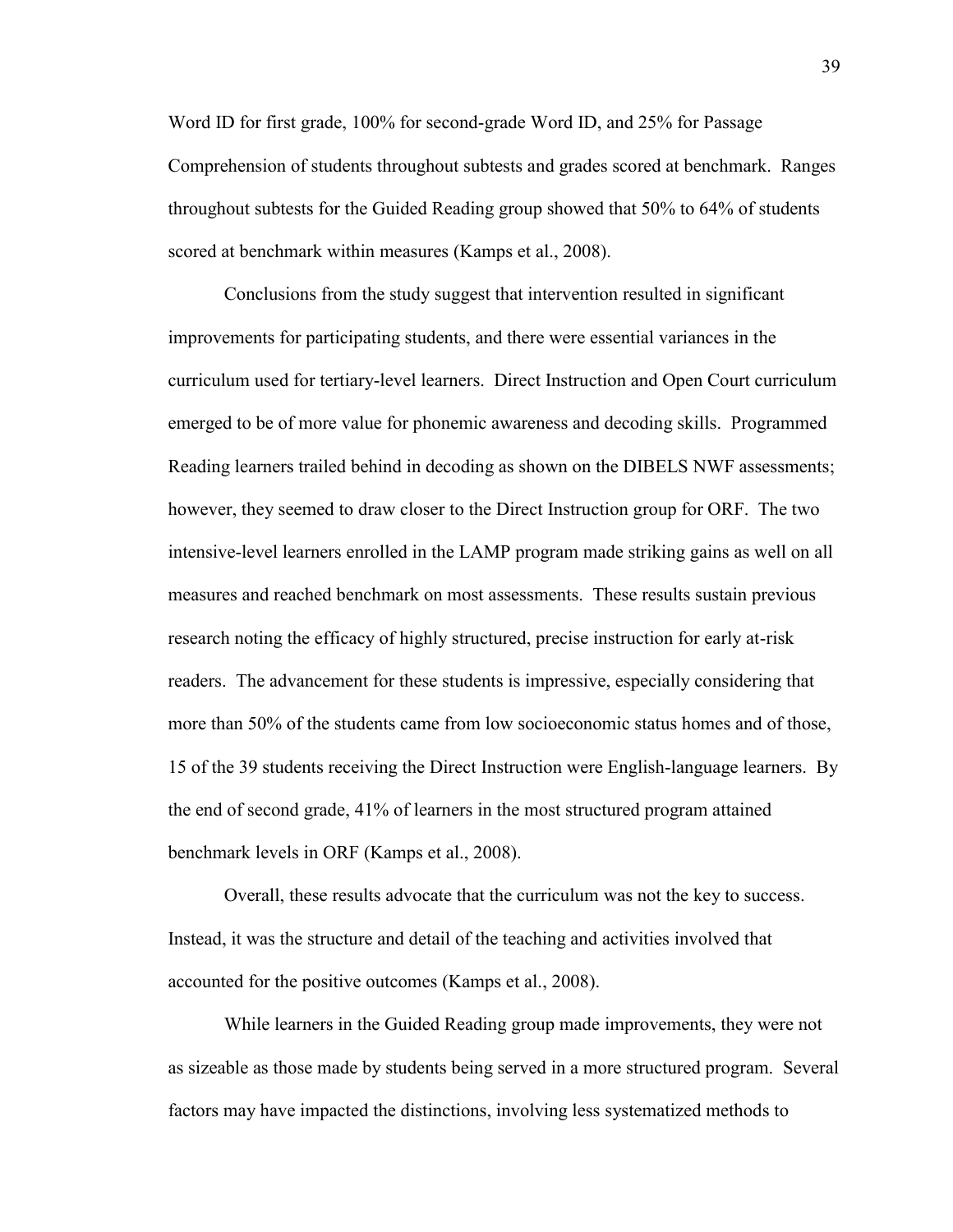phonics instruction and the tendency for reading instruction to have larger group sizes. An important contributing factor to the success of reading interventions, as noted in previous research, is the use of smaller group sizes. Furthermore, it was subjectively mentioned that a considerable amount of the pullout intervention with Guided Reading concentrated on writing and expressive language projects instead of emphasizing instruction on necessary early literacy skills. The outcomes might have been more prolific if groups were provided with a different format for the Guided Reading instruction instead of using writing tasks and recurrent teaching as executed at the early level just for extra student reading time (Kamps et al., 2008).

Advancement created on the WRMT-R specified that through the curriculum, over half were within one standard deviation for grade-level standard scores in Word Attack, Word ID, and Passage Comprehension. These data communicated the creditable efforts of the educators involved in the instruction process to tackle the needs of students at high risk of reading failure (Kamps et al., 2008).

On all WRMT-R subtests, every student in the Direct Instruction group was within the one standard deviation score, and all Programmed Reading participants were within this benchmark standing at the completion of second grade. The Guided Reading group percentages varied from 55% to 64% at benchmark on this measure across subtests (Kamps et al., 2008).

Some students in each program did not make adequate growth. Of the 32 students in this program at the end of second grade, 39% were not proficient. It was considered insufficient progress if the growth from the middle of first grade to the end of second grade was less than 50 words per minute or if the ORF score at second-grade completion was lower than 70 words per minute. This happened for eight students, 21%, in the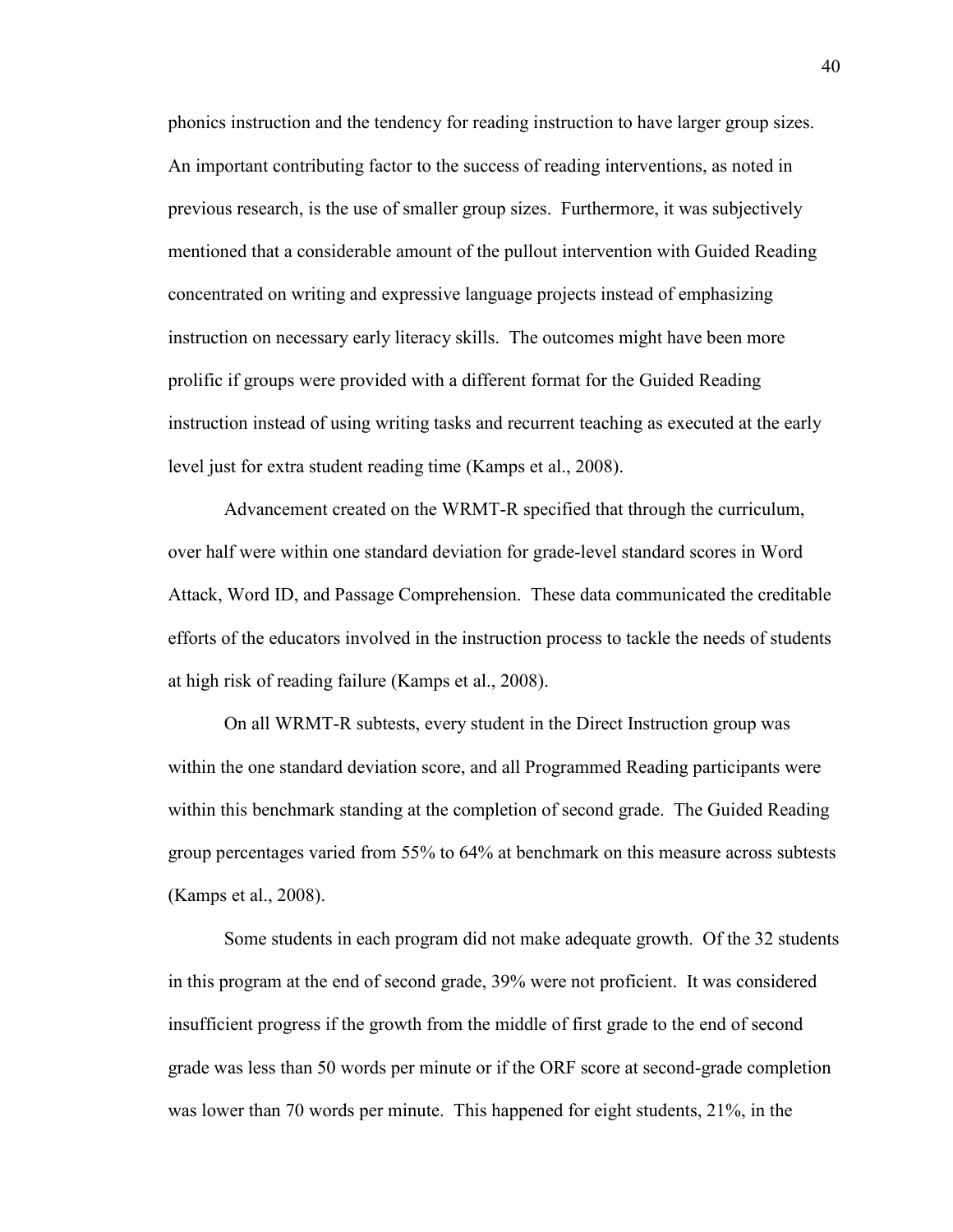Direct Instruction group; five students, 50%, of the Open Court group; two students, 22%, of the Programmed Reading group; and in the Guided Reading group 17 students, 68%, were considered to have made insufficient progress. In this study group, around one-third had a learning disability, seven were English language learners (ELLs), 15 came from low socioeconomic families, and 18 were minority students (Kamps et al., 2008).

A significant discovery in the small study as well as in the larger study was that schools were able to successfully facilitate student interventions in early grades before the learning difficulties became detrimental to students causing them to fall behind in reading and have increased risks of catching up to grade-level peers. The conclusions coincided with previous outcomes from research documenting that the capability of schools to apply intervention programs in a timely manner for all at-risk students with reading problems greatly relies on the success of their application of the RTI model and the school's capability to uphold staff execution of evidenced-based practices. Factors that seemed to increase program execution efforts involved early screening and identifying at-risk students to meet the three-tiered model requirements; innovative and adaptable scheduling to allow for adequate time for small group instruction; instruction taught by a strong collection of early elementary teachers involving special area teachers and general education teachers to combine resources to the intervention groups; access to systematic curriculum, very detailed instruction in early literacy skills; and procedures for using data to progress, monitor, and make intervention placements and decisions based on the data (Kamps et al., 2008).

Outcomes suggest ongoing support for implementation of the RTI model focusing on early interventions to help at-risk students to achieve grade-level benchmarks, to avoid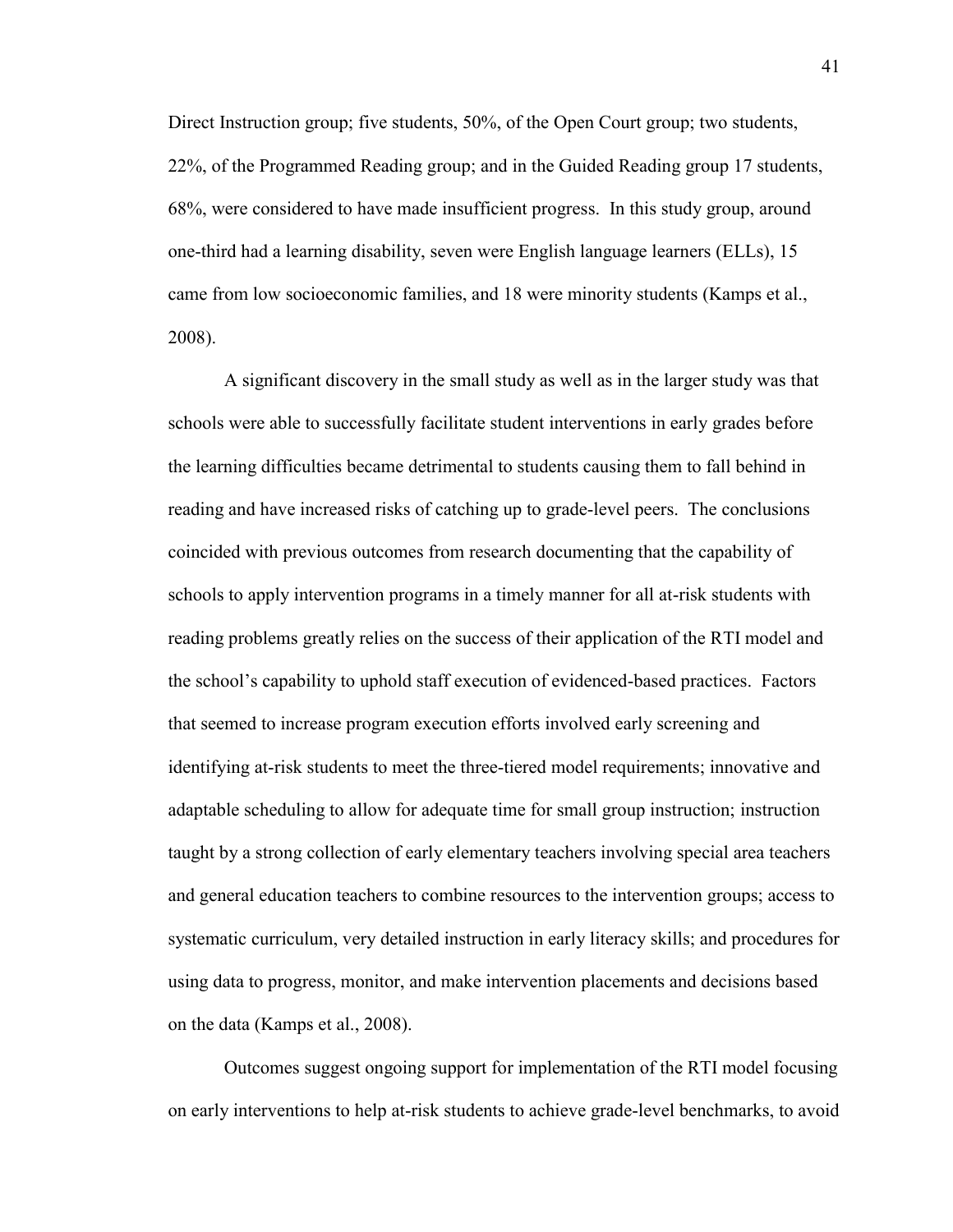accelerating and irreparable reading disabilities, and to identify students needing intensive intervention. In addition, these conclusions and previous research recommend attentiveness to Tier 1 levels of support and differentiation of instructional provisions like group sizes and selection of curriculum in addition to responsiveness to Tier 2 interventions as soon as kindergarten (Kamps et al., 2008).

It is important to note that teachers and school staff were able to productively deliver small group intervention for students. With numerous reading intervention studies, especially involving Tier 3 students, researchers or people hired by researchers delivered the intervention instead of school staff. It is of great value to note that the school can provide appropriate interventions when provided with essential professional development and ample resources. If schools are able to offer intervention services in the early stages, fewer students will be in need of expensive services later on and students might progress enough to not have to receive intervention services at all. Furthermore, this model, with an emphasis on prevention and response to intervention in early elementary grades, meets the concept of No Child Left Behind requirements, warranting that all students obtain efficient instruction and, if needed, early intervention (Kamps et al., 2008).

The intervention programs in the study were applied reliably by the teachers and paraprofessionals. Fidelity ratings were suitable and improved as the program went on to levels of 90% and above for implementation. This percentage is acceptable by research standards (Kamps et al., 2008).

Findings indicated the interventions were extremely successful for participants. The sample sizes were not the same within groups, and small numbers were enrolled in the Programmed Reading and Open Court groups; therefore, limitations suggest caution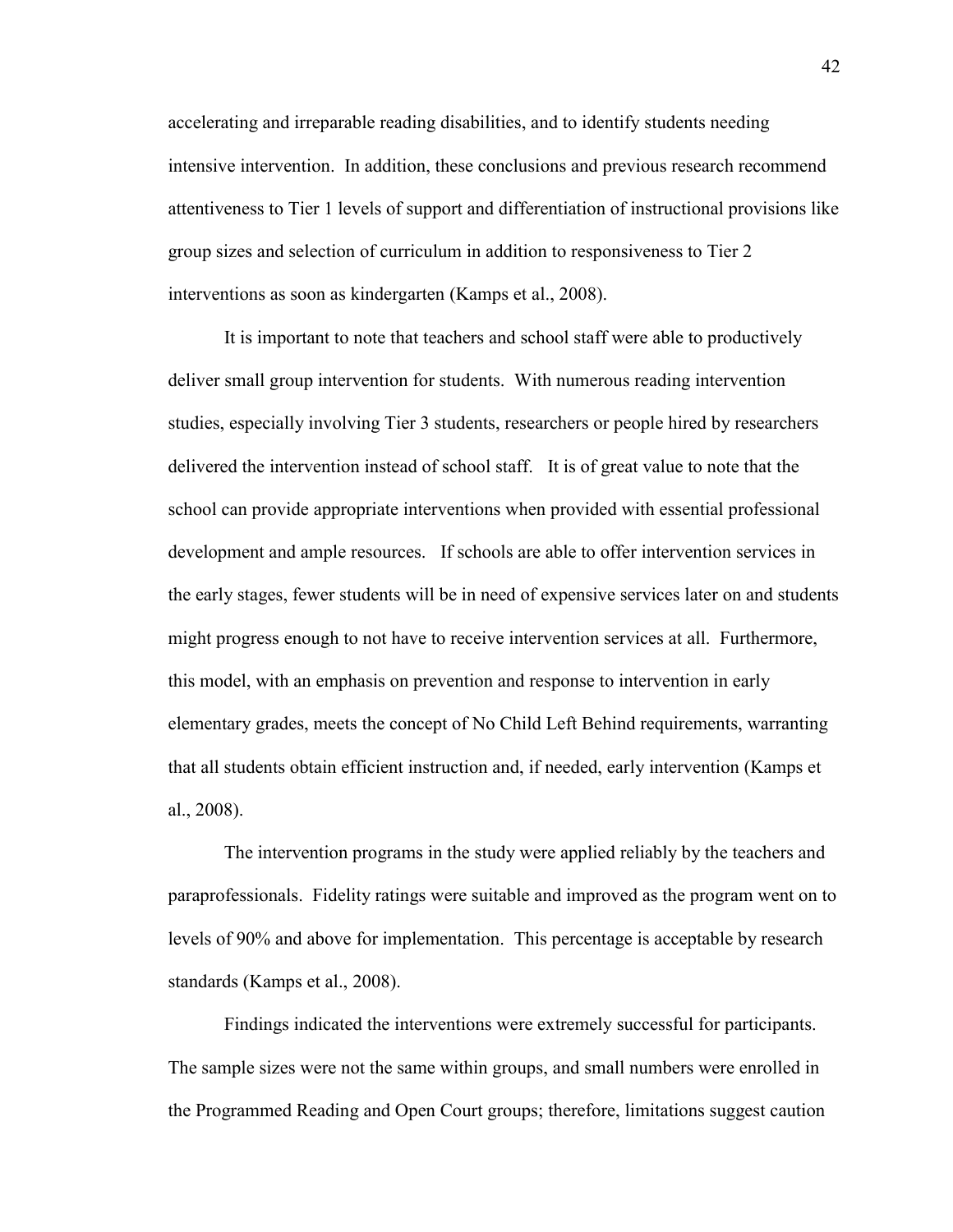when considering group size. In the LAMP intervention, only two students participated, restricting the conclusions for the LAMP curriculum without additional research (Kamps et al., 2008).

Furthermore, not all participants received the WRMT-R assessments at the conclusion of second grade, and accordingly these data should be deciphered with caution. A final limitation, due to the study being quasi-experimental was that participants were assigned to intervention by their schools instead of being randomly assigned across schools to varying curriculum programs (Kamps et al., 2008).

In conclusion, the results from this study are encouraging in that learners getting direct intervention grew in essential early literacy skills and some progressed to gradelevel performance. The most significant advancement with moderate to large effect sizes was exhibited by student participants in small groups using Direct Instruction curriculum programs, Reading Mastery, Early Interventions in Reading and Read Well (Kamps et al., 2008).

Discoveries broaden support for the use of other more methodical curriculum, including Programmed Reading and Open Court. These outcomes support other reports endorsing evidence-based programming and specific instruction in early elementary grades for at-risk readers, together with intensive intervention for high-risk student groupings. Study results also suggest using a three-tier, RTI model to drive interventions (Kamps et al., 2008).

Suggestions for forthcoming research incorporate continued trial studies of evidence-based interventions for students identified as at-risk as early as kindergarten and first grade plus long-term tracking of student progress. More research is needed to speak to intervention implementation and the use of the three-tier, RTI model in an urban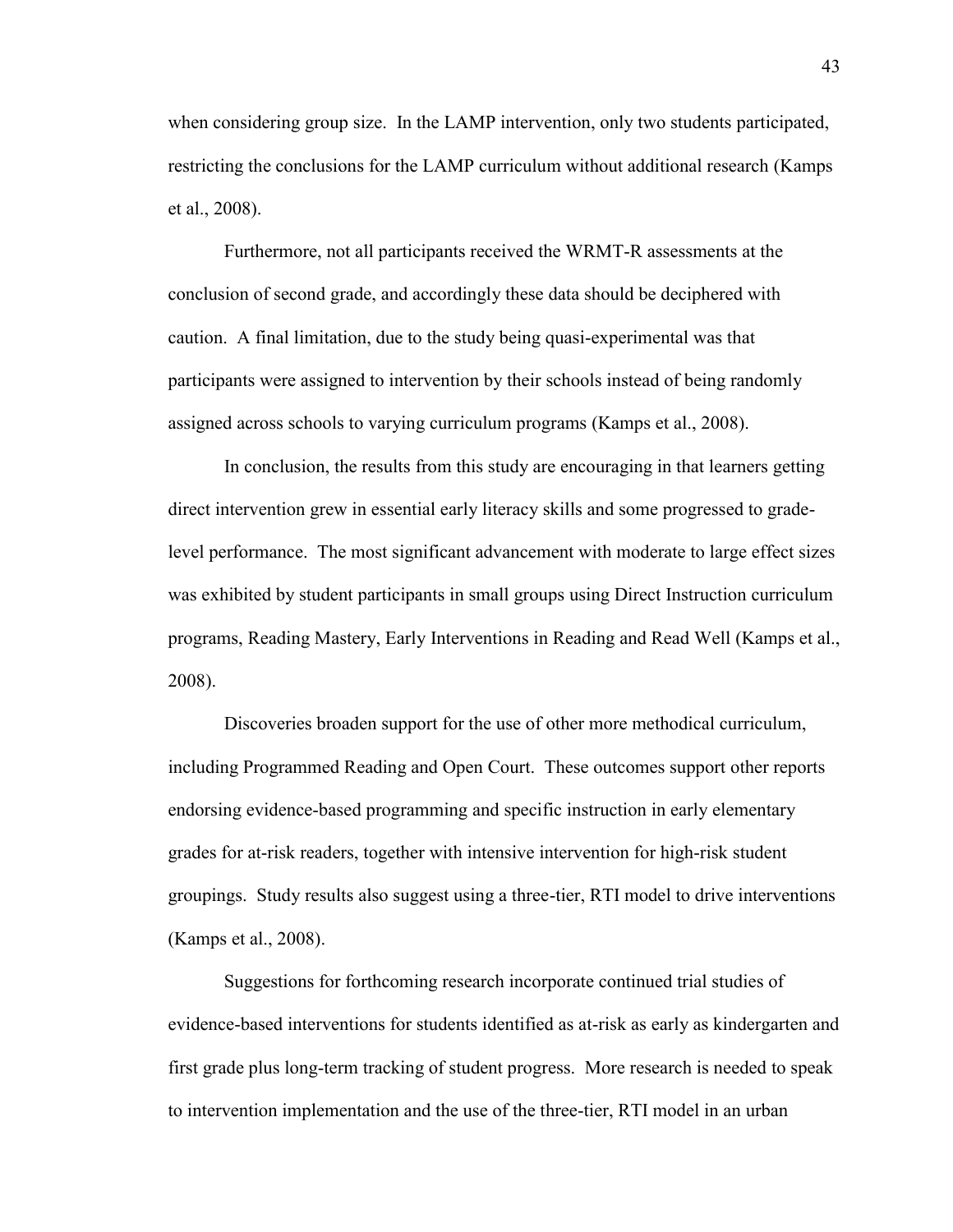elementary school setting with a larger sample size of at-risk students with more focus on contributing multiple risk factors (Kamps et al., 2008).

A third study on early literacy, *Early Intervention in Reading: From Research to Practice, by Menzies, Mahdavi, and Lewis (2008) documented the application of* research-based approaches to decrease the amount of reading problems in first-grade learners. Literacy research provided information acknowledging agreements that early identification and management are the most successful strategies for the prevention of learning disabilities in reading for early elementary school students. Students identified as exhibiting poor reading skills are at higher risk of ongoing reading difficulties as they go through their educational career. The NAEP assessment of reading for 2003 determined 32% of students in the fourth grade were proficient readers. Because of this finding, it is particularly important that early intensive literacy instruction must be of significant importance for schools, especially schools serving high populations of at-risk students (Menzies et al., 2008).

There are research studies endorsing practices that can help to prevent difficulties in early literacy. Emphasis of phonological awareness, language development, and comprehension entrenched in a literature-based method provides a balanced literacy program that can be the groundwork for effective literacy instruction. The implementation of such literacy programs can be very difficult. Instruction must be concentrated and all-inclusive to sufficiently attend to all students, especially students considered to be at greatest risk of reading failure. This requires educators to be capable of correctly assessing student needs, then planning accordingly to provide instruction based on that assessment and student needs. It is challenging to ensure that all learners will successfully learn the essential skills to be proficient readers (Menzies et al., 2008).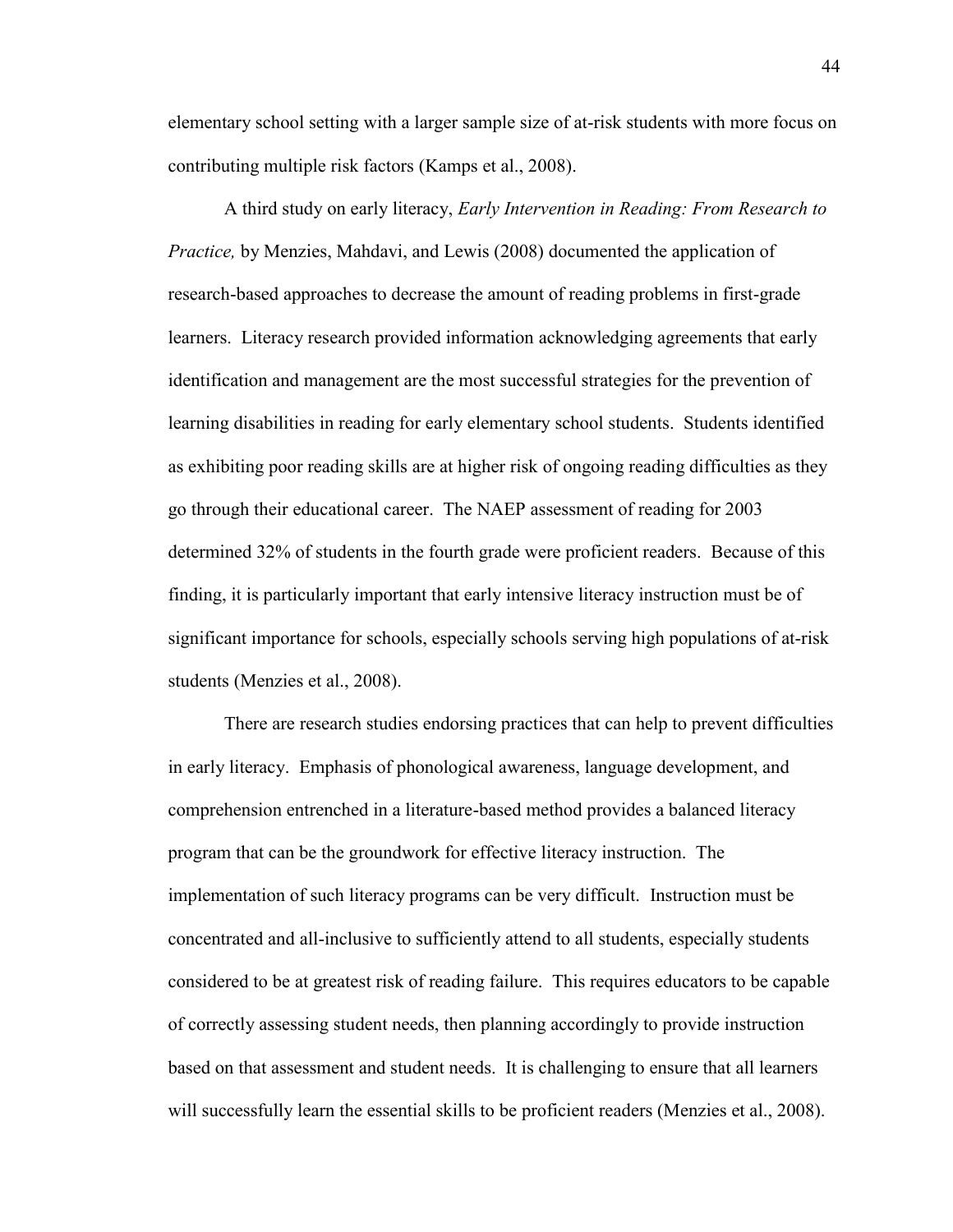Teaching reading to students is a difficult task that takes several years for teachers to acquire their instructional skill sets. The richness of information obtainable about how to teach reading successfully offers educators with additional strategies; however, this can make literacy instruction more challenging to master. Teachers should know instructional methods for phonics instruction and guided reading and should know which method to use at a given time. Teachers should use different types of instruction for different groups of learners yet create a rich literacy experience for all learners. Basically, efficient reading instruction is centered on the teacher's literacy skill set, and organizational ability provides what balanced reading instruction demands. If a teacher does not understand the parts of effective reading instruction, he/she may not possess the skills required to help prevent reading failure for at-risk learners (Menzies et al., 2008).

However, taking proven instructional approaches and implementing them in schools has experienced limited achievement. There are challenges in successfully implementing intervention programs. A first challenge is increasing teacher knowledge and effective instructional use of research-based methods. A second challenge is the importance of maintaining the program with fidelity. Menzies et al. (2008) cited research from Malouf and Schiller and listed three factors to be taken into consideration when implementing the use of research-based practices: growing instructor knowledge by adding to their current knowledge base, awareness of teachers' mindsets toward research and how they can impact their instruction, and knowing how local requirements can affect program implementation. If educators are supported in using their professional judgment while being provided with suitable professional development and its useful implementation in the classroom, sustainability of the intervention program is more likely. Intervention programs should provide enough flexibility so teachers can make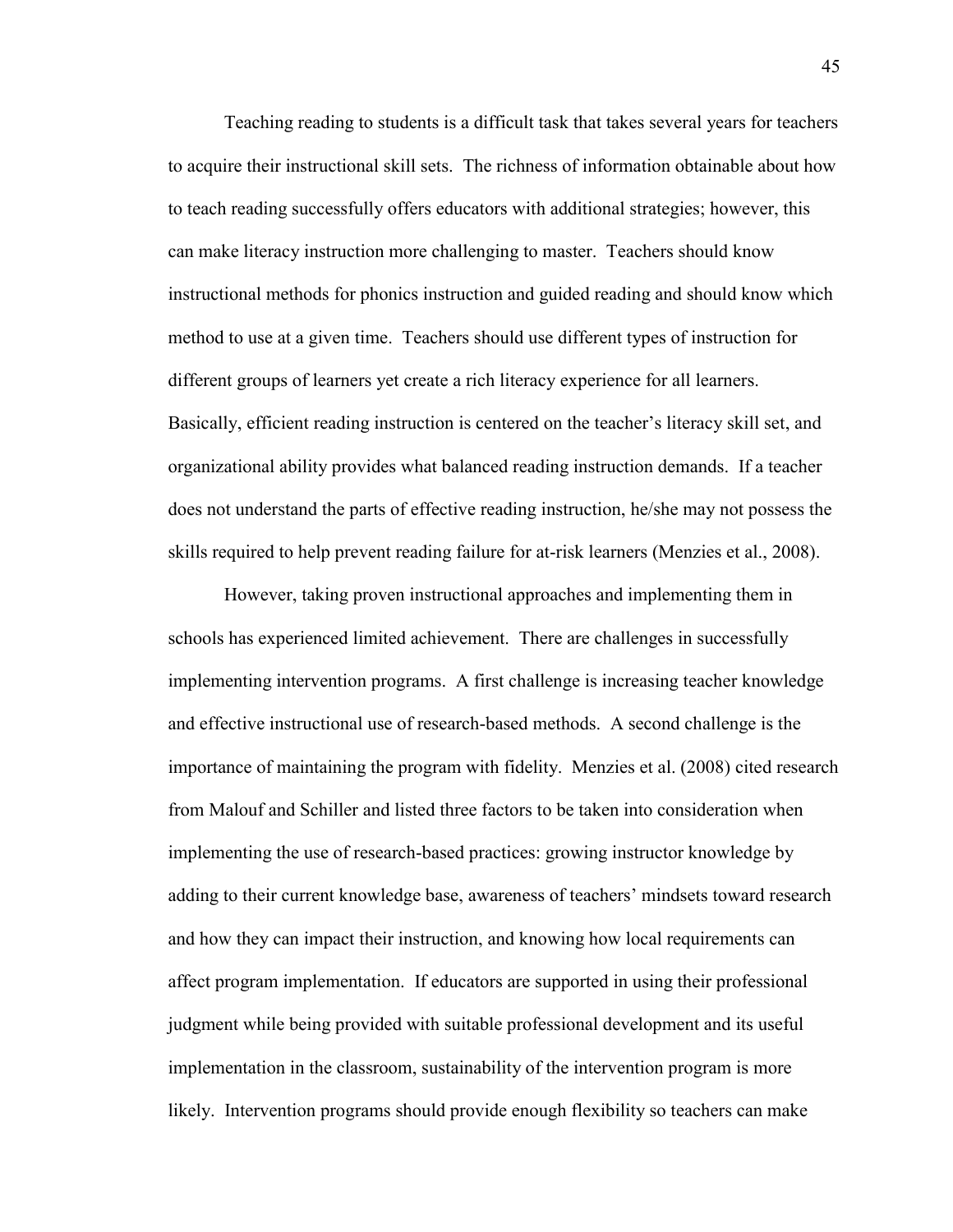them their own and be strong enough so they can disaggregate student results. Intervention programs should always align with state and local curriculum standards. In addition, teachers should be provided with scheduled time to plan and collaborate with colleagues in order for the program to maintain effectiveness (Menzies et al., 2008).

This article reported the work of an elementary school to use endorsed research practices to plan and implement an early intervention reading program that would decrease the incidence of reading problems within the population of first-grade students. An added emphasis of the program was to offer early dependable identification of learners who should be tested for potential learning disabilities. Still, the main goal in the structuring of the program was to construct an intervention program that would work within the current structure of the school's existing language arts curriculum and use resources that already exist in the school, including Title I funds. The plan needed to have teacher buy-in with regard to the amount of time and work that would be added to their current teaching duties. The purpose of the study was to record the systematic implementation of best practices in the literacy in a real school setting implemented by school personnel. However, the study is empirical in its desire to apply the intervention with fidelity and to consistently collect data outcomes (Menzies et al., 2008).

The program's design is composed of three research-based components: (1) a process for ongoing progress monitoring of students and their skill acquisition, (2) usage of small groups with high intensity instruction, and (3) a precise instructional method used with students who have a deficiency in phonemic awareness (Menzies et al., 2008).

Teachers were provided opportunities to work collaboratively with other teachers and were provided with continuing support from a literacy coach to reflect on their own understanding of reading instruction. It was determined these components, joined with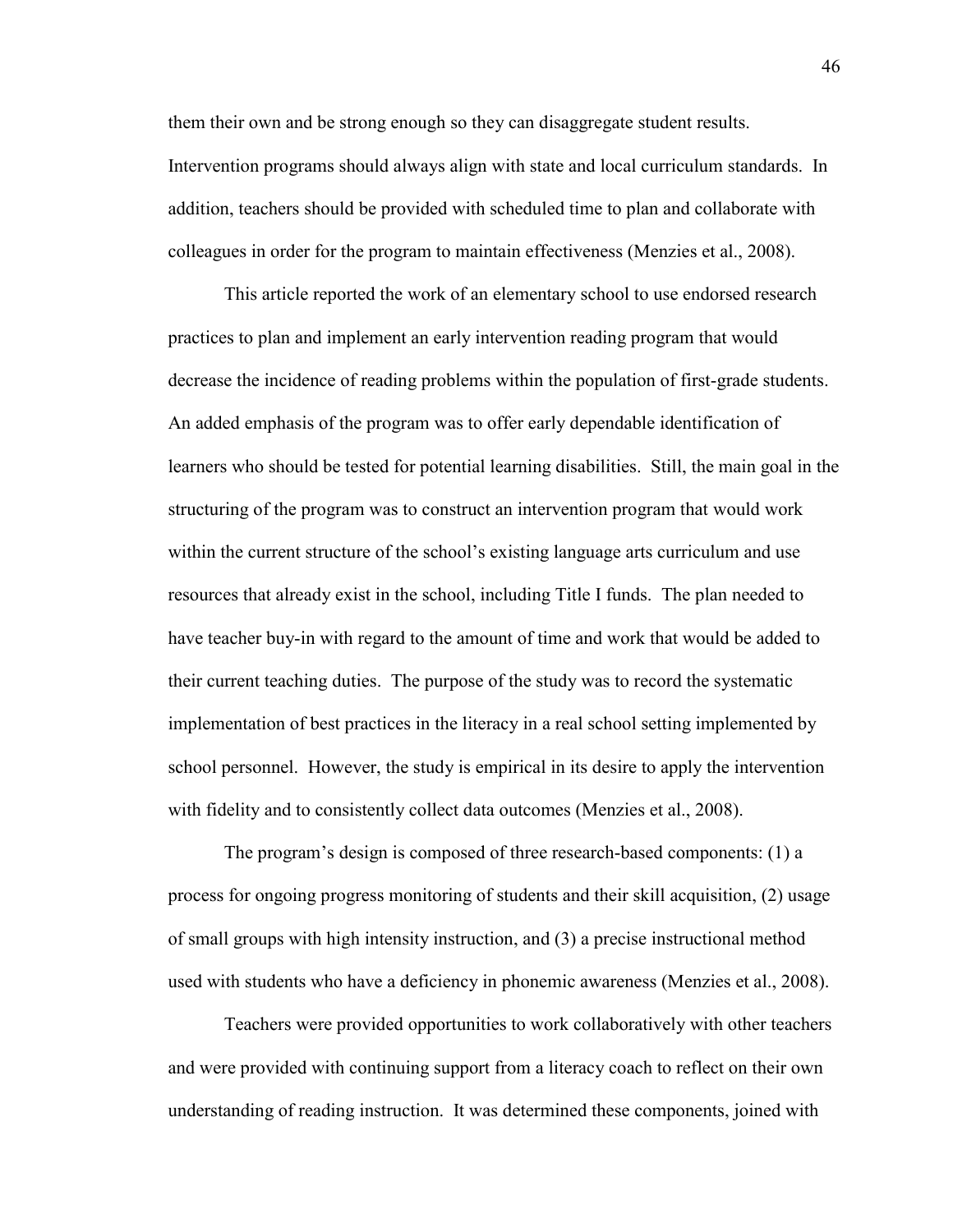the current language arts program, would establish a structure for teacher expertise to be capitalized on to offer intentional and specific instruction (Menzies et al., 2008).

This study assessed first-grade students' progress in reading skills. Particularly, researchers identified students who were at risk for reading problems and delivered literacy instruction following the outlined model. Researchers wanted to determine the magnitude to which identified children achieved grade-level reading proficiency when provided with instruction directed to their specific needs. Students who had previously failed to make expected growth in reading were identified to be at risk at the beginning of the school year. In an attempt to learn more about the exceptional challenges educators would face and to determine whether a special education placement would benefit qualifying students, identified students' reading abilities were assessed on an individual basis (Menzies et al., 2008).

Participants consisted of 42 first-grade students enrolled in a small elementary school in an urban area in Southern California that serves Grades Kindergarten through 6. At the start of the intervention program, 6 years and 3 months was the average age of the participants. Of the student population, 78% met the qualifications for free or reduced lunch, 26% were ELLs, 28% of students' parents did not complete high school, and fewer than 10% of the students' parents had any education after high school. Due to the demographics, the school as a whole was considered at risk for academic failure. Additionally, because its attendance zone contained three shelters for homeless women or for individuals with substance abuse problems, the school had an uncommonly high transience rate. It was typical for the children in the short-term housing circumstances to attend school for less than a month before they would transfer to another school. Although the year-long intervention program started with 51 students, nine students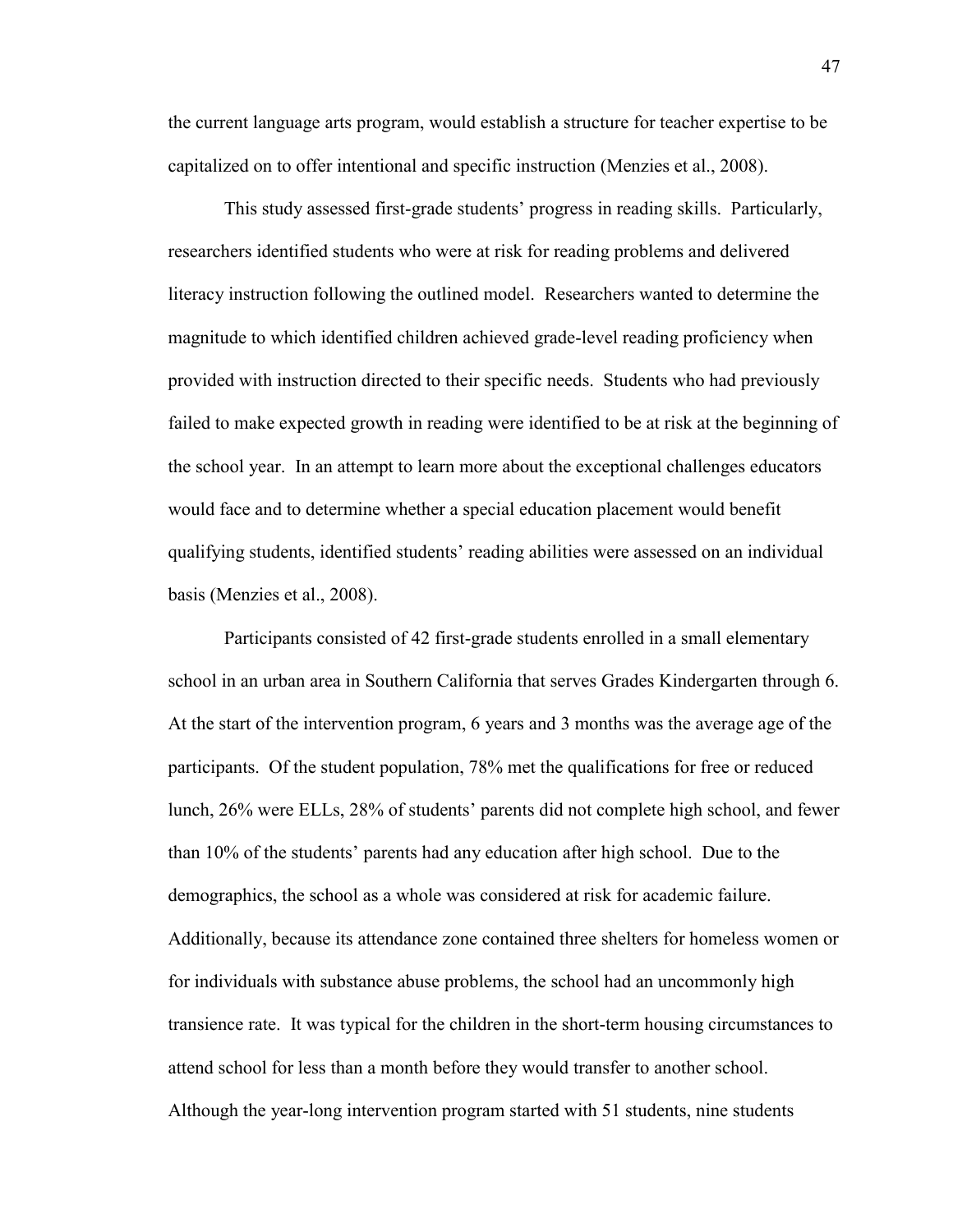moved, decreasing the final sample size number to 42 students (Menzies et al., 2008).

Adult participants in the reading intervention program included the teacher for each of the first-grade classrooms, four teacher assistants, a special education teacher, and a literacy coach, as well as the primary investigator for the study. The position of the literacy coach was provided to the school at the district level. The position uses an experienced educator to provide teachers with continuing professional development through a coaching method (Menzies et al., 2008).

All teachers were highly qualified for their teaching assignment. The teachers in first grade were somewhat new to their teaching assignment. One teacher had 5 years teaching experience, but this was her first time teaching an early elementary class. Her experience had been in the fourth grade prior to her new assignment. The other two teachers were beginning their second and third years of teaching. Both taught first grade the previous year at that school (Menzies et al., 2008).

In one classroom, ELL students were provided instruction in Spanish language literacy. In addition to teaching in English language development (ELD), the teacher and teacher assistant in this classroom were bilingual. The school district used an early exit model of bilingual education. This offered literacy teaching in Spanish for students in kindergarten through second grade, in addition to ELD instruction (Menzies et al., 2008).

The school's current program integrated a combination of code-based instruction and whole language methods but needed an orderly method for offering students instruction personalized to their specific skill levels and needs. Thirty percent of the first-grade students were not on grade level in reading by the end of their kindergarten year, based on guidelines for the Developmental Reading Assessment; therefore, differentiating instruction was difficult for the educators (Menzies et al., 2008).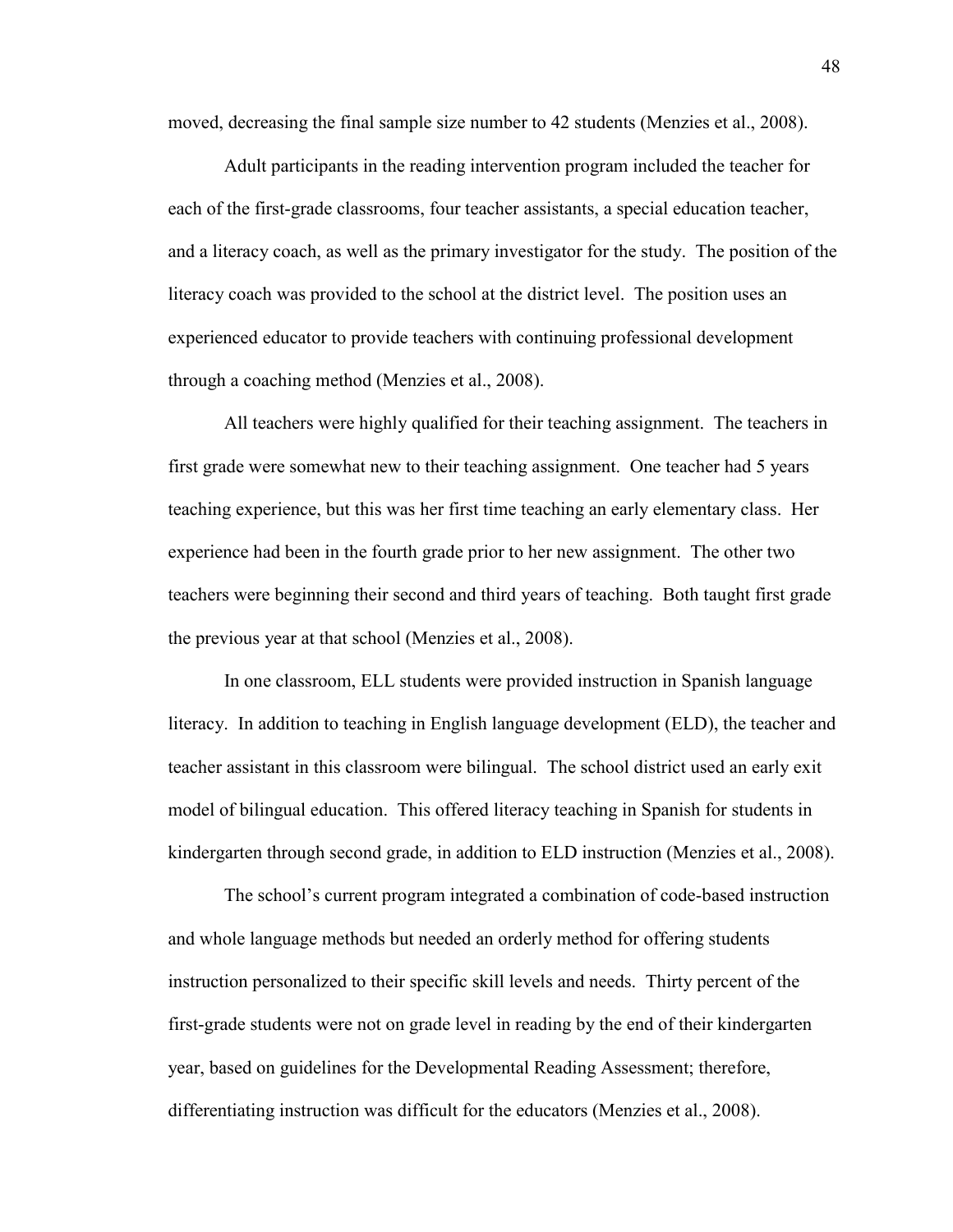The present language arts program was the starting place for the new intervention program. The curriculum followed state standards and used the district-adopted text which maintained those standards and accentuated precise and methodical instruction in phonemic awareness and phonics. While teachers were mandated to use the district text, they had substantial leeway in how they could plan their everyday instruction. Authentic literature was introduced through the teacher reading aloud including the shared reading of big books. Additionally, whole-class lessons were guided by the text. Students were free to select a variety of books that interested them, and the students got to spend time every day reading individually. The Writers' Workshop method, a process method to writing, was used throughout the school, including first grade. As explained later, all three elements making up the intervention plan were included in the language arts program (Menzies et al., 2008).

A system of continuing assessments was considered critical to determine best instructional practices for students, together with monitoring their progress. While the current district assessments were informative, those assessments were only administered three times in the school year (Menzies et al., 2008).

With the absence of an established assessment system in place, teachers failed to regularly and often monitor the pace of each student's achievement in reading skills. Consequently, students who were not making sufficient growth were unnoticed, and other students did not have instruction advanced enough for their skill set. To track student understanding of phonological awareness and understanding of the alphabetic principle, teachers used DIBELS weekly to monitor progress. DIBELS was used in combination with the DRA, which entailed the use of short texts that were used to assess student skill in decoding, fluency, and comprehension. Every 12 weeks DRA was administered. The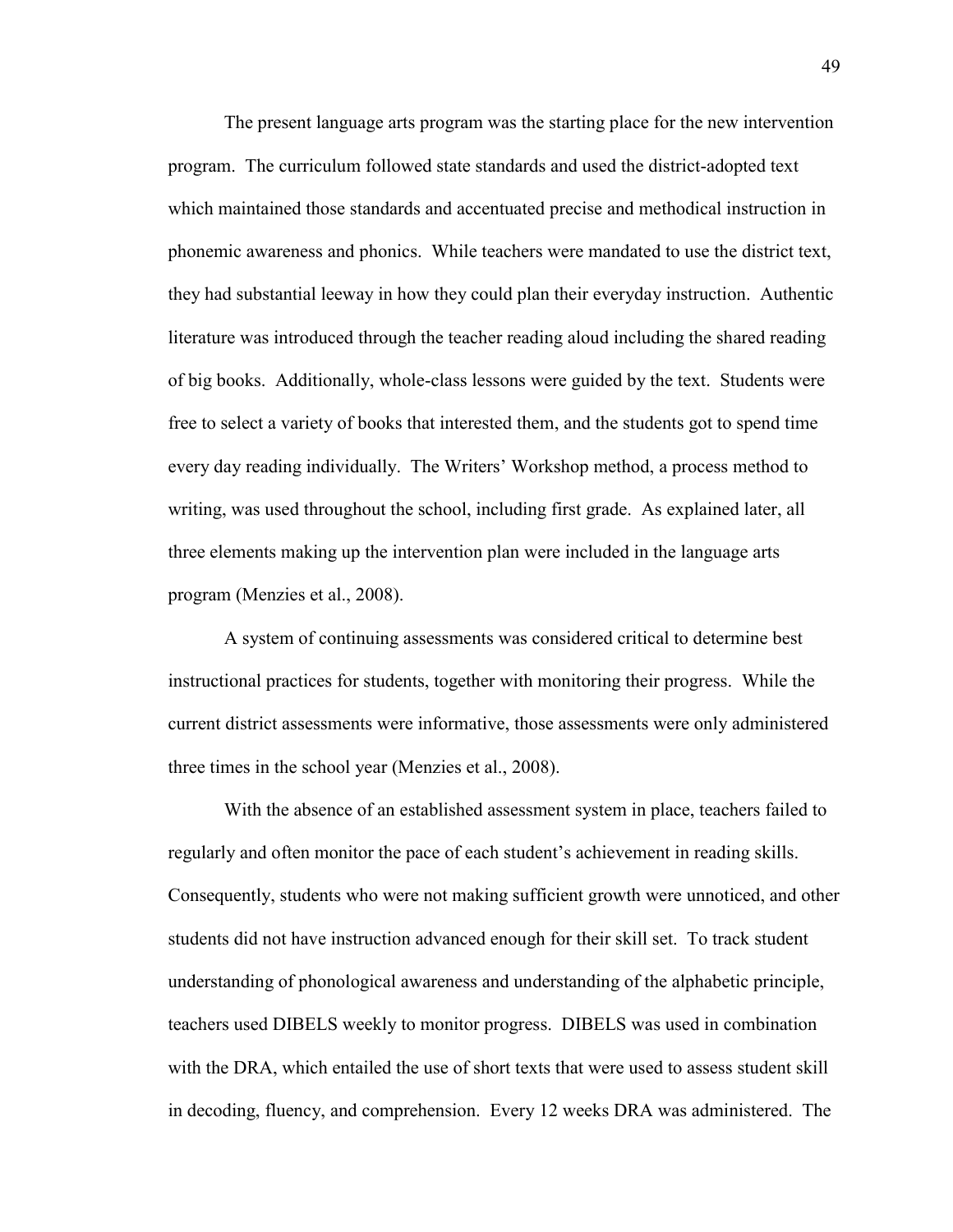data from the DIBELS and DRA assessments were used to construct small instructional groups centered on students' ability levels and to monitor students' continuing progress (Menzies et al., 2008).

Intensity of instruction was the second component of the program and was necessary to ensure that students would attain grade-level proficiency by the completion of their first-grade year. Lowering the student-teacher ratio offered learners the personalized instruction that would assist them in acquiring the reading skills needed to be a proficient reader (Menzies et al., 2008).

The school's Title I budget provided the school the funds necessary to hire paraprofessionals or teacher assistants to help in a variety of classroom tasks extending from making copies to working one-on-one with students. The additional assistance allowed for reorganization, and additional time for teacher assistants to be in the firstgrade classrooms was added. Two teacher assistants were placed in each first-grade classroom to help in leading literacy groups. The literacy groups met for 45 minutes Monday through Thursday. A state-wide class size reduction requirement limited firstgrade classrooms to 20 students per class. This requirement allowed teachers to distribute students into four instructional learning groups. Each teacher assistant was responsible for the instruction in one group, and the teacher split her time among the other two groups. Since the school used an inclusive presentation model for meeting special education services, the special education teacher assisted in one classroom by leading a small group for students with Individualized Education Programs (IEPs). Consequently, a teacher or teacher assistant led all four instructional groups in that class for the entire time of the scheduled intervention (Menzies et al., 2008).

Once students were evaluated and assigned into comparable skill-level groups,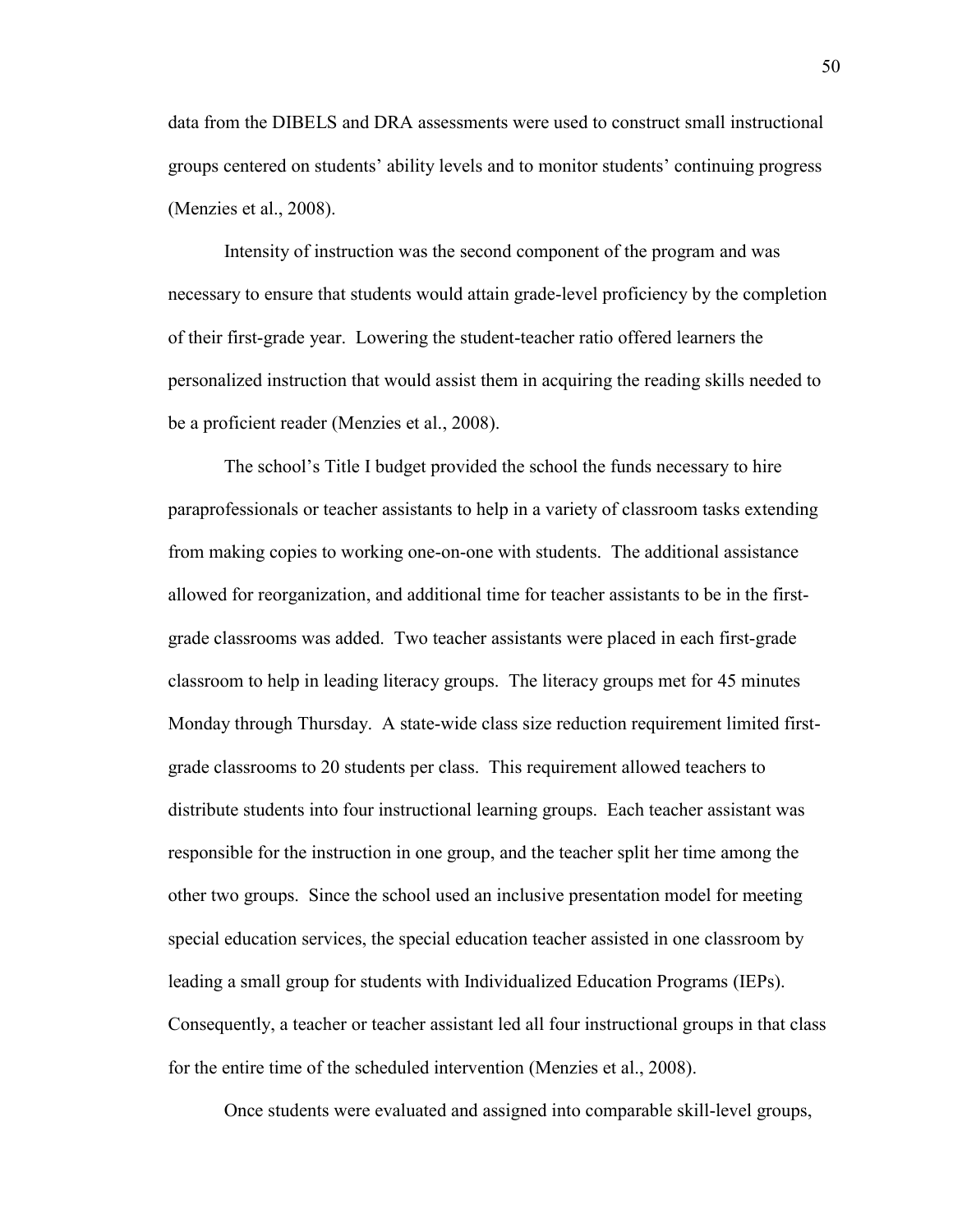their assessment data were analyzed further to determine the type of reading instruction needed. There were three types of instructional groups were formed. One group concentrated on phonemic awareness, the next group stressed decoding and reading fluency, and the last group worked on guided reading techniques (Menzies et al., 2008).

Phonemic awareness group instruction consisted of three activities that were put into place for every session. First, students would listen to a rhyming story. As students absorbed the story, they would take part in the read along with the teacher. Then, an everyday lesson from either Scholastic's Phonics Chapter Books or the Cuentos Foneticos (for ELL) series was used as the instructional program. The first part of the lesson entailed blending and segmenting tasks, comparing sounds, and rhyming exercises. After the conclusion of the phonemic awareness activities, the teacher would present new words that students would come across in the story and then study earlier learned words. Students would read the text selection chorally with the teacher. Next, students would read individually as the teacher observed and aided. The last activity was a short dictation activity. The teacher spoke words from the text and students then wrote the text in their notes. If additional time were available, students played phonological awareness games (Menzies et al., 2008).

The decoding and fluency group followed a comparable plan but did not use instructional time on phonological awareness exercises. Instructional attention during this group time was for teaching letter-sound correspondence and applying fluency with connected text. At the start of each lesson, new words were presented and examined and earlier learned words were reexamined. Students took part in word-making activities and read individually decodable words from texts with a high percentage. Collections from earlier lessons were reread. The lesson concluded with a writing task, including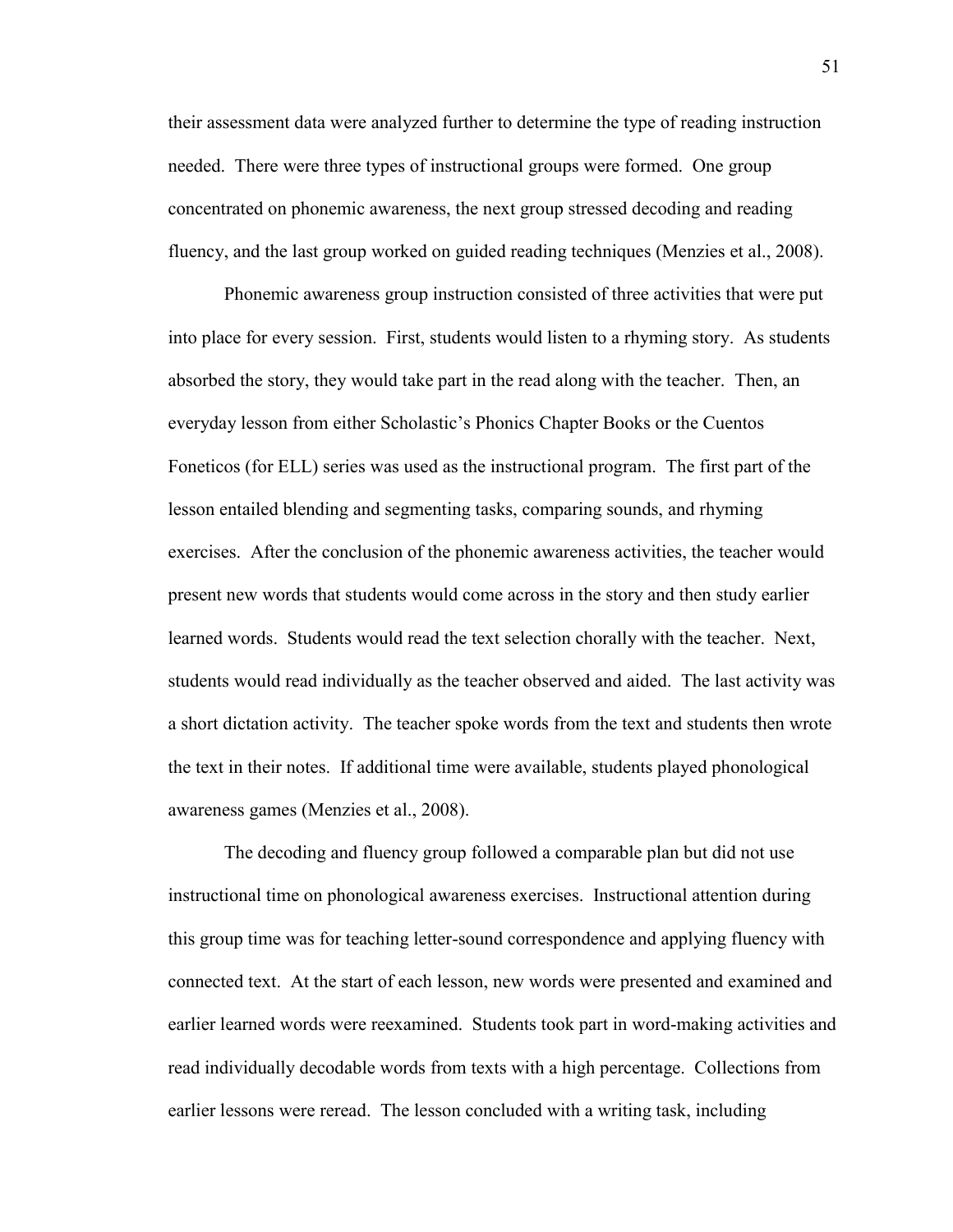transcription activities. If additional time was present, students would reread their text choices. This system was the equivalent for ELL students, however Spanish language texts were used (Menzies et al., 2008).

Guided reading groups were comprised of students who had attained grade-level reading skills. The exercises in these groups had more adaptation contingent on the text. Teachers used trade books that incorporated a mixture of stories and themes. Typically, students completed a picture walk of the designated story with the teacher. Students would read the story independently, then the teacher would facilitate a conversation of the significant story features and explore for understanding. The activity was followed by a variety of writing and language development activities. Corresponding exercises were conducted in Spanish for ELL students (Menzies et al., 2008).

With input from the literacy coach, teachers used student data to guide their instruction and placement of students as needed to meet instructional needs for the students. Belonging in a specific group was not stationary. As students met the DIBELS goals for phonemic awareness and NWF, teachers determined if the student needed to move to a new instructional group to better meet his/her academic needs. Occasionally, the groups would stay the same, but the teachers would alter the activities to meet the improvement that the students had made. To help understand or validate their thoughts of student progression, teachers were encouraged to use the student assessment data (Menzies et al., 2008).

Differentiating instruction warranted that learners who were in need of specific instruction of phonological awareness and decoding received it; however, instruction was challenging for more advanced students. Students were not asked to perform exercises they had already attained mastery on; instead, teachers provided enrichment time for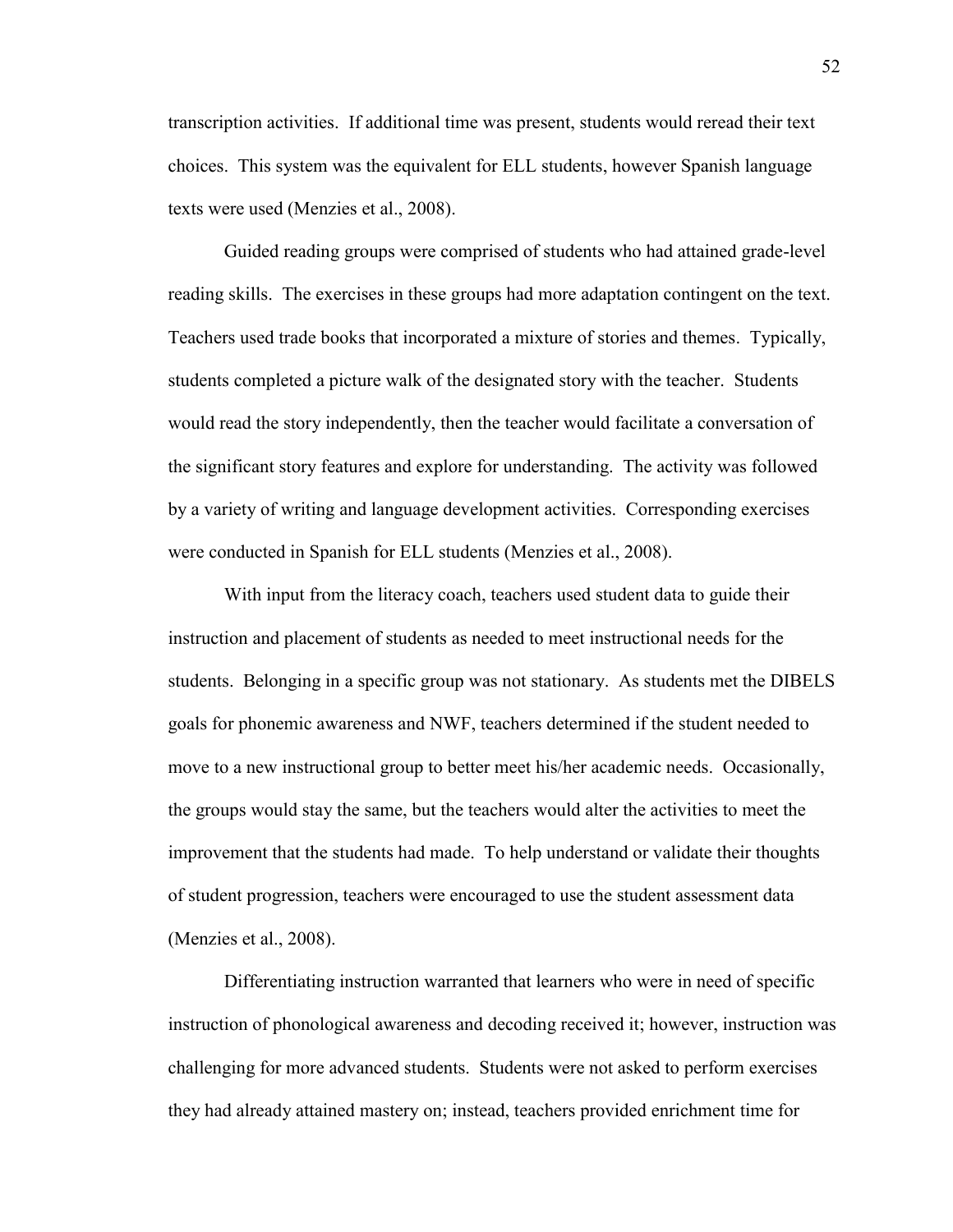students to engage in reading trade books and children's literature for an ample portion of time each day (Menzies et al., 2008).

All grade-level teachers in the school collaborated regularly. Two school-level teams met bimonthly to assess curricular concerns, one group for kindergarten through second grade and one group for third through sixth grade. Furthermore, grade-level teams assembled once a week to work through a variety of curriculum concerns and to discuss the progress of students. First-grade teachers used their meeting time to plan and analyze student data as well. The literacy coach was available during the grade-level meetings as a resource for teachers if they required assistance or materials for the literacy program. The literacy coach offered continuous staff development in reading and writing at all bimonthly meetings as well (Menzies et al., 2008).

The standardized, criterion-referenced assessment that was used in this study to measure students' literacy growth in a literature-based reading program was called the Developmental Reading Assessment. From kindergarten through fifth grade there are 38 levels. Levels A through 12 are considered kindergarten, primer, and pre-primer; Levels 14 to 16, first grade; Levels 18 to 28, second grade; and Levels 30 to 38, fourth grade. Each assessment level has two short texts with illustrations included. The DRA includes the usage of a running record to verify fluency and accuracy rate and a comprehension part to test the depth of student comprehension. The Spanish language adaptation of this assessment was administered to the ELL population (Menzies et al., 2008).

Another assessment used in this study was the Test of Early Reading Ability– Revised. TERA-R is a norm-referenced assessment that gages student proficiency of developing literacy skills. The assessment was standardized using a sample of 1,454 students. The TERA-R provides data on a student's comprehension of the concepts of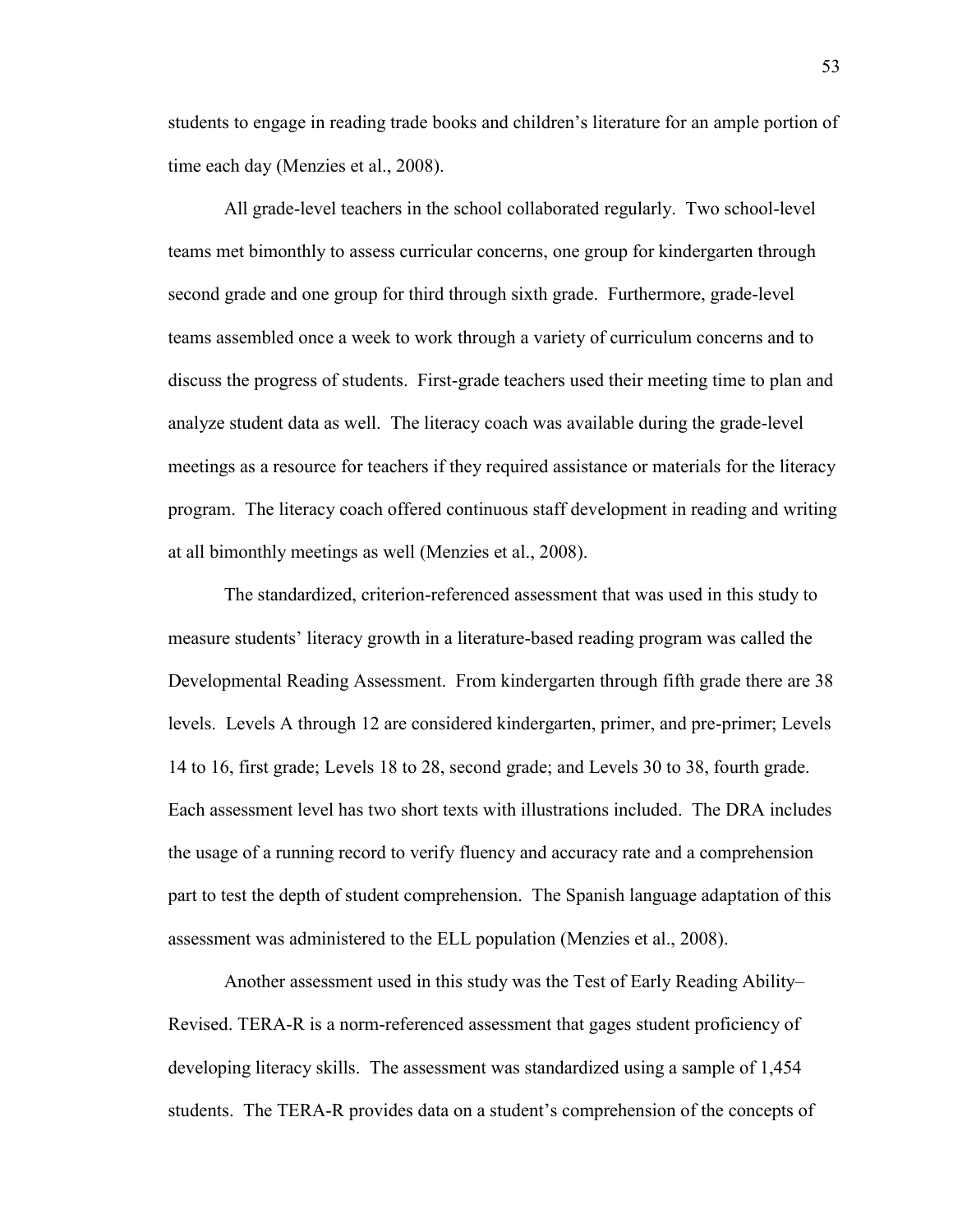print and the idea that print has importance. It also assesses students' skills in identifying letters of the alphabet. The TERA-R is considered to have great substance legitimacy (Menzies et al., 2008).

The standardized assessment DIBELS was used for two of the six subtests. The Phoneme Segmentation Fluency (PSF) subtest is a test of phonological awareness intended to gage a student's skill in segmenting three- and four-phoneme words into their basic sounds. The proposed benchmark aim is 35 or more correct phonemes per minute in the early months of first grade. NWF assesses students' capabilities to smoothly decode and blend letters into words. The benchmark goal of 50 correct letter sounds per minute is expected by mid-first grade (Menzies et al., 2008).

A teacher assistant trained in how to administer the assessment evaluated students weekly. This created somewhat of a predicament for ELL students because they were obtaining instruction in Spanish language literacy. Researchers believed DIBELS assessment would still provide useful analytical information and considered correct any Spanish pronunciation of the phonemes (Menzies et al., 2008).

For the 3 years prior to the study, end of first-grade proficiency rates were 71%, 70%, and 69%, respectively, as gaged by the DRA. Given the constantly low skill rate, it was determined to over identify students for intensive instruction, to err on the side of caution to not overlook students. So, instead of using the DIBELS recommended standard of 10 or less phonemes per minute correct on the PSF, students for this study were identified to be at risk for possible literacy difficulties if they scored 35 or fewer phonemes per minute on a first semester administration of the assessment. This lower score was designated in an attempt to deliver strong intervention services to as many students who might be in need of further literacy instruction (Menzies et al., 2008).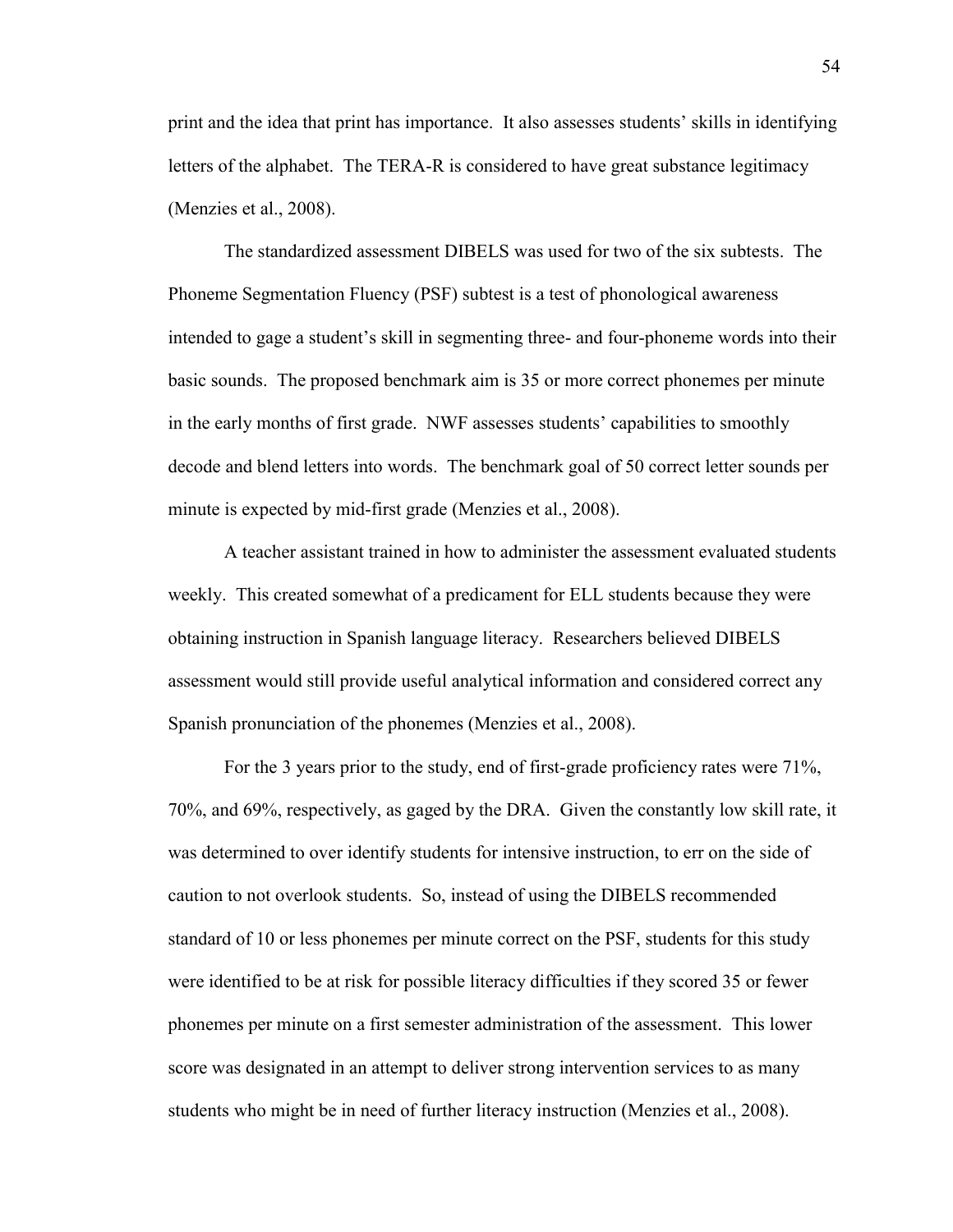Sixteen students, 38.1%, were determined to be at-risk, with mean PSF score of 20.94. Two of the students in the at-risk group were identified with a learning disability, had an IEP with literacy goals, and received special education services. The remaining 26 students, 61.9%, placed in the proficient group with a mean PSF score of 50.15 (Menzies et al., 2008).

Time analyses of variance (ANOVAs) with recurrent assessments on one issue were used to determine if the students in the literacy groups were making meaningful improvements over a period of time due to the reading intervention program and to conclude if the degrees of progress were different between at-risk students and proficient students. Detailed data were examined to conclude the number of students who attained proficiency on grade-level literacy skills by the end of the year and to assess the growth rates of students who did not score proficient on end-of-year assessments (Menzies et al., 2008).

The original ANOVA studied the TERA-R as the dependent measure. Mean analyses showed that spring TERA-R scores were considerably higher than fall TERA-R scores for all students regardless of their academic status. Analyses of means and effect sizes indicated that at-risk groups displayed comparable growth over a period of time on the TERA-R (Menzies et al., 2008).

The students identified to be at risk showed significant growth in reading during the course of the research period. Review of the data showed that both learning groups achieved reading growth; however, the at-risk group rate of growth was noticeably less than the non-at-risk learning groups. Post hoc between-group contrasts at each time point revealed that the omnibus interaction was most specifically a result of a significant difference for DRA scores across risk status observed in the spring, where the at-risk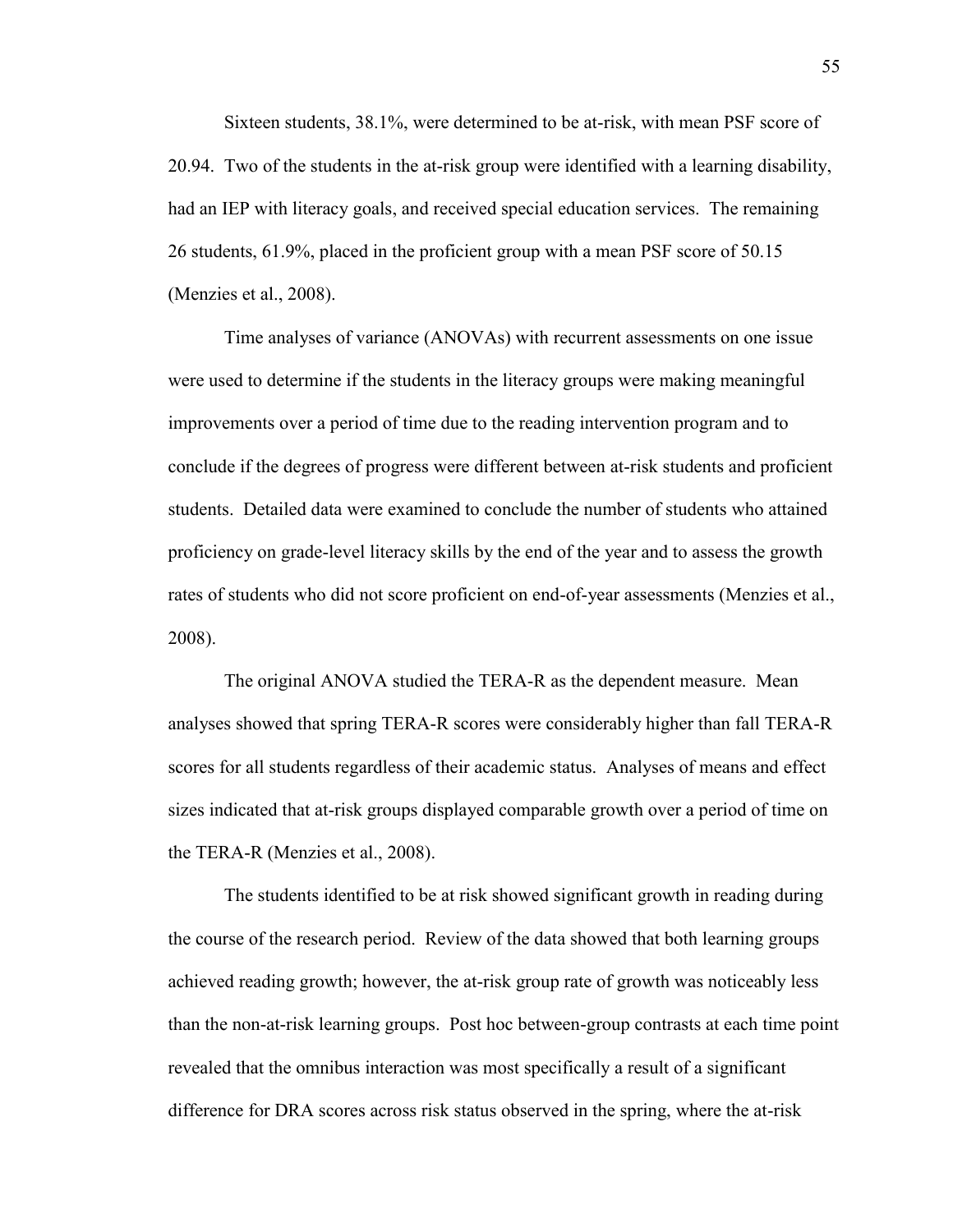group showed a significantly lower mean. Between-group contrasts at fall and winter were not significant (Menzies et al., 2008).

The local school system used the DRA to verify if students possessed the skills necessary to be considered proficient readers for their grade level. A majority of the students, 83.3%, were considered to be below basic based on the DRA assessment administered in the fall trimester. This means that student DRA scores were at a level 10 or lower. On the same assessment administration in the spring, only 7.1%, or three students, still placed in the below basic category. Ninety percent of the first-grade students in the study reached grade-level proficiency in reading by the end of the year. Based on results from the DRA, students at risk for reading made enough improvement to maintain above grade-level status. There were four treatment resisters who did not achieve grade-level goals by the completion of the school year. Even though these students did not reach the set grade-level goals, it is important to note these students had a very low skill set going into their first-grade year. However, they made impressive gains on the reading assessments as they progressed from level to level (Menzies et al., 2008).

The study evaluated the endeavors of school personnel to use validated researchbased methods within an existing literacy program to progress the reading abilities of first-grade learners. After studying the literature and taking into account the needs and resources of the school community, researchers used continuing assessment, small group size, and personalized, differentiated instruction to help students achieve grade-level proficiency in first grade. A crucial component of the program implementation was to present them in a way that would provide educators with sufficient support to use them successfully. Researchers combined the methods into the current curriculum and used

56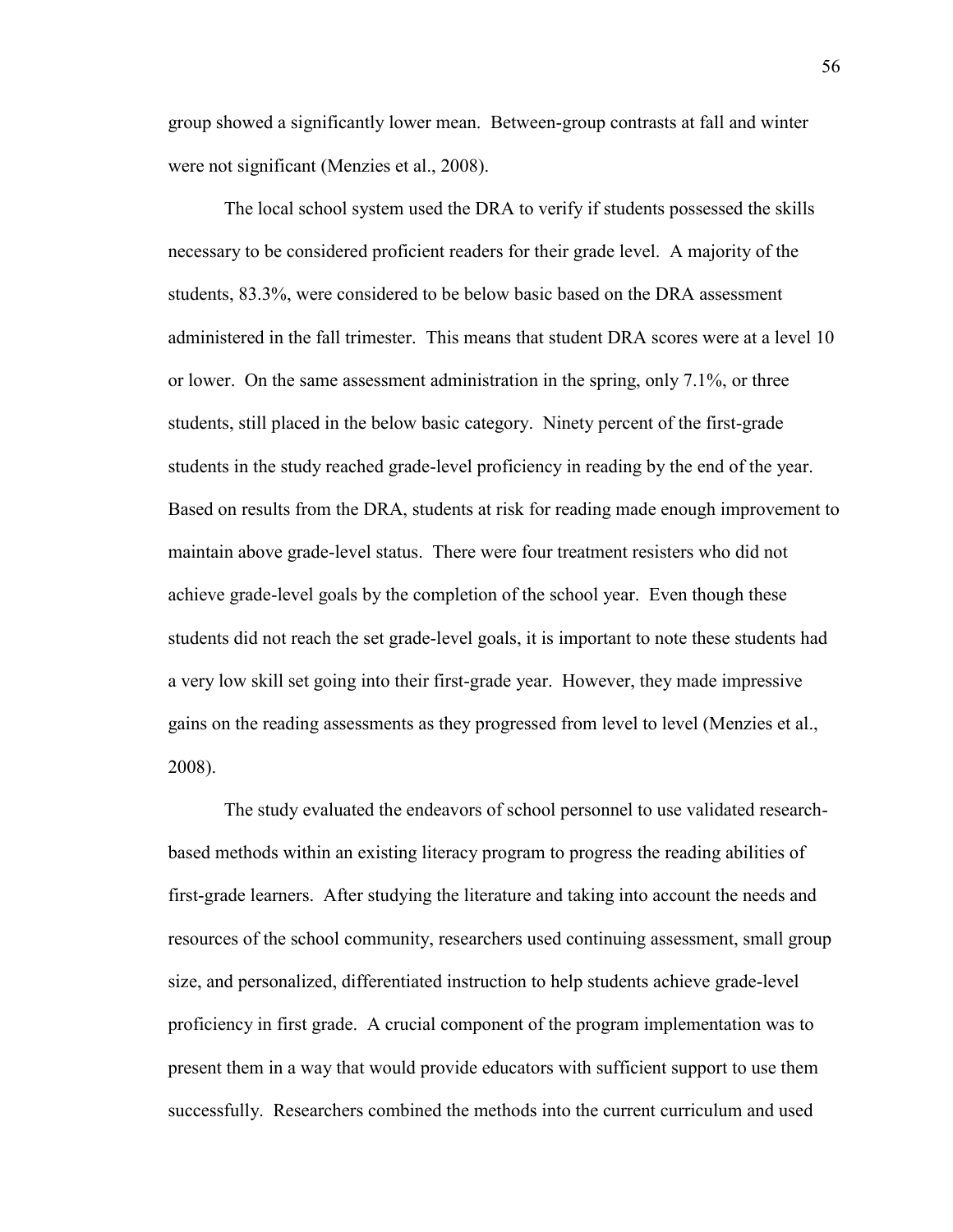text resources that the school was already in possession of in an attempt to elude having new programming being viewed as something extra or additional work. The students exhibited substantial growth over the course of the year on TERA-R and DRA assessments. Intensive intervention leads to gains in literacy skills for all of the students in the study. Ninety percent of the students attained grade-level proficiency by the end of the school year, which was a significant improvement when compared to previous years' performance. Furthermore, eight of the 16 students who were considered to be at risk for reading issues when the school year began exhibited advanced or above grade-level reading skill abilities when assessed in the spring administration of the DRA. The DRA requires that children read independently, decoding text and displaying understanding of the story. This is a strong indicator of how well students will do on school reading assignments (Menzies et al., 2008).

Even though the end-of-year student performance rates were significant, an aspect of interest was to look further at the four students who had not met grade-level standards for reading and decoding. At the beginning of the year, all four of these students were significantly behind other students who were considered at risk in their phonemic segmentation fluency scores. Two of those students had been identified and met the qualifications for special education services in kindergarten because of communication disorders. Another student receiving ELL instruction was recommended for special education testing during the intervention. It was determined that the student was eligible under the specific learning disability classification. The last of the four students was referred for special education testing but did not qualify to receive those services. Furthermore, this student did not attend kindergarten and then moved in the middle of first grade. The student returned to the school the next month without having attended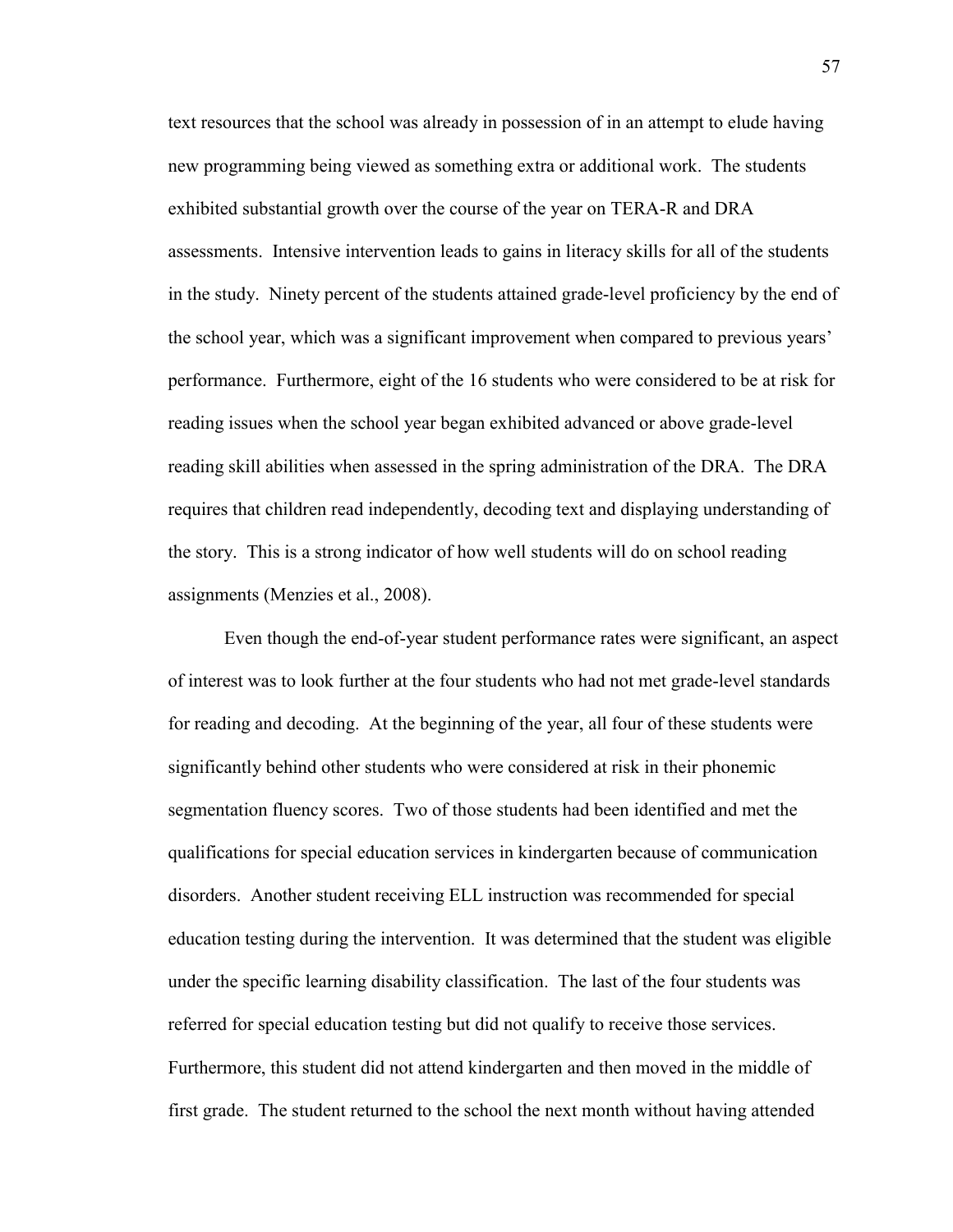any school during the time she was gone from the school (Menzies et al., 2008).

It was evident that the children who had not met grade-level standards for proficiency had difficulties exceeding the challenges encountered. However, these learners did make progress, as evidenced by the upward trend of their DIBELS data and their improvement in their TERA-R scores from the beginning to the end of the school year. Significant progress on DRA was made by two of the students by the end of the year. Even though these four learners did not achieve the expected performance levels for their grade, the intensive intervention did provide positive outcomes in gains for these students that they might not have had if all of their instruction was done in a regular classroom setting (Menzies et al., 2008).

Of similar interest, 26, or 61.9%, of students achieved scores above that of their expected grade level in reading. It seems that the intensive, differentiated instruction delivered by the intervention yielded benefits for all of the students, not just students determined to be at risk for reading hardships. The directed, rigorous, and successful reading instructional program required the backing of several of the school's resources. Funding from the school's Title I budget allowed the school to provide intensive literacy instruction to small groups. It is evident that adequate funding is necessary to provide programs such as what was implemented in this study. Unfortunately, not all schools have the resources of funding and personnel to provide like programming (Menzies et al., 2008).

It is important to note that the study school's administration and staff were willing to move resources and to reconsider current instructional practices to make early intervention in reading a main focus for the school. Many schools are looking for ways to implement intervention programs within their schools. Meeting specific academic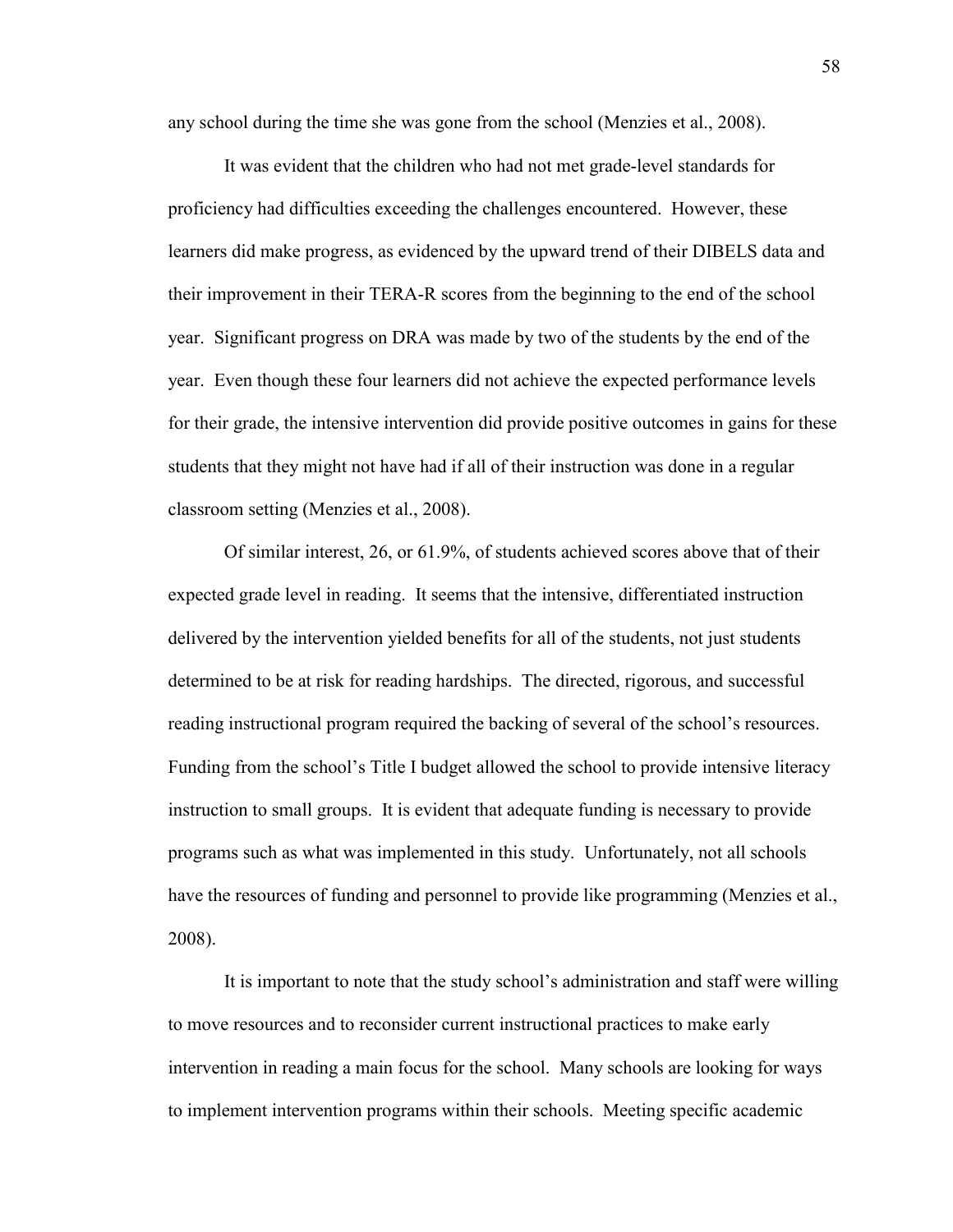needs for schools is unique for each school. It is essential to know your school's specific needs and available resources when developing effective programming (Menzies et al., 2008).

The instructional model had some features that were more challenging to apply than other parts. It was difficult for teachers to make instructional decisions from the DIBELS assessment information. Discussions with the teachers revealed that they were not convinced about the benefits of using repeated assessments to monitor and tweak instruction due to student progress. Even though the teacher assistants administered the assessments, a shortage of ample time to thoroughly examine the data made the teachers still feel pressure with decision making. It is questionable if the DIBELS assessments would have continued on a regular basis without reinforcement from the literacy coach (Menzies et al., 2008).

In the beginning, it was hard to change the learning groups between the teachers and the support personnel. Teachers were hesitant to change students and instructional strategies once they had become comfortable with their current groups and lessons, yet they needed to work with all of the groups so that classroom teachers would be knowledgeable of the degree of each student's progress. Revolving learning groups allowed teachers to determine how to better coach the teacher assistants with their instructional practices. Leading different groups became less of an issue once all staff became knowledgeable and comfortable with each of the instructional methods (Menzies et al., 2008).

Inclusively, the teachers were affirmative about the intervention process. The teachers reported that it took additional time to make plans for the teacher assistants, analyze data, and to meet collaboratively; however, the new program was not perceived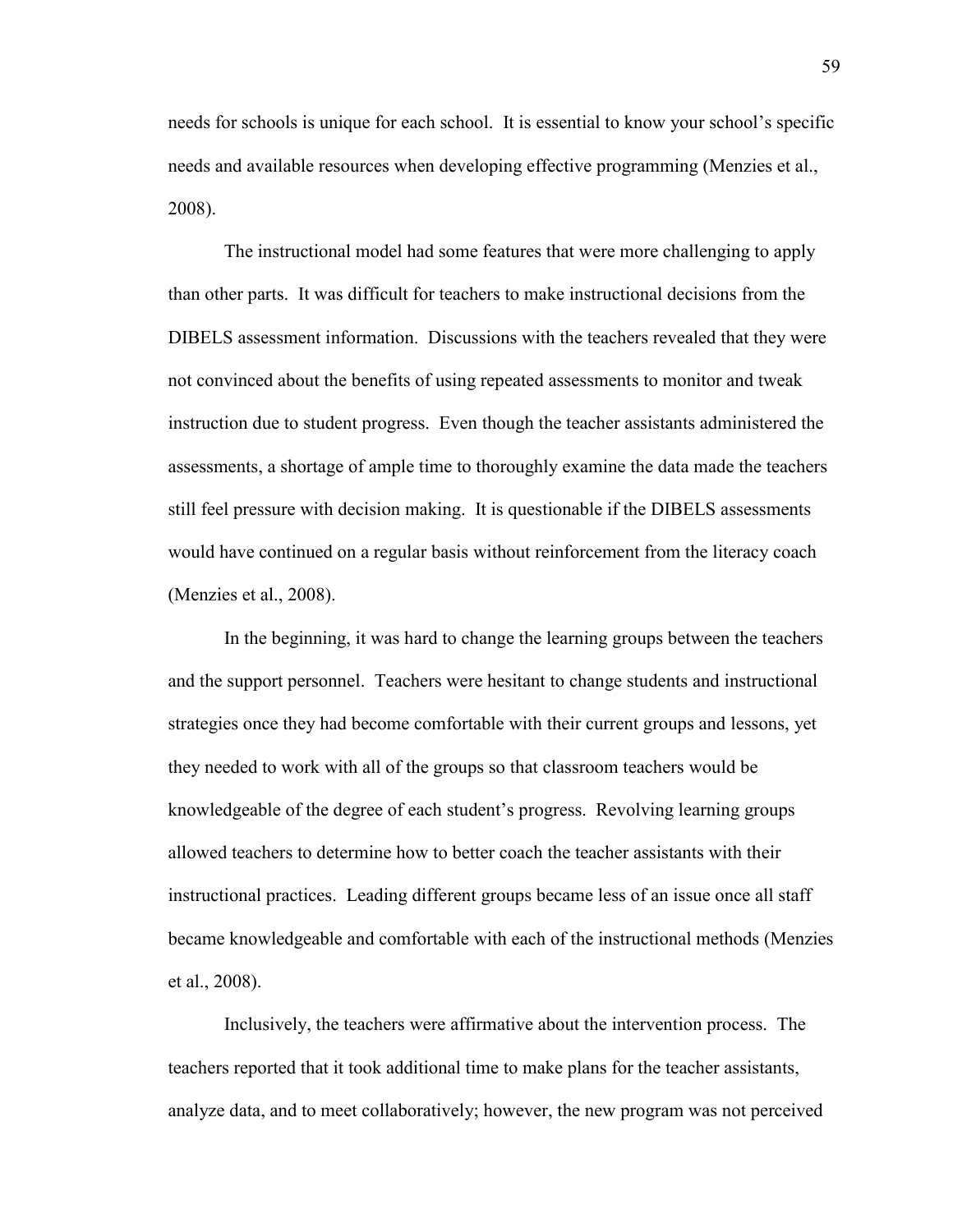as too difficult to implement for teachers because sufficient support and resources were made available. Teachers were excited that their students were able to achieve academic success because of the intensive instruction. As teachers become more skilled at implementing an intervention model, preparing for instruction and evaluating data as a regular part of their daily actions, teachers will use less effort. It could be possible for teachers to see the benefits of progress monitoring to drive instruction as so important that they will use these approaches even if funding and support is cut (Menzies et al., 2008).

There were limitations noted in this study. One limitation was that the study was only conducted at one school and lost 17.3% of the participants because of the high transience rate. It appears the students who did move from this school did not make a significant impact on the sample in relation to demographics or to the fall TERA-R scores. In addition, one student enrolled in first grade at the school did not take part in the study, which permitted researchers to study growth across the group as well as to carefully inspect the growth of each child who had been identified as at risk for reading difficulties. The study findings do not provide a high level of generalizability, but they do make available a real-life image of what can happen when early intervention methods are utilized with a balanced literacy program and particular consideration is given to the school's circumstances and framework (Menzies et al., 2008).

Due to the small size of the research population, researchers could not randomly dispense students to groups or control for teacher impact. Nonetheless, three or more adults in each classroom conducted small-group instruction: the teacher, teacher assistant, a resource specialist, and the literacy coach. So that all students would have worked with each of the adults in the classroom for some amount of time, the groups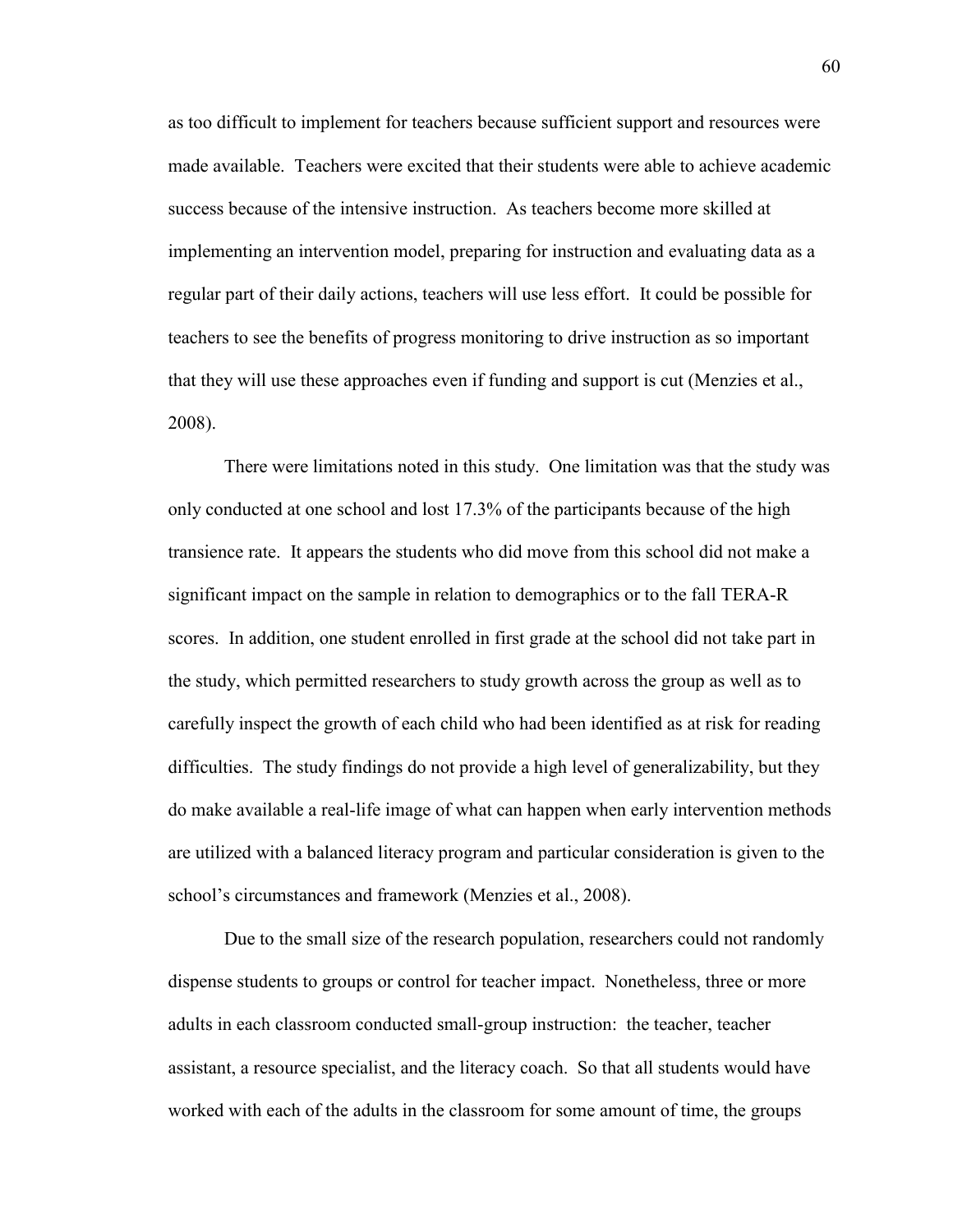were rotated between the adults, lessening the issue of teacher effect. Another limitation was the absence of a control group, which made it impossible to be completely sure that learners would not have made the same academic growth without having the intervention provided. However, when referring back to the previous years' proficiency scores, individual student advances, and teacher opinions, researchers were realistically assured that the intervention had a positive effect on student advances in literacy (Menzies et al., 2008).

Researchers could not say which strategies were the most effective in promoting student growth in literacy skills; however, that was not the purpose of the study. The research goal was to use proven instructional methods and implement those in a way that fit the needs of the study school but to do so with the integrity that they would intensify the results of the literacy instruction. This approach could offer valued information for other schools wanting to develop and sustain strong literacy programs (Menzies et al., 2008).

This study validates the capability of teachers to apply research-based instruction in a strong and effective way. The researchers gave credit for the successfulness of the model to the fact that the school staff assisted in the creation of the intervention program and then sustained and supported its implementation. Meeting collaboratively to discuss planning and review data helped teachers to plan appropriate instruction and also added new information and ideas to their professional skill set. Coaching for the literacy coach also provided the teachers with support in using proved instructional strategies and helped in analyzing data and driving instruction (Menzies et al., 2008).

Three students in the sample who did not attain grade-level proficiency were eligible for special education services. Only one student not meeting proficiency was not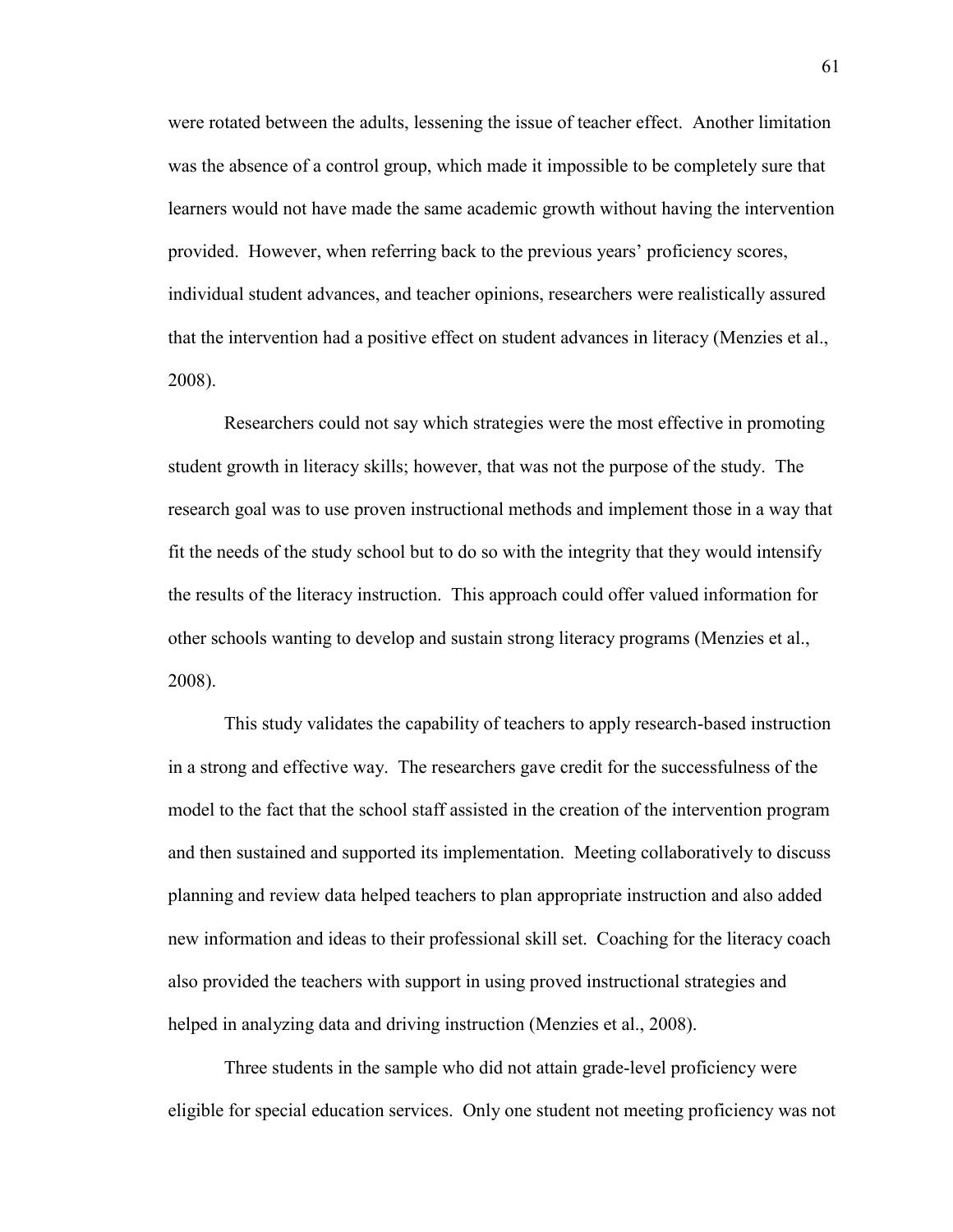placed in special education classes (Menzies et al., 2008).

Early intervention programs are essential to prevent some reading challenges. In addition, programs such as what was implemented in the study provide data making it possible to have special education services earlier and with more rationale that the student does require specialized services to make academic improvements. As usages of the RTI model grow, teachers will be expected to monitor their students more closely to be able to determine and provide instruction that meets the needs of struggling students. Teachers and administrators will have to be creative and intentional with every aspect of the daily instructional schedule to guarantee that intervention is done productively (Menzies et al., 2008).

Finally, researchers suggest that following up with the children in the study post first grade is important to see if they continue to make gains in their reading abilities. This will also help determine the long-term impact of learning and can help in future planning for intervention programs and best practices. Focusing on early prevention and intervention is the most hopeful method for preventing unnecessary literacy failure (Menzies et al., 2008).

Purposeful instruction and early intervention is an important component in the process of helping students become good readers. The type of instruction is especially important when working with at-risk learners. The Glossary of Education Reform (2014) defined direct instruction as an instructional approach that is structured, sequential, and teacher-led. Direct instruction can also be a presentation of the content to students from the teacher in lecture or demonstration form. In both of these examples, the teacher is directing the instruction to the learners.

By teaching a program using the direct instructional approach, teachers can clarify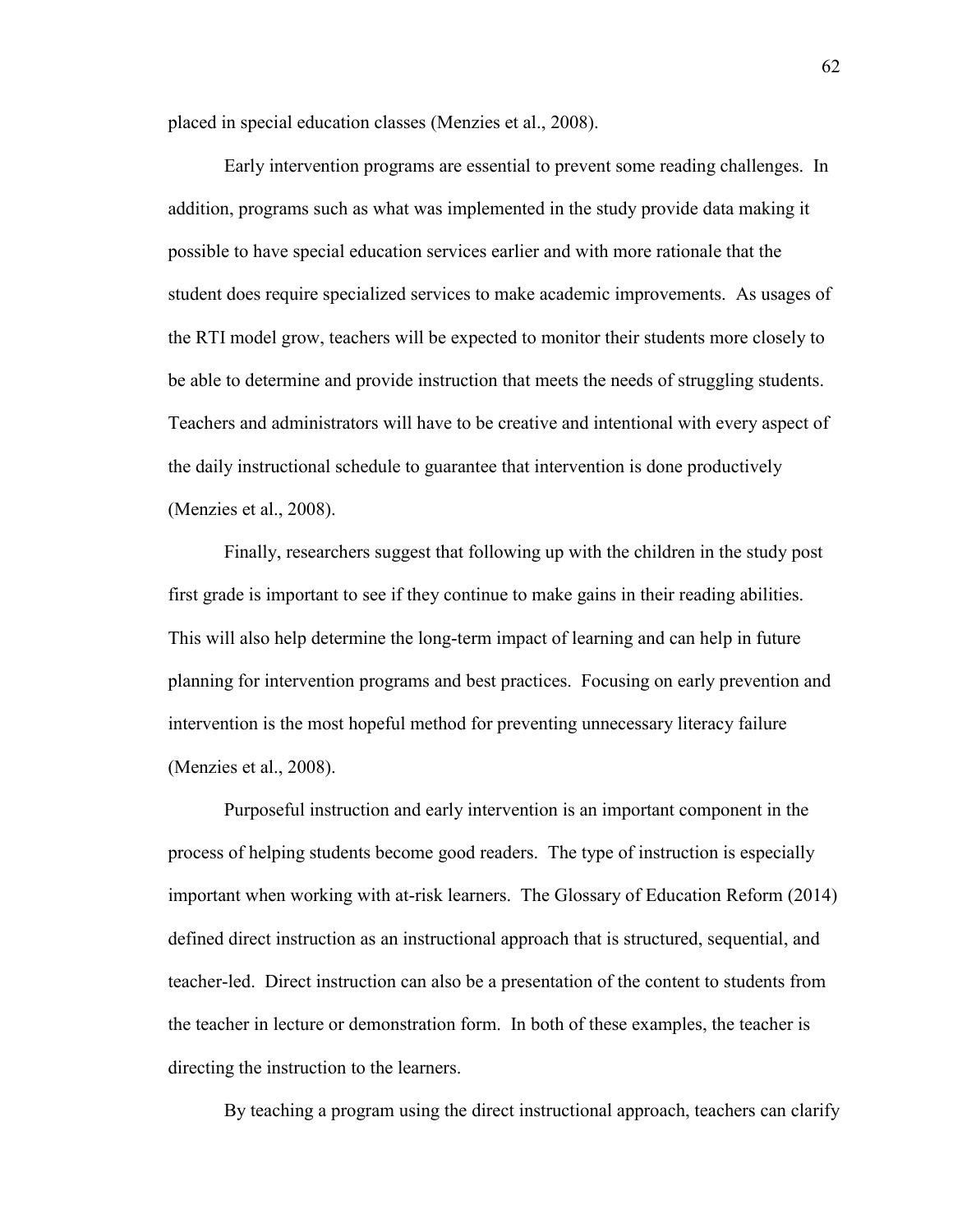concepts and strategies, model and think aloud about making inferences, and help students determine the significance of text. Moore (n.d.) stated that in doing this, teachers expose the *secrets* of what good readers do. Once students know and can use reading strategies, teachers can then lessen the direct instruction and allow for more selfdirected reading (Moore, n.d.).

In addition to the instructional piece, student motivation also plays a vital role in student reading. Motivation is an important link to the reading practice. Students who do not read as often or practice reading frequently do not become proficient readers. The frequency of reading is critical for a child to increase their recognition of sight words, vocabulary knowledge, fluency, ability to comprehend text, and basic reading skills. To become a fluent reader, a student must be motivated to read frequently. Further, Wigfield and Guthrie found that students with low motivation for reading were reading about a third as much as highly motivated students outside of the school setting (Morgan, Fuchs, Compton, Cordray, & Fuchs 2008).

Morgan et al. (2008) stated one reason for poor readers to possess poor motivation is because they have repeated experiences of failure in obtaining reading skills. According to Stanovich, consistent reading failure initiates a "casual chain of escalating negative side effects" (Morgan et al., 2008, p. 364). Additionally, students with lower reading skills were more likely to avoid doing a reading task than the highly skilled students.

The motivation to engage in reading activities tends to be less for the students at risk for reading failure. It is typical for these students to possess a bad self-concept, feel a greater sense of helpless, and avoid activities that require reading at a greater rate than their peers. It has been proposed in some research that reduced motivation could be an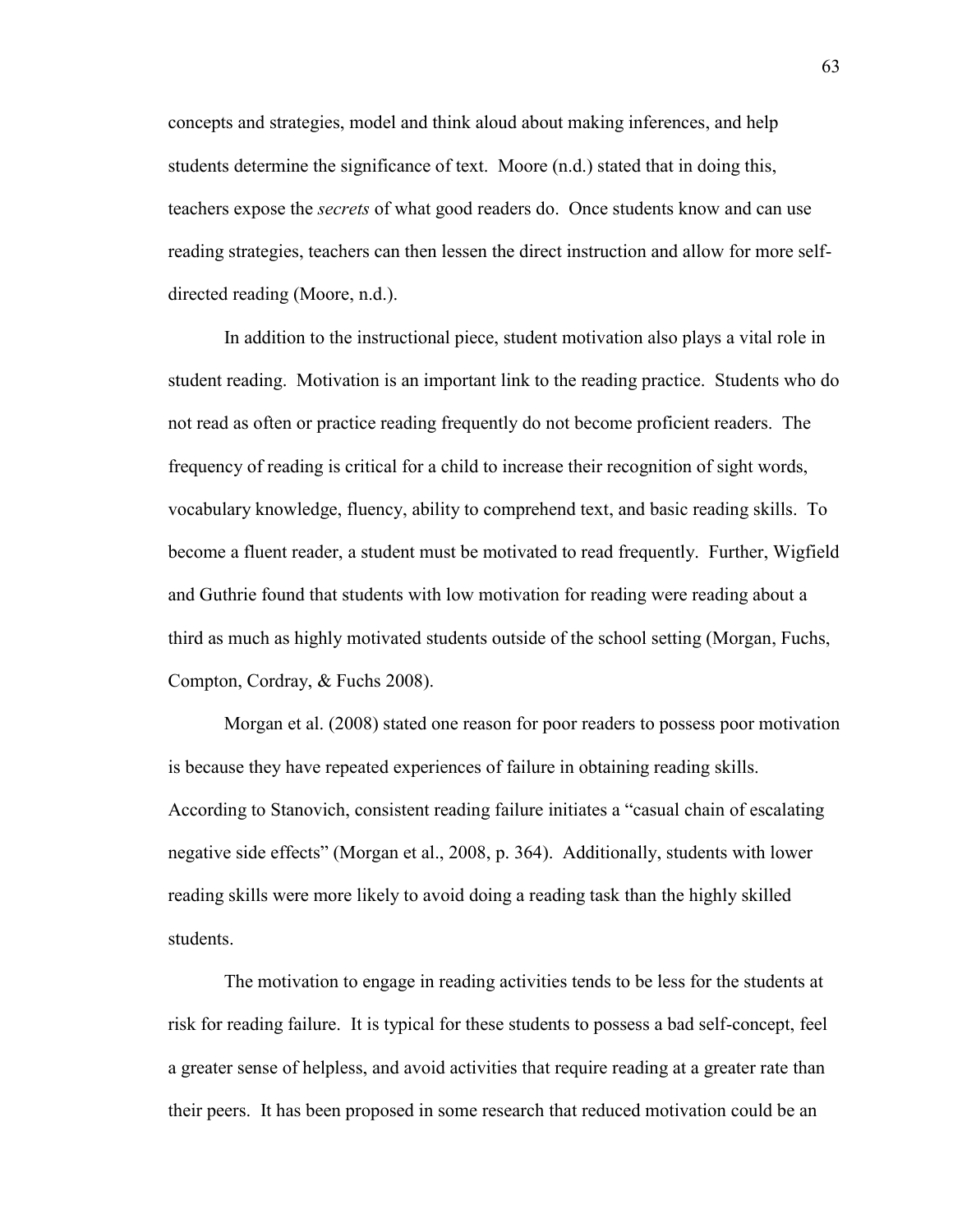essential component of reading failure. If interventions only target reading problems, without instantaneously focusing the student's lack of motivation, the instruction could be unsuccessful in the prevention of long-term reading failure (Morgan et al., 2008).

In as early as mid-year, first-grade struggling reading students already perceive reading as very difficult, view themselves as less capable readers, and have negative attitudes towards reading when compared to higher achieving students; therefore, low skilled student's intrinsic motivation differed significantly from the high intrinsic motivation seen in higher achieving students (Morgan et al., 2008).

Poor readers reported lower reading self-concepts than did their more skilled peers. Teachers rated these children as both less intrinsically motivated to read and more task avoidant during reading instruction. Teachers also rated poor readers as less likely to independently practice reading (Morgan et al., 2008).

Instruction in reading improves comprehension when students have a strong level of engagement and motivation. Higher-order thinking is used when students view reading as an opportunity to gain new knowledge and see this as the goal of reading, to comprehend and to retell findings. Self-efficacy is influenced by success in reading. "Unless students believe they can produce desired effects by their actions, they have little incentive to act" (Afflerbach, Cho, Kim, Crassas, & Doyle, 2013, p. 441).

Studies show that successful reading teachers at the elementary level nurture student engagement with text, shape self-efficacy, and provide wide-ranging efforts to make reading and reading instruction appealing. Students who exhibit high self-efficacy levels see problems as tasks to be overcome and exert more effort when challenged (Afflerbach et al., 2013).

Motivated students read more, engage in a larger variety of texts, and persist even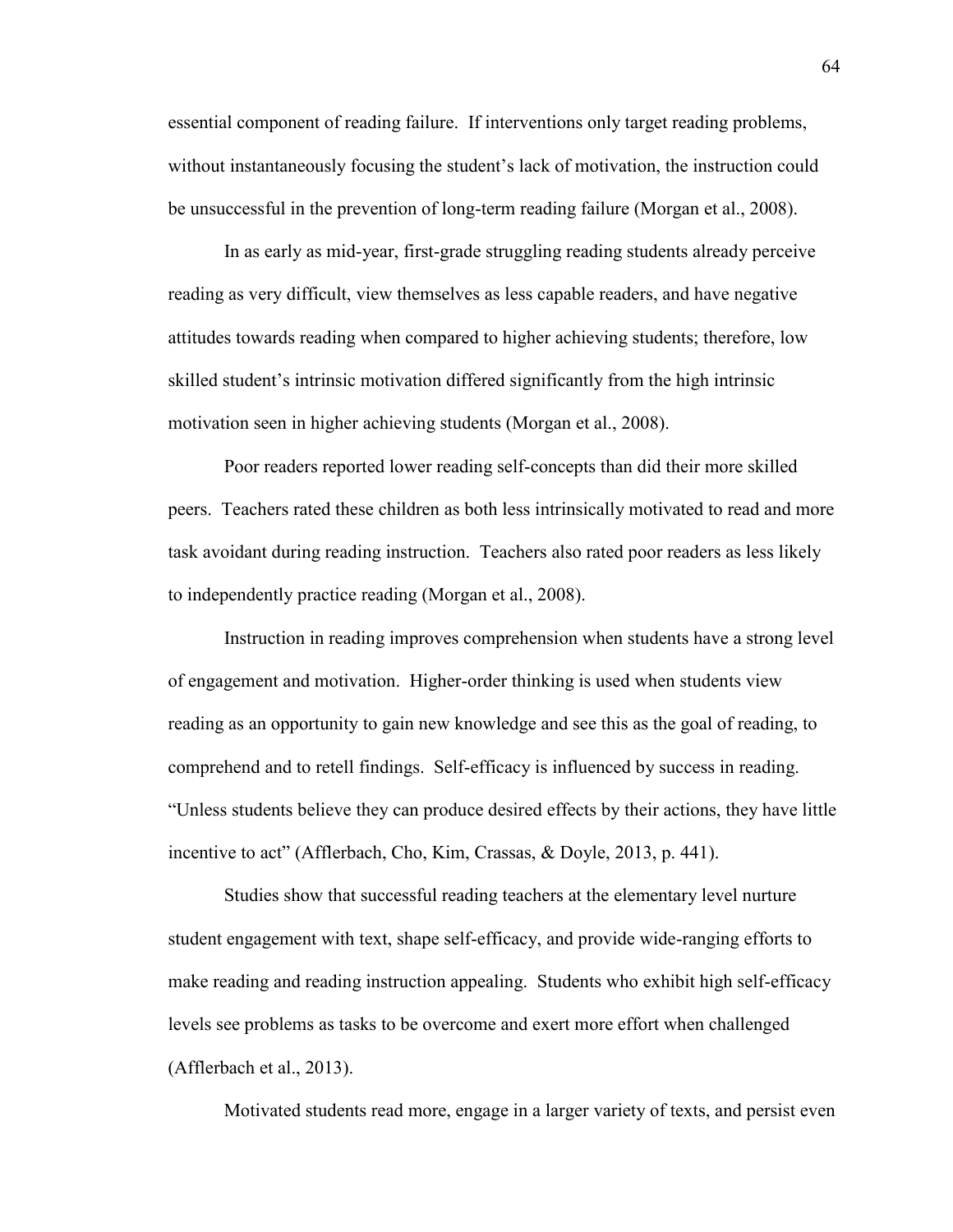when reading becomes more difficult. Those who believe they can succeed at reading tasks often do (Afflerbach et al., 2013).

A strong indicator of achievement in upper grades is reading proficiency in early elementary school. Students with low motivation typically display and maintain poor performance in reading tasks. Research shows that encouraging student motivation in reading can improve the reading ability of struggling readers. As students develop their skills in reading, they begin to think confidently about their abilities to read, consequently improving the self-concept they have as a reader (Melekoglu, 2011).

The three articles reviewed for the literature directly and indirectly provided several themes concerning reading intervention that were used in the research process of the case study. One theme was the importance of providing early literacy intervention for students identified as at risk for reading failure. A second theme was the value of implementing the use of the RTI model in order to better identify and meet the individual needs of all students. The third theme from the literature review was the type of and method of delivery of the curriculum. Combined with that is the ongoing process of progress monitoring to drive instruction. The last theme noted was school implementation: teacher effectiveness, educator skill set, following specific curriculum, collaborative planning, and delivery of appropriate instruction.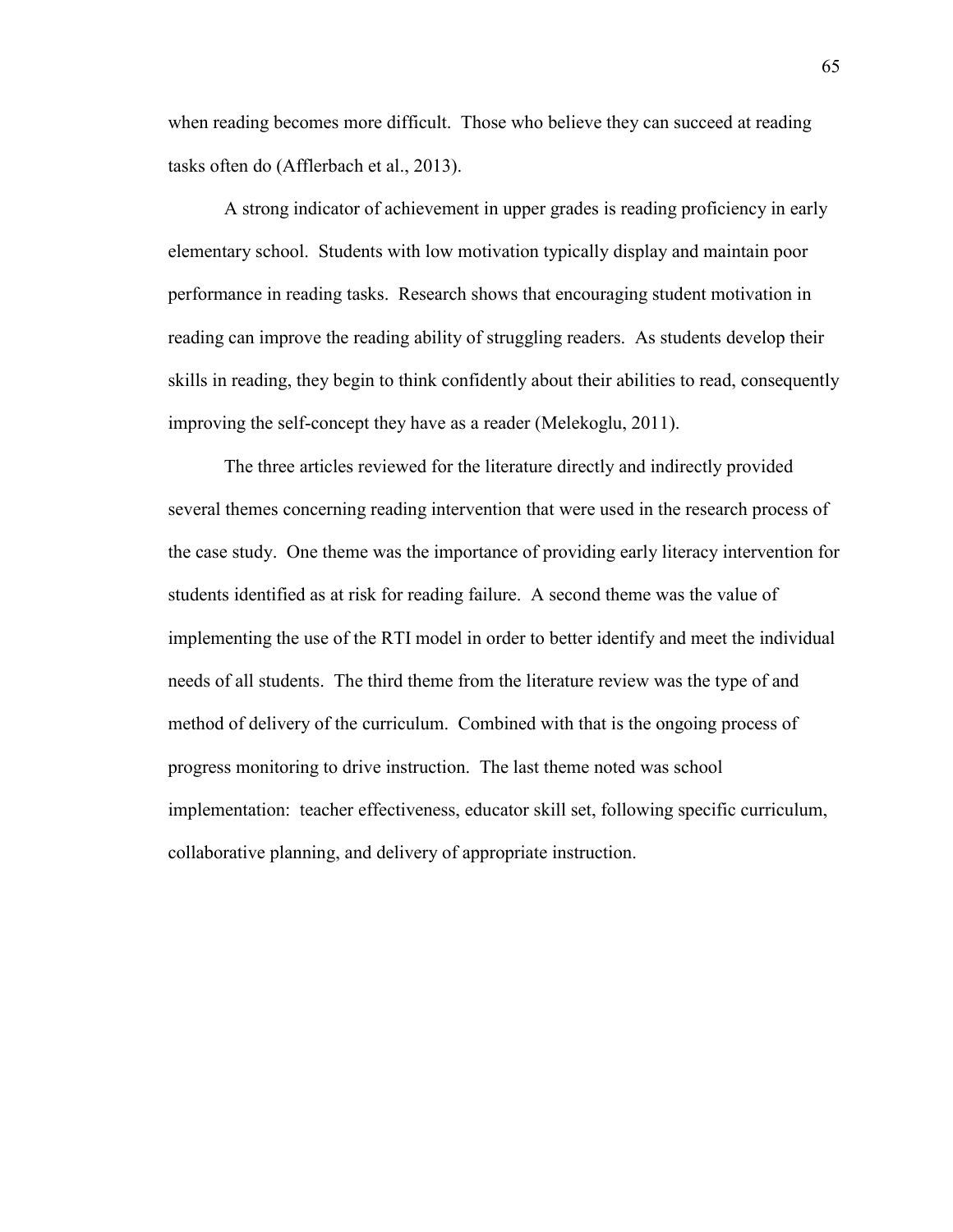## **Chapter 3: Methodology**

## **Introduction**

The ability to read is an essential skill. It is a vital part to all learning and is tied to achievement in an individual's education and success in his/her career (Garnes  $\&$ Wichowski, 1998). Biancarosa and Snow (2004) reported that approximately eight million adolescents struggle with reading. Iyengar and Ball (2007) found that one-third of high school seniors are reading proficiently. The U.S. Department of Education suggested reading ability is an essential forecaster of success in mathematics and science, and the future of being a globally competitive nation requires today's students to be much more academically advanced than that of earlier generations (Pitcher et al., 2010, p. 636).

The purpose of this study was to look at the impact of intensive reading interventions in early elementary school grade levels. The case study examined what academic impact can be made on low-performing early elementary school students with intensive reading interventions and Title I inclusion on a daily small classroom setting.

## **Participants**

The school in this study is a traditional elementary school serving students in Grades Kindergarten through 5. The student body consists of 660 students with the following population percentages: 74% Caucasian, 13% African-American, 9% Hispanic, 3% Multi-Racial, and 1% Asian. The enrollment data show that 357 students are male and 307 are female.

Participants in the study include 2 years of rising first-grade and second-grade students identified as at-risk students but not receiving exceptional children services who were placed in a select classroom with only 12 students. In the school setting, there were five first-grade classrooms and five second-grade classrooms. At those grade levels, one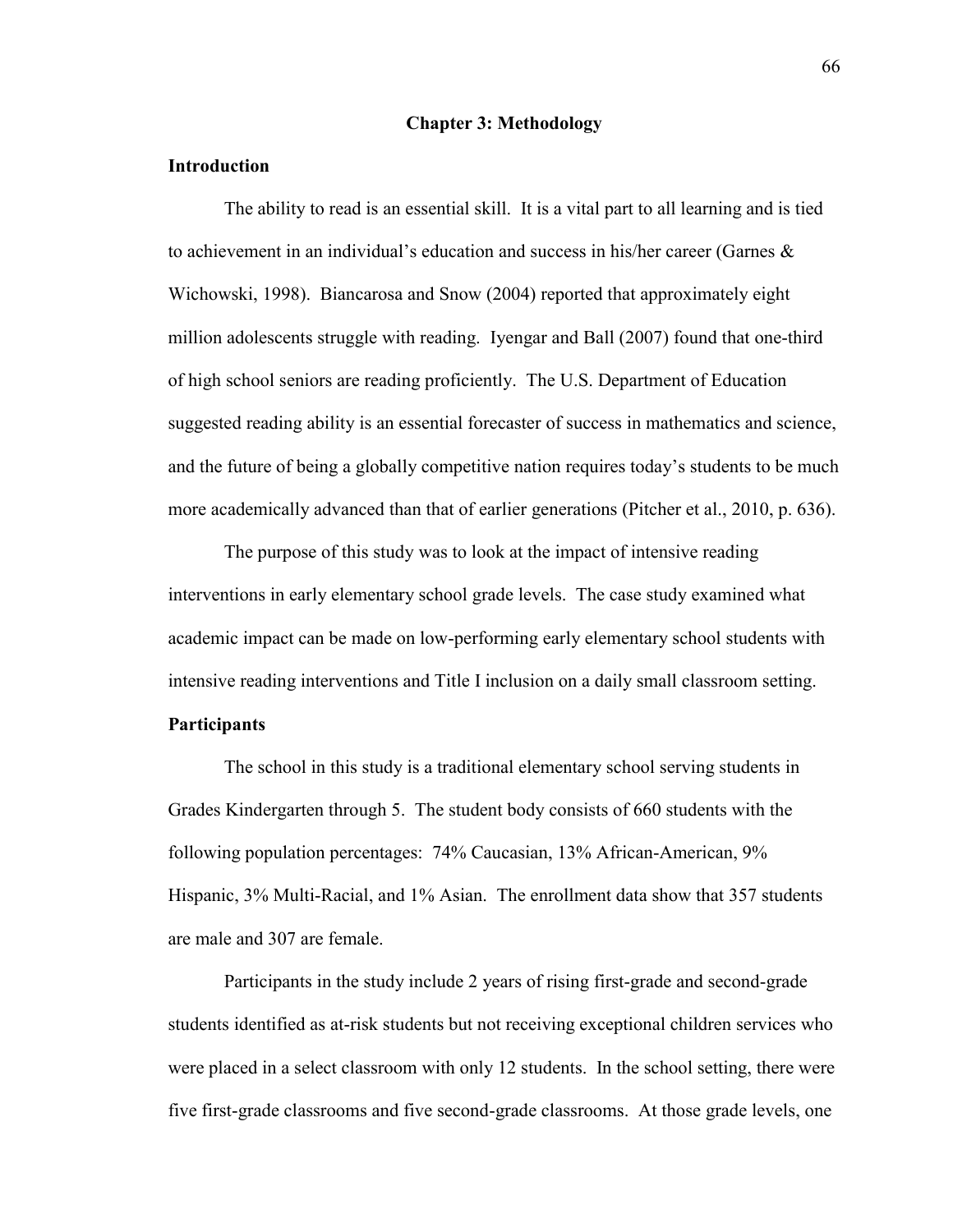first-grade teacher and one second-grade teacher were selected to teach the class with only 12 students. These classes consisted of the 12 lowest students in their respective grade levels if they were not already identified and receiving special education services.

# **Instruments**

This was a mixed-methods study. One source of data was from beginning-ofyear, middle-of-year, and end-of-year DIBELS composite data. Additional information came from teacher, reading specialist, curriculum coach, teacher assistant, and principal interview questions.

Interview questions were prepared for all staff who were interviewed. Appendix A shows the Educator Interview Questionnaire – Teachers; Appendix B shows the Educator Interview Questionairre – Teacher Assistant form; and Appendix C shows the Educator Interview Questionairre – Administrator/Curriculum Coach questions.

## **Procedures**

Research Question 1, "What impact does intensive early intervention have on students identified most at risk for reading difficulties?" To answer this first question, DIBELS assessment composite scores from the academic years 2012-2013 and 2013- 2014 from all participants were collected. These data included beginning-of-year, middle-of-year, and end-of-year composite assessment data.

Data for Research Question 1 are organized by the use of Excel spreadsheets. The data are organized by teacher, grade level, and intervention year. The data are displayed in table form. There are charts and tables for each specific cohort, grade level, and teacher. There are also charts or tables for any trends the data showed.

Analyses of data were conducted by examining the data for trends, such as inclines or declines in student achieve at all periods of assessment administration. Data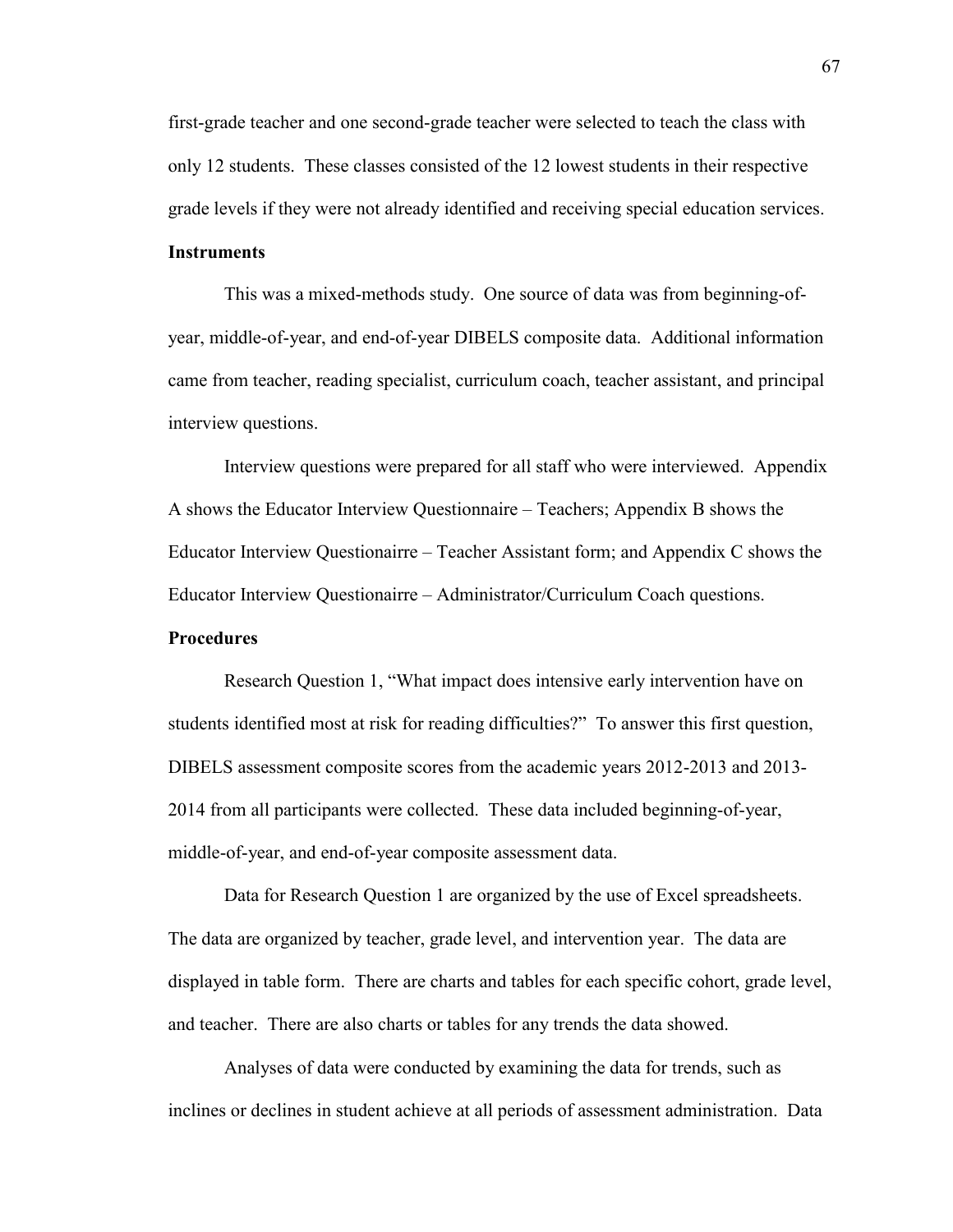were also analyzed for each individual student if significant differences were noted.

The analyses of data helped answer the research question by providing specific data on students to show if the students receiving intensive intervention in reading made gains. This allowed the effectiveness of the intervention program to be determined.

A narrative of the teacher comments from the interview process are included to describe the staff's perceptions of the program.

The second research question was, "What type of instruction is most effective for identified at-risk students in terms of growth?" In answering this question, mixedmethods data were used. Data collection consisted of obtaining all DIBELS composite assessment data that were available, identified by student. Other data were collected by means of interviews with instructional staff (teacher, Title I reading specialist, curriculum coach, teacher assistant, and school administrator). Additional resources that could serve as possible data would be collaborative planning session notes, lesson plans, and tier plans for students.

Numerical data were organized in a spreadsheet, and interviews with instructional staff were recorded or transcribed. The display of the data uses tables for the quantitative information and narratives for the interview portions.

The process for data analyses included organizing the data by theme or categories and then listing concerns, strengths, weakness, similar experiences, or suggestions by area. To further analyze the gathered data, it was important to identify and document patterns and trends in charts, tables, or narratives.

The analyses of the data helped determine teachers' observations of the data and how they were used to drive instruction. Also, analyses of data provided insight into what type of instruction was most effective, was most frequently used, was least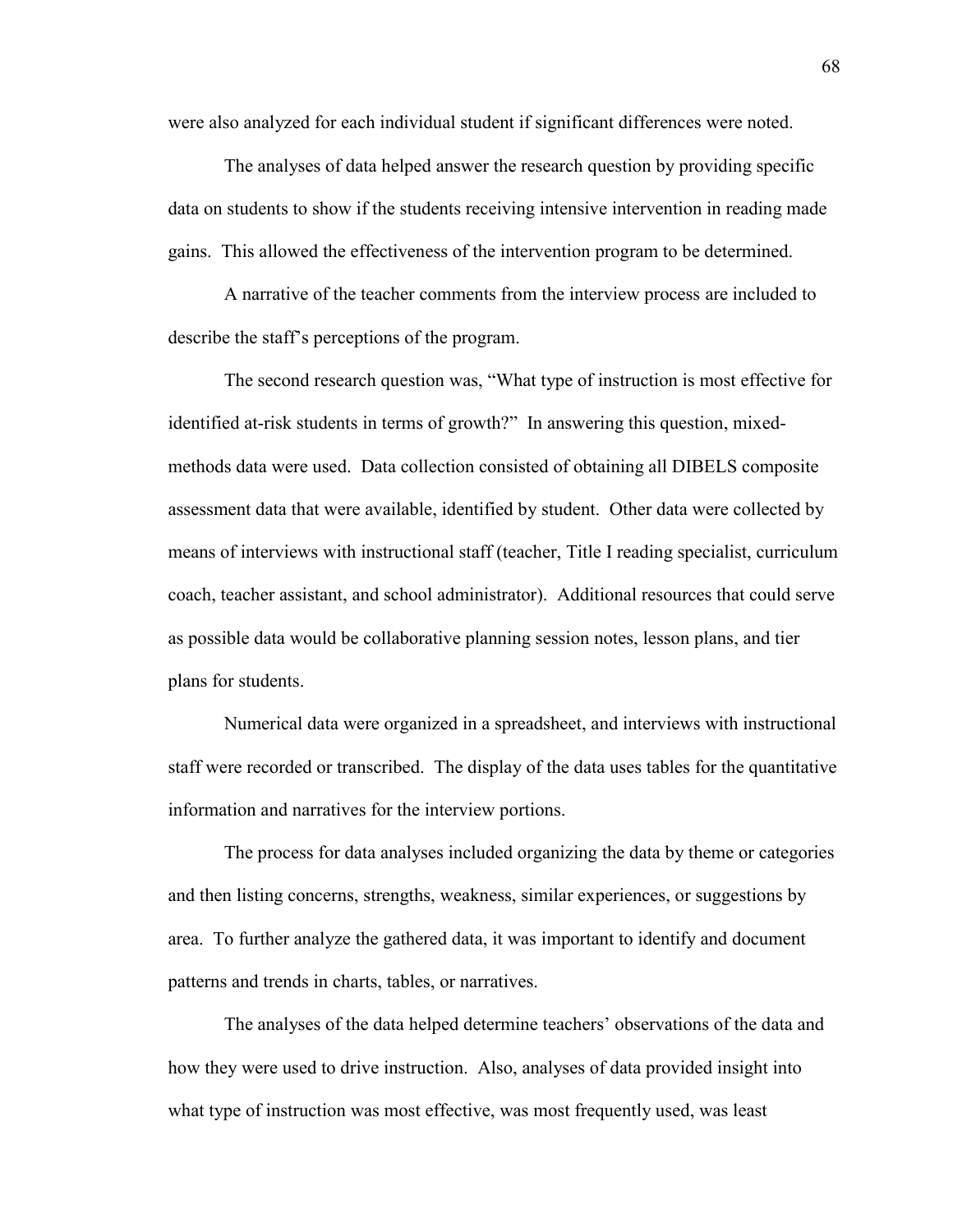successful, was most difficult to implement, and was most preferred by instructional staff. Any other items that arose from the research data were noted.

The final research question was, "What effect does small group class size, with Title I inclusion, using small group instruction, have on academic progress for students identified as at-risk readers attaining grade-level proficiency in reading skills?" To collect data for the final research question, composite data from DIBELS for all identified students were gathered. This included composite DIBELS assessment data from the beginning of year, middle of year, and end of year for the students. The data for this research question was organized on a spreadsheet. Data collected are displayed by using charts and tables.

Analyses of data consisted of further examination of the data, looking for trends, changes in data, and looking for significant differences at any time of the intervention. The data analyses provided conclusions to the effect small group class size, with Title I inclusion, using small group instruction have on academic progress for students identified as at-risk readers attaining grade-level proficiency in reading skills.

## **Limitations**

The limitation that is always a part of the interview process for gathering data is that someone may not share all the techniques or methods used. Further, it is also possible that out-of-classroom factors (student ability, student health, student motivation, or student advantages or disadvantages from the environment) may have contributed to or hindered successful progress.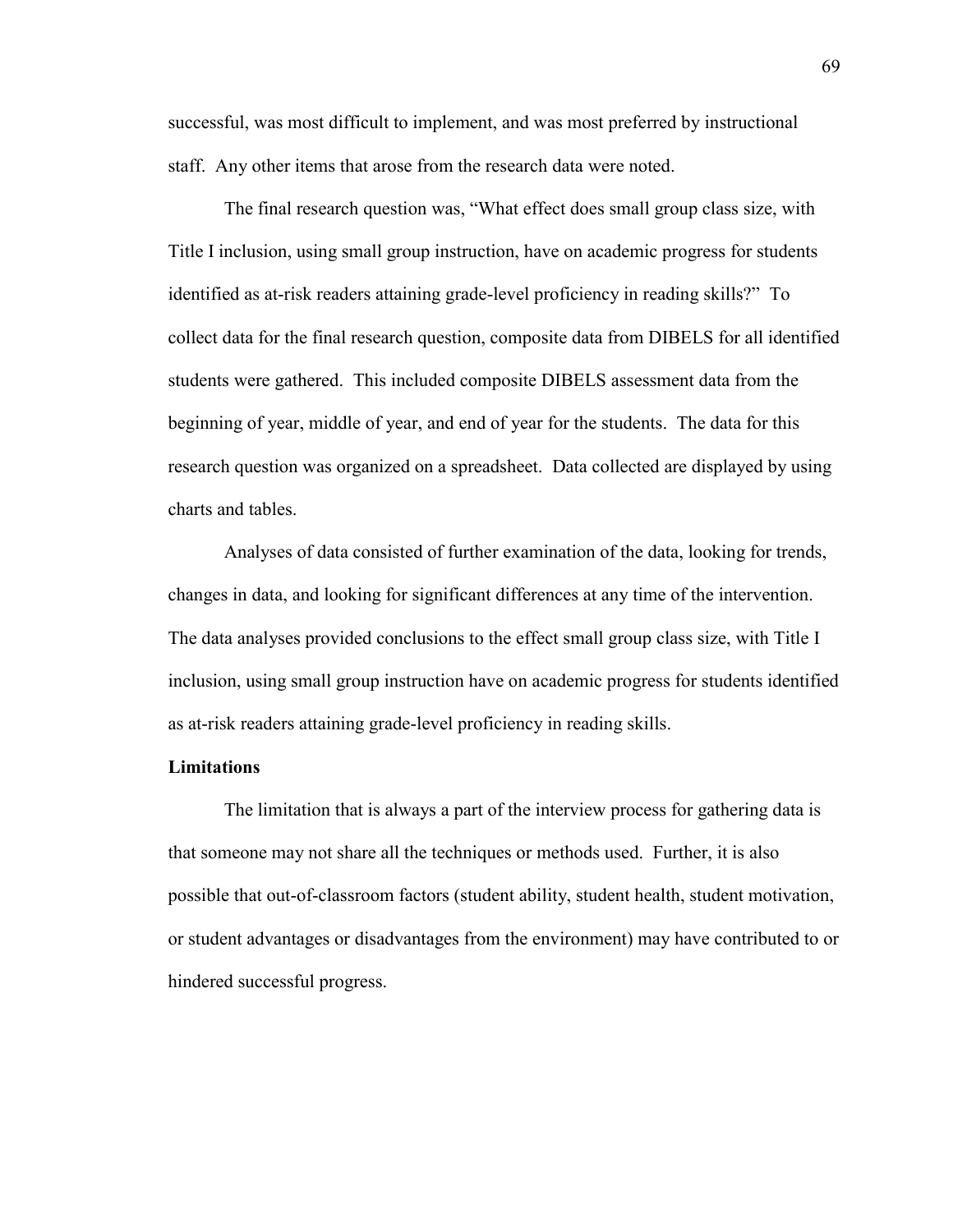#### **Chapter 4: Results**

"Reading is critical because a great deal of formal education depends upon being able to read with understanding. Reading difficulties will inevitably create educational difficulties, which in turn, are a major source of economic and social disadvantages" (Hulme & Snowling, 2011, p. 139). Wise (2009) acknowledged that despite the grade level, literacy is the foundation of all student achievement.

According to the NAEP, roughly 70% of students struggle with reading or learning to read. Because so many students struggle with literacy, it is of great importance to provide these at-risk students with skill development using differentiated instruction to help them be successful while in school and as they continue lifelong learning. The curriculum in middle school and high school is becoming more demanding for learners. Nearly 7,000 students in the United States drop out of school daily. A lack of sufficient literacy skills is most likely the reason for students to drop out because they are not achieving success at higher educational levels. The changing pace of today's society ensures the need for educational institutions to improve literacy instructional practices and to put things into place that will increase and enhance literacy skills for students. Therefore, "differentiated instruction" is essential to assist these students with their learning deficits or differences in order to help them be successful in school and throughout life (Biancarosa & Snow, 2004, p. 7).

The purpose of this study was to determine the impact of the implementation of an early reading intervention program. The case study examined what academic gains can be made with low performing, early elementary school students with intensive reading interventions and Title I inclusion on a daily small classroom setting. The research questions for this case study included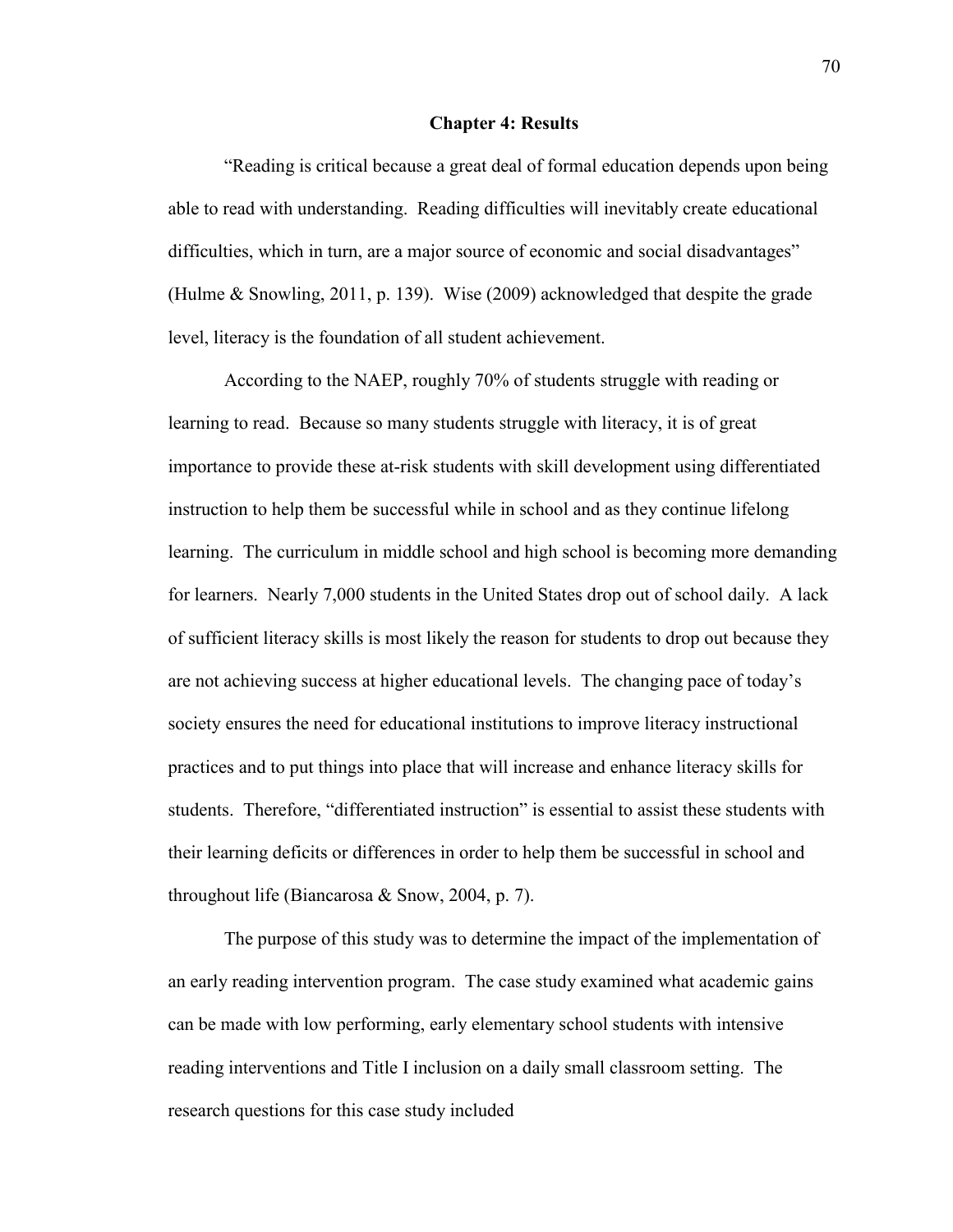- 1. What impact does intensive early intervention have on students identified most at risk for reading difficulties and in helping those students reach gradelevel proficiency in reading?
- 2. What type of instruction was most effective for identified at-risk students in terms of growth?
- 3. What effect does using small group instruction have on academic progress for students identified as at-risk readers attaining grade-level proficiency in reading skills?

## **Results**

The mixed-methods data from the research for this study provided evidence for the impact of reading interventions in early elementary school grade levels. When students receive direct instruction, it impacts their academic growth by boosting student self-efficacy and thus enhancing student learning. Well-planned, direct instruction and activities also provide students opportunities for academic growth. Small class size, combined with small group instruction, allows for better teacher collaboration and planning for more individualized student instruction.

Research Question 1 was to determine the impact intensive early intervention had on students identified most at risk for reading difficulties. Tables 1, 2, 3, and 4 display DIBELS composite scores for each student in first and second grade in the small class for both years of the early intervention initiative. The tables show beginning (BOY), middle (MOY) and end-of-year (EOY) composite scores for each student. The benchmark score for each assessment point is included with the table.

Tables 1 and 2 provide the data to support that first-grade students in the small classes size receiving direct instruction with the GATE program improved on their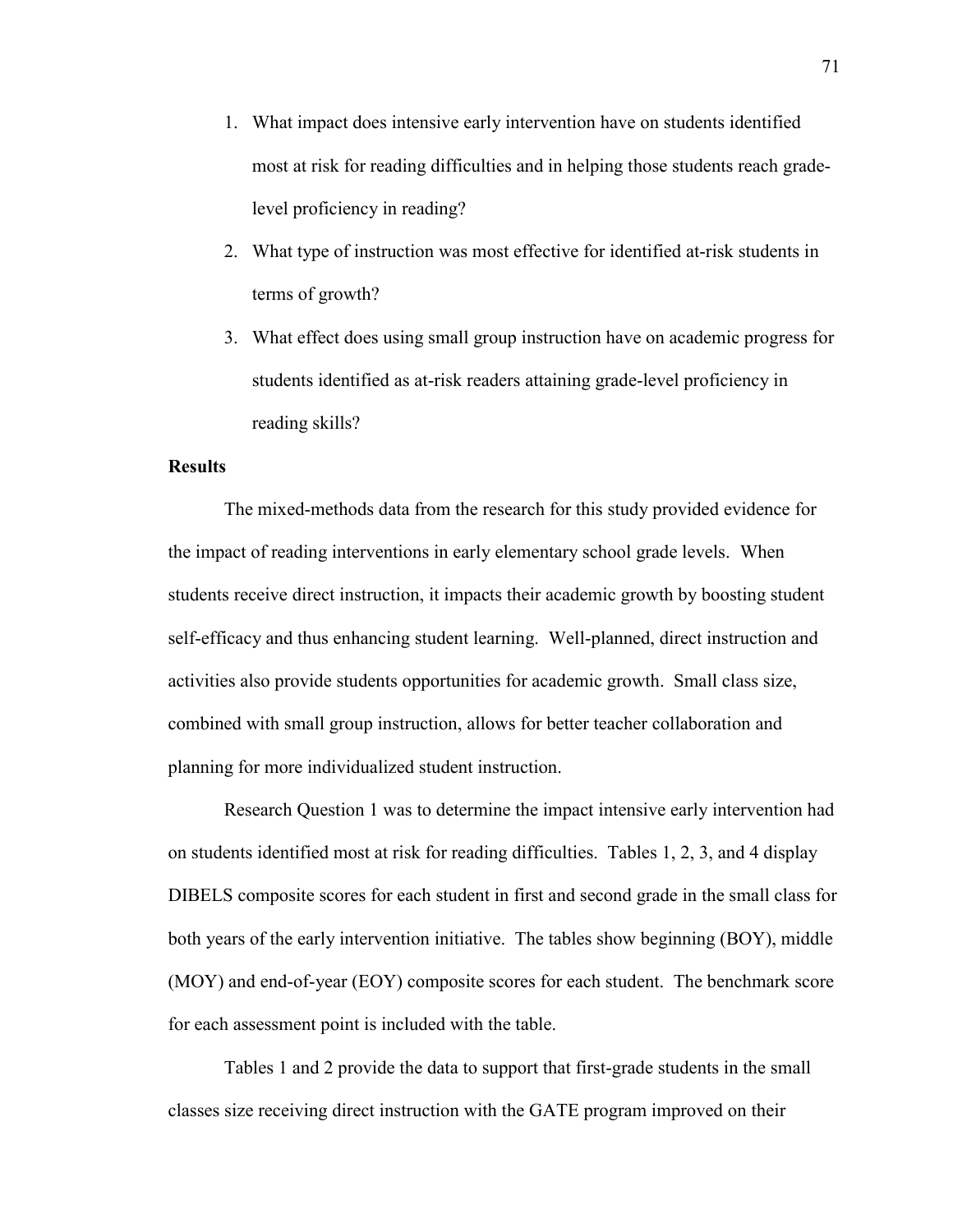literacy assessment scores throughout the course of the year. First-year, first-grade data reported that BOY assessments revealed 4/12 or 1/3 of the students were at or above benchmark; MOY assessments revealed 5/11 of the students were at or above benchmark; and EOY assessments revealed 10/11 of the students reached or exceeded benchmark level of proficiency. Data for first grade, year 2 reported that BOY assessments revealed 4/12 or 1/3 of the students were at or above benchmark level of proficiency; MOY assessments revealed 0/11 of the students were at or above benchmark; and EOY assessments revealed 8/11 of the students reached or exceeded benchmark.

Tables 3 and 4 display BOY, MOY, and EOY DIBELS assessment data for students in the second grade for both years of the small class size, inclusion initiative. This data provided evidence that second-grade students did not show the same overall growth as first-grade students did in either year. Year 1, assessment data for secondgrade students revealed that 2/12 or 1/6 of the students were at or above benchmark at BOY; 0/11of the students were at or above benchmark at MOY; and 0/11 of the students were at or above benchmark at EOY. The next year, second-grade assessment data remained the same as Year 1.

Tables 5, 6, 7, and 8 display the percentage of students from each class in the grade level who were not proficient at the end of the year using the DIBELS assessment measures. Classes listed in each table with the letter A indicate the intervention class. In the first year, the first-grade small class study group ended the year with only 9% of students not meeting benchmark. Other first-grade classes finished the year with 15%, 15%, 26%, and 30% of students not reaching benchmark or proficiency standards. At the completion of the second year, the first-grade small class size group ended with 16% of students not meeting proficiency standards. The other four first-grade classes ended the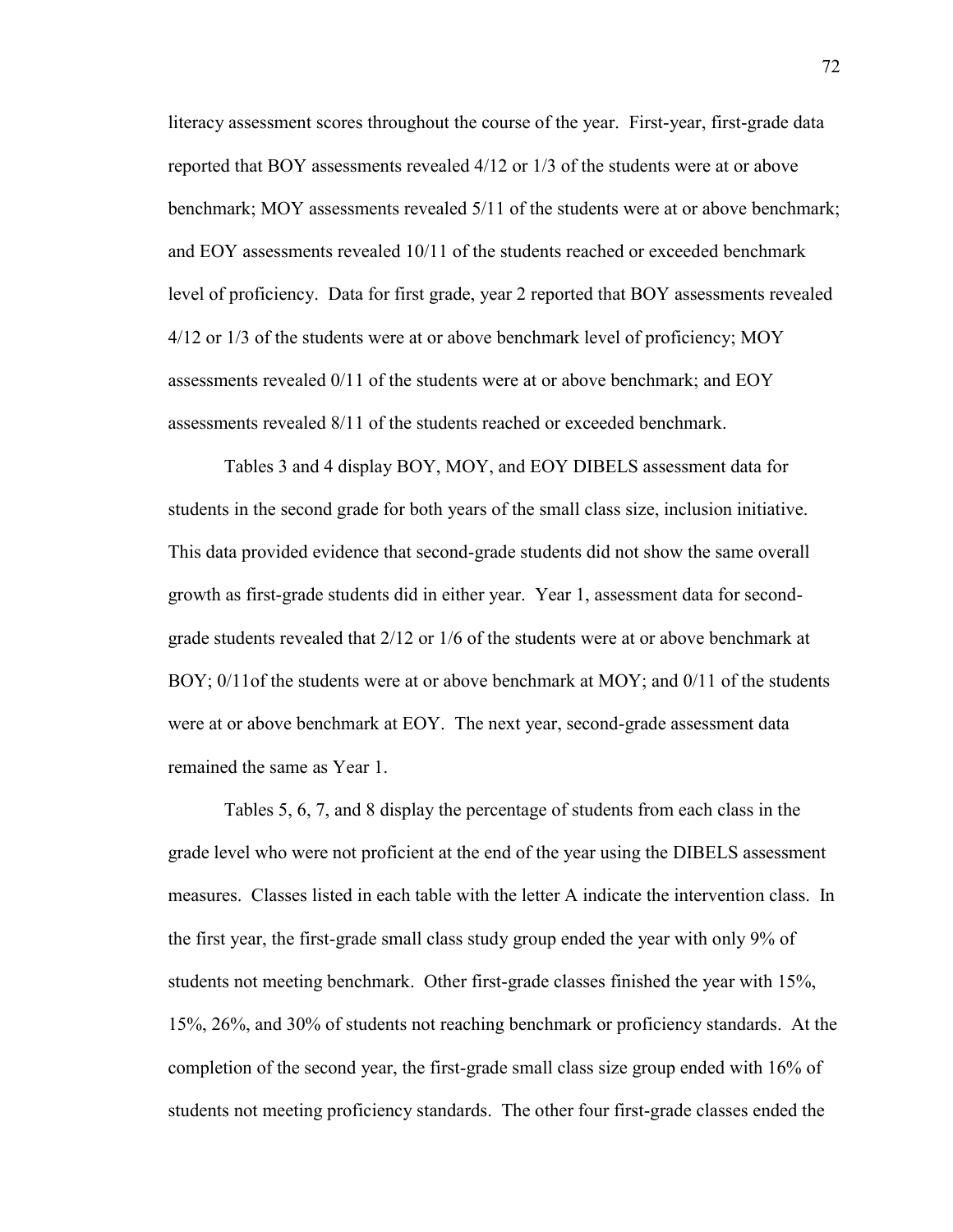year with 4%, 21%, 27%, and 21% of students not meeting benchmark proficiency.

For second-grade students in the small class size for the first year, 90% of the class did not meet proficiency requirements as determined by the assessment measure. The remaining five traditional classes finished the school year with 28%, 15%, 14%, 15%, and 15% of students not meeting the benchmark requirement. For the second year, the small class size finished the year with 90% of students not meeting the proficiency benchmark. The other four classes had only 22%, 30%, 30%, and 10% of students not meeting the proficiency requirement.

Table 1

| $1-1A$         |            | Difference     |            | Difference       |         | Difference |
|----------------|------------|----------------|------------|------------------|---------|------------|
| Students       | <b>BOY</b> | From           | <b>MOY</b> | From             | EOY     | From       |
|                |            | Benchmark      |            | <b>Benchmark</b> |         | Benchmark  |
|                | 100        | $-13$          | 137        | 7                | 173     | 18         |
| $\overline{2}$ | 87         | $-26$          | 121        | $-9$             | 230     | 75         |
| 3              | 95         | $-18$          | 79         | $-51$            | 173     | 18         |
| $\overline{4}$ | 95         | $-18$          | 155        | 25               | 199     | 44         |
| 5              | 124        | 11             | 127        | $-3$             | 195     | 40         |
| 6              | 57         | $-56$          | 58         | $-72$            | 133     | $-22$      |
| 7              | 117        | $\overline{4}$ | 162        | 32               | 213     | 58         |
| 8              | 144        | 31             | 192        | 62               | 267     | 112        |
| 9              | 106        | $-7$           | 116        | $-14$            | 205     | 50         |
| 10             | 24         | $-89$          | 77         | $-53$            | 181     | 26         |
| 11             | 142        | 29             | 147        | 17               | 205     | 50         |
| 12             | 60         | $-53$          | No data    | No data          | No data | No data    |

*Small Class Year-Long Composite DIBELS Data for Students (Year 1, Grade 1)*

*Note.* Benchmark: BOY (113), MOY (130), EOY (155); Difference = difference from BOY, MOY, and EOY benchmark.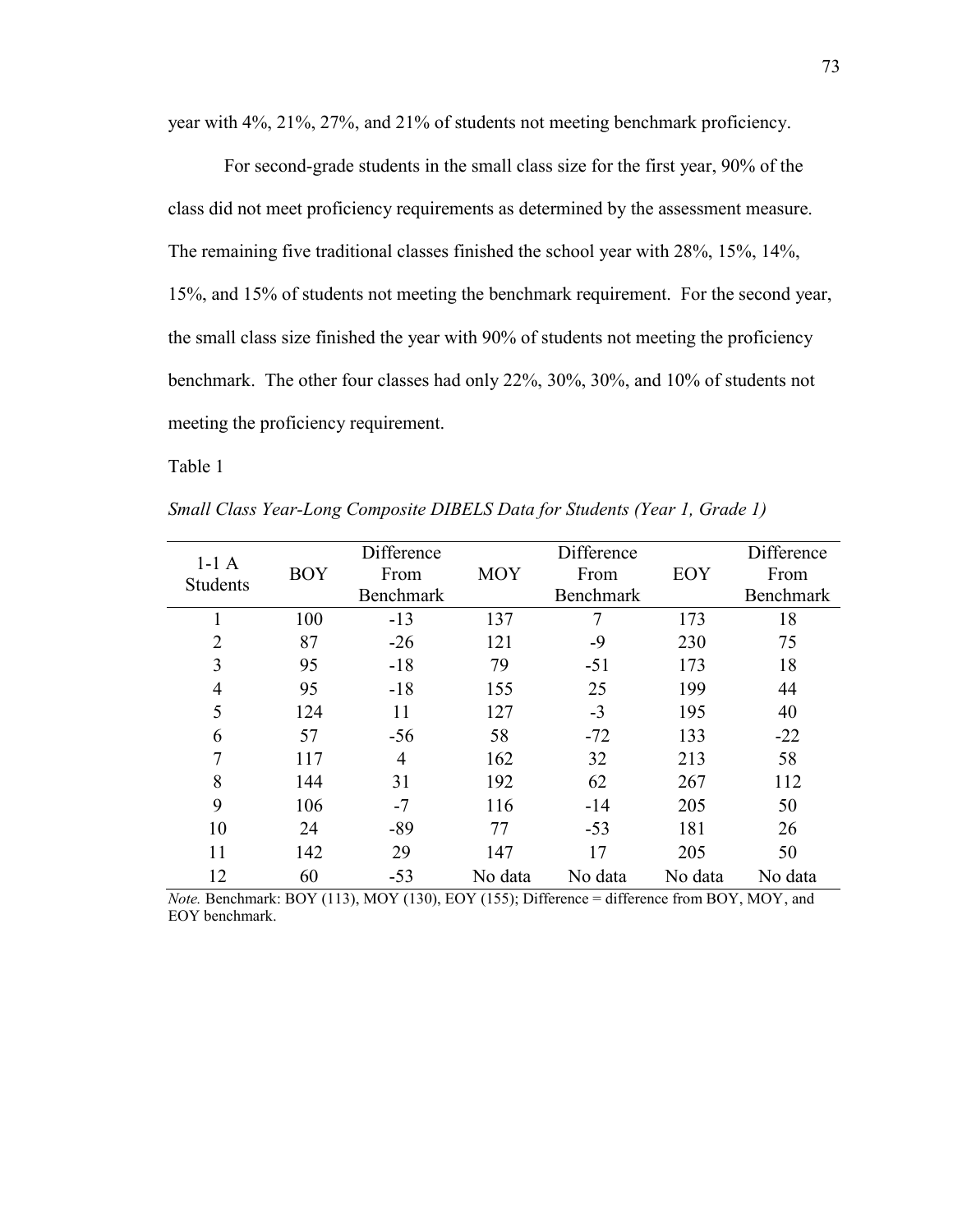# Table 2

| $2-1$ A         |            | Difference       |            | Difference       |     | Difference       |
|-----------------|------------|------------------|------------|------------------|-----|------------------|
| <b>Students</b> | <b>BOY</b> | From             | <b>MOY</b> | From             | EOY | From             |
|                 |            | <b>Benchmark</b> |            | <b>Benchmark</b> |     | <b>Benchmark</b> |
| 1               | 75         | $-38$            | 88         | $-50$            | 188 | 33               |
| $\overline{2}$  | 16         | $-97$            | 43         | $-87$            | 21  | $-134$           |
| 3               | 99         | $-14$            | 190        | 60               | 278 | 123              |
| $\overline{4}$  | 106        | $-7$             | 160        | 30               | 232 | 77               |
| 5               | 101        | $-12$            | 179        | 49               | 233 | 78               |
| 6               | 110        | $-3$             | 109        | $-21$            | 204 | 49               |
| 7               | 80         | $-33$            | 117        | $-13$            | 164 | 9                |
| 8               | 115        | $\overline{2}$   | 121        | $-9$             | 211 | 56               |
| 9               | 81         | $-32$            | 139        | 9                | 193 | 38               |
| 10              | 60         | $-53$            | 146        | 16               | 176 | 21               |
| 11              | 98         | $-15$            | 145        | 15               | 217 | 62               |
| 12              | No data    | No data          | No data    | No data          | 140 | $-15$            |

*Small Class Year-Long Composite DIBELS Data for Students (Year 2, Grade 1)*

*Note.* Benchmark: BOY (113), MOY (130), EOY (155); Difference = difference from BOY, MOY, and EOY benchmark.

## Table 3

*Small Class Year-Long Composite DIBELS Data for Students (Year 1, Grade 2)*

| $1-2A$          |            | Difference     |            | Difference |         | Difference |
|-----------------|------------|----------------|------------|------------|---------|------------|
| <b>Students</b> | <b>BOY</b> | From           | <b>MOY</b> | From       | EOY     | From       |
|                 |            | Benchmark      |            | Benchmark  |         | Benchmark  |
|                 | 109        | $-32$          | 63         | $-127$     | 164     | $-74$      |
| $\overline{2}$  | 138        | $-3$           | 78         | $-112$     | 109     | $-129$     |
| 3               | 83         | $-58$          | 112        | $-78$      | 197     | $-41$      |
| 4               | 59         | $-82$          | 103        | $-87$      | 261     | 23         |
| 5               | 143        | $\overline{2}$ | 128        | $-62$      | 168     | $-70$      |
| 6               | 82         | $-59$          | 63         | $-127$     | 111     | $-127$     |
|                 | 76         | $-65$          | 125        | $-63$      | 174     | $-64$      |
| 8               | 37         | $-104$         | 54         | $-136$     | 234     | $-4$       |
| 9               | 122        | $-19$          | 63         | $-125$     | 178     | $-60$      |
| 10              | 208        | 64             | No data    | No data    | No data | No data    |
| 11              | 39         | $-102$         | 108        | $-82$      | 215     | $-23$      |
| 12              | 23         | $-118$         | 19         | $-171$     | 120     | $-118$     |

*Note.* Benchmark BOY (141), MOY, (190), EOY (238); Difference = difference from BOY, MOY, and EOY benchmark.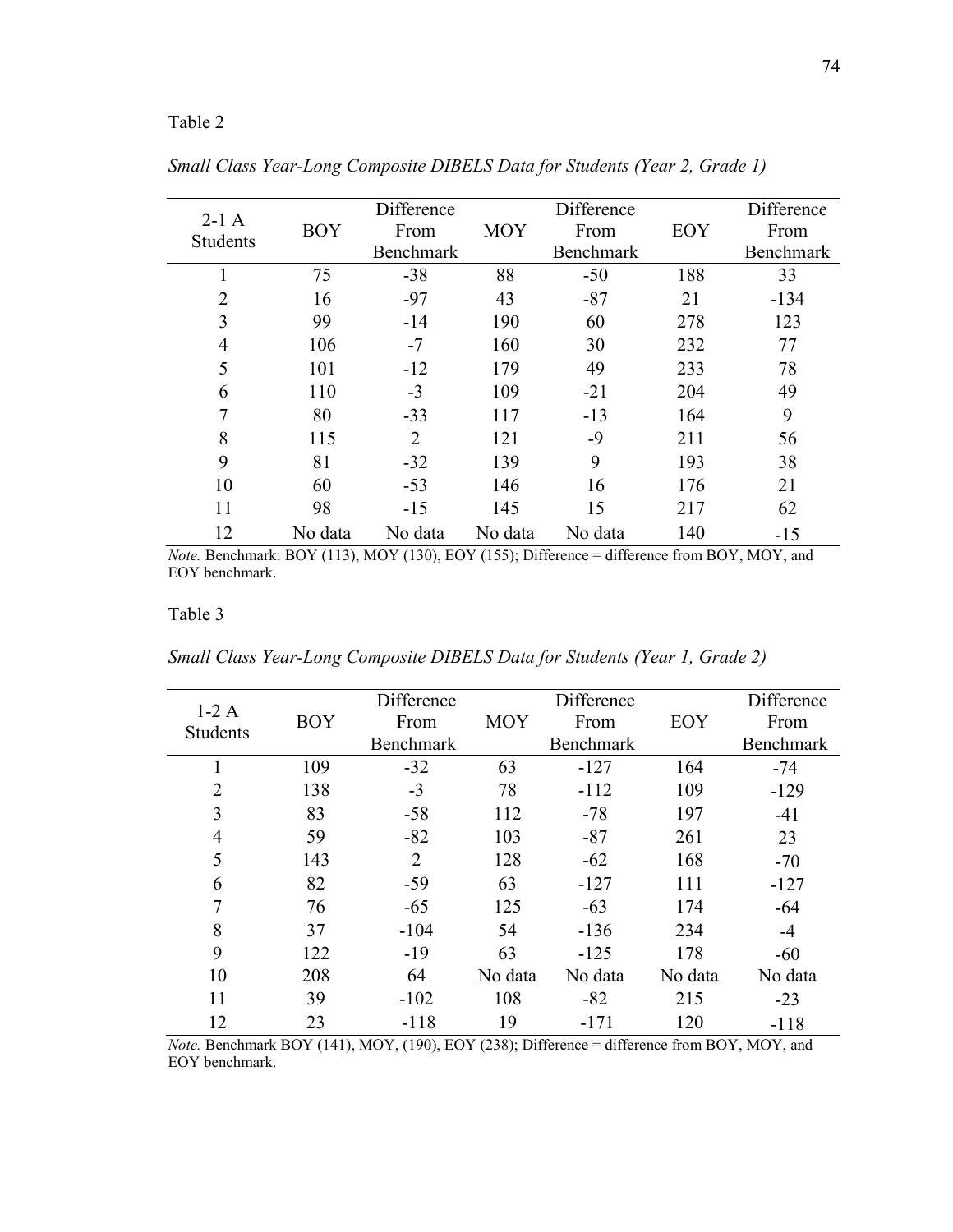# Table 4

| $2-2A$          |            | Difference |            | Difference       |     | Difference       |
|-----------------|------------|------------|------------|------------------|-----|------------------|
| <b>Students</b> | <b>BOY</b> | From       | <b>MOY</b> | From             | EOY | From             |
|                 |            | Benchmark  |            | <b>Benchmark</b> |     | <b>Benchmark</b> |
| 1               | 65         | $-76$      | 50         | $-140$           | 139 | -99              |
| $\overline{2}$  | 57         | $-84$      | 57         | $-133$           | 115 | $-123$           |
| 3               | 64         | $-77$      | 128        | $-62$            | 172 | $-66$            |
| $\overline{4}$  | 157        | 16         | 149        | $-41$            | 237 | $-1$             |
| 5               | 124        | $-17$      | 58         | $-132$           | 167 | $-71$            |
| 6               | 75         | $-66$      | 57         | $-133$           | 36  | $-202$           |
| 7               | 123        | $-18$      | 114        | $-76$            | 239 |                  |
| 8               | 56         | $-85$      | 16         | $-174$           | 133 | $-105$           |
| 9               | 51         | $-90$      | 135        | $-55$            | 111 | $-127$           |
| 10              | 63         | $-78$      | 172        | $-18$            | 158 | $-80$            |
| 11              | No data    | No data    | 275        | 85               | 142 | $-96$            |

*Small Class Year-Long Composite DIBELS Data for Students (Year 2, Grade 2)*

*Note.* Benchmark BOY (141), MOY, (190), EOY (238); Difference = difference from BOY, MOY, and EOY benchmark.

# Table 5

|         | <b>BOY</b> | <b>MOY</b> | <b>EOY</b> | Difference<br>from BOY to<br>EOY |
|---------|------------|------------|------------|----------------------------------|
| $1-1A$  | 66         | 54         |            | 57                               |
| $1-1$ B | 33         | 35         | 15         | 17                               |
| $1-1$ C | 28         | 28         | 15         | 13                               |
| $1-1$ D | 20         | 31         | 26         | -6                               |
| $1-1E$  | 23         | 25         | 30<br>.    |                                  |

*Percentage of Students Not on Benchmark (Year 1, Grade 1)*

*Note.* 1-1 A is the intervention class, all others are traditional classes.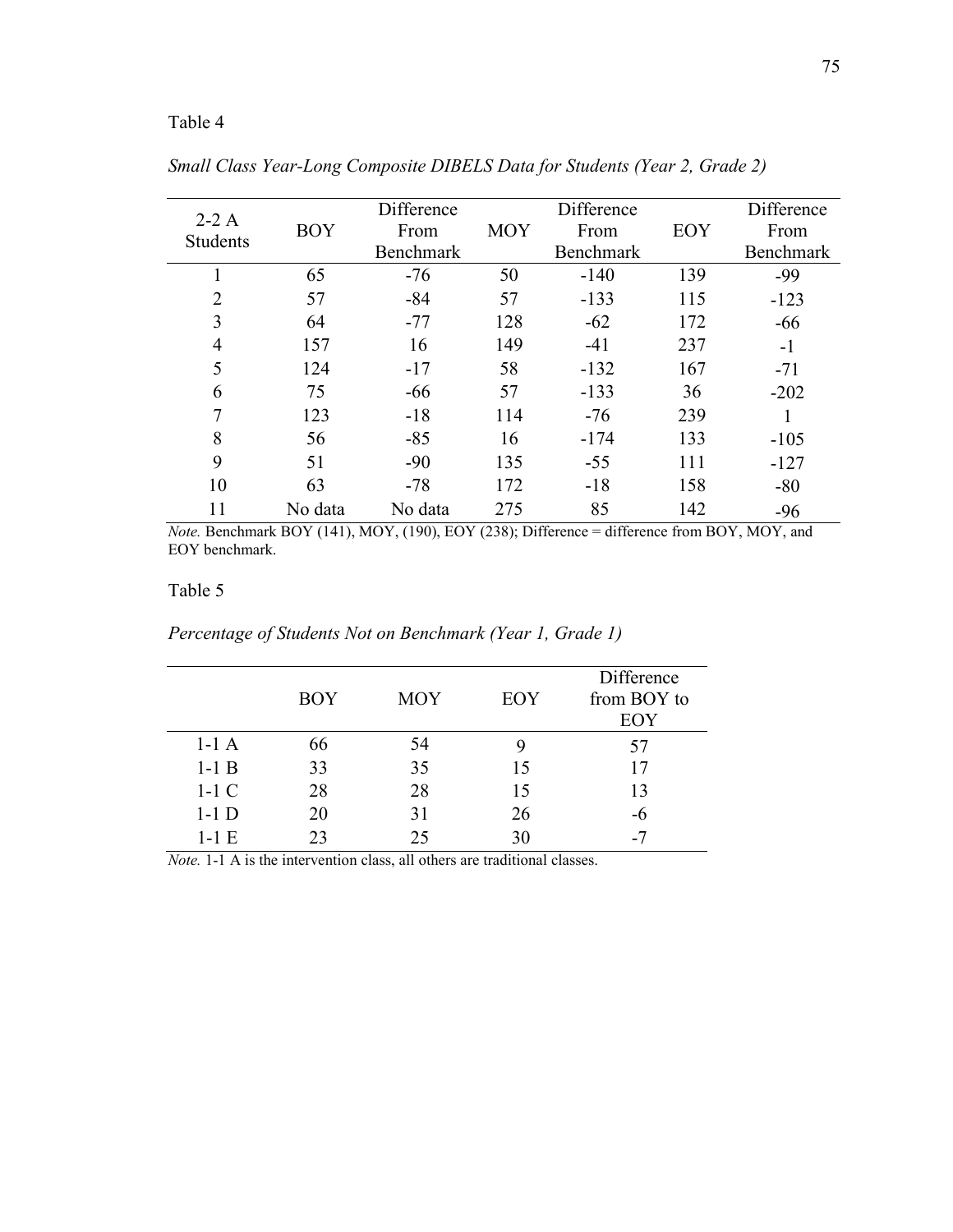## Table 6

|         | <b>BOY</b> | <b>MOY</b> | EOY | Difference<br>from BOY to<br>EOY |
|---------|------------|------------|-----|----------------------------------|
| $2-1$ A | 90         | 45         | 16  | 74                               |
| $2-1$ B | 30         | 21         |     | 26                               |
| $2-1$ C | 22         | 18         | 21  |                                  |
| $2-1$ D | 33         | 36         | 27  |                                  |
| $2-1E$  |            | 38         | 21  |                                  |

*Percentage of Students Not on Benchmark (Year 2, Grade 1)*

*Note.* 2-1 A is the intervention class, all others are traditional classes.

#### Table 7

*Percentage of Students Not on Benchmark (Year 1, Grade 2)*

|        | <b>BOY</b> | <b>MOY</b> | EOY | Difference<br>from BOY to<br>EOY |
|--------|------------|------------|-----|----------------------------------|
| $1-2A$ | 83         | 100        | 90  | $-7$                             |
| $1-2B$ | 28         | 22         | 28  |                                  |
| $1-2C$ | 19         | 15         | 15  |                                  |
| $1-2D$ | 9          | 14         | 14  | -5                               |
| $1-2E$ | 22         | 27         | 15  |                                  |
| $1-2F$ | 15         |            | 15  |                                  |

*Note.* 1-2 A is the intervention class, all others are traditional classes.

## Table 8

|         |            |            |     | Difference  |
|---------|------------|------------|-----|-------------|
|         | <b>BOY</b> | <b>MOY</b> | EOY | from BOY to |
|         |            |            |     | EOY         |
| $2-2$ A | 90         | ו א        | 90  |             |
| $2-2B$  | 26         | つく         | າາ  |             |

 $2-2$  C 27 31 30 -3  $2-2$  D  $10$   $28$   $30$   $-20$  $2-2 E$  14 14 10 4

*Percentage of Students Not on Benchmark (Year 2, Grade 2)*

*Note.* 2-2 A is the intervention class, all others are traditional classes.

The data in Tables 1-8 show that first-grade students made academic growth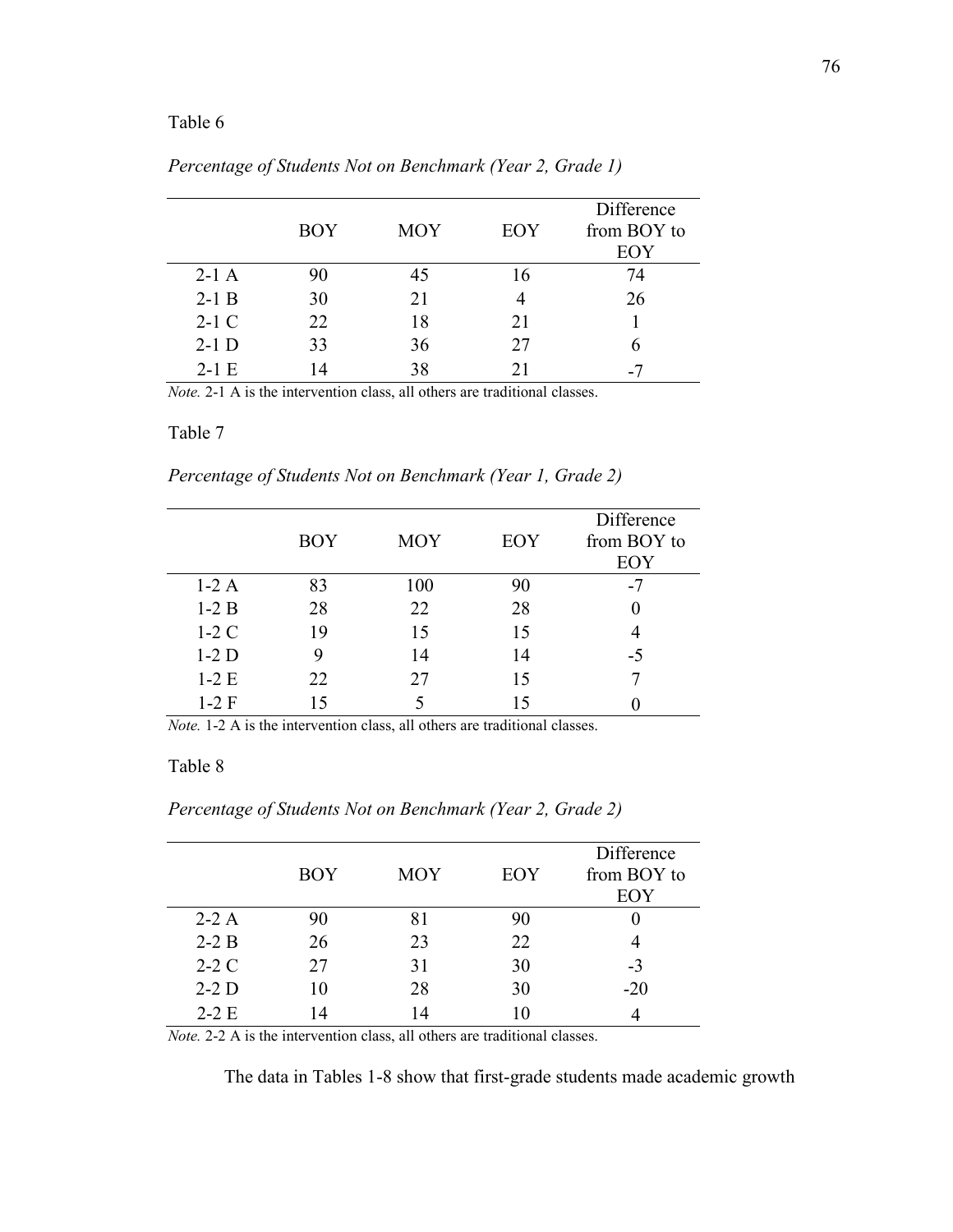meeting DIBELS assessment grade-level proficiency at a higher rate than that of secondgrade students. Students in second grade were not as successful meeting grade-level proficiency standards. However, interviews with teachers, the reading specialist, teacher assistants, and administration provided evidence that all students in both grade levels for each year made academic gains. An important fact to recall is that all of these students were not on grade level at the end of the previous school year and were in fact the lowest students in their grade level with the exception of students receiving Exceptional Children services. Therefore, these students would have to make larger gains to be considered on grade level.

The classroom teacher, who taught the first-grade small class size, with Title I inclusion, reported seeing many positive academic changes in her students in both years of the initiative. This teacher reported in an interview that through the setup of the class, she felt as though she knew her students better as compared to previous years where she taught a traditional class. She said she knew their personalities and academic needs better, which led her to be able to better meet their needs. The teacher said that during the course of the school year, these lower achieving students were allowed to shine academically in their abilities because of the individualized instruction they were receiving. She reported that students seemed to like school better. They seemed to feel as though they were really smart, and she saw tremendous growth in their confidence. As their confidence increased, she saw student motivation increase. Students who were nonreaders and unmotivated at the beginning of the school year would pick up a book and read on their own as confidence grew. Not only did the students read more on their own, the teacher also noted that students would see their growth, for example in number of sight words read, and knowing that they were successful caused them to work even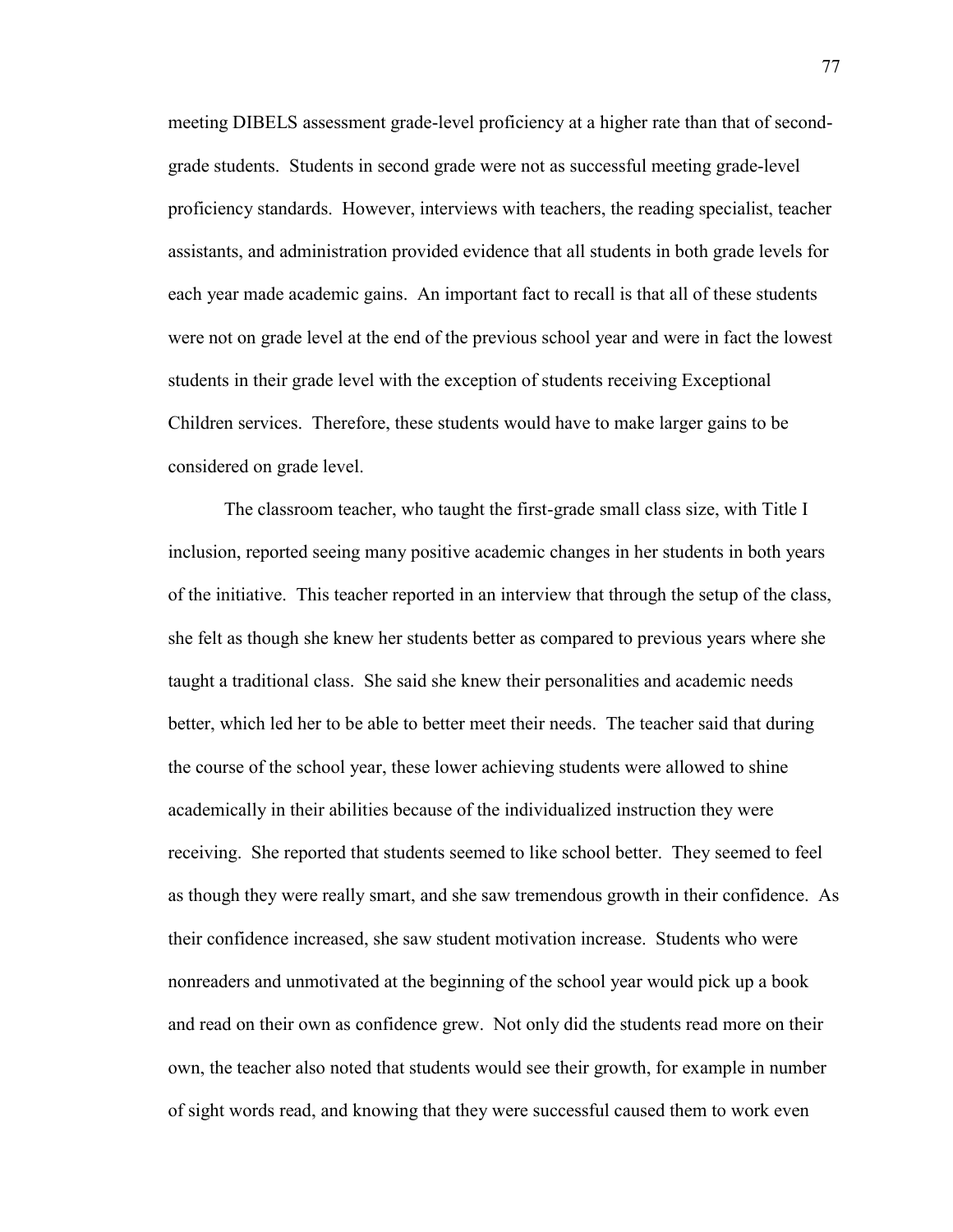harder.

The Title I reading specialist who worked with first grade in the first year reported similar changes in the students in regards to self-efficacy with the students receiving the early reading interventions. The reading specialist stated that at the beginning of the school year, the students had low self-confidence and were easily frustrated when they were unsuccessful with reading. However, as the year went on and students received more interventions to meet their academic needs, their confidence increased and they were less frustrated because they could use the reading strategies they had learned to read text more successfully. In addition, she said that she saw student motivation increase. She said the kids wanted to read and showed a true desire to read. To display the excitement in student success, the reading specialist said they would often stop for a brief moment to celebrate as a class when a student had reached a significant goal and was able to do something with which they had previously struggled. She said these celebrations were important to build confidence in the students and to build a team atmosphere and that the celebrations helped in the students' willingness to try harder. She said students were proud of their accomplishments as well as the accomplishments of their classmates.

The reading specialist for the second year in the first grade class stated that it was a great experience to see when the skill or idea they were teaching the students "clicked." She said that in the year she was with those students that their motivation increased, and they had more pride in their academic abilities. She said the students were more selfmotivated than they had previously been. Many students wanted to read to anyone who would listen to them read. During the intervention time, students would monitor their own progress.

The final staff interview for first grade was the teacher assistant. The teacher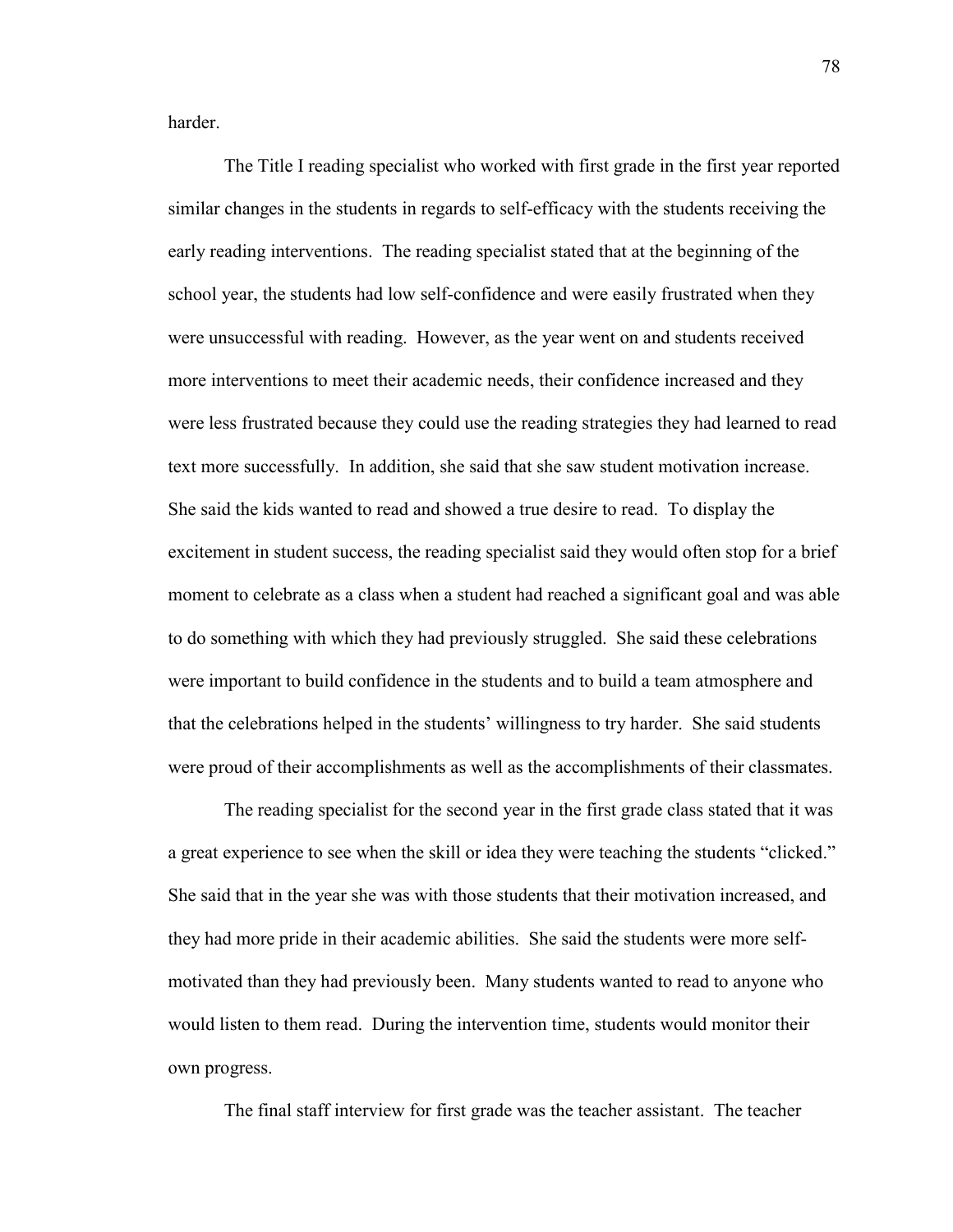assistant also spoke of the great things that came from the early interventions with these students. She said they frequently praised the students for their work and had celebrations for student achievement. She said when the students saw that they could really read that they worked harder to learn even more. She also said that the success they experienced at school transferred over to home as well. The teacher assistant reported that students were eager to learn and read at home as well. They were proud of their accomplishments and wanted to share it with their families. Another change the teacher assistant mentioned was that at the beginning of the year, students could not read or read well and they would not read in front of peers or adults. By the end of the school year, the students loved to read to peers, adults, or crowds.

Second grade did not see as much success in students reaching grade level as determined by the DIBELS assessment measure. However, all staff involved with those two classes stated student gains did occur. The second-grade classroom teacher for both years said that her students' confidence in reading grew throughout each year. She said they were excited about reading and displayed enjoyment when reading. She mentioned that the students were more successful with their reading and were proud of their abilities. By the end of the year, the teacher said the students would frequently ask with excitement, "when can we read?"

The reading specialist from Title I worked with the same classroom teacher and teacher assistant both years in second grade. She noted positive changes in the students as well. She reported their reading skills grew in phonics. She also shared they seemed more confident because reading was something that they could do now after the interventions. The reading specialist said that she saw group support develop among the students. They knew they could rely on their classmates to help if they needed assistance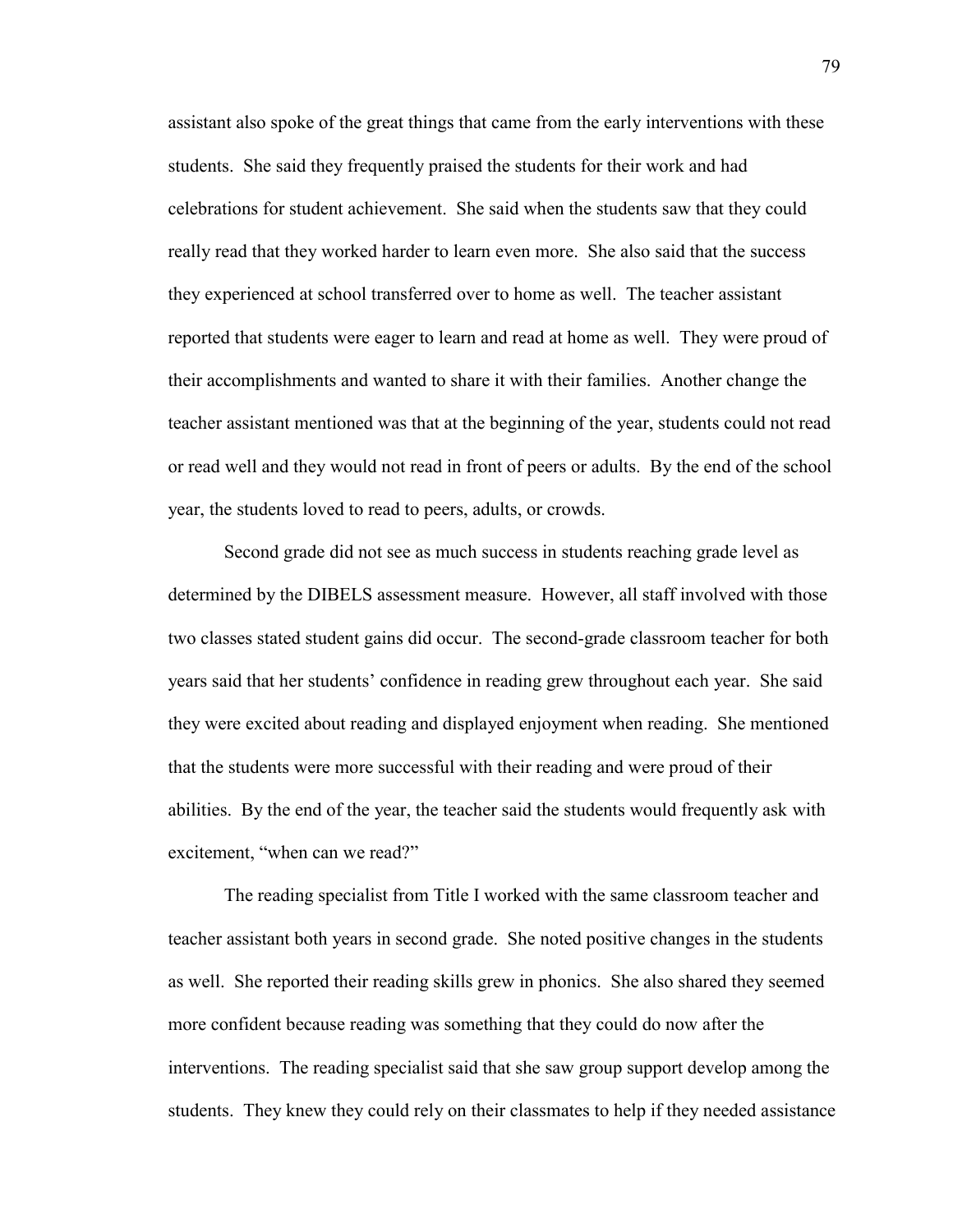with reading without ridicule. By the end of the year, the Title I teacher said the students' "confidence shot through the roof" and that she felt as though the students found a love for reading.

The intervention class teacher assistant stated, "I saw confidence build." She said the students loved praise for their accomplishments, appreciated the outcomes of their hard work, and saw excitement in each other because they could read. The students wanted to read to adults, which they had not at the beginning of the school year.

The principal for the school spoke of both grade levels for each year in regards to the impact that early intervention had on these students. She said that over the 2 years, in all four classes, she saw a positive change in the students' confidence and students become more motivated academically.

The curriculum technology coordinator for the school stated in his interview about the initiative that he noticed student participation increase and confidence grow. They were more likely to read with an adult, and they were more motivated. He observed students' "success breeds more success."

All first- and second-grade teachers and teacher assistants in the school were interviewed, as well as the principal, CTC, and reading specialist. There was an overwhelming difference in the interviews from classroom teachers and teacher assistants who were in a traditional setting verses those staff involved in the intervention class. Each staff member involved said it was a wonderful experience for these 2 years. They loved it, it felt more like a family, and they would do it again because of the changes in student confidence and enjoyment.

Research Question 2 asked what type of instruction was most effective for identified at-risk students in terms of growth. Students in the intervention classes worked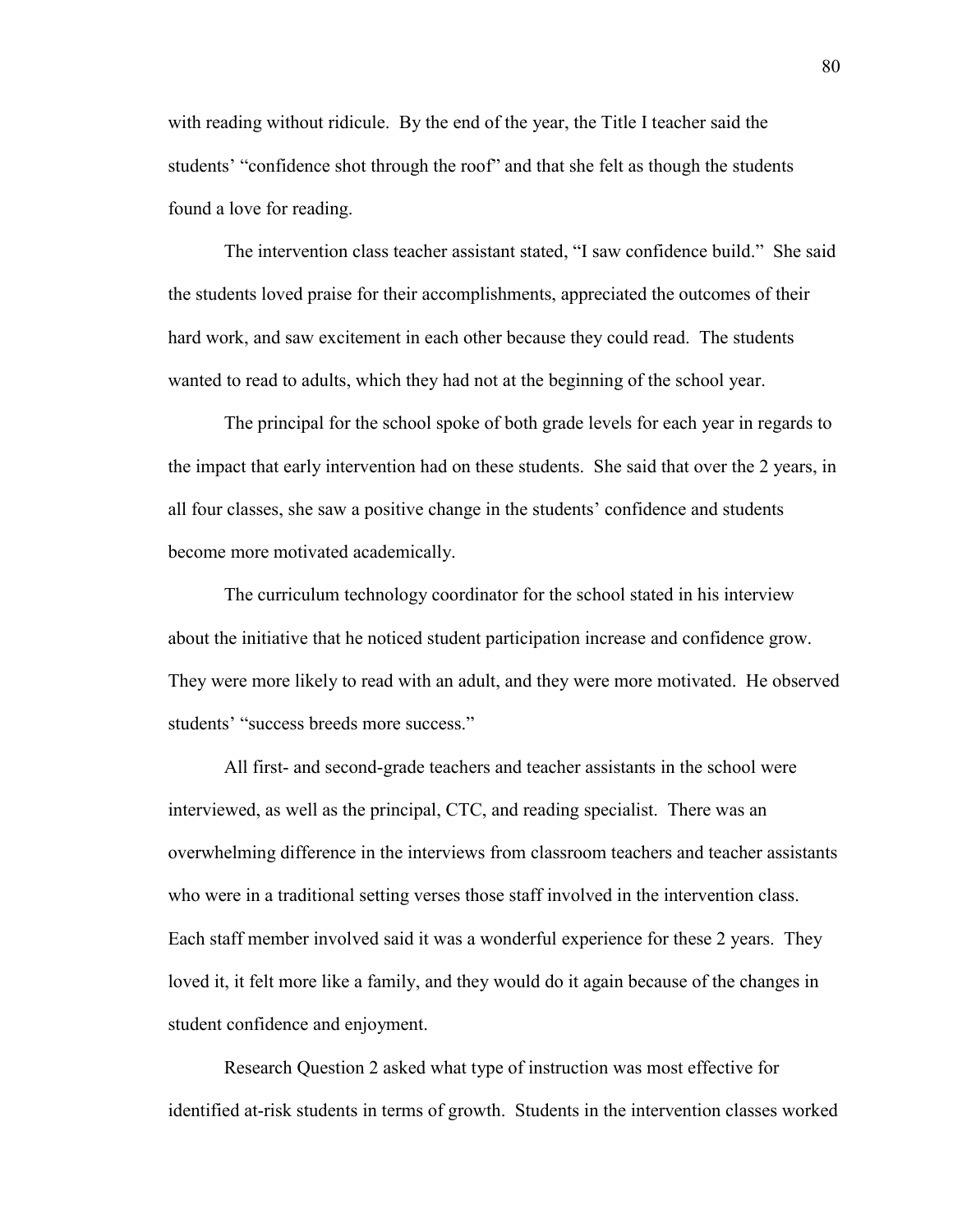in small groups of four students per group. One group would be with the teacher, one group with the teacher assistant, and one group with the reading specialist. The groups would rotate after a specific amount of time so that all students would have been to each center each instructional period. These intervention classes saw student growth occur from direct instruction for both first and second grade.

The Title I reading specialists used the Read Naturally GATE program in their instruction for each small group. GATE is an intervention program that provides the high-quality instructional and behavioral supports low-performing students need. Read Naturally GATE is a reading intervention program used for small groups to develop phonemic awareness, phonics skills, reading fluency, and recognition of high-frequency words. The program offers three levels of instruction on short vowels, long vowels, and consonant blends. Students improve comprehension and develop vocabulary while working with nonfiction stories. The lessons in GATE are scripted and can be delivered to groups of beginning and developing readers with the teachers using a flipchart and student booklets (www.readnaturally.com).

Using a direct instructional method, the reading specialist used a modified GATE program. The teacher supplemented materials based on her expertise and on the students' needs. GATE provided an instructional guide for the specialist; however, there was a need to add other materials specific to the students' individual needs. Some material that was used was from the Florida Center for Reading Research, leveled literacy readers, teacher created activities, word cards, and hands on and movement games. All of the materials were planned specifically to meet students' deficits.

The two classroom teachers also used a direct method for the majority of their reading instruction. The first-grade teacher reported that she did not use a specific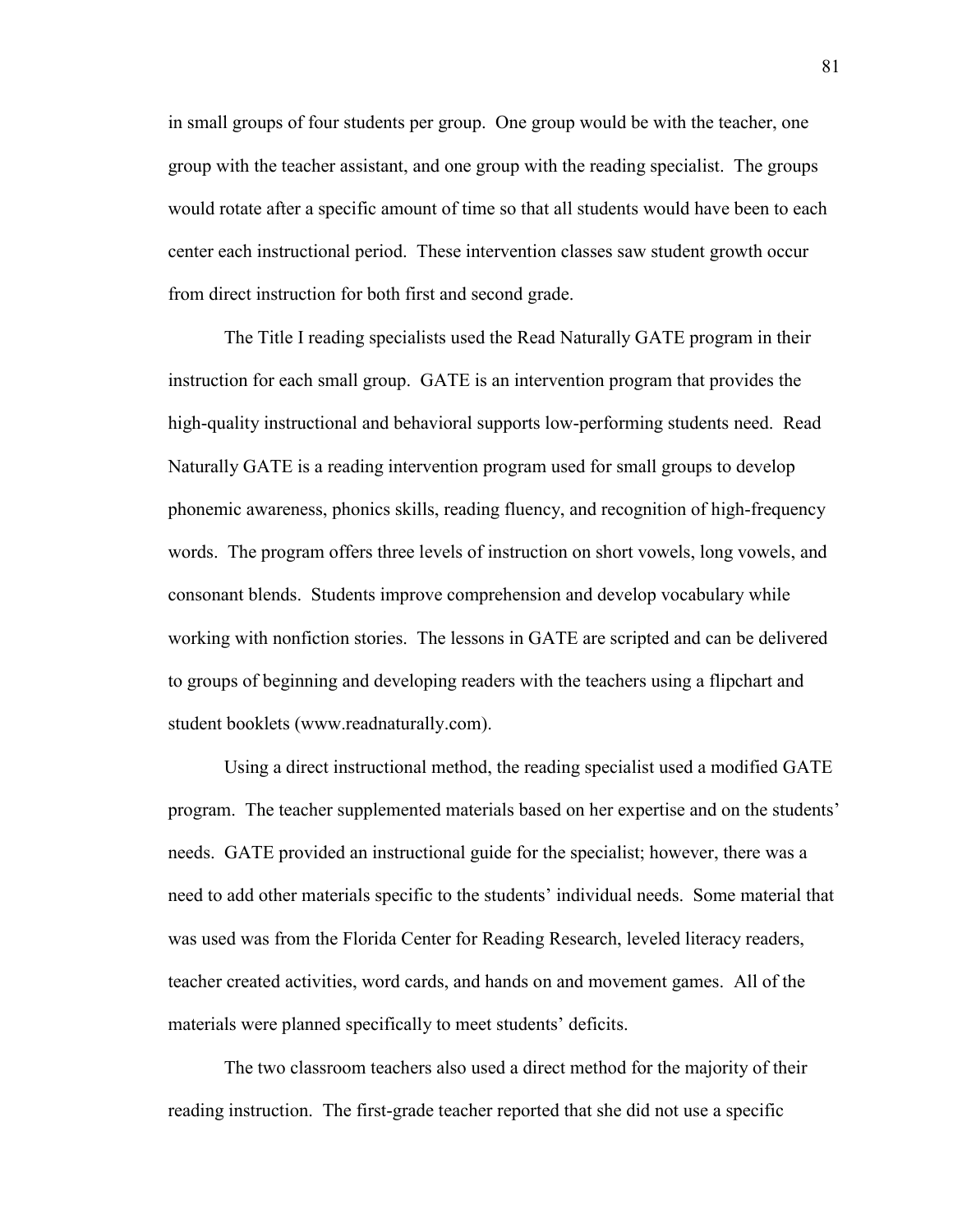program but followed the Common Core English Language Art standards for North Carolina. She said that for literacy instruction in small groups, they would do shared readings, choral reading, repeated readings, word work, and teach reading strategies. The second-grade teacher stated that she taught based on student needs using direct instruction for groups of three to four students per group. She said that she used Guided Reading, Dolch word list, Scholastic reading materials, Harcourt leveled readers, teacher created materials and games based on students' needs, and lessons from Teachers Pay **Teachers** 

The teacher assistants working in the intervention classrooms would also use a significant amount of direct instruction. With each literacy group, the teacher assistants would work on sight words, sounding out words, reading skills, and fluency. They would do this using cards, Title I games, and teacher-made games. They also did a large amount of drilling with the sight words and would frequently review their words. Both teacher assistants reported differentiated word lists and reading levels. The first-grade assistant stated that one student was unsuccessful on first-grade sight words, so she began working with him on a kindergarten list. She said they started where the students' needs indicated they were ready to begin.

Throughout the course of the school year for both years, the teachers, reading specialist, and teacher assistants provided the majority of students' literacy instruction in a direct instructional method. Tables 1 through 4 show the majority of students made gains in their DIBELS composite scores from the beginning of the year to the end of the year. As show in Tables 5 and 6, all students in first grade in the initial year showed gains in their DIBELS composite scores. In the second year for first grade, only one student did not make positive gains in the DIBELS score. In second grade, there was one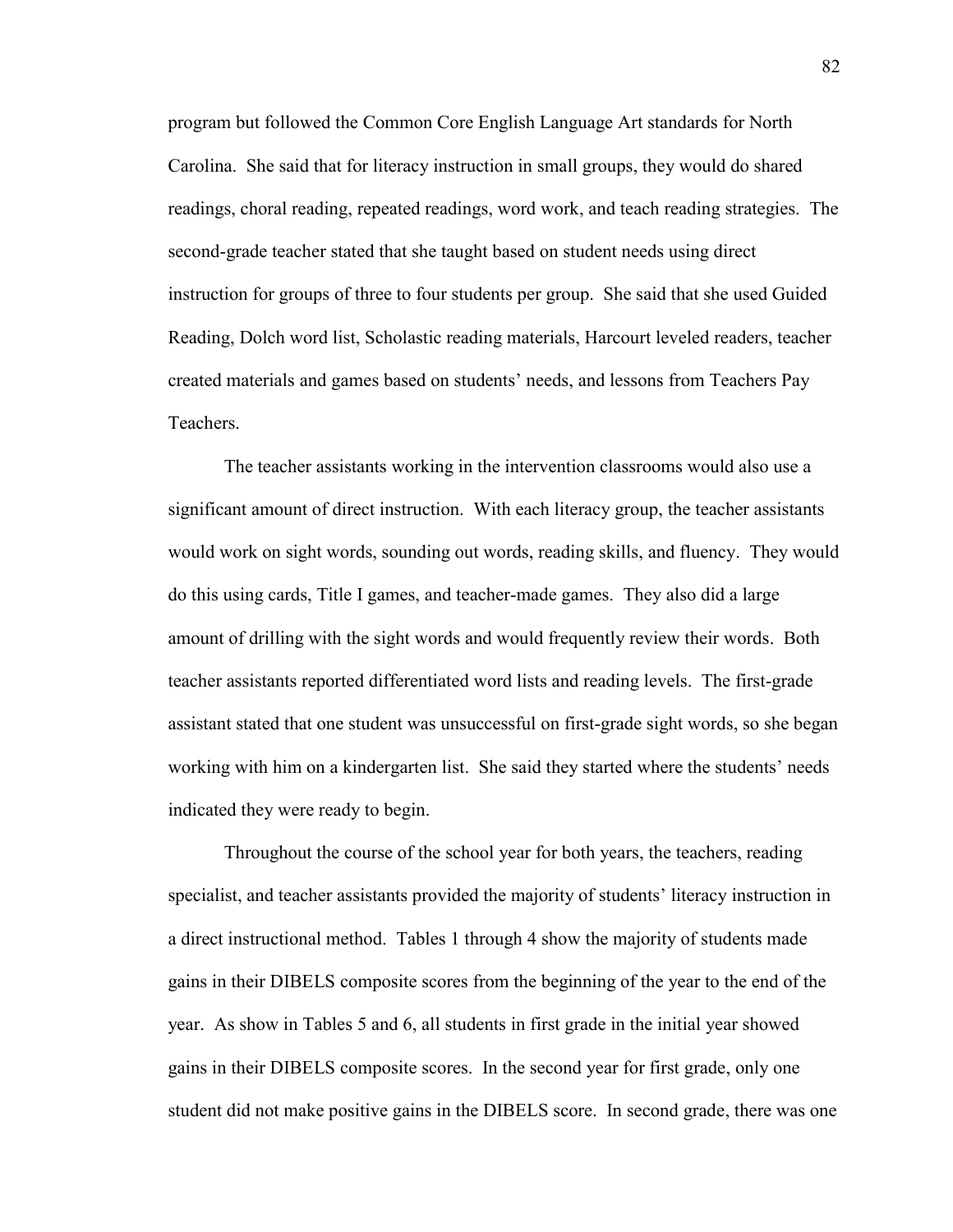student each year who did not show growth in their scores, which is displayed in Tables 7 and 8.

Not all of the students met the benchmark goal, and the percentage was significantly lower in second-grade students. However, the data show that the majority of students who were instructed using the direct instructional method made positive growth when assessed using the DIBELS assessment method.

Another indication of the positive effect of direct instruction can be seen in Tables 5 through 8. These tables show the percentage of students for each class in both grade levels who did not meet proficiency standards at certain points in the year. The traditional classes did use some of the same direct instruction as used with the intervention classrooms; however, they did not use it as frequently. The traditional classes offered more independent centers and more inquiry-based learning activities.

The first-grade intervention class which was mostly direct instruction decreased in students who were not proficient from the BOY with 66% to EOY at 9%; the first-grade classes that did not incorporate as much direct instruction began at 33% and finished with 15%, 28% to 15%, 20% to 26%, and 23% to 30%. The last two percentages show that students in those two traditional classes ended with fewer students on grade level than when the year began.

The second year of the initiative for first-grade data show similar results. The intervention class has 90% of students not grade-level proficient at the beginning of the year. By the end of the year, that number had decreased to only 16% not grade-level proficient. The traditional classes had three classes with positive growth, 30% to 4%, 22% to 21%, and 33% to 27%; and one class showing negative growth with 14% BOY to 21% EOY.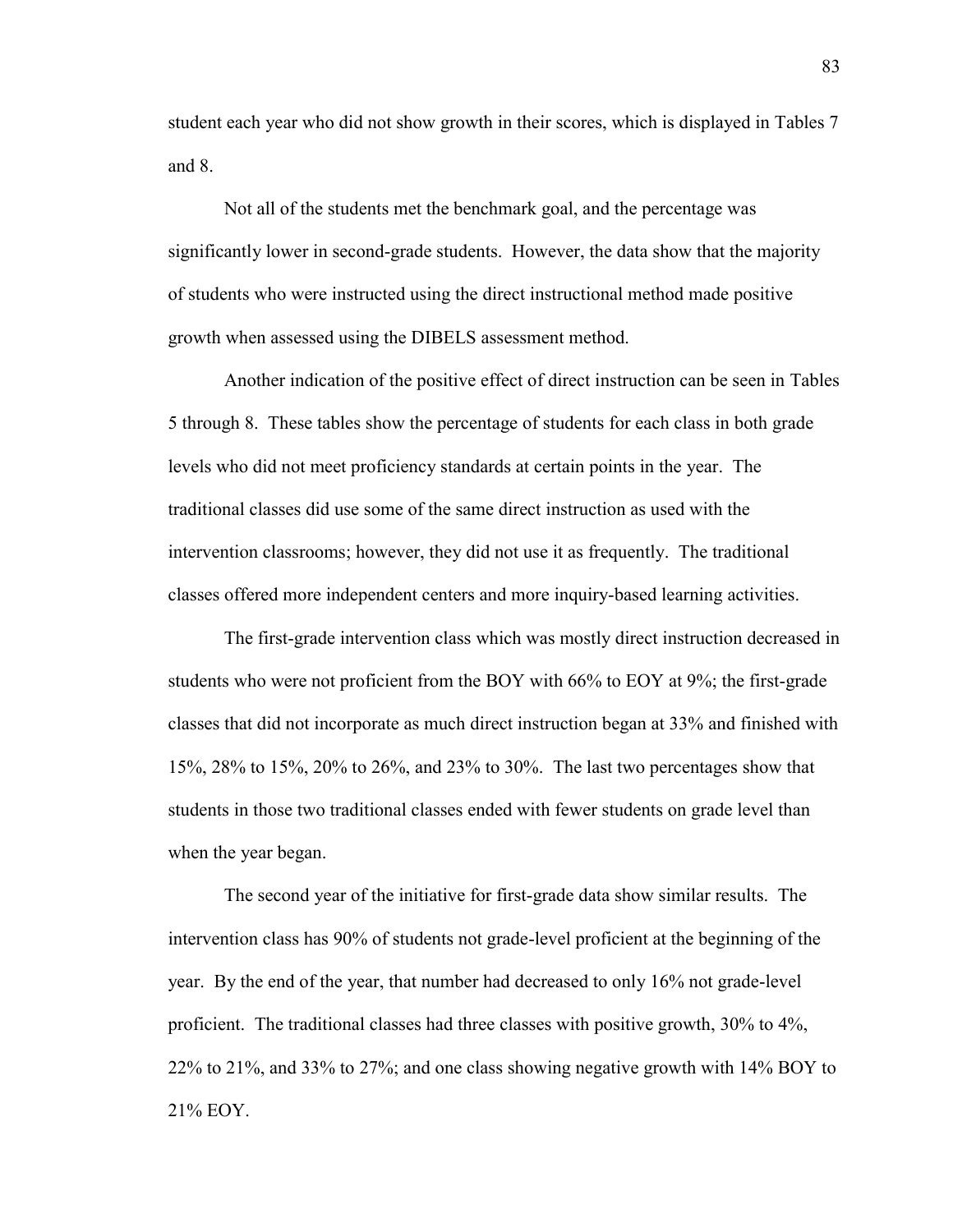The second intervention class did not show positive gains as compared to what was achieved in first grade both years. Tables 7 and 8 show data for all second grade classes for both years. The intervention class began the first year with 83% of students not meeting grade-level proficiency. That class ended the year with 90% of students not on grade level. The traditional second-grade classes for that year showed more improvement: 28% to 28%, 19% to 15%, 9% to 14%, 22% to 15%, and 15% to 15%.

The second year for second grade yielded similar results. The intervention class BOY was at 90% not proficient and EOY at 90%. The other classes maintained proficiency with their students: 26% to 22%, 27% to 30%, 14% to 10%, and one traditional class showed negative growth with 10% BOY and 30% EOY.

The material in the grade level did become more difficult as the year progressed. Students were expected to be on grade level as measured by DIBELS and to be ready to enter the next grade. Students in the intervention class began the year much further behind the other students. Educators in those rooms had to meet more specific needs and at times teach skills that were of a lower grade level before adding the next level. Note that the farther behind expected growth students were, the more skills they had to gain to achieve expected growth.

In the small group setting of three to four students, the teachers were able to reach each student directly because they could immediately determine whether each student in the group was achieving the specific lesson. The teachers, reading specialist, and teacher assistants could instruct the students, frequently informally assess for understanding, and guide students to correct misunderstandings and offer specific and immediate feedback.

Research Question 3 looked for the effect small-group instruction had on academic progress for students identified as at-risk readers attaining grade-level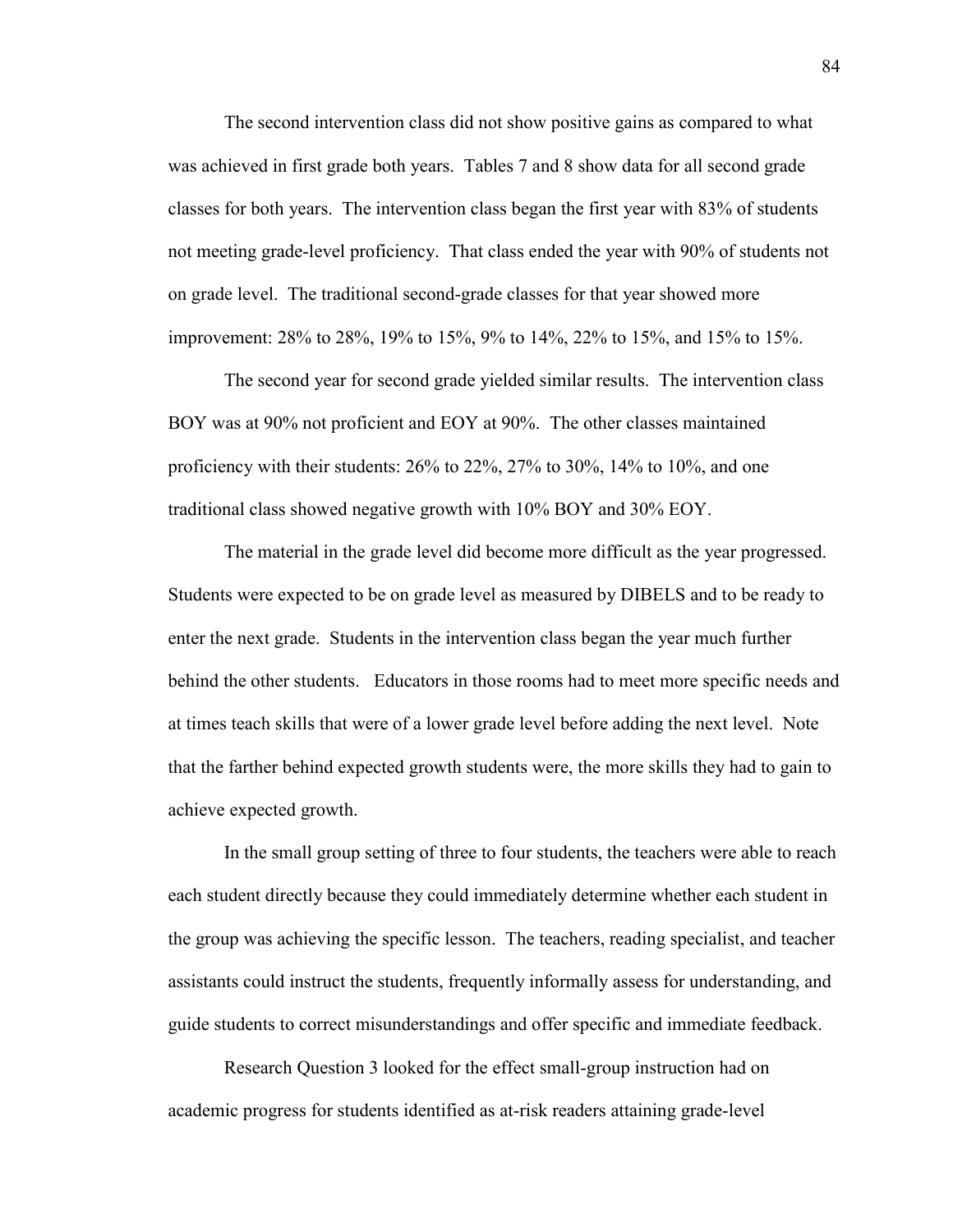proficiency in reading skills. The data in Tables 1 through 4 support that almost all students in the intervention classes made positive academic gains. The data from Tables 5 through 8 show that first-grade students in the intervention classes were much more successful than second grade for students meeting grade-level proficiency by the end of the year.

There were positive effects of small group instruction for the improvement of student learning even though all students did not reach grade-level proficiency in reading by the end of the school year. By providing the intervention class, students identified as at-risk learners received a more individualized and differentiated type of daily instruction than what would have been provided if they were in a traditional classroom setting. Students in traditional classes in the school were provided interventions based on their needs. Some of these interventions according to teachers interviewed were Title I instruction during pull out time, focus on the skill deficit during WIN time (What I Need), and pulling the student aside to work on the skills when time provided. Although the students in the traditional classes did receive interventions, it was not to the level that the students in the small class size with Title I inclusion intervention groups received. These intervention students received small group, differentiated and direct instruct in literacy every day and for extended periods of time.

The teachers and reading specialist reported they felt the students' needs were met better in this setting because their instruction was more purposeful and personalized for each student. The teachers said they were able to provide this type of instruction because they collaborated and progress monitored students frequently.

Collaboration between the teacher and the reading specialist took place multiple times a week. Once a week they had a scheduled time for planning. Through the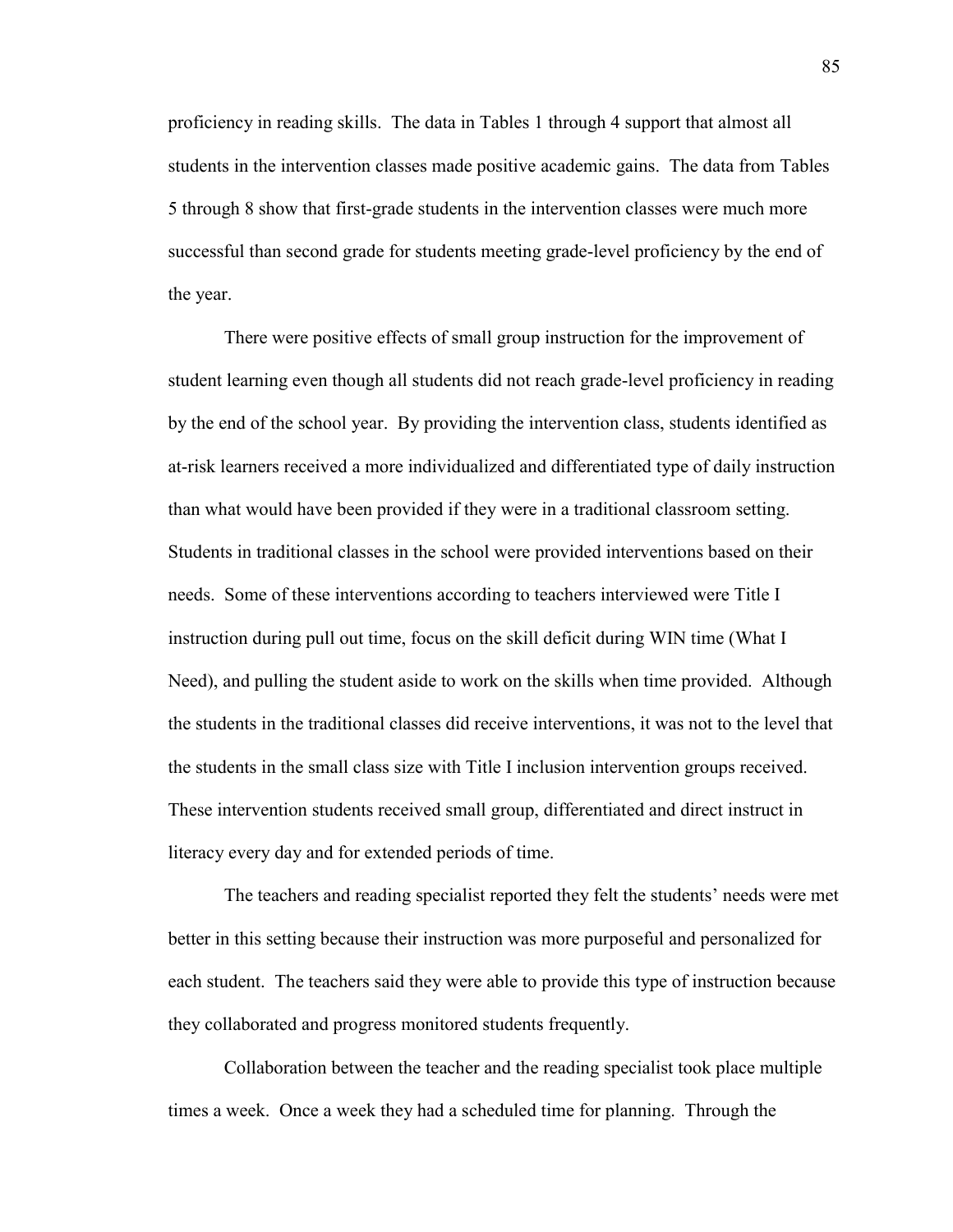interview process, both grade-level intervention teachers and reading specialists reported that they met on their scheduled day as well as many other days throughout the week to evaluate where students were, materials that were needed, what changes needed to be made, and to discuss assessment, formal and informal. Since there were 12 students in each class, the teachers could speak specifically about each child and their progress. From the progress monitoring data, the teacher and reading specialist would determine their groups and plan instruction. All of the educators involved in the intervention classes said that even though they had to lowest performing students in their grade level, they had their high, medium, and low groups. Using collaborative efforts, the teachers would plan instruction and obtain materials that would work best for each group.

The collaboration between the teachers not only allowed for better instruction through frequent planning and progress monitoring, it also gave the teachers a sense of ownership in the students' academic improvements. The teachers, teacher assistants, and reading specialist took this task very personally. Each of the teachers in the intervention classes spoke to the goal and involvement that they had with each student in their classroom. When students were successful, they celebrated. They saw this as a challenge and a goal to help each student grow academically and personally. The teachers often referred to their classes as having a "family" environment and feeling in the interviews.

In addition to collaborating with each other, the team of teachers collaborated with students' families as well. The classroom teacher and reading specialist met with each parent or guardian as the school year began to discuss the intervention class and their purpose and goal. They also discussed the parent's role in their child's education. The teachers were in constant contact with parents about their child's progress.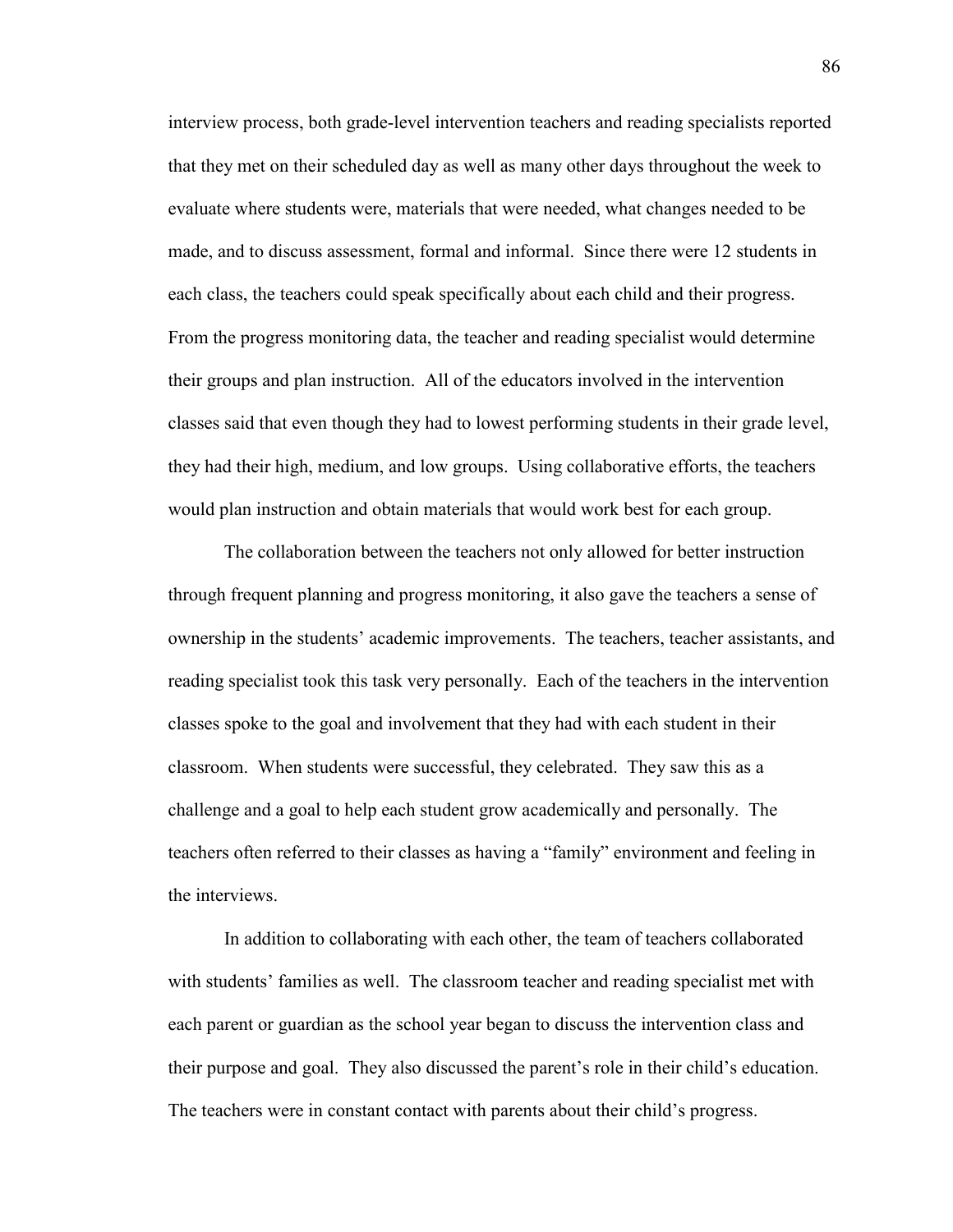During the course of the school year, there were three parent involvement events. These events consisted of a student reading performance, teachers giving the parents resources and teaching the parents how to use the resources to help their child at home, and snacks. Each parent involvement event had great attendance. The teachers would make sure that each child had a representative present. The teachers reported a strong report with parents. The relationship with the parents was a benefit to the program because the parents were actively involved and took ownership in their child's education. The teachers involved said that typically most of these parents would not have felt comfortable in the school setting and would be more likely to avoid coming to a meeting and being as active with school and parent relations.

Overall, the small class size with small group intervention instruction did have a positive effect on students. Not all students reached grade-level proficiency, but it is important to keep in mind that some students were very far behind and had a long way to go to be considered proficient on their grade-level literacy standards. With the small class size and small group instruction, the educators instructed using specific plans and differentiation, evaluated, reflected, and collaborated which allowed students with the means to learn and improve in their literacy skills.

The data from assessments and interviews provided evidence for the impact of reading interventions in early elementary school grade levels. When students receive direct instruction, it impacts their academic growth by boosting student self-efficacy, thus enhancing student learning. Well-planned, direct instruction and activities also provide students opportunities for academic growth. Small class size, combined with small group instruction, allows for better teacher collaboration and planning for more individualized student instruction.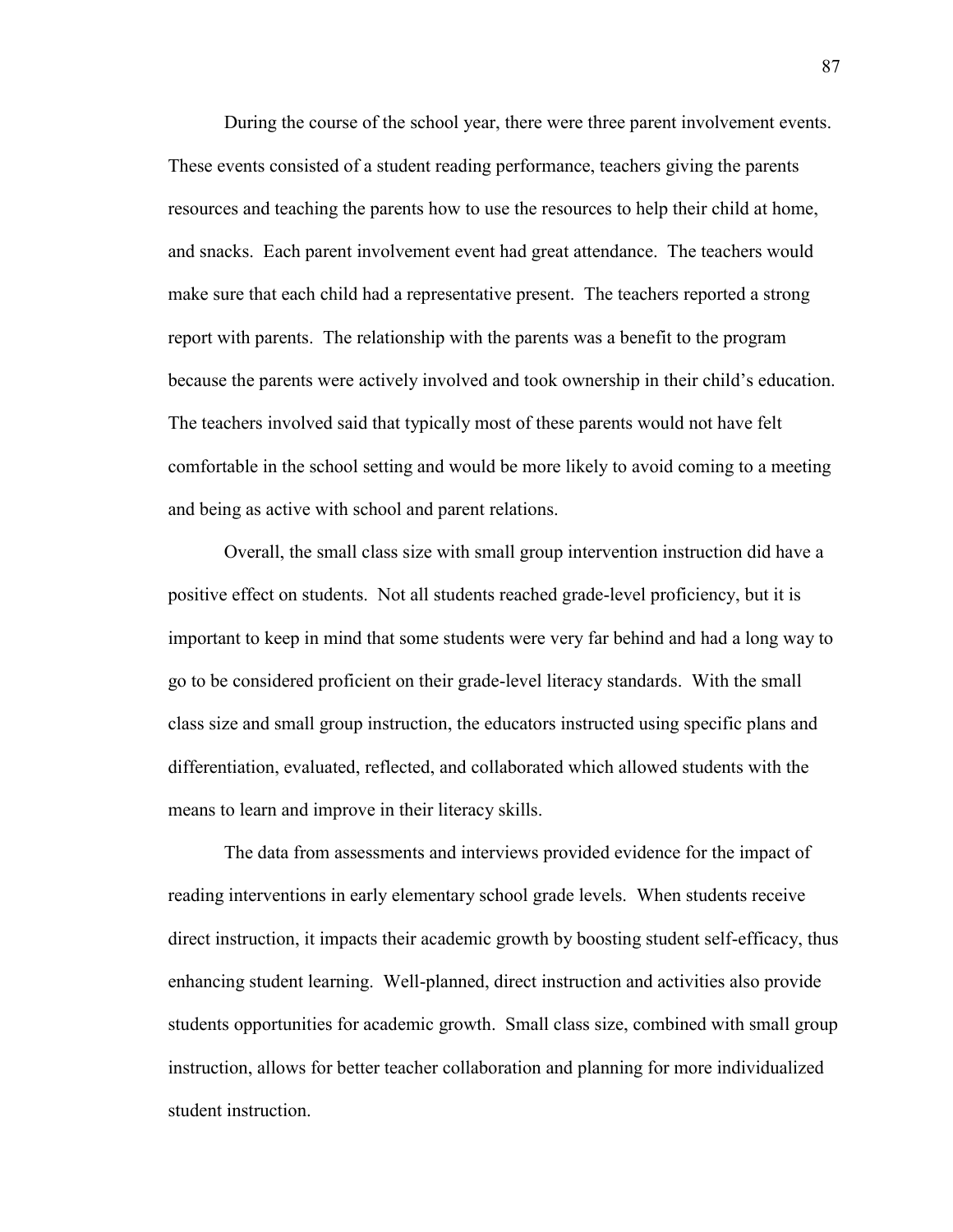#### **Chapter 5: Discussion**

## **Introduction**

This study was conducted to determine the impact of small class and ability grouping for literacy intervention in early elementary school grade levels. All students were enrolled in a classroom based on assessment data providing evidence that these students were the lowest performing students in their grade level, with the exception of students enrolled in the exceptional children's program and students with significant behavioral problems. The task for the teachers, teacher assistants, and reading specialists was to get students to achieve grade-level proficiency in reading by the end of the school year.

There were four classes in this case study. The intervention classes in the study were one first-grade and one second-grade class only, for the school years 2012-2013 and 2013-2014. Each classroom had students who met the criteria for class placement, and there were no more than 12 students in a class. Each class had a teacher who was selected by school administration based on their proven record of being a successful literacy teacher, and a reading specialist from the school's Title I Department was also assigned to each class. The teacher and reading specialist worked together to design the instruction and content that would best meet each child's needs. The teacher assistants were experienced and trained by the teacher or reading specialist to effectively cover the material for which they were responsible. In each year of the intervention program, parents were encouraged to be active and involved. Three parent involvement events were provided annually for students to perform and read for parents, for the teachers to share literacy strategies with their children, and to celebrate student accomplishments.

The results evidenced that the majority of students enrolled in the small classes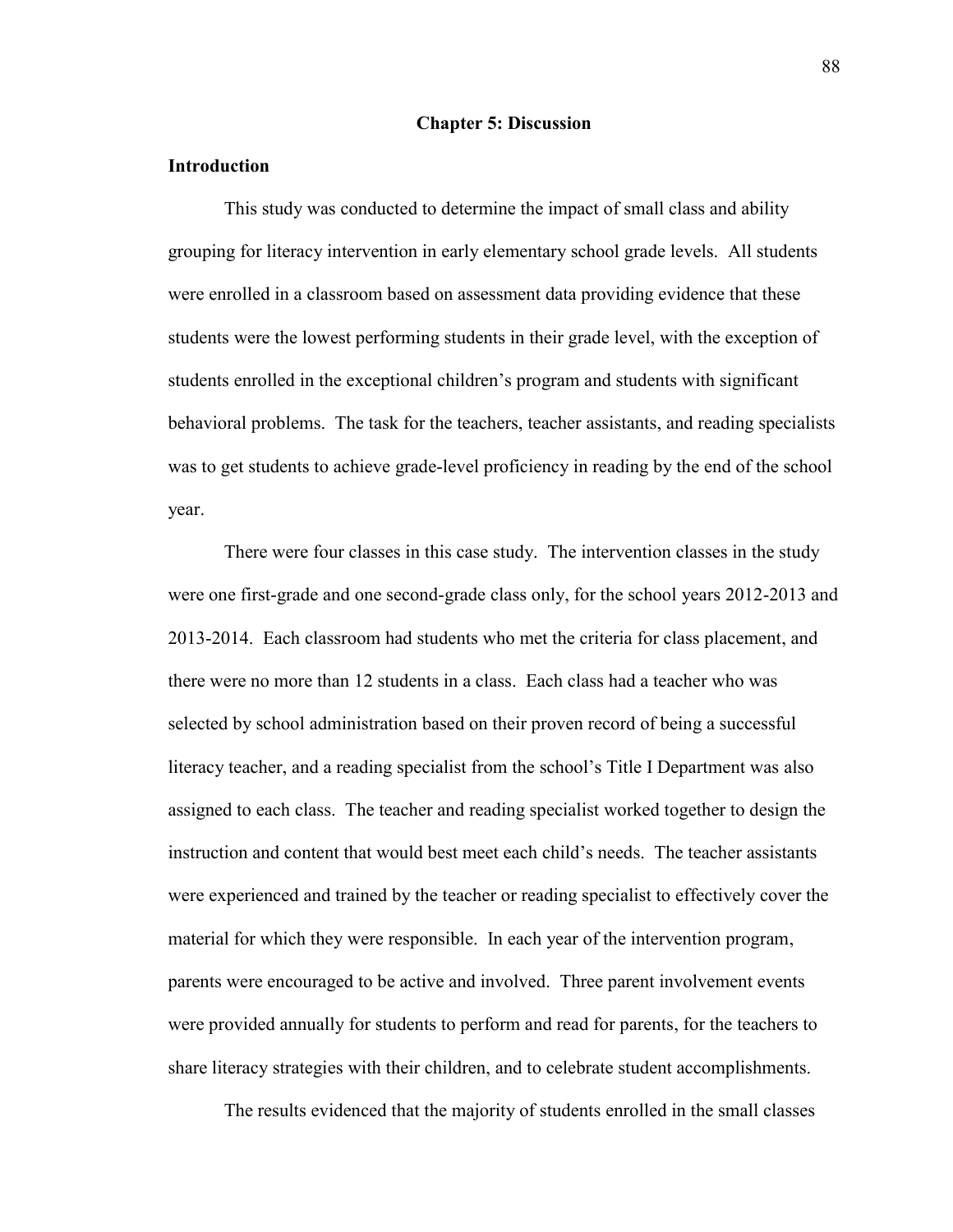using small group intervention with Title I inclusion made academic progress as determined by data using the DIBELS assessments. The stakeholders involved spoke very highly of the initiative, what the teachers were able to do with the students, and the positive outcomes they saw from the small group work.

Overall, the DIBELS data revealed that first-grade students were more successful than second-grade students in reaching grade-level proficiency in reading by the end of the school year. However, the educators who taught these students felt that the program was a success with both grade levels. Low-achieving students grew academically, even if they were not on their grade level by the end of the year. The students also grew in their confidence in their reading abilities. Teachers reported that once nonreaders or unmotivated readers could read, they wanted to read, were eager to read to adults, and would choose to read during their spare time. This research indicates an important aspect to consider when evaluating the results: the second-grade students were much further behind and had more progress to make in order to catch up to grade-level proficiency. These second-grade students had already had 2 years of formal education and lacked the skill set for 2 full school years. First-grade students had only been in school for 1 year, so they had less catching up to do. Knowing how far behind students already are is a key issue to consider when developing an intervention program. Results indicate that the earlier the intervention, the greater the progress.

Following the research process, this researcher interviewed all first- and secondgrade teachers and teacher assistants, school administration, the school curriculum coach, and both Title I reading specialists. There was a marked difference in the sense of purpose perceived in the interview process with the small class size intervention teachers compared to that of the traditional classroom teachers. The observation was that the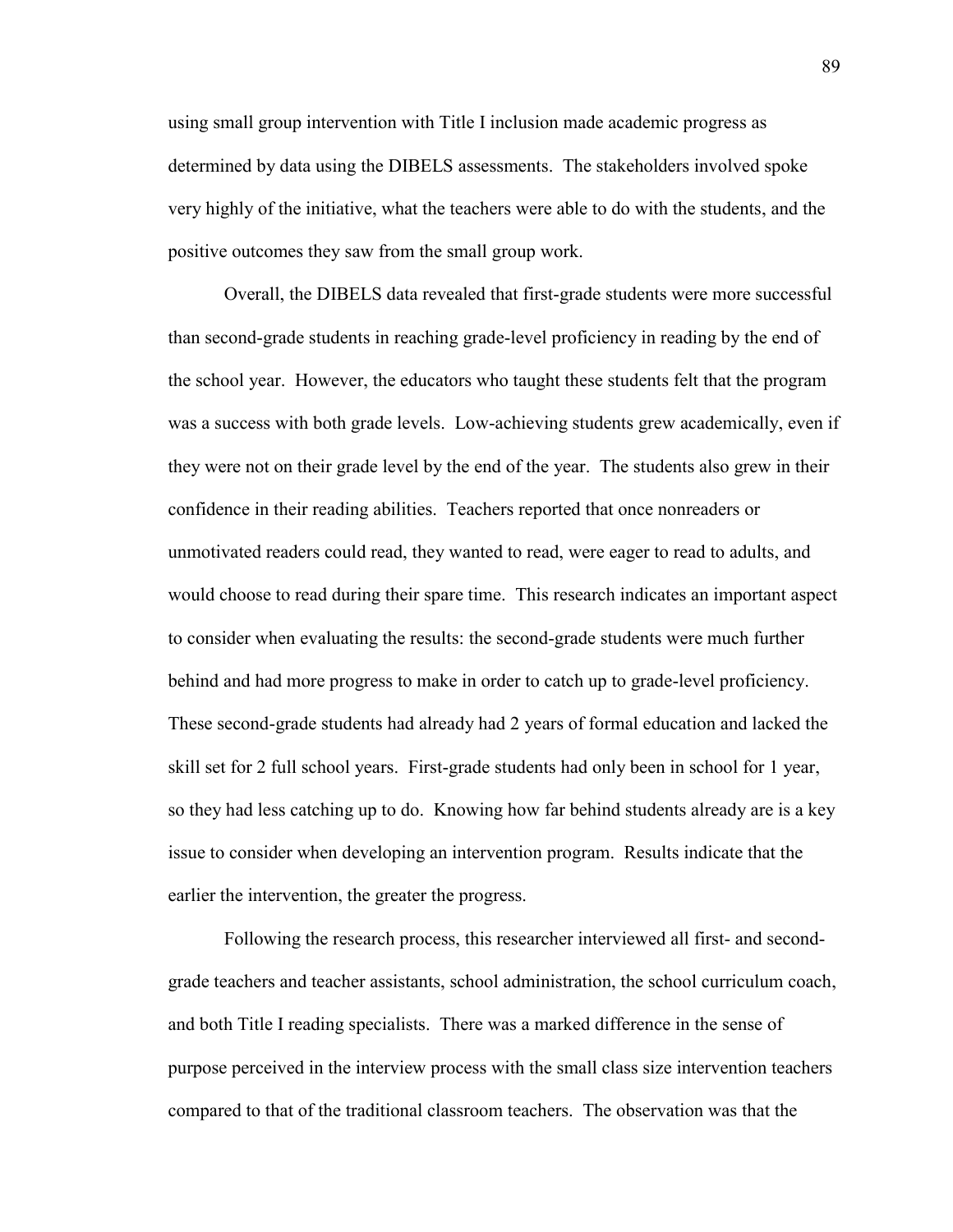small class size/intervention group was more passionate about what they had done and had more purpose and personal stakes in helping these students learn than what was noted in the interviews with traditional classroom teachers. The traditional classroom teachers did convey that they had a purpose and desire for their students to learn and succeed; however, the passion in their interview was not perceived to be at the level of what the intervention teachers, teacher assistants, and reading specialists expressed in their interviews. These intervention educators expressed the joy they had in working with their students. They spoke positively about the initiative, saying it was one of the best experiences they had experienced. They spoke of the students' increased self-efficacy and motivation, classes as being family-like settings, and the enjoyment they got from student successes.

This finding is important to support family involvement, and increased student self-efficacy is important for student success. School leaders wanting to increase student success should consider a variety of ways to include parents in the school environment and in the educational process similar to what was done in this case study, such as parent involvement events and providing parents with materials and resources and teaching the parents how to use these tools with their children. Parent involvement is a great way to share the learning experience and celebrate success with the students.

## **Discussion of Conclusions**

Direct instruction was an effective instructional method to increase student learning. The teachers used direct, specific, well-planned, and purposeful lessons to instruct the students. The GATE program used by the Title I teacher was a scripted program, modified by the teachers and reading specialists collaborating and reviewing data to meet individual student needs.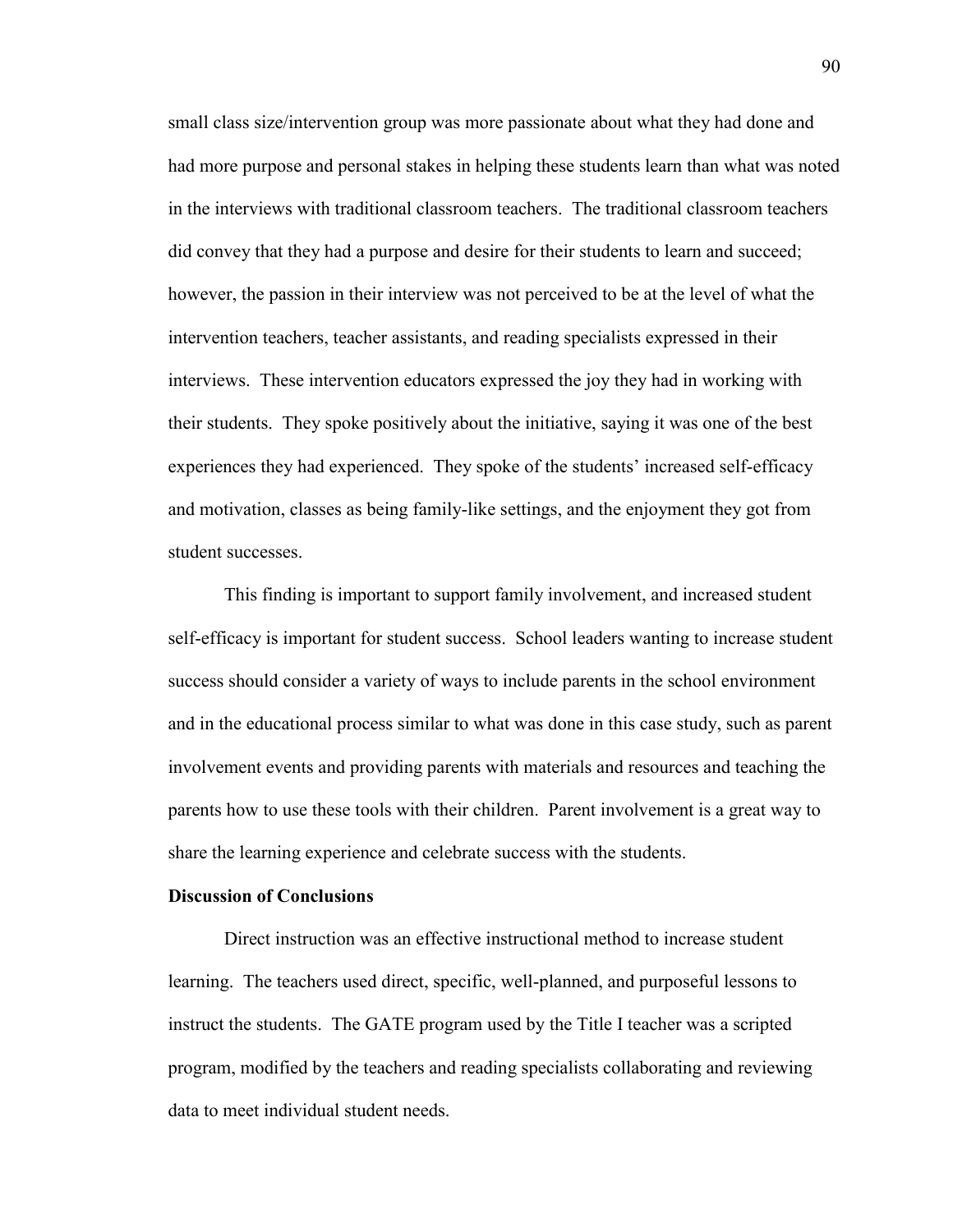Literature supports the benefits of direct instruction, small group instruction, early intervention for struggling readers, collaboration, and student motivation linked to academic success.

Purposeful instruction and early intervention is an important component in the process of helping students to become good readers. The type of instruction is especially important when working with at-risk learners. The Glossary of Education Reform (2014) defined direct instruction as an instructional approach that is structured, sequential, and teacher-led. Direct instruction can also be a presentation of the content to students from the teacher in lecture or demonstration form. In both of these examples, the teacher is directing the instruction to the learners.

By teaching a program using the direct instructional approach, teachers can clarify concepts and strategies, model and think aloud about making inferences, and help students determine the significance of text. Moore (n.d.) stated that in doing this, teachers expose the secrets of what good readers do. Once students know and can use reading strategies, teachers can then lessen the direct instruction and allow for more selfdirected reading (Moore, n.d.).

The Kansas Center for Early Intervention implemented an RTI model in eight schools needing intervention for early grade low-performing readers. Initial outcomes and previous research together revealed improvements in early literacy abilities for students receiving secondary and tertiary interventions concentrating on specific instruction using highly coordinated, sequenced curriculum in small groupings (Kamps et al., 2008).

Conclusions from the study by Kamps et al. (2008) suggested that intervention resulted in significant improvements for participating students. Direct instruction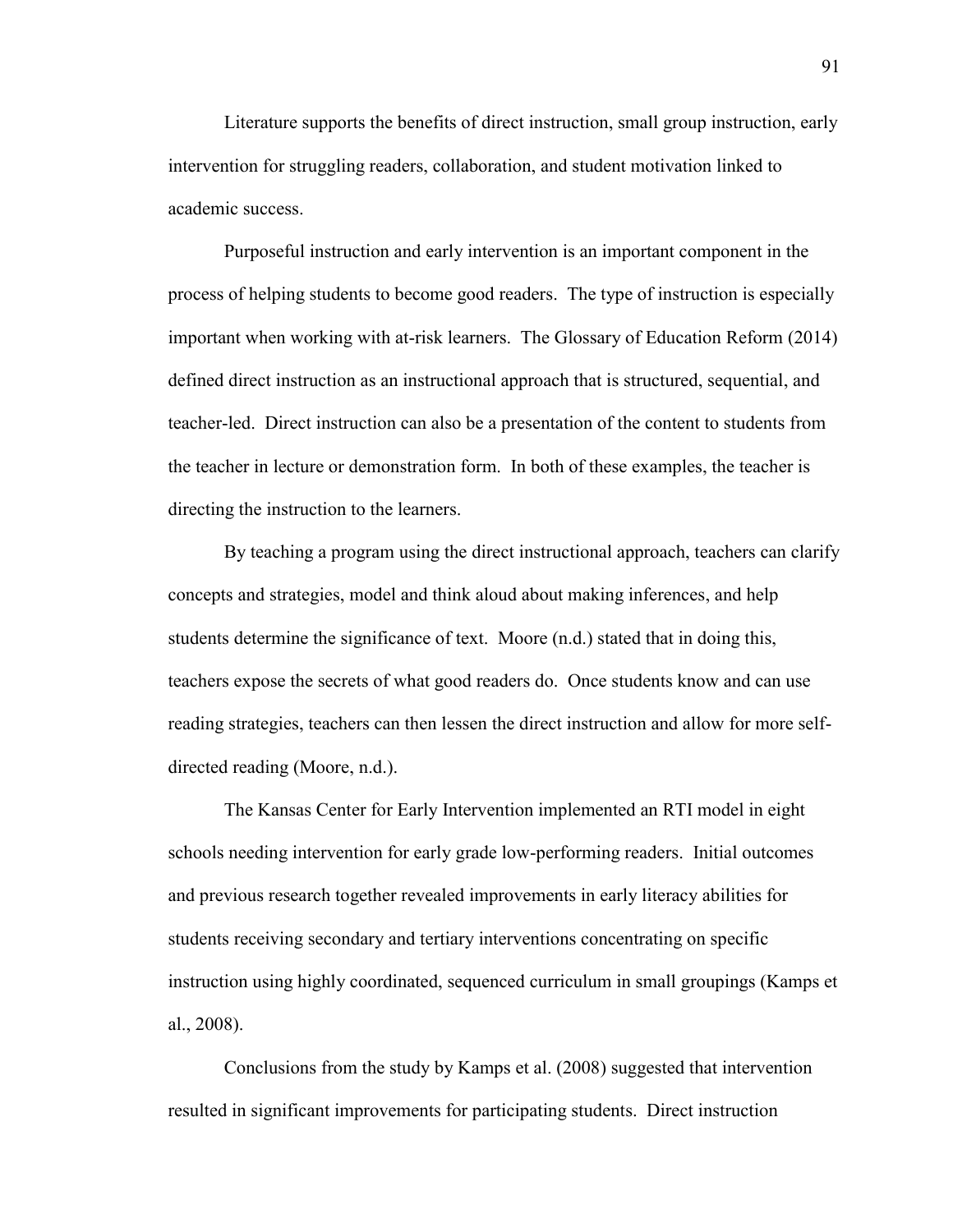emerged to be of more value for phonemic awareness and decoding skills. These results sustain previous research noting the efficacy of highly structured, precise instruction for early at-risk readers. The most significant advancement was exhibited by student participants in small groups using direct instructional curriculum programs. These outcomes support other reports endorsing evidence-based programming and specific instruction in early elementary grades for at-risk readers, together with intensive intervention for high-risk student groupings (Kamps et al., 2008).

In this case study, direct instruction was used for intervention. This program, for the most part, was scripted. Scripted, research-based programs such as the GATE program are beneficial for most struggling readers. The Title I teacher used the GATE program but made adjustments based on student needs. It is important for schools looking to enhance their literacy program or to implement an intervention program to know what type of instruction is most effective for struggling readers. In this case, direct instruction using a modified, scripted program was beneficial to student progress.

Throughout the course of the school year for both years, students were provided literacy instruction in a direct-instructional method. The majority of students made gains in their DIBELS composite scores from the beginning of the year to the end of the year. All students in first grade in the initial year showed gains in their DIBELS composite scores. In the second year for first grade, only one student did not make positive gains in the DIBELS score. In second grade, there was one student each year who did not show growth in his/her scores. The data show that the majority of students who were instructed using the direct instructional method made positive growth when assessed using the DIBELS assessment method, even if they were not considered to be on grade level.

Small class size with small group intervention allowed for the three educators in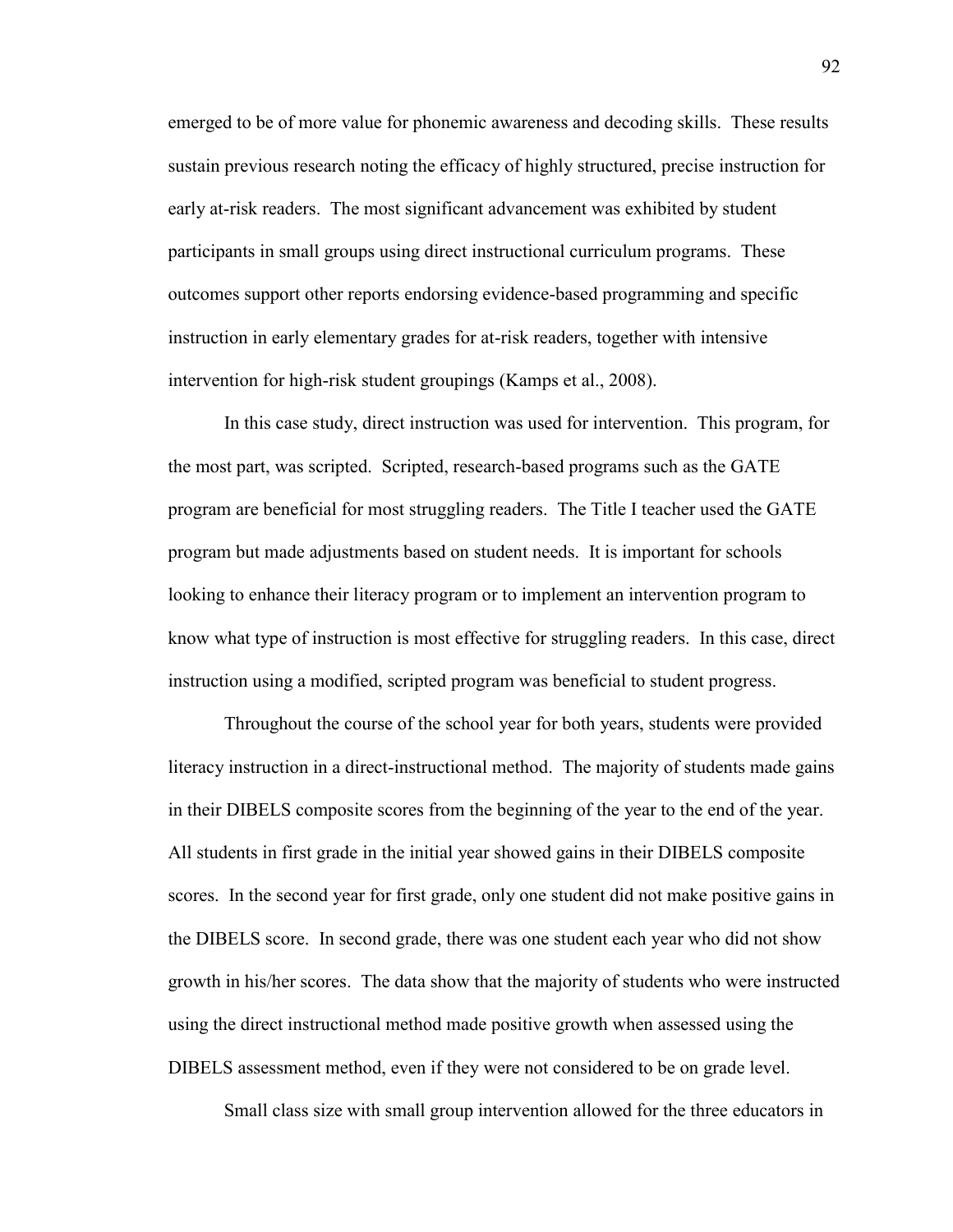each classroom to focus their intensive intervention lessons on a small number of students and to specifically focus on no more than four students at a time. This allowed students to receive specific instruction and also provided the teacher with more immediate access to students as they saw and heard students learn and work on a more individual basis. The small groups provided opportunities for teachers to know what the students knew and not allow these students to simply slip through the cracks, as could have happened if they were in a traditional classroom setting.

Collaboration between teachers established better instruction for students. The teachers met frequently to analyze data; review and develop materials; and reflect and plan for quality, purposefully instruction. This reflective and proactive collaboration allowed for teachers to hone their differentiating and teaching skills to improve student learning.

Collaboration with families established a greater bond between the school and home. A child's education takes more than just what they get from school. To successfully reach a child, it takes the school and parent involvement to nurture the student's growth. Providing students with multiple areas of support can boost their selfesteem and confidence in their academic abilities.

Homan et al. (2001) referred to a study noting achievement with groups of three in the mid-1990s. When those teachers implemented a new program with large student groups, they determined it was not efficacious. Consequently, the teachers dropped the size of the groups to three students and experienced greater success. The large group size made it too difficult for the teachers to provide specific feedback in a timely manner and lessened student involvement. An appropriate arrangement for early intervention in literacy appears to be a smaller group of three students (Homan et al., 2001).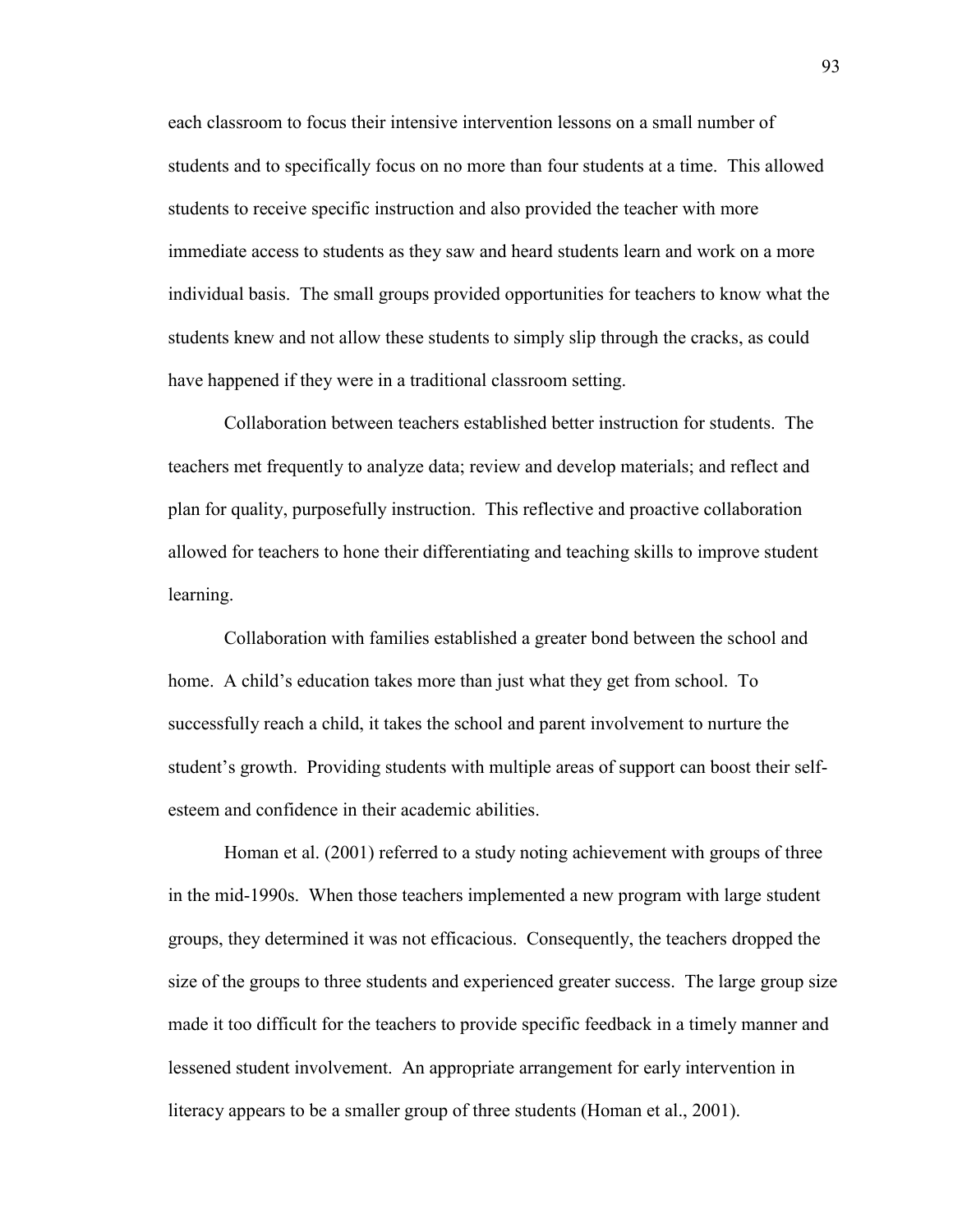Although one-to-one lessons are the ideal intervention plan for both children and teachers, it is important for schools to meet the needs of a large number of struggling readers. Results with the small group model for all validate the sustained study of small groups for early literacy intervention. Offering both models, one-to-one and small group, is suggested (Homan et al., 2001).

A significant discovery in Kamps et al.'s (2008) research was that schools were able to successfully facilitate student interventions in early grades before the learning difficulties became too detrimental to students, causing them to fall behind in reading and have increased risks of catching up to or reaching the level of grade-level peers. The conclusions coincided with previous outcomes from research documenting that the capability of schools to apply intervention programs in a timely manner for all at-risk students with reading problems greatly relies on the success of their application of the RTI model and the school's capability to uphold staff execution of evidenced-based practices. Factors that seemed to increase program execution efforts involved early screening and identifying at-risk students to meet the three-tiered model requirements, innovative and adaptable scheduling to allow for adequate time for small group instruction, instruction taught by a strong collection of early elementary teachers involving special area teachers and general education teachers to combine resources to the intervention groups, access to systematic curriculum, very detailed instruction in early literacy skills, and procedures for using data to progress monitor and make intervention placements and decisions based on the data (Kamps et al., 2008).

Literacy research provided information acknowledging agreements that early identification and management is the most successful strategy for the prevention of learning disabilities in reading for early elementary school students. Students identified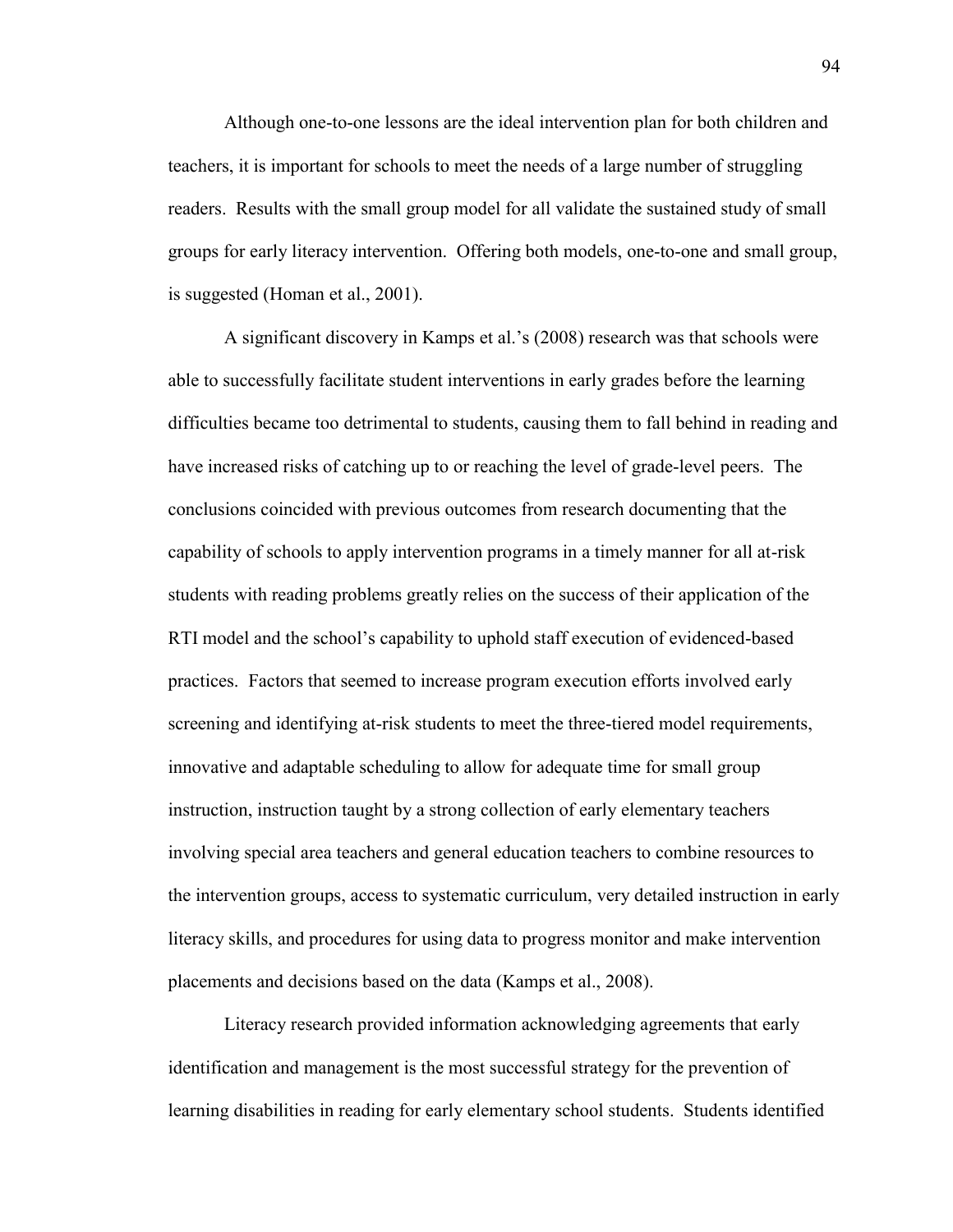as exhibiting poor reading skills are at a higher risk of ongoing reading difficulties as they go through their educational career. Intervention programs should provide enough flexibility so that teachers can make them their own and be strong enough to allow for disaggregating student results. Intervention programs should always align with state and local curriculum standards. In addition, teachers should be provided with scheduled time to plan and collaborate with colleagues in order for the program to maintain effectiveness (Menzies et al., 2008).

It is important that teachers conduct weekly discussions about resources and student participation. With proper planning and discussion, teachers become more productive with instructional time and more successful in limiting the amount of time wasted on noninstructional tasks. This purposeful planning allows the lesson to provide more time for reading and writing (Homan et al., 2001).

The study by Menzies et al. (2008) validated the capability of teachers to apply research-based instruction in a strong and effective way. The researchers gave credit for the successfulness of the model to the fact that the school staff assisted in the creation of the intervention program and then sustained and supported its implementation. Meeting collaboratively to discuss planning and review data helped teachers to plan appropriate instruction and also added new information and ideas to their professional skill set. Coaching from the literacy coach also provided the teachers with support in using proven instructional strategies and assisted in analyzing data and driving instruction (Menzies et al., 2008).

Inclusively, the teachers were affirmative about the intervention process. The teachers reported that it took additional time to make plans for the teacher assistants, analyze data, and to meet collaboratively. Teachers were excited that their students were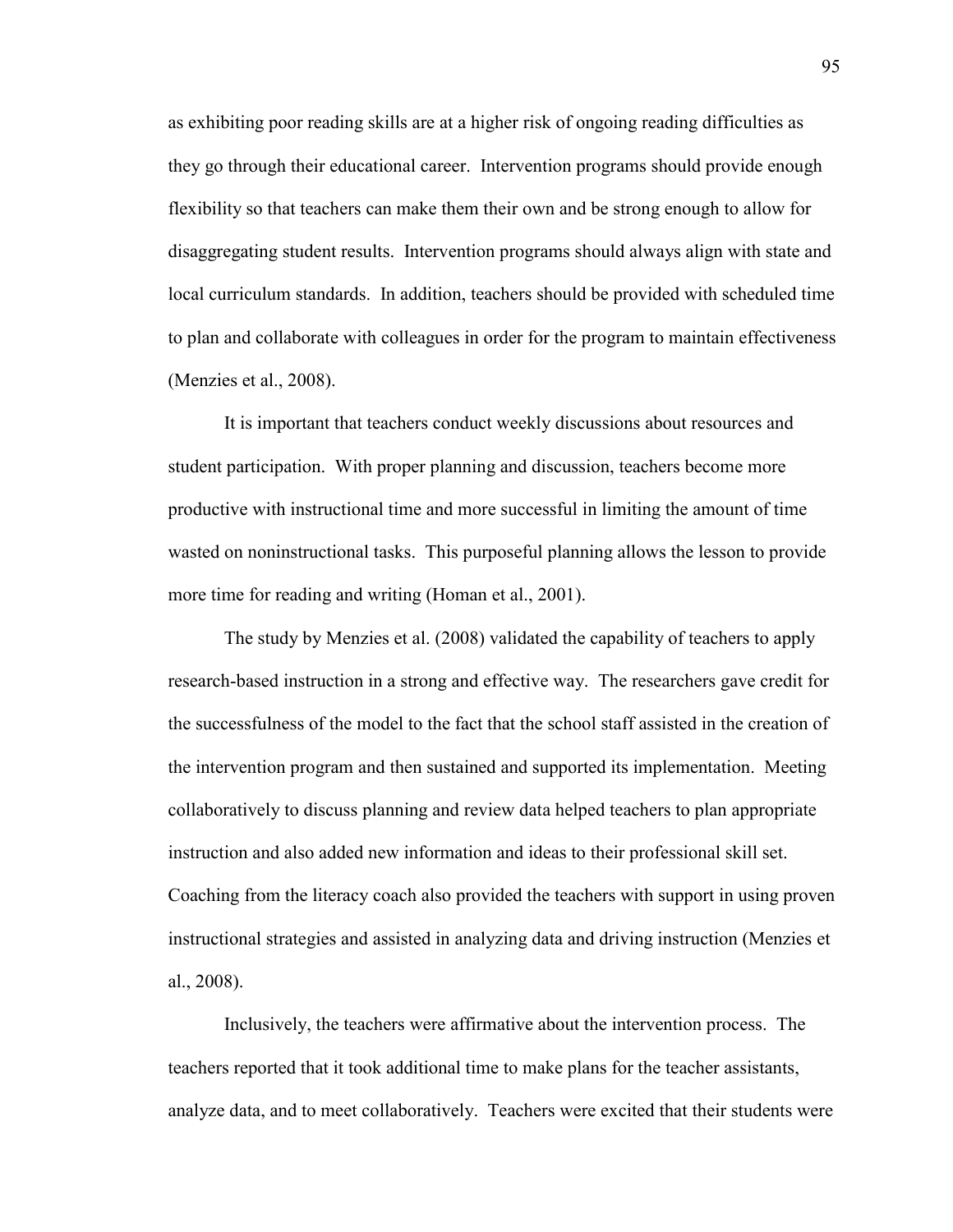able to achieve academic success because of the intensive instruction. As teachers become more skilled at implementing an intervention model, preparing for instruction, and evaluating data as a regular part of their daily actions, they will expend less effort. It could be possible for teachers to see the benefits of progress monitoring to drive instruction as so important that they will use these approaches even if funding and support is cut (Menzies et al., 2008).

Implications of using small class size, small group instruction, and collaborative planning can yield improved student success. In this study, the intervention teachers collaborated frequently. It was important for them to frequently assess students, to know where the students were, and to have a plan to address any and all student needs. By collaborating frequently, the classroom teacher and the reading specialist were on the same page and had specific, purposeful plans for the students.

Intervention with a small group of students can be extremely beneficial because the teacher can have more uninterrupted time, and the student gets more exposure to the instruction with specific feedback. Small numbers allow for the facilitator to reach the students and their needs better without a student getting lost in the shuffle of large numbers. The teacher can better determine if the student is grasping the concepts and respond more quickly in a small setting.

DuFour, DuFour, Eaker, and Many (2010) cited the National Education Association on collaboration affirming that high-performing schools promote collaboration and support interactions between all staff. In these schools, teachers and staff collaborate to eliminate obstacles to student learning and meet regularly to discuss effective teaching and learning approaches. Collaborative planning is important as well in meeting student needs. When teachers plan collaboratively, they can use the data and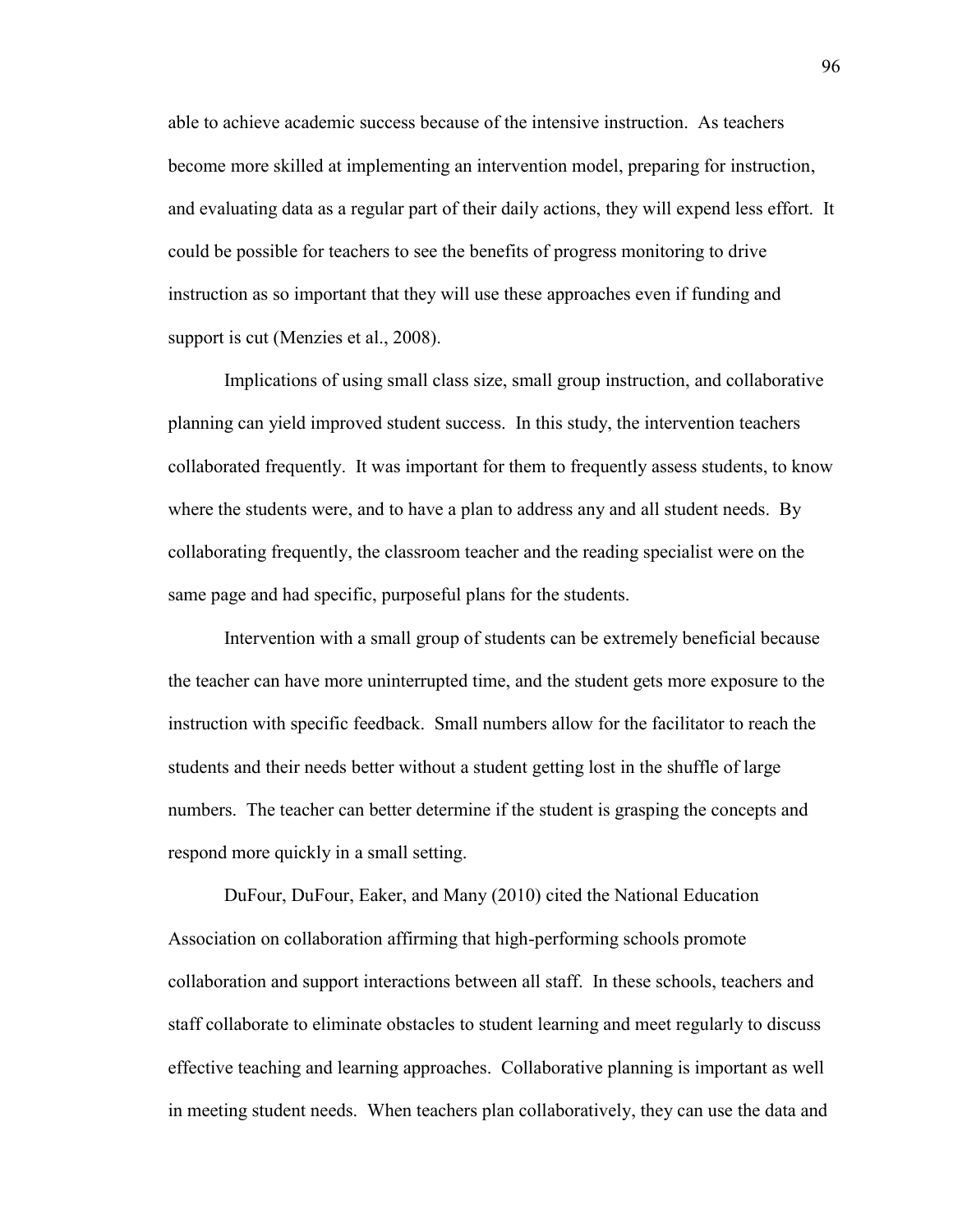plan for instruction that is most appropriate for students. They can also determine in what way to best instruct the students. Teachers can pull from each teacher's skill set to plan and deliver instruction. Teachers can get creative with how to divide up student groups and who will teach what. Collaboration can allow for more meaningful data discussion, planning, and instruction. DuFour et al. stated, "the purpose of collaboration – to help more students achieve at higher levels – can only be accomplished if professionals engaged in collaboration are focused on the right work" (p. 119).

In addition to the instructional piece, student motivation also plays a vital role in students reading. Motivation is an important link to the reading practice. Students who do not read as often or practice reading frequently do not become proficient readers. The frequency of reading is critical for a child to increase recognition of sight words, vocabulary knowledge, fluency, ability to comprehend text, and basic reading skills. To become a fluent reader, a student must be motivated to read frequently. Further, Wigfield and Guthrie found that students with low motivation for reading were reading about a third as much as highly motivated students outside of the school setting (Morgan et al., 2008).

Morgan et al. (2008) stated one reason for poor readers to possess poor motivation is because they have repeated experiences of failure in obtaining reading skills. According to Stanovich, consistent reading failure initiates a "casual chain of escalating negative side effects" (Morgan et al., 2008, p. 364). Additionally, students with lower reading skills were more likely to avoid doing a reading task than the highly skilled students.

The motivation to engage in reading activities tends to be less for the students at risk for reading failure. It is typical for these students to possess a bad self-concept, feel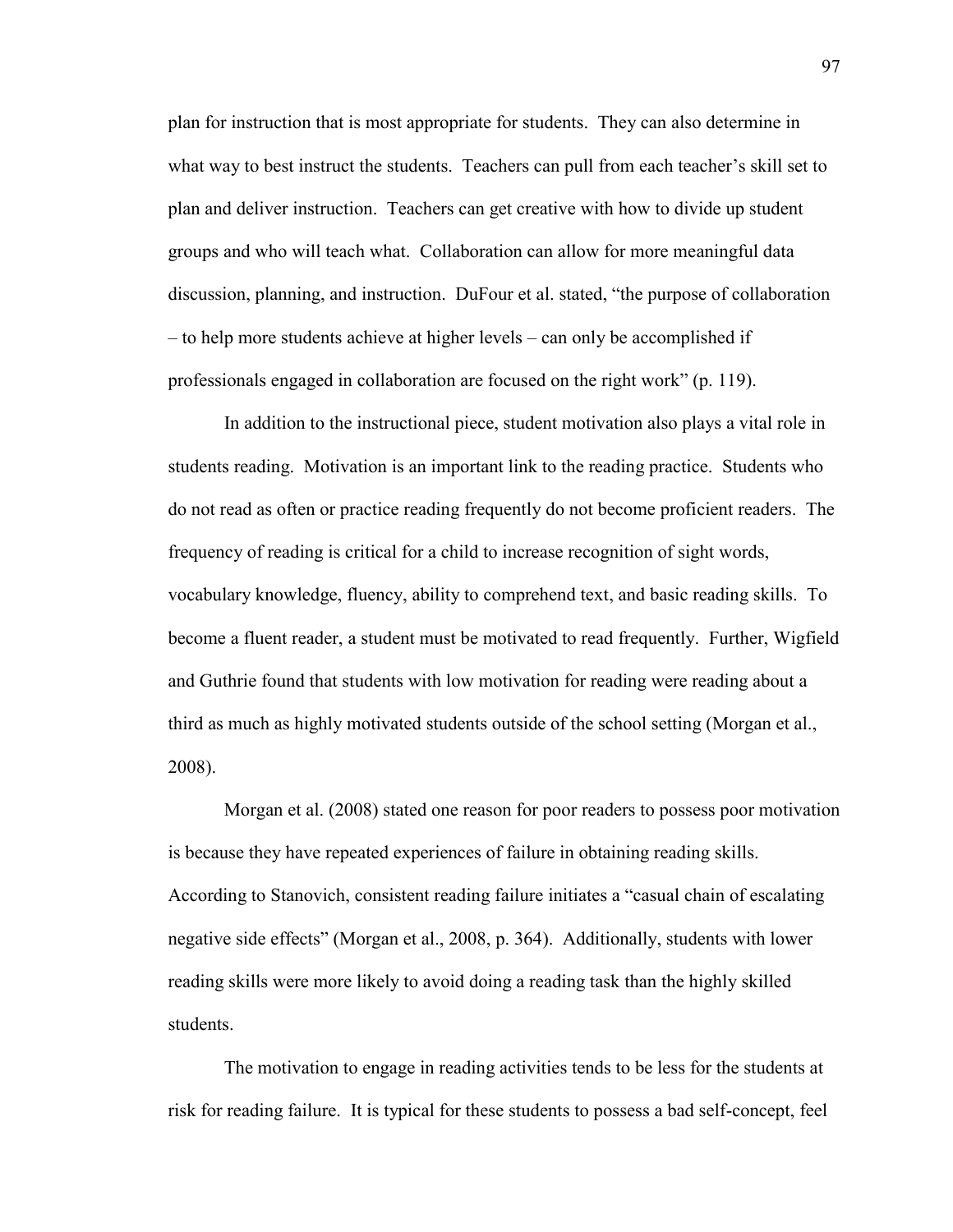a greater sense of helpless, and avoid activities that require reading at a greater rate than their peers. It has been proposed in some research that reduced motivation could be an essential component of reading failure. If interventions only target reading problems without simultaneously focusing on the student's lack of motivation, the instruction could be unsuccessful in the prevention of long-term reading failure (Morgan et al., 2008).

In as early as mid-year, first-grade struggling reading students already perceive reading as very difficult, view themselves as less capable readers, and have negative attitudes towards reading when compared to higher achieving students; therefore, lowskilled students' intrinsic motivation differed significantly from the high intrinsic motivation seen in higher achieving students (Morgan et al., 2008).

Instruction in reading improves comprehension when students have a strong level of engagement and motivation. Higher-order thinking is used when students view reading as an opportunity to gain new knowledge and see this as the goal of reading, to comprehend and to retell findings. Self-efficacy is influenced by success in reading. "Unless students believe they can produce desired effects by their actions, they have little incentive to act" (Afflerbach et al., 2013, p. 441).

Studies show that successful reading teachers at the elementary level nurture student engagement with text, shape self-efficacy, and provide wide-ranging efforts to make reading and reading instruction appealing. Students who exhibit high self-efficacy levels see problems as tasks to be overcome and exert more effort when challenged. Motivated students read more, engage in a larger variety of texts, and persist even when reading gets more difficult. Those who believe they can succeed at reading tasks, often do so (Afflerbach et al., 2013).

A strong indicator of achievement in upper grades is reading proficiency in early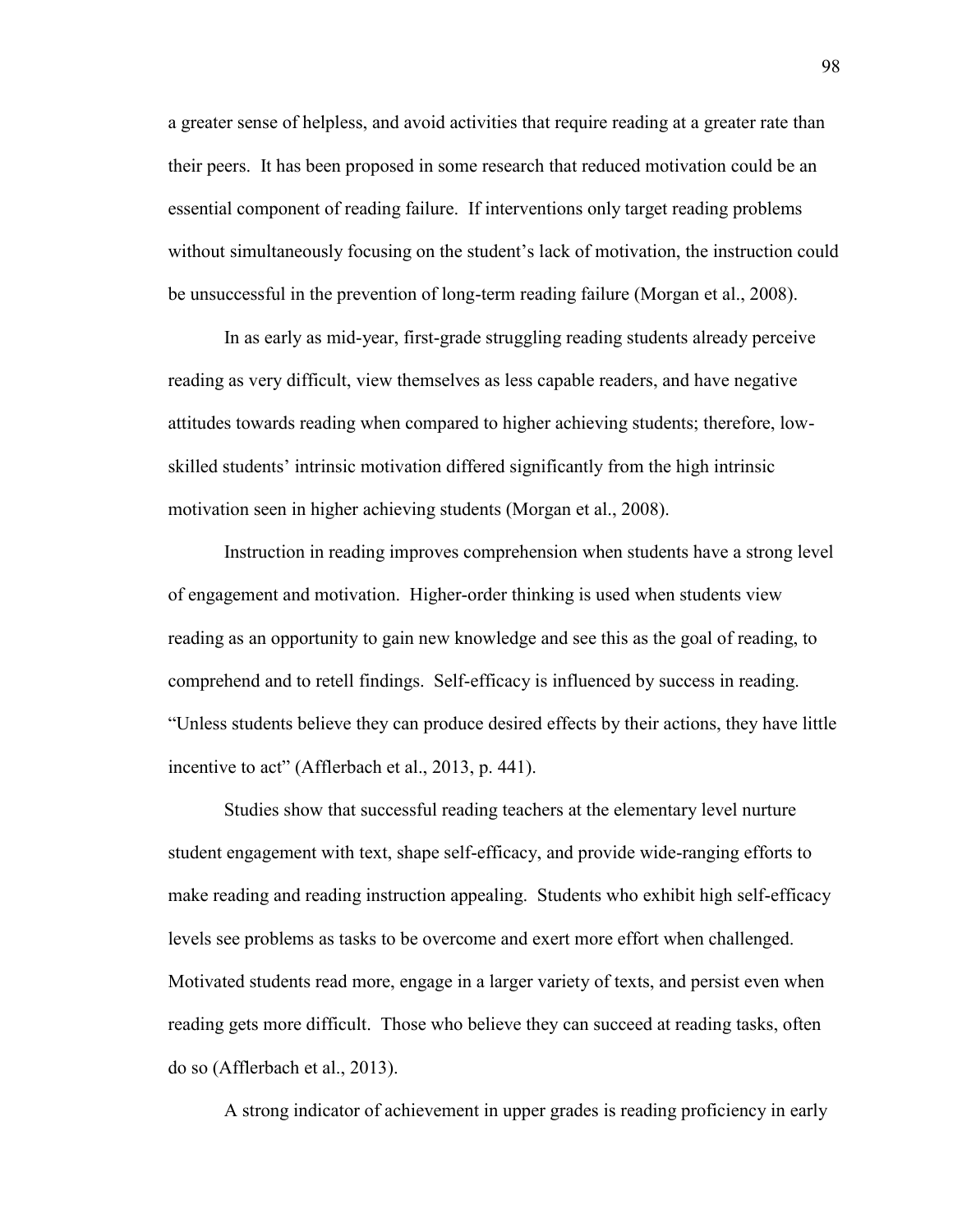elementary school. Students with low motivation typically display and maintain poor performance in reading tasks. Research shows that encouraging student motivation in reading can improve the reading ability of struggling readers. As students develop their skills in reading, they begin to think confidently about their abilities to read, consequently improving the self-concept they have as readers (Melekoglu, 2011).

Student self-efficacy was an essential aspect of student success in this case study. It was evident from the interview portion that it was important for students to experience success, celebrate those successes, and continue to grow academically, knowing that they can be successful readers. A contributing factor to the student self-efficacy was the teacher's determination for the students to be successful. The teachers involved in the intervention understood their role and the need for all of their students and wanted them to achieve. The teachers in this case study noted the excitement from students when they were successful and therefore increased their desire to continue to become better readers. The students went from being nonreaders or unmotivated readers to being self-motivated to read to anyone who would listen to them read. This is important because in the early grades, students learn to read; but as they continue on, students must read to learn. Therefore, reading on grade level is important for students.

### **Implications**

Administrators at the district and site level could use the research from this case study to evaluate best practices for literacy intervention in developing a plan to address how to best meet the needs of at-risk students. There is research to support early intervention, small groups, and motivation as being the major keys to student success.

Educators can use the information to plan small-group instruction, capitalize on the benefits of collaboration, and determine programs and materials for struggling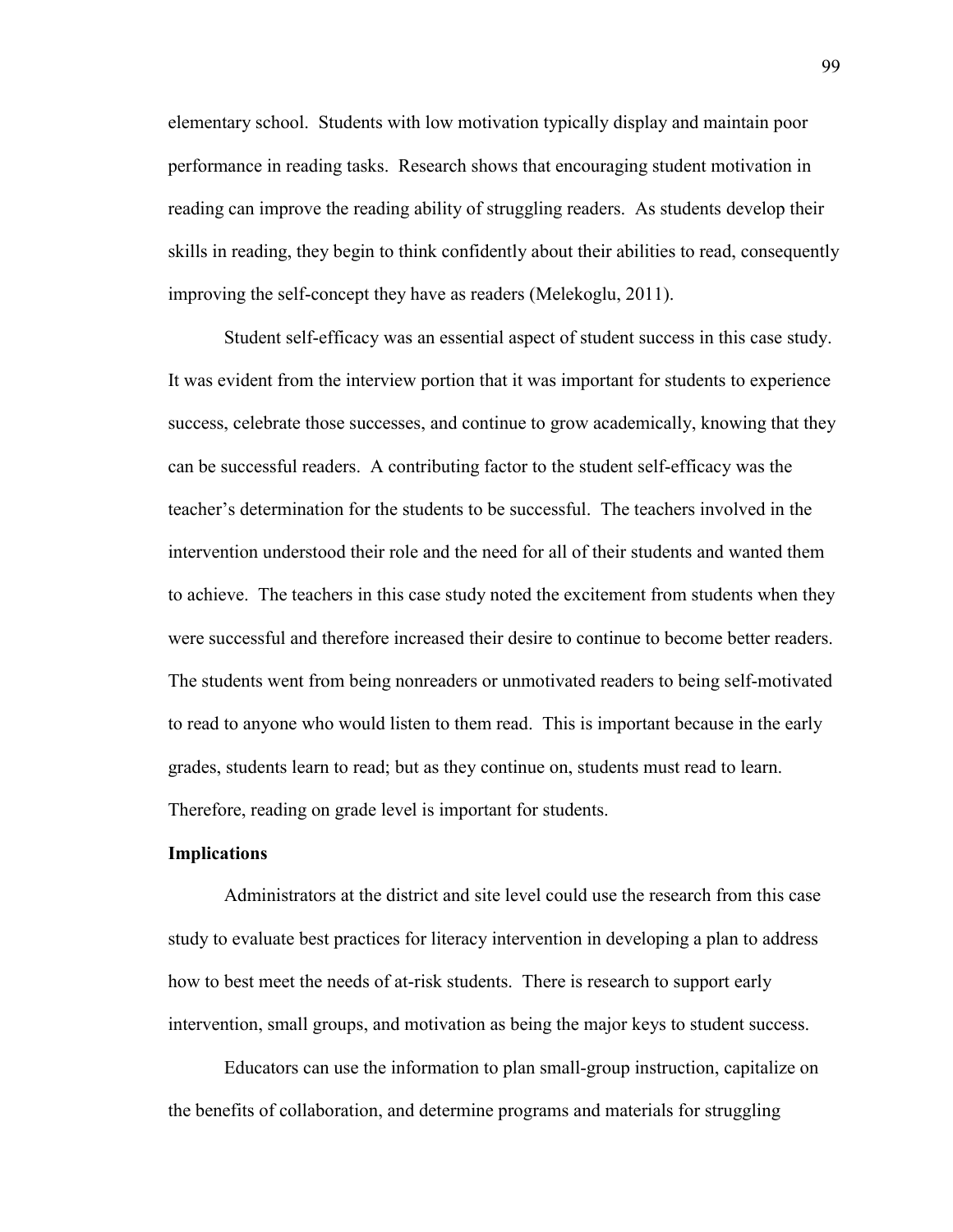readers. In the interview with the traditional teachers as well as intervention teachers, it kept coming up that the students enrolled in the intervention classes would have been those students who would have "slipped through the cracks" in a traditional classroom setting. If teachers can identify these students and plan for effective small-group instruction, students can get the help and support they need at the earliest detection. By having a variety of supports in place, one can increase a child's confidence in his/her own ability to be successful academically and can help him/her excel in life.

## **Limitations**

Limitations of the case study include the small number of participants (students and educators) used in the study and the study only taking place at one school site. Another limitation was not including a student or parent response portion. This portion was not included due to the research being conducted ex post facto of the intervention program.

## **Recommendations**

One recommendation would be to begin intervention earlier than second grade. Even though the second-grade students did make academic growth, they were already considerably farther behind than peers. If educators can identify at-risk students and intervene earlier on in their education, students will not have as much ground to make up.

Another recommendation would be to track the progress of the students who were in the intervention class to see if the academic success is sustained. Information gathered from tracking those students could provide insight into how to support students who enter a grade not achieving on grade level. Schools could plan a way to intervene early but also to offer continued rigorous support for struggling readers as they progress through elementary school.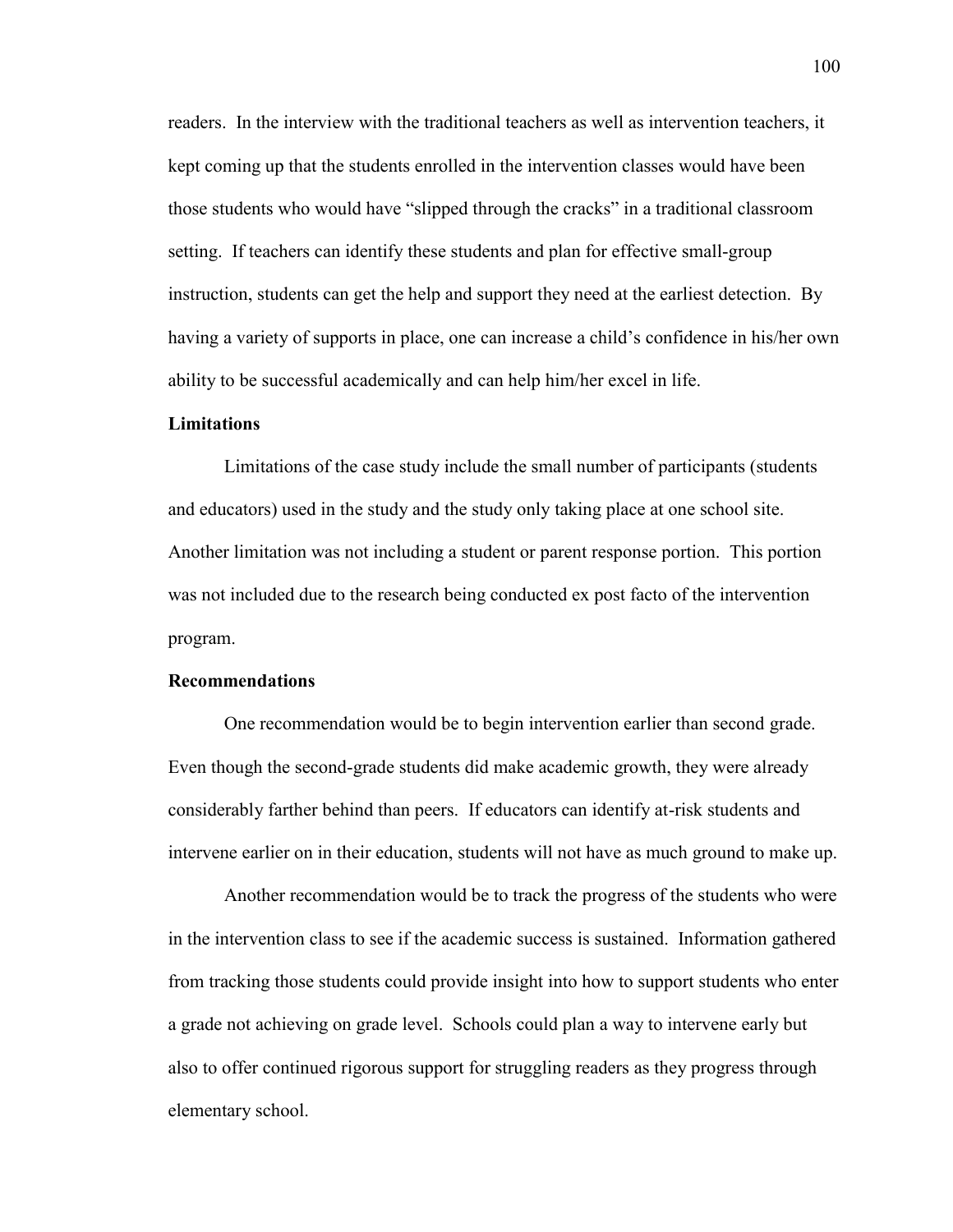A final recommendation would be to develop a master schedule for the school that allows for adults to be used with children as much as possible and develop methods of making sure that small groups are used daily and effectively. Once again, early identification is key. The master schedule could be developed with a focus in mind of how to best meet the needs of all students by using staff wisely.

This recommendation is based on the researcher's current experience in an elementary school using an inclusion model where each day Title I staff members go into all kindergarten and first-grade rooms and work in small group literacy centers. During this time, there is a teacher-led center, a Title I staff-led center, teacher assistant-led center, and an independent center. Through data review and cooperative planning, students are placed in groups where they will be instructed on skills to meet their needs. Using this method, all students in kindergarten and first grade receive small group and direct instruction. In addition, during grade-level planning times, teacher assistants are scheduled to other grade levels to assist in small group work. This method permits a better use of staff time as it is concerned with student instruction.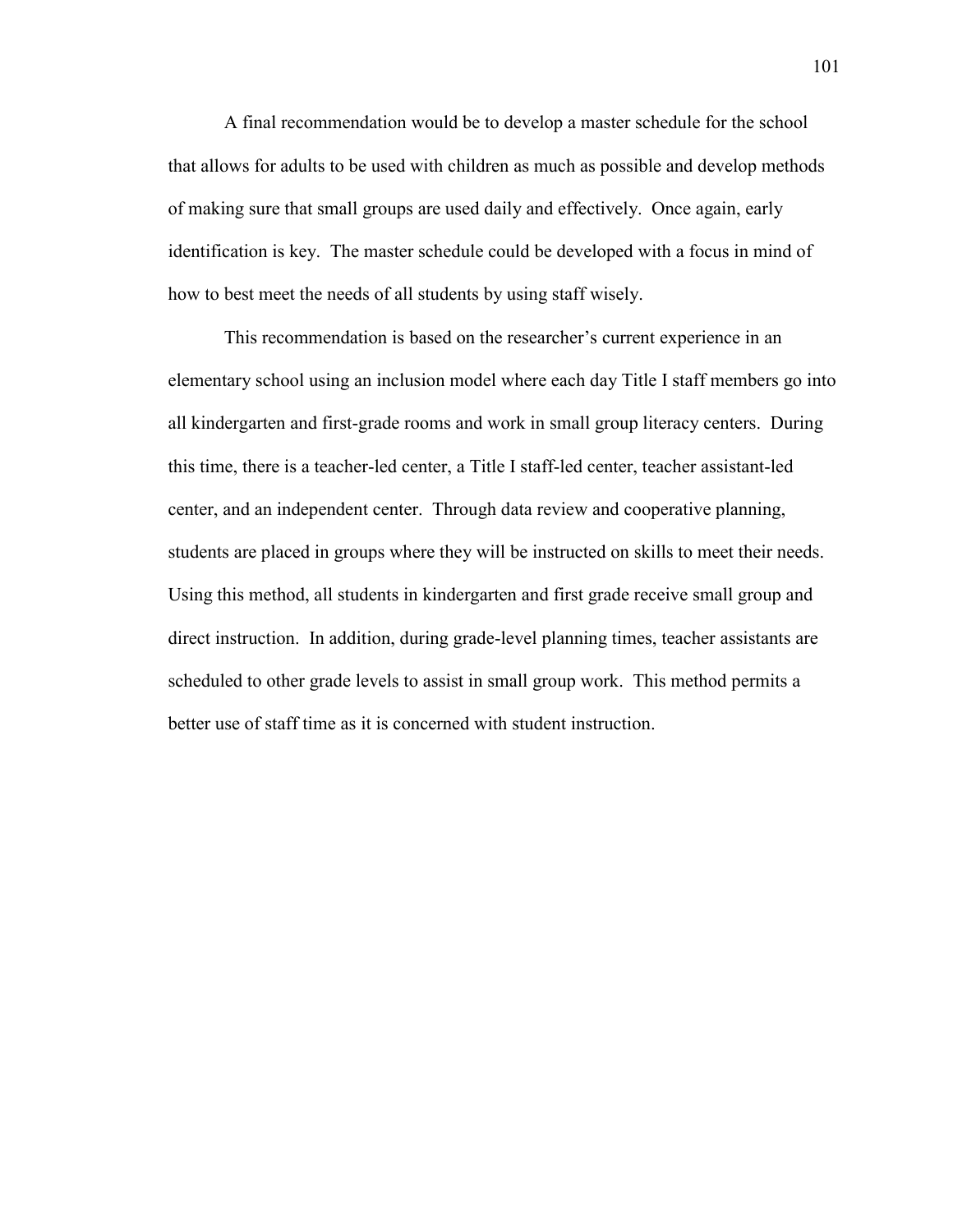## **References**

- Accelerated Literacy Learning. (n.d.). Retrieved October 10, 2014, from http://www.acceleratedliteracylearning.com/about/
- Afflerbach, P., Cho, B., Kim, J., Crassas, M., & Doyle, B. (2013). Reading: What else matters besides strategies and skills? *The Reading Teacher, 66*(6), 440-448.
- Barton, P. (2001). Facing the hard facts in education reform. *Educational Testing Service*. Retrieved August 10, 2012, from http://www.ets.org/Media/Research/pdf/PICFACINGFACTS.pdf
- Bettis, B. (2014). *Environmental scan.* Unpublished manuscript, Appalachian State University.
- Biancarosa, G., & Snow, C. (2004). *Reading next: A vision for action and research in middle and high school literacy*. Washington, DC: Alliance for Excellent Education.
- DuFour, R., DuFour, R., Eaker, R., & Many, T. (2010). *Learning by doing: A handbook for professional learning communities at work* (2nd ed.). Bloomington: Solution Tree Press.
- Ellis, K. (2011). Educational CyberPlayGround. Retrieved from http://www.educyberpg.com
- Garnes, D. C., & Wichowski, C. P. (2004). *Facilitator guidebooks for reading strategy workshops in: reciprocal teaching, scaffolding, journaling*. Philadelphia, PA: The Temple University Center for Development in Career and Technical Education.
- Glossary of Education Reform. (2014). *Direct instruction*. Retrieved August 26, 2014, from http://edglossary.org/direct-reading
- Hirsch, E. D. (2006). *The knowledge deficit: closing the shocking education gap for American children*. Boston: Houghton Mifflin.
- Homan, S., King, J., & Hogarty, K. (2001, April). *A small group model for early intervention in literacy: Group size and program effects.* Tampa, FL: University of South Florida. Retrieved from ERIC database.
- Hulme, C., & Snowling, M. J. (2011). Children's reading comprehension difficulties: Nature, causes, and treatments. *Current Directions in Psychological Science*, *20*(3), 139-142. doi:10.1177/0963721411408673
- Iyengar, S., & Ball, D. (2007). *To read or not to read: A question of national consequence*. Washington, DC: National Endowment for the Arts.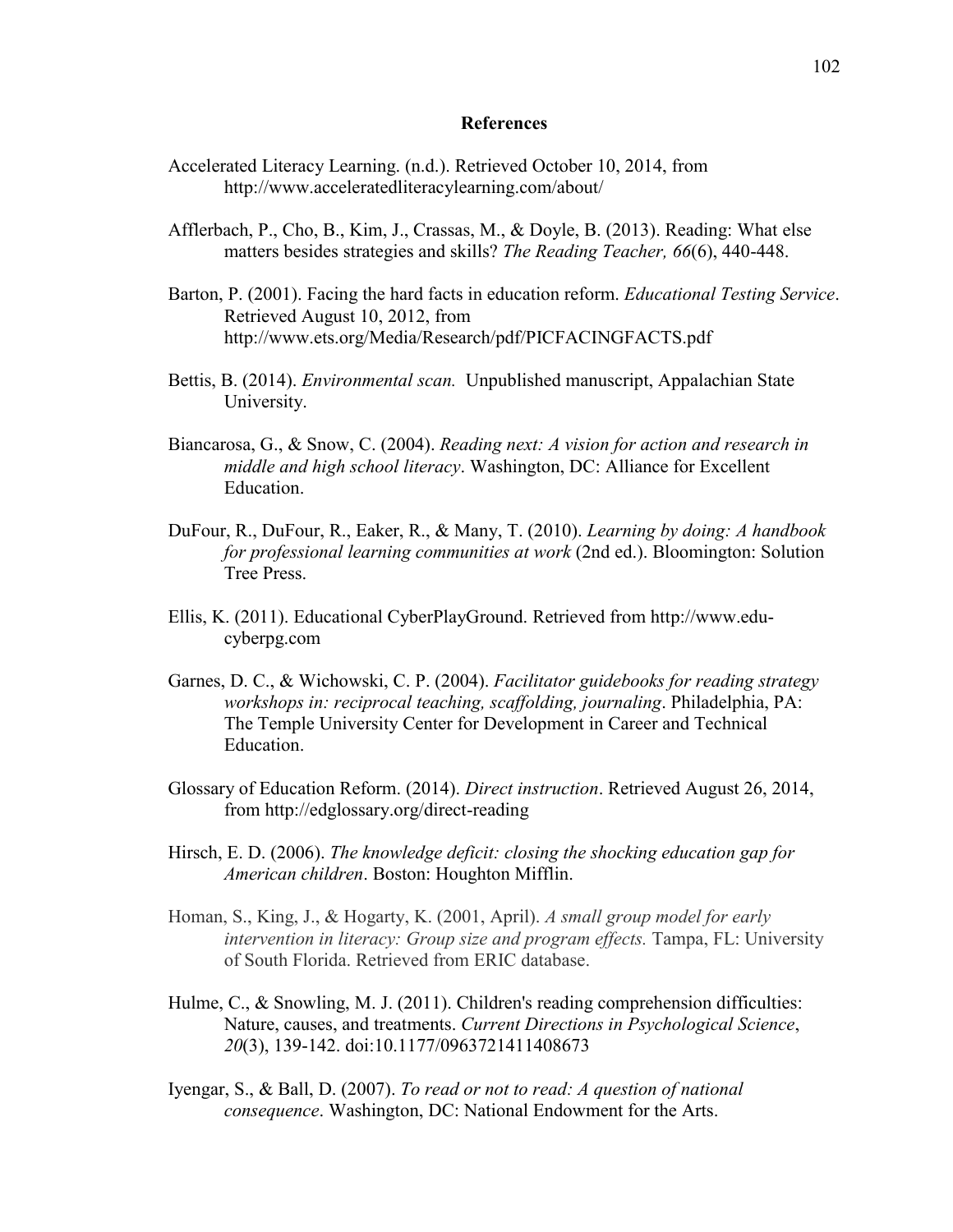- Kamps, D., Abbott, M., Greenwood, C., Willis, H., Veerkamp, M., & Kaufman, J. (2008). Effects of small-groups reading instruction and curriculum differences for students most at risk in kindergarten. *Journal of Learning Disabilities, 41*(2), 101- 114. Retrieved June 30, 2014, from ERIC database.
- Melekoglu, M. (2011). Impact of motivation to read on reading gains for struggling readers with and without learning disabilities. *Learning Disability Quarterly, 34*(4), 248-261.
- Menzies, H., Mahdavi, J., & Lewis, J. (2008). Early intervention in reading: From research to practice. *Remedial and Special Education, 29*(2), 67-77. Retrieved June 30, 2014, from ERIC database.
- Moore, D. (n.d.). Direct instruction: Targeted strategies for student success. Retrieved from http://www.insideng.com/profdev/guides/Moore\_Instruction.pdf
- Morgan, P., Fuchs, D., Compton, D., Cordray, D., & Fuchs, L. (2008). Does early reading failure decrease children's reading motivation? *Journal of Learning Disabilities, 41*(5), 387-404.
- National Adult Literacy Survey: Educational Testing Service. (2008). Comprehension and reading level. *The Informatics Review*, *11*(16). Retrieved from www.informaticsreview.com
- National Early Literacy Panel. (2005). *Report on a synthesis of early predictors of reading.* Louisville, KY: Author.
- National Reading Panel. (2000). *Report of the National Reading Panel: Teaching children to read.* Washington, DC: National Institute for Literacy.
- Pinnell, G. S., Lyons, C. A., Deford, D. E., Bryk, A. S., & Seltzer, M. (1994). Comparing instructional models for the literacy education of high-risk first graders. *Reading Research Quarterly*, 9-39.
- Pitcher, S., Martinez, G., Dicembre, E., Fewster, D., & McCormick, M. (2010). The literacy needs of adolescents in their own words. *Journal of Adolescent & Adult Literacy, 53*(8), 636-645.
- Program for the International Assessment of Adult Competencies (PIAAC). (n.d.). Retrieved March 19, 2014, from http://www.proliteracy.org/the-crisis/piaac- survey-of-adult-skills
- Read Naturally GATE : Read Naturally, Inc. (n.d.). Retrieved from http://www.readnaturally.com/product/read-naturally-gate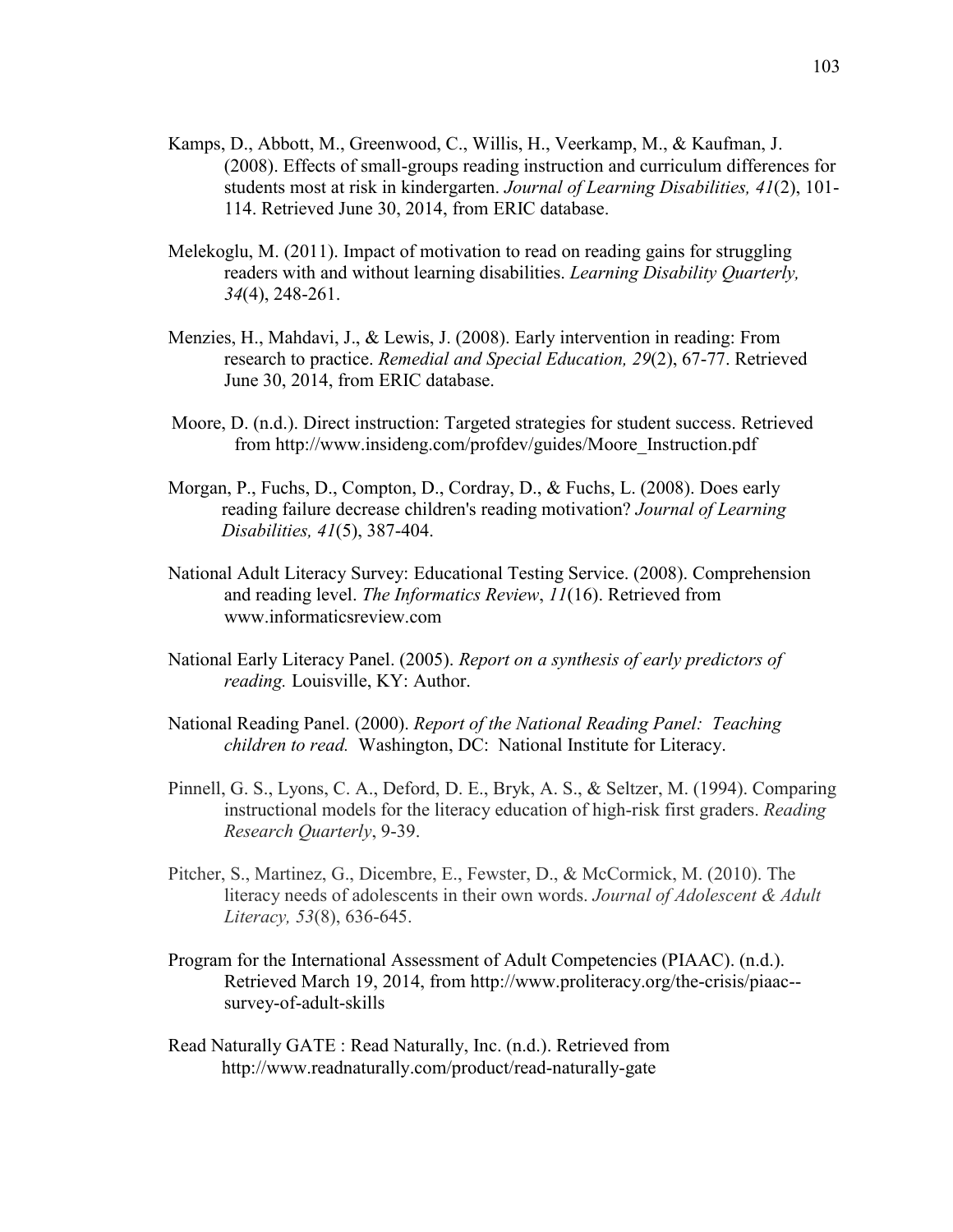- Schmitt, M. C., & Gregory, A. E. (2005). The impact of an early literacy intervention: Where are the children now? *Literacy Teaching and Learning*, *10*(1), 1-20.
- Simon, R. (2011, June 13). Illiteracy: The downfall of American society. Retrieved from http://educationalportal.com/illiteracy the downfall of american society.html
- University of Richmond. (2003). www.solutionsforamerica.org. Retrieved from http://www.solutionsforamerica.org/healthyfam/dropout\_prevention.html
- ULiveandLearn. (n.d.). Retrieved August 10, 2012, from http://uliveandlearn.com/
- United States Census Bureau. (1983). Retrieved August 11, 2012, from http://www.census.gov/hhes/socdemo/education/
- United States Department of Education. (n.d.). Retrieved August 10, 2013, from http://www2.ed.gov/about/offices/list/opepd/ppss/reports.html
- United States National Commission on Excellence in Education. (1983). *A nation at risk: The imperative for educational reform: A report to the nation and the Secretary of Education, United States Department of Education*. Washington, DC: The Commission.
- Vaughn, S., & Liana-Thompson, S. (2004). *Research-based methods of reading instruction, grades K-3*. Alexandria, VA: Association for Supervision and Curriculum Development.
- Wise, B. (2009). Adolescent literacy: The cornerstone of student success. *Journal of Adolescent & Adult Literacy*, *52*(5), 369-375. doi:10.1598/JAAL.52.5.1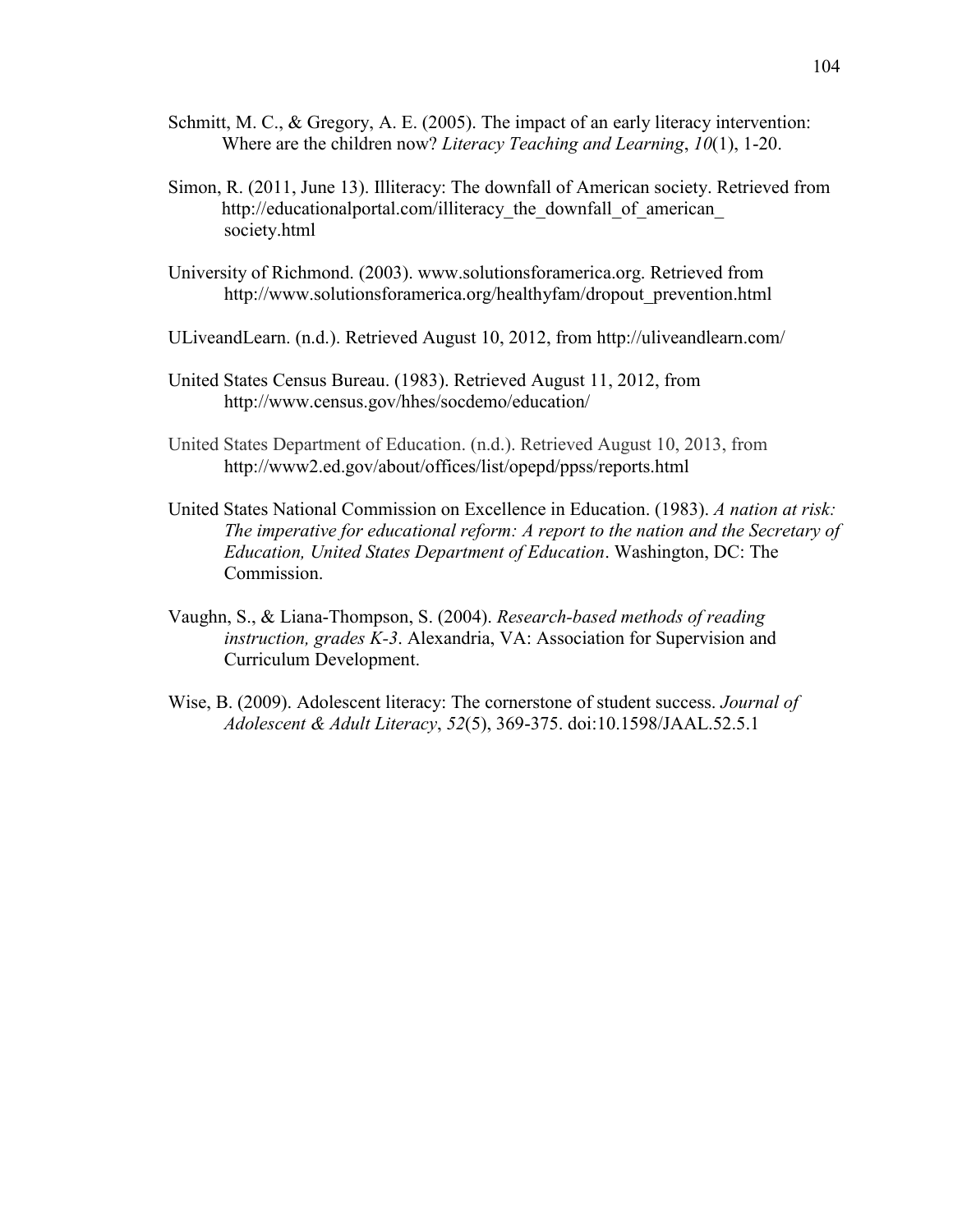Appendix A

Educator Interview Questionnaire - Teacher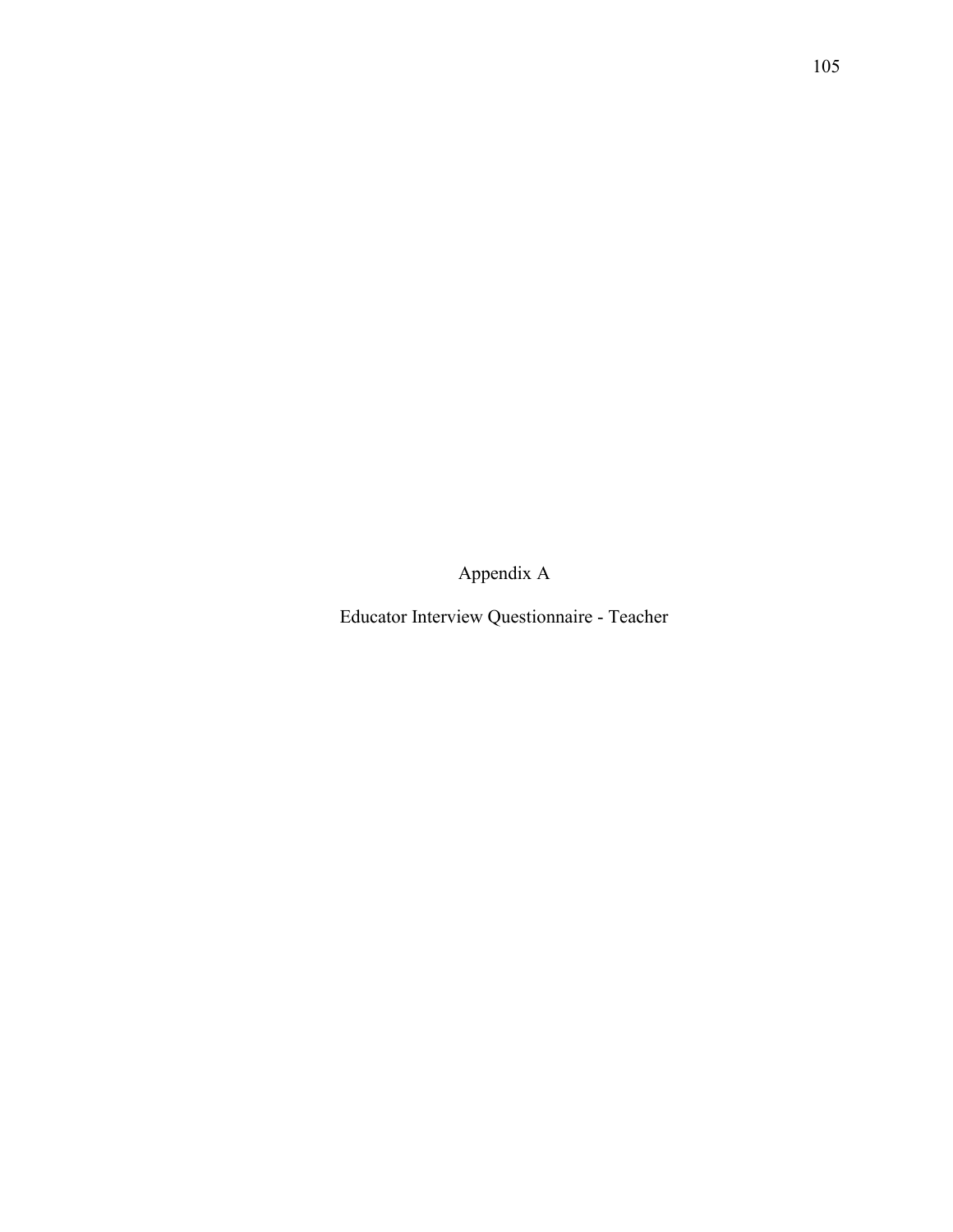*For the last two years of teaching (first grade/second grade) describe the following from your classroom perspective …*

Your class size

Literacy/reading curriculum

How you planned for reading instruction

Your methods (delivery) for instruction

How you progress monitored students

How you used data

How the RTI model was used

Reading resources

Reading interventions

Any changes noticed in students in regards to reading

Strengths to your classes reading program (traditional verses small/inclusion class)

Weaknesses to your classes reading program (traditional verses small/inclusion class)

Any additional information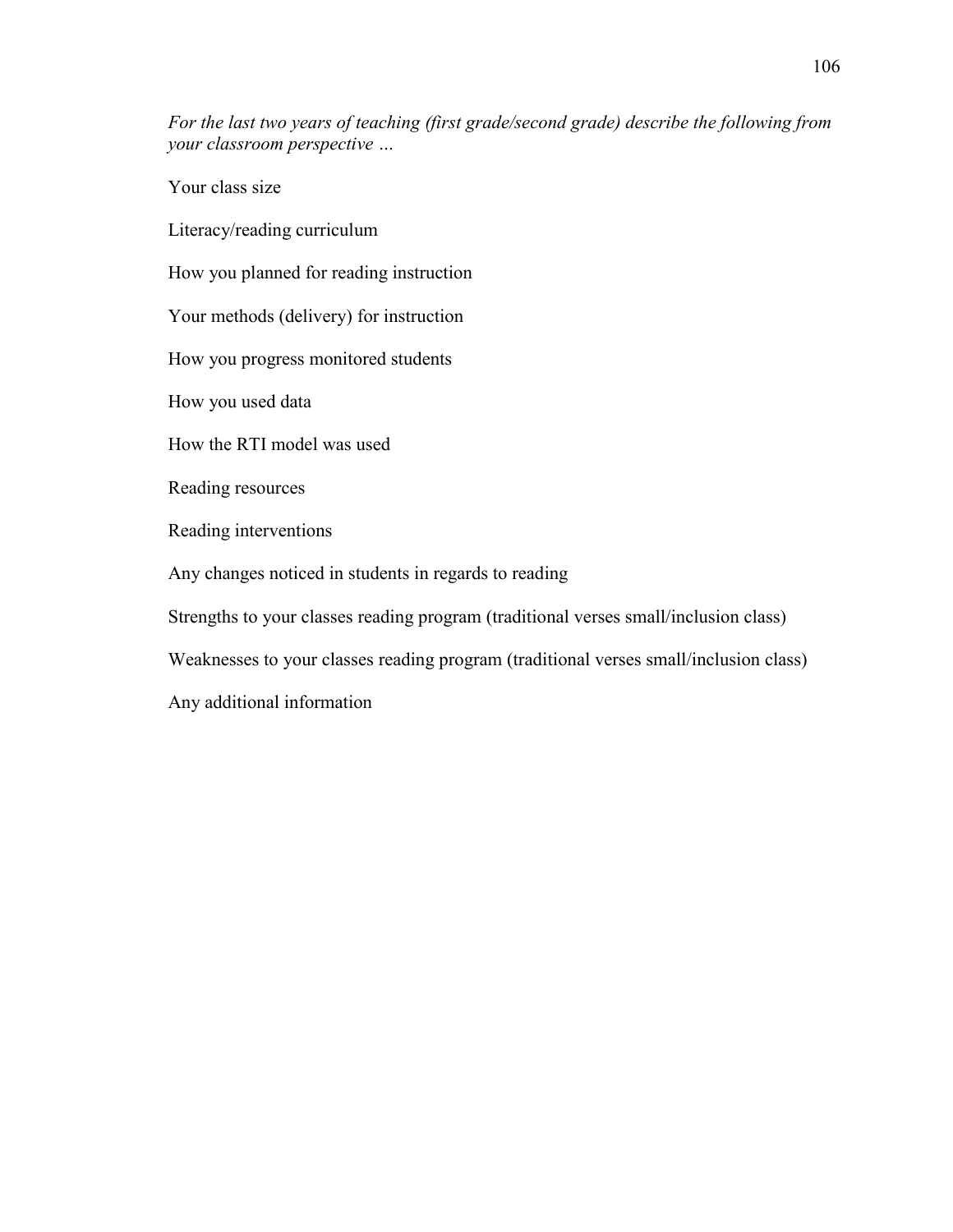Appendix B

Educator Interview Questionnaire – Teacher Assistants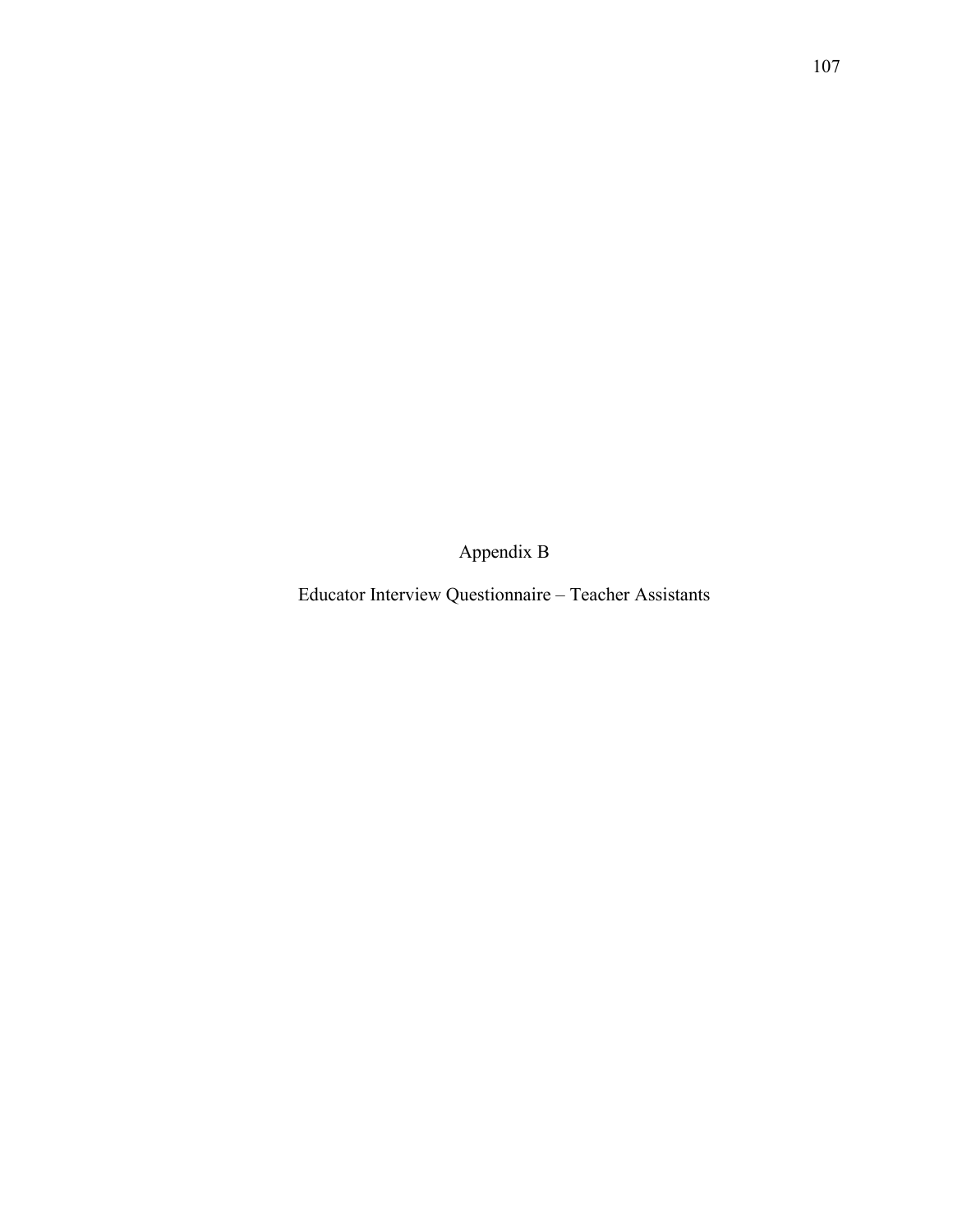*For the last two years of teaching (first grade/second grade) describe the following from your classroom perspective …*

Literacy/reading curriculum

How you are involved in planned for reading instruction

Your methods for instruction (whole class, small group)

Reading resources

Reading interventions

Grade level literacy/reading program

Any changes noticed in students in regards to reading

Strengths to reading program

Weaknesses to reading program

Any additional information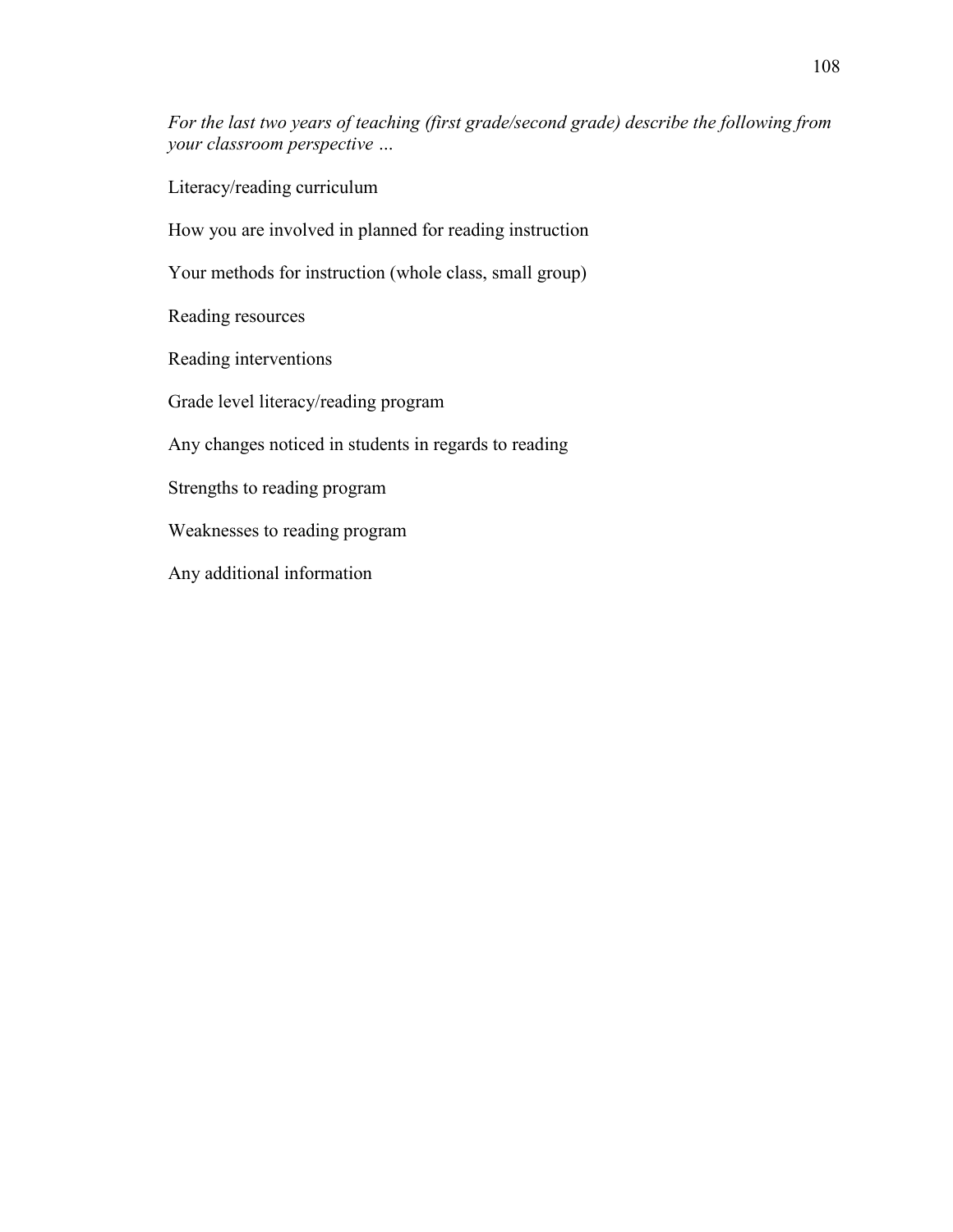Appendix C

Educator Interview Questionnaire – Administrator/Curriculum Coach